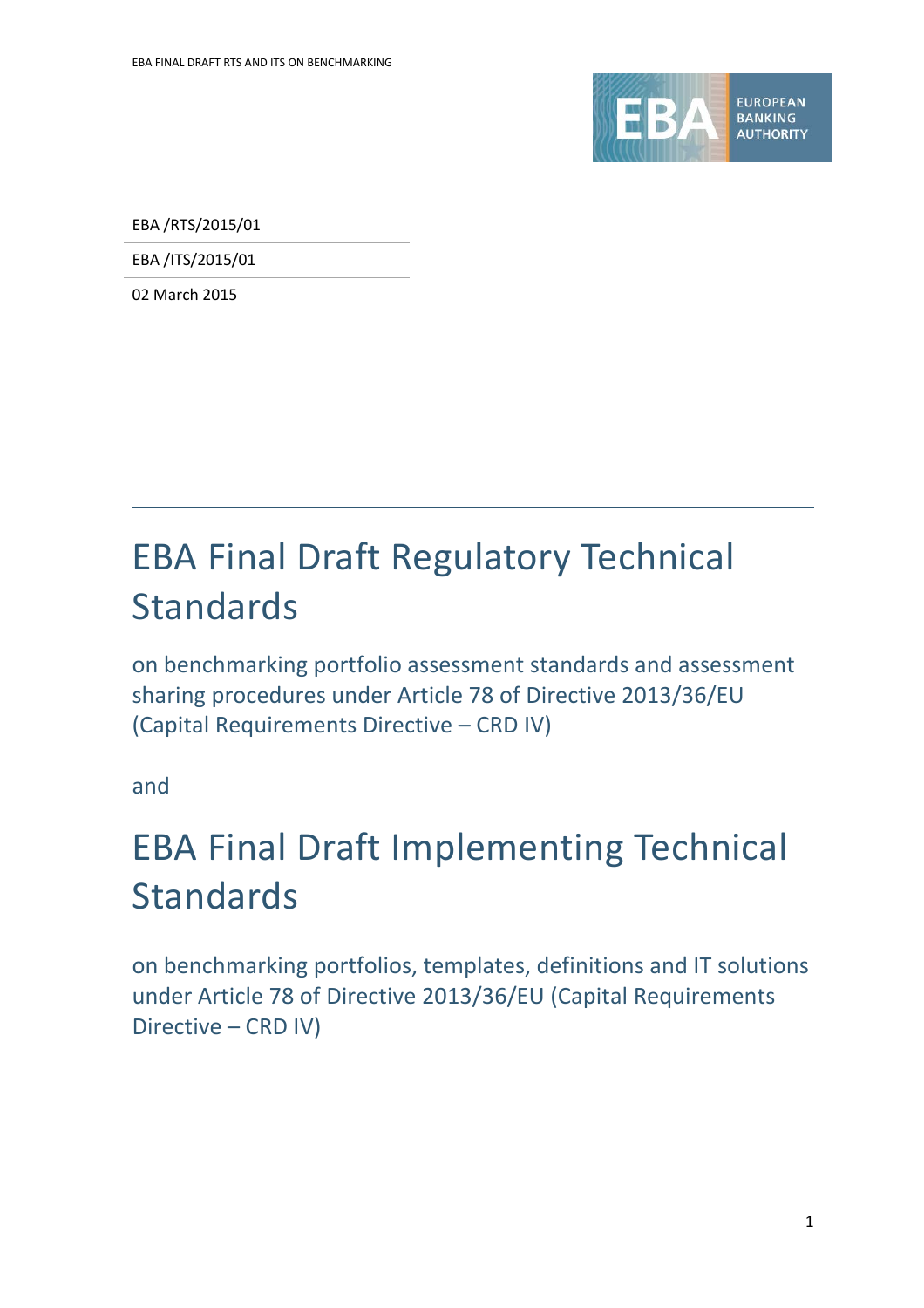

# **Contents**

|     | 1. Executive summary                                                                                                           | 3  |
|-----|--------------------------------------------------------------------------------------------------------------------------------|----|
|     | 2. Background and rationale                                                                                                    | 4  |
|     | 3. EBA Final Draft Regulatory and Implementing Technical Standards on Benchmarking under<br>Article 78 of Directive/2013/36/EU | 15 |
|     | 4. Accompanying documents                                                                                                      | 39 |
| 4.1 | Draft cost-benefit analysis/impact assessment                                                                                  | 39 |
| 4.2 | Views of the Banking Stakeholder Group (BSG)                                                                                   | 54 |
| 4.3 | Feedback on the public consultation and on the opinion of the BSG                                                              | 57 |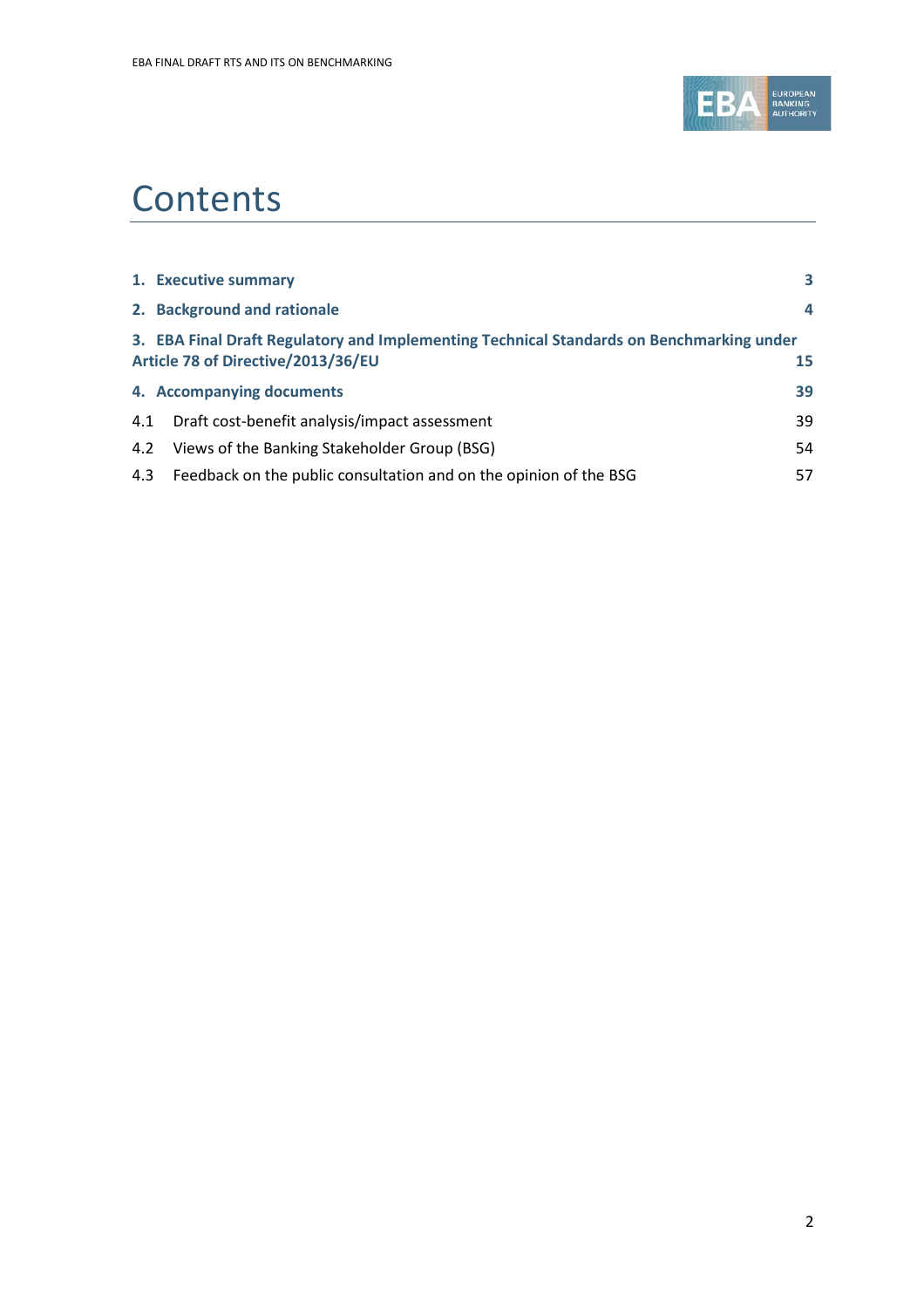

# 1. Executive summary

In the aftermath of the financial crises, questions have been raised as to why there were significant differences in the calculation of risk-weighted assets (RWAs). The EBA and other international bodies consequently conducted significant work on the comparability of capital requirements for the Internal Ratings-Based Approach (IRBA) and the Internal Market risk Models, leading to a greater understanding of the consistency of risk-weighted assets.

European legislators have acknowledged the need to constrain the inconsistent calculation of riskweighted assets for equivalent portfolios and the revised Capital Requirements Regulation and Directive ('CRR' and 'CRD', respectively) now include a number of mandates for the EBA to deliver technical standards, guidelines and reports aimed at reducing uncertainty and differences in the calculation of capital requirements.

In this regard, article 78 of the CRD requires that, at least annually, competent authorities assess the consistency and comparability in risk-weighted assets (RWA) produced by institutions' internal modelling approaches (except for operational risk) for which competent authorities have granted permission to be used for capital purposes.

The benchmarking tool will, to a larger extent, enable both competent authorities and institutions to compare the outcomes of their models. It is clear that the use of internal models is a possibility for banks to enable them to model their risks in a more precise manner that fits the business model and risks faced by each individual bank. The introduction of a benchmarking tool does not change this objective, but instead aims to reduce the non-risk based variability drivers observed across institutions.

The draft implementing technical standards (ITS) specify the benchmarking portfolios as well as the templates, definitions and IT solutions that should be applied in the benchmarking exercise for market and credit risk. As part of the ITS, it is clarified that the first data to be collected under the ITS and RTS framework will be based on Q4 2015 observations.

The draft regulatory technical standards (RTS) specify the procedures for sharing the assessments between the competent authorities and with the EBA and the standards for the assessment by competent authorities of the internal approaches applied to calculating own funds for market and credit risk.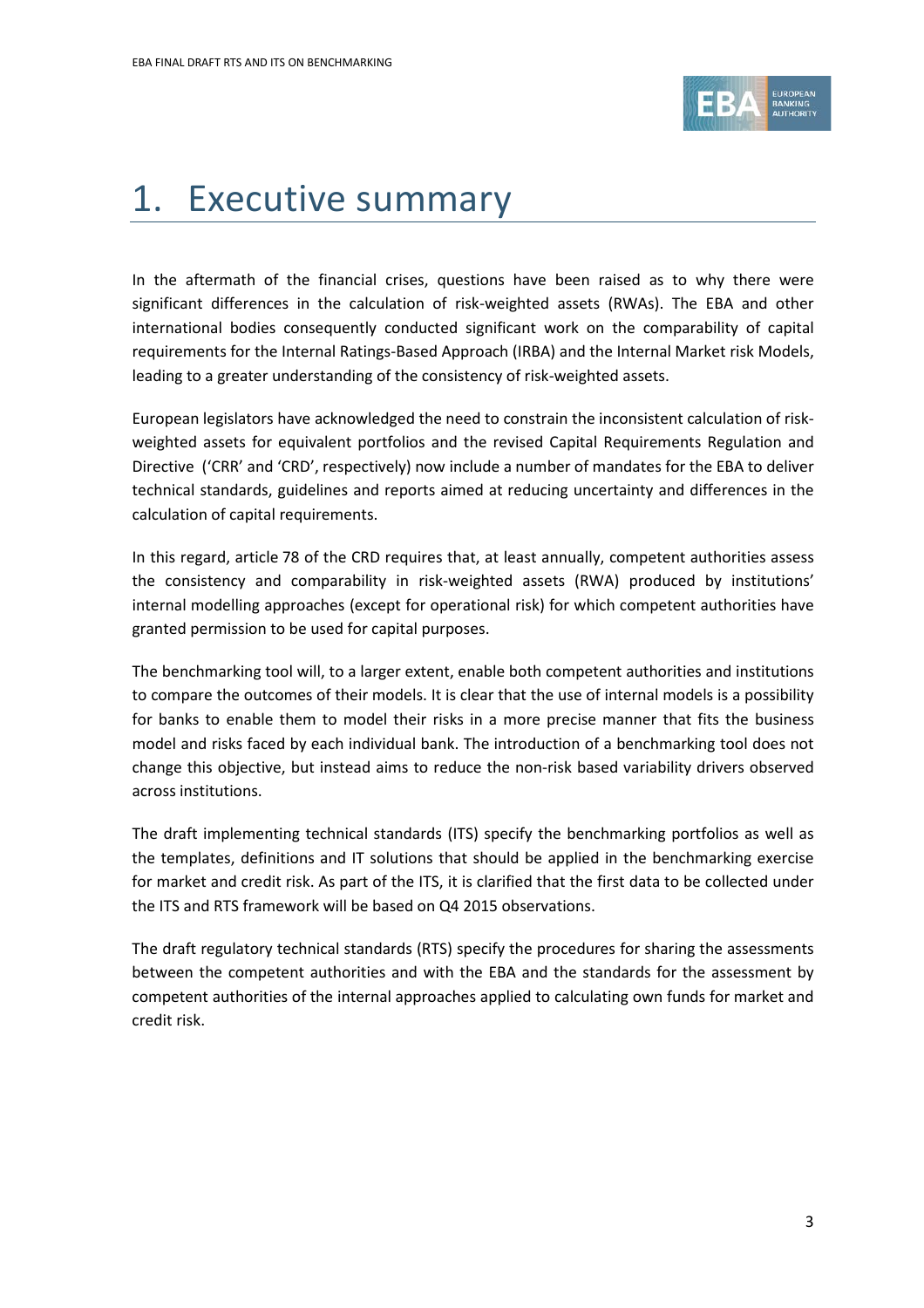

# 2. Background and rationale

# Introduction

Following several assessment and recapitalisation exercises in the wake of the financial crises, questions were raised as to why there were significant differences in the denominator of the capital ratios (the capital requirements) stemming from material differences in banks' regulatory parameters (e.g. for credit risk: probability of default (PD) and loss given default (LGD)) and different modelling methodologies. While differences in risk parameters and capital requirements between banks may well result from differences in underlying risks and are therefore not a sign of inconsistency per se, a substantial divergence may signal that the methodologies used for estimating risk parameters require further analysis in some cases.

A great deal of work on the comparability of capital requirements for the Internal Ratings-Based Approach (IRBA) and the Internal Market Risk Model has already been finalised and published by the EBA which has led to a greater understanding of the consistency of risk-weighted assets<sup>[1](#page-3-0)</sup>.

European legislators have acknowledged the need to constrain the inconsistent calculation of risk-weighted assets for equivalent portfolios and the revised Capital Requirements Regulation<sup>[2](#page-3-1)</sup> and Directive<sup>[3](#page-3-2)</sup> ('CRR' and 'CRD', respectively) now include a number of mandates for the EBA to deliver technical standards, guidelines and reports aimed at reducing uncertainty and differences in the calculation of capital requirements.

On top of the mandates for the EBA to deliver the reports mentioned above, the CRD also requires competent authorities to regularly monitor and assess internal approaches. In particular, Article 78 of the CRD establishes regular benchmarking for the capital requirements of institutions allowed to use internal approaches (except for operational risk). These institutions are required to report the results of their exposures included in the benchmark portfolio provided by the EBA. Competent authorities shall monitor the range of risk-weighted exposure amounts or own funds requirements for the benchmark portfolio. Annually, competent authorities shall assess the quality of the internal approaches paying particular attention to:

• significant differences in the own funds requirements for the same exposures; and

• a particularly high or low diversity and/or significant and systematic underestimation of own funds requirements.

Under Article 78, the EBA is required to:

 $\overline{a}$ 

<span id="page-3-0"></span> $1$  See http://www.eba.europa.eu/risk-analysis-and-data/review-of-consistency-of-risk-weighted-assets

<span id="page-3-1"></span> $2$  Regulation (EU) No 575/2013.

<span id="page-3-2"></span> $3$  Directive 2013/36/EU.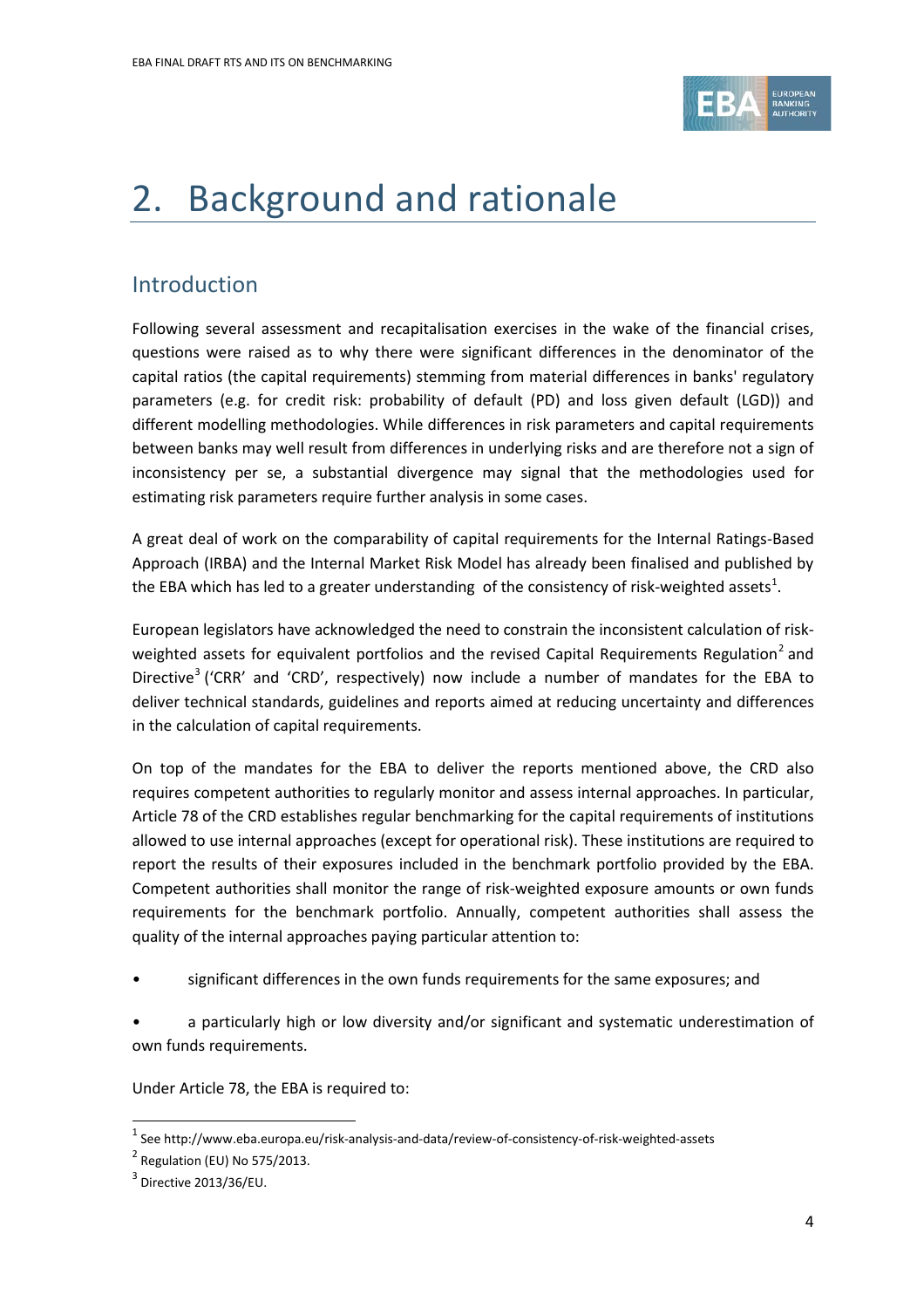

- develop draft implementing technical standards (ITS) to specify:
	- (a) templates, definitions and IT solutions; and
	- (b) benchmark portfolios for which information needs to be submitted by institutions to competent authorities and to the EBA;
- develop draft regulatory technical standards (RTS) to specify:
	- (a) procedures for sharing assessments made by competent authorities with other competent authorities and the EBA;
	- (b) standards for the assessments to be carried out by competent authorities.

The main aspects of the ITS and the RTS are described below. The EBA is also required by Article 78 to produce a report to assist competent authorities with their assessment.

## Scope of the ITS

The ITS specify: (a) the template, the definitions and the IT solutions to be applied in the Union for the reporting of benchmarking portfolios; and (b) the benchmark portfolio or portfolios for the internal models applied to calculate capital requirements for credit risk (IRBA) as well as for market risk (including VaR, SVaR, IRC and Correlation Trading models), counterparty risk and CVA risk.

The EBA has already developed several draft ITS specifying reporting requirements which were adopted by the European Commission as Reporting Regulation and are already being applied by institutions across Europe. The reporting requirements put forward in these draft ITS follow these definitions and taxonomy as much as possible.

Considering the potentially significant workload for institutions and competent authorities, the initial set of benchmarking portfolios is limited in number and a rotation approach to running the yearly assessment has been introduced. Nevertheless, additional portfolios and adaptation of the initial portfolios may be introduced in the medium term in line with a progressive implementation and learn-by-doing approach. Updates to technical standards are always possible based on EBA regulations and, in the case of benchmarking, they will likely be required to incorporate lessons learnt during previous exercises.

For market risk, the EBA consulted on two sets of portfolios, one of them largely based on preexisting portfolios used by the BCBS and the EBA on previous exercises, and an alternative set based on plain vanilla instruments comprising portfolios which are intended to capture specific risk factors to allow an independent assessment of each of them in isolation.

Credit risk benchmarking reporting and, to an extent, market risk reporting have been designed to be flexible enough to accommodate future changes while also providing up-front clarity on the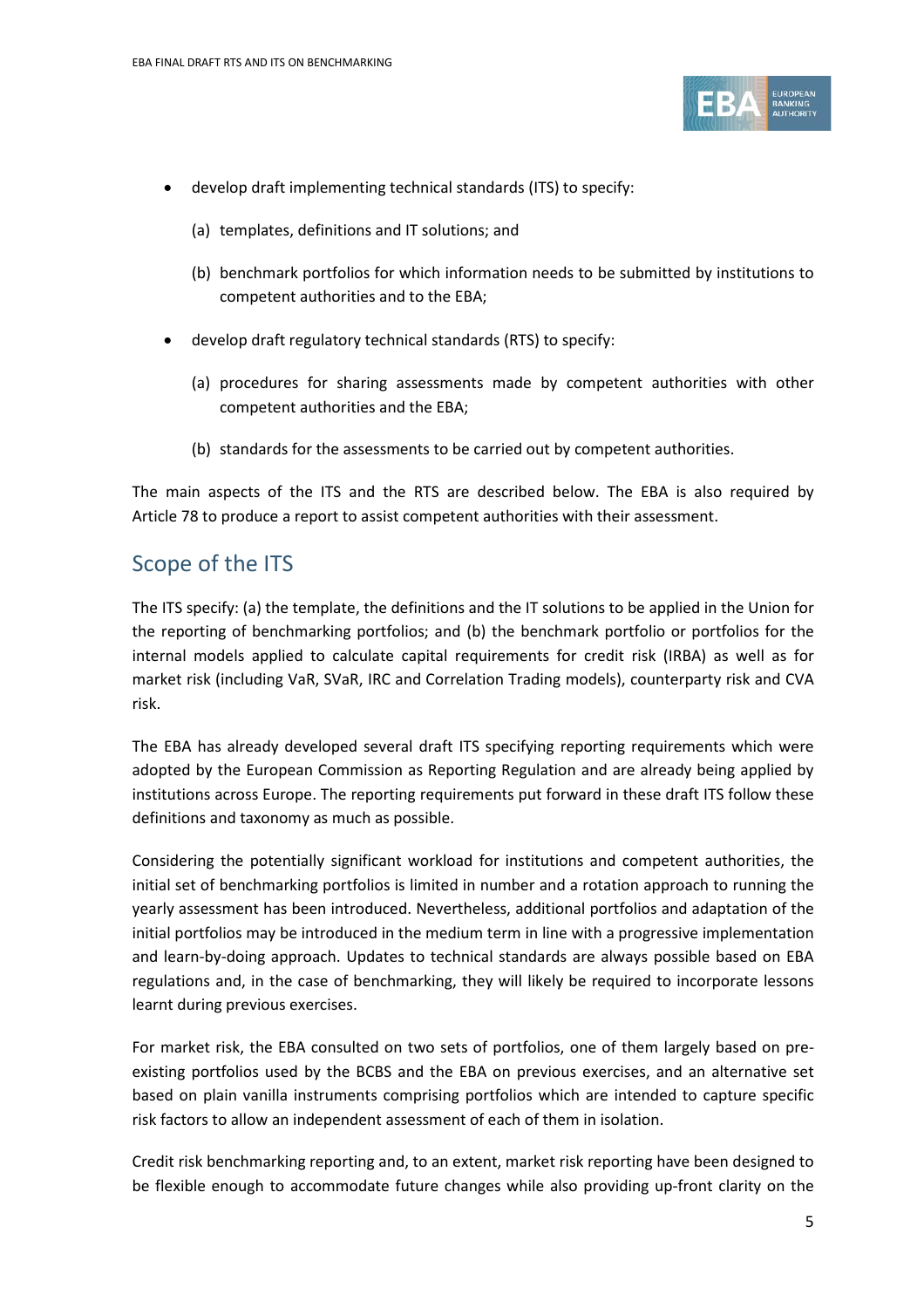

key dimensions used for the specification of alternative and complementary benchmarking portfolios and a stable set of key reporting results.

For market risk portfolios, building on the experience gained in previous exercises, institutions are requested to submit 'initial market valuations' ahead of modelling results to ensure the instruments have been correctly understood.

## Structure of the benchmarking portfolios

## Market risk internal models

For market risk, the EBA is providing (i) individual and (ii) aggregated portfolios, which will comprise a number of the individual portfolios. The individual portfolios used to assess VaR, SVaR and IRC will be categorised around the following broad risk categories:

- Interest Rate
- **Equity**
- FX
- **Commodities**
- **Credit**

Besides the above categories, there will be a set of portfolios for correlation trading activities (which, due to their nature, encompass different risk categories) which will not be included in aggregated portfolios.

The EBA consultation paper presented two options regarding the portfolios for market risk that the relevant institutions would be required to model: (i) using broadly the same portfolios as in recent Basel and EBA hypothetical portfolio exercises (HPEs), and (ii) using modified portfolios designed to inform specific EBA proposals to assess the modelling of individual risk factors.

Respondents generally supported the rationale behind the EBA portfolios; however, they also stressed the importance of using the, already tested, Basel portfolios for the initial exercise. As a result of these responses received during the consultation, the EBA has decided to use the set of pre-existing portfolios for the first exercise to be conducted in 2015. The EBA will develop a new set of portfolios for subsequent exercises.

### Approach applied for IMM and CVA models

During 2014 and 2015, the Basel Committee (through its Standards Implementation TB Subgroup SIG TB) intends to assess the variability for counterparty risk internal models (IMM) and credit valuation adjustment (CVA). The EBA will analyse and extract the relevant conclusions from the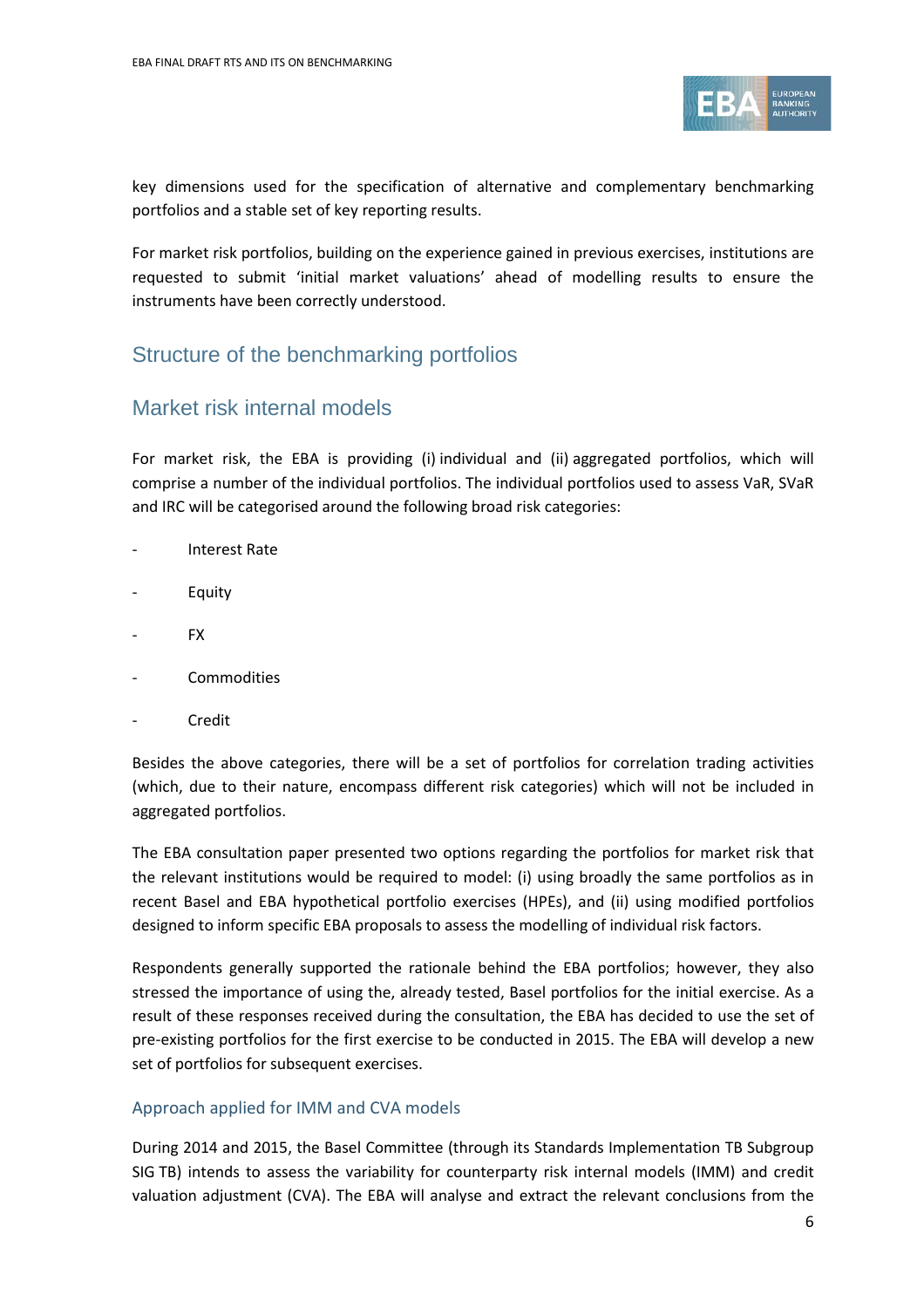

results obtained by EU banks participating in the Basel 2014-2015 exercise. Considering the scarcity of resources and the existing workload both for institutions and competent authorities, the EBA will not assess portfolios for IMM and CVA in the exercise to be conducted in Q4 2015.

# Credit risk (IRBA)

 $\overline{a}$ 

The individual portfolios used to assess credit risk exposures are the following broad risk portfolios:

- Low default portfolios (LDP: central governments, institutions, large corporate)
- High default portfolios (HDP: corporate, SMEs, residential mortgages)

In particular, it is envisaged to use: (i) a set of real LDP cluster portfolios designed by grouping the actual exposures according to some key dimensions (rating grade, facility type, collateral type, geography, economic sector, company size, etc.); (ii) a sample of actual exposures identified through a list of names for central governments, banks and large corporate; (iii) a set of real HDP cluster portfolios (corporate, SME corporate, SME retail and residential mortgages) designed by grouping the exposures according to some key dimensions (rating grade, collateral type, geography/country, company size, indexed loan to value, etc.); and (iv) a set of hypothetical transactions for LDP exposures investigating maturity, own CCF (EAD) and own LGD estimates for different transactions and collateral types.

## IT solutions and the reporting templates

In accordance with Article 78, institutions should be required to provide competent authorities with the results of internal models applied to EBA-developed benchmark portfolios covering a wide range of exposures.

The EBA has reused existing definitions of the COREP part of the ITS on supervisory reporting and extended these definitions to achieve the higher level of granularity needed for benchmarking purposes. This also allows the existing infrastructure available to be used for data submissions related to the ITS on reporting. Hence, the specifications of the data requirements for the benchmarking exercise build on the existing Data Point Model (DPM)<sup>[4](#page-6-0)</sup>, which has already been implemented by institutions.

To properly assess the internal approaches, including the effect of each of the modelling choices in isolation, excluding the capital outcome, the reporting templates include detailed information on the models' parameters (e.g. PD, LGD and EAD) for credit risk portfolios; for market risk,

<span id="page-6-0"></span><sup>4</sup> See http://www.eba.europa.eu/regulation-and-policy/supervisory-reporting/implementing-technical-standard-onsupervisory-reporting-data-point-model-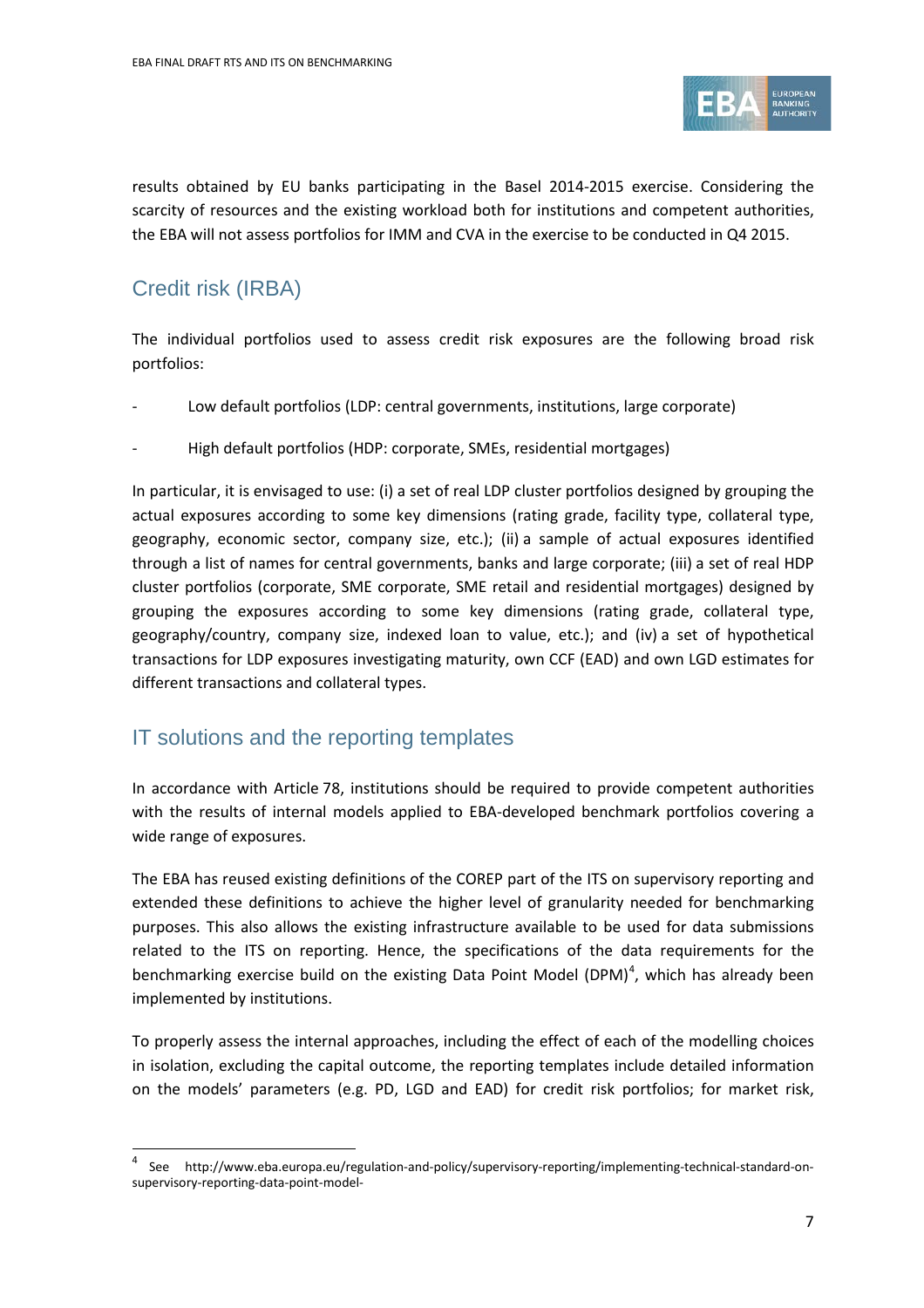

information on historical P&L data is also requested. The templates specify for each benchmarking portfolio the internal approaches applied and the main risk modelling assumptions.

# Scope of the RTS

The RTS specify (i) the procedures for sharing the assessments between competent authorities and with the EBA, and (ii) the standards for assessments made by competent authorities, for the internal models applied to calculate capital requirements for credit risk (IRBA) and own funds for market risk (including VaR, SVaR, IRC and Correlation Trading models), counterparty risk and CVA risk.

#### Sources of variability in Market Own Funds requirements

To understand the variability stemming from the different market risk modelling options, it is important to differentiate in the analysis between different types of variability drivers.

## Variability stemming from banks' modelling choices which are explicitly contemplated in regulation

The CRR allows firms a degree of freedom on many of the methodological elements incorporated in the internal models. For example, when modelling VaR, institutions can choose to use a lookback period longer than the minimum (i.e. the immediate previous year), use a weighting scheme for the data series, calculate the 10-day VaR directly or, alternatively, obtain a 1-day VaR and rescale it using the square root of ten, etc. Likewise, when modelling IRC, firms can decide between several sources of PDs and have a certain degree of freedom when choosing the transition matrices applied or when deciding on the liquidity horizons applied to a particular instrument.

Similarly for IRBA, banks have some freedom in the selection of the data sources used, in the number of internal approaches developed, the use of global vs local models, the number of rating grades or use of continuous scale, and the inclusion of open workout procedures for defaults, etc.

It should be highlighted that all of these possibilities are, in principle, acceptable under the current regulatory framework provided they have been agreed upon with the competent authority during the validation process. Therefore, given the wide range of approaches which institutions using internal models can choose to implement, some degree of variability is expected.

## Variability stemming from banks' modelling choices which are not contemplated in regulation

At the same time, these differences in implementation are clearly not the only factors behind variability. There are other modelling choices which are not explicitly contemplated in regulation (e.g. for market risk, differences in simulation engines, volatility and correlations introduced in the model or risk factors considered, etc.).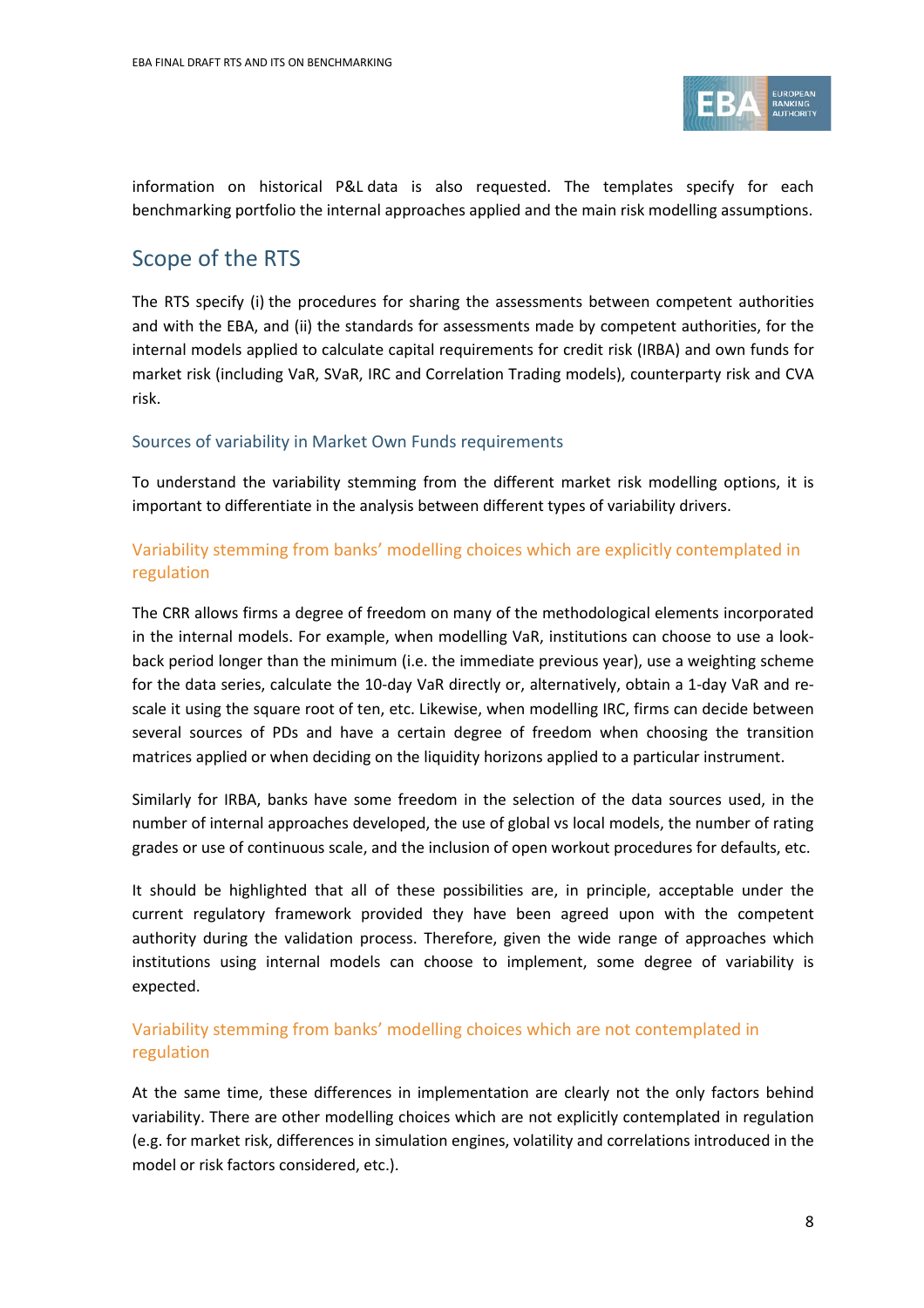

Accordingly, the design of the benchmarking exercise should allow the analysis of different variability drivers, distinguishing between those caused by approaches explicitly contemplated in regulation and those related to other causes. To this end, the EBA is requesting banks applying Historical Simulation to submit their latest year P&L daily vector used for VaR calculation purposes to assess the effects of these regulatory choices.

A similar analysis could be performed for SVaR. However, in this case it is also necessary to 'normalise' the stressed period, so, regardless of the period they might be currently applying, all banks would have to perform the SVaR calculation while considering the exact same year. Due to the additional burden that this would cause for historical simulation banks, the EBA has decided not to request this P&L information for the time being. However, this might be reconsidered for future exercises in light of the experience gained from the assessments.

Similarly, for IRBA credit risk models the EBA is proposing to collect information about calibration features and the scope of application of the different internal approaches. This information is required to enable the EBA and competent authorities to assess whether certain methods systematically lead to different outcomes.

This distinction between both types of drivers is necessary not only for analysis purposes, but also to inform any policy recommendations or guidance that the EBA might decide to issue, according to what is stated in Article 78(6).

#### Variability stemming from supervisory actions

Another source of potential variability originates from supervisory actions taken by competent authorities.

#### Market risk

In particular for market risk, the use of regulatory add-ons, both on VaR/SVaR multipliers as well as in the form of additional capital charges, and, quite significantly, the application of limits to the diversification benefits applied by banks (i.e. not allowing a single calculation at consolidated level and, instead, requesting an aggregation of the capital results at sub-consolidated and/or subsidiary levels) are likely to increase the observed variability in capital.

In most cases these supervisory actions have been established to address known flaws, model limitations, or to add an additional layer of prudence. Therefore, they typically result in higher capital requirements than would otherwise be the case. However, they can also increase the variation in market own funds requirements between banks, particularly across jurisdictions.

Though the effect in capital levels of these supervisory actions can be substantial, a benchmarking portfolio exercise is not suitable for reflecting some of these supervisory actions. In particular, any constraints on the diversification benefits and direct capital add-ons cannot be properly assessed through a limited portfolio exercise since these effects are entirely portfolio-dependant. To assess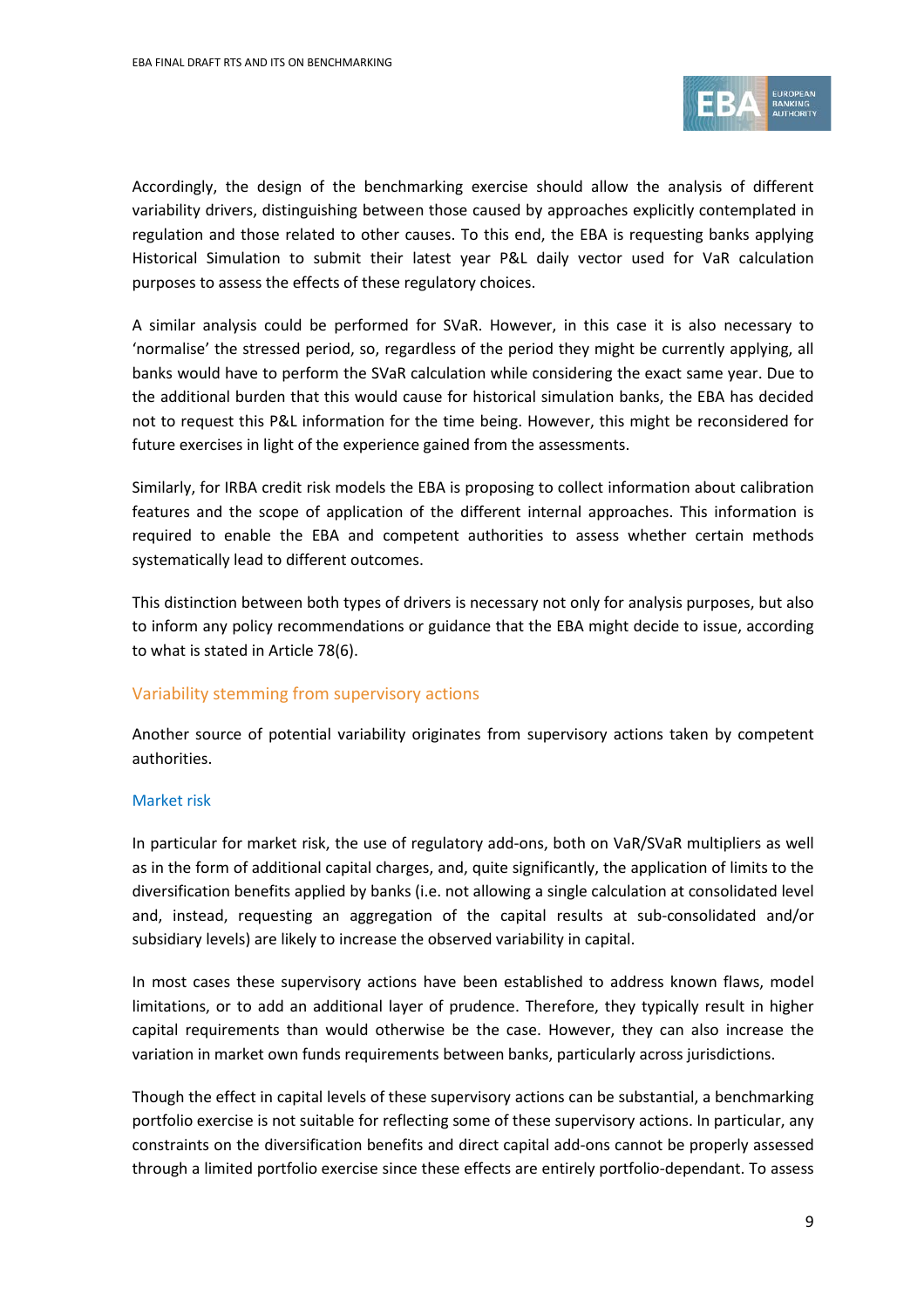

these effects it would be necessary to have a much more realistic portfolio, comprising thousands of instruments and including partial-model approval.

However, some of these supervisory actions can be properly assessed; in particular, the effect of regulatory add-ons on the VaR and SVaR multipliers will be analysed as part of the assessment.

#### Credit risk

Similarly, for IRBA credit risk requirements an important source of variability is created by competent authorities imposing bank/country-specific add-ons or minimum levels of parameters/capital for some IRBA exposures and/or internal approaches.

While collecting capital requirements before and after the application of these adjustments seems the most appropriate solution to quantify their contribution to variability, it is very challenging to develop an appropriate and consistent definition of these adjustments. Furthermore, in some cases the corrections are directly embedded in the models' outcomes and it is not possible to exclude their contribution.

Notwithstanding the challenge of assessing them, supervisory capital floors and add-ons are an important source of variability and shall be properly considered by the competent authorities when assessing the significance and systematic nature of potential underestimates in the capital requirements determined using internal approaches.

#### Degree of acceptable variability

While an excessive heterogeneity in the observed own funds requirement is not acceptable from a supervisory perspective, absolute convergence is not a desirable outcome either. In this regard, risk management techniques, practices and methodologies are evolving constantly, not only because of market developments but also because of new emerging risk management practices.

For IRBA credit risk there is also the additional challenge of the use of actual exposures. Even when controlling for some key risk drivers, some residual variability is expected. On the other hand, the use of hypothetical exposures creates an additional challenge when trying to understand to what extent the observed or absent variability for these transactions is confirmed and representative for the bank.

The EBA considers that the objective of ensuring consistency in RWA should be compatible with the introduction of new methodologies and practices. This does not necessarily imply that all new developments will be appropriate. Some new methodologies might produce an excessive reduction in capital requirements; one of the key objectives of introducing benchmarking exercises is to provide tools to assess the effect of new methodologies on capital.

However, it is also clear that these supervisory tools should not hinder the introduction of new best practices, even if this might produce some additional variability in RWA when adopted by some institutions. This caveat is fully consistent with the objective established in Article 78(5)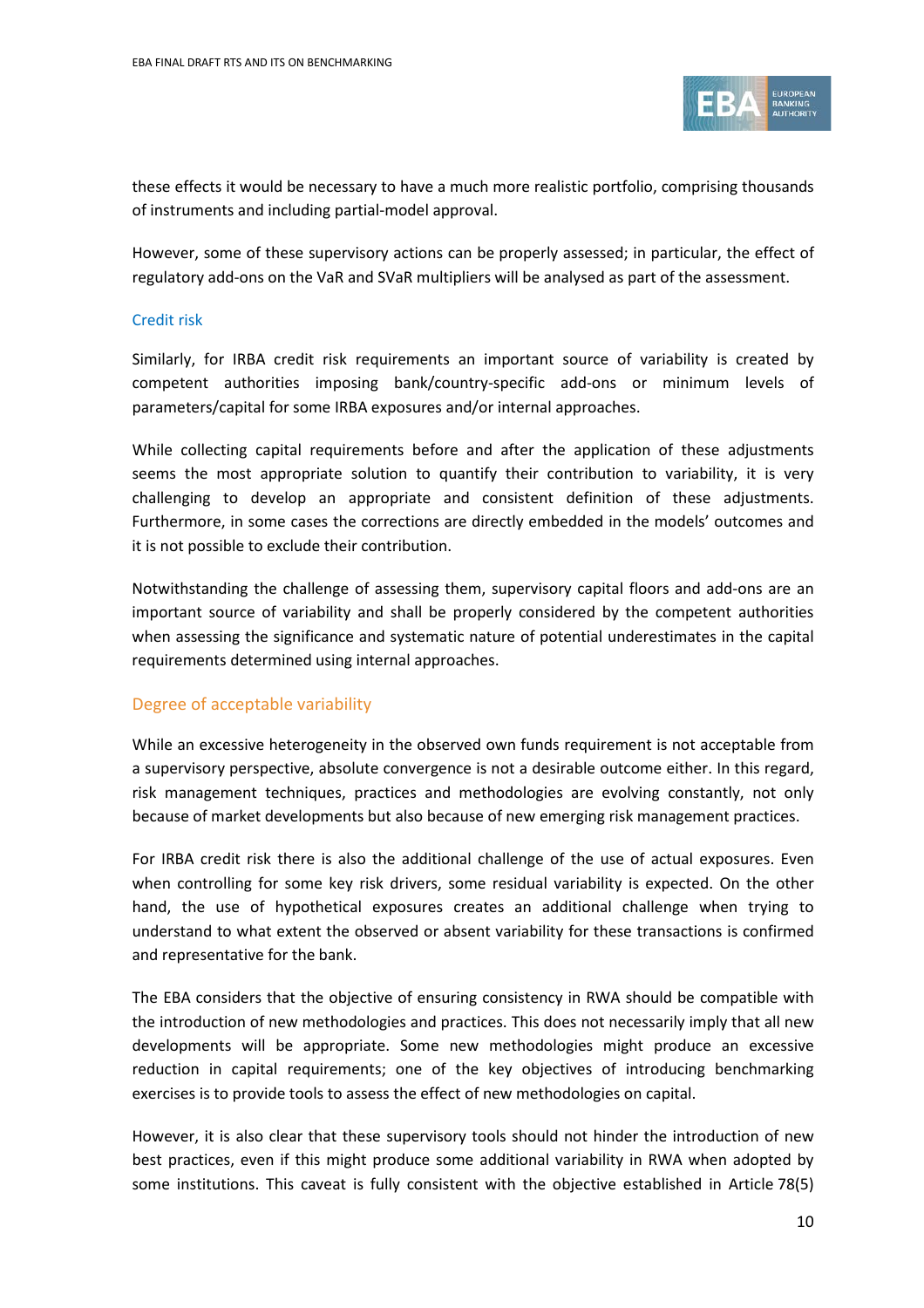

where it is stated that competent authorities shall ensure that their decisions on the appropriateness of corrective actions must maintain the objectives of an internal approach and therefore must not: (a) lead to standardisation or preferred methods; (b) create wrong incentives; or (c) cause herd behaviour.

#### Assessment methodology to be applied by competent authorities

#### Assessment of variability

The design of the benchmarking portfolio exercise described in the ITS aims to ensure the quality of the data that is introduced in the report to be produced by the EBA and, more importantly, aims to spot the banks and portfolios that need specific assessment from competent authorities.

Accordingly, the report will establish thresholds of acceptable variability as a 'default' bucketing for competent authorities. Competent authorities should not pre-emptively consider that portfolios outside of these thresholds are necessarily wrong.

It should be highlighted that competent authorities may decide to assess any of the portfolios (regardless of the 'default bucketing' provided by the EBA); however, they shall assess the following portfolios in all cases:

- 'Fair valuation' extreme values spotted in the pre-validation phase;
- Extreme values spotted in the initial data analysis conducted by the EBA;
- Portfolios identified by the EBA in the report.

#### Market risk

When assessing the causes of the differences in VaR, competent authorities shall consider the dispersion observed in the 'alternative' calculation that the EBA will provide using available P&L data.

This data will help them to determine the effect of the differences attributed to regulatory options. In particular, they should assess whether the degree of overall variability decreases after homogenising these options, and whether extreme values become more 'central'. Regarding the 'quality' of the approaches, the level of correlation and consistency in the P&L vector are elements that competent authorities must consider.

Of course, these assessments will only be possible for banks applying Historical Simulation in their calculations.

For IRC and the internal models for correlation trading it will not be possible to homogenise the calculations. However, the EBA will provide data clustering for the outcomes of the different modelling options which should help to assess some of the known variability drivers.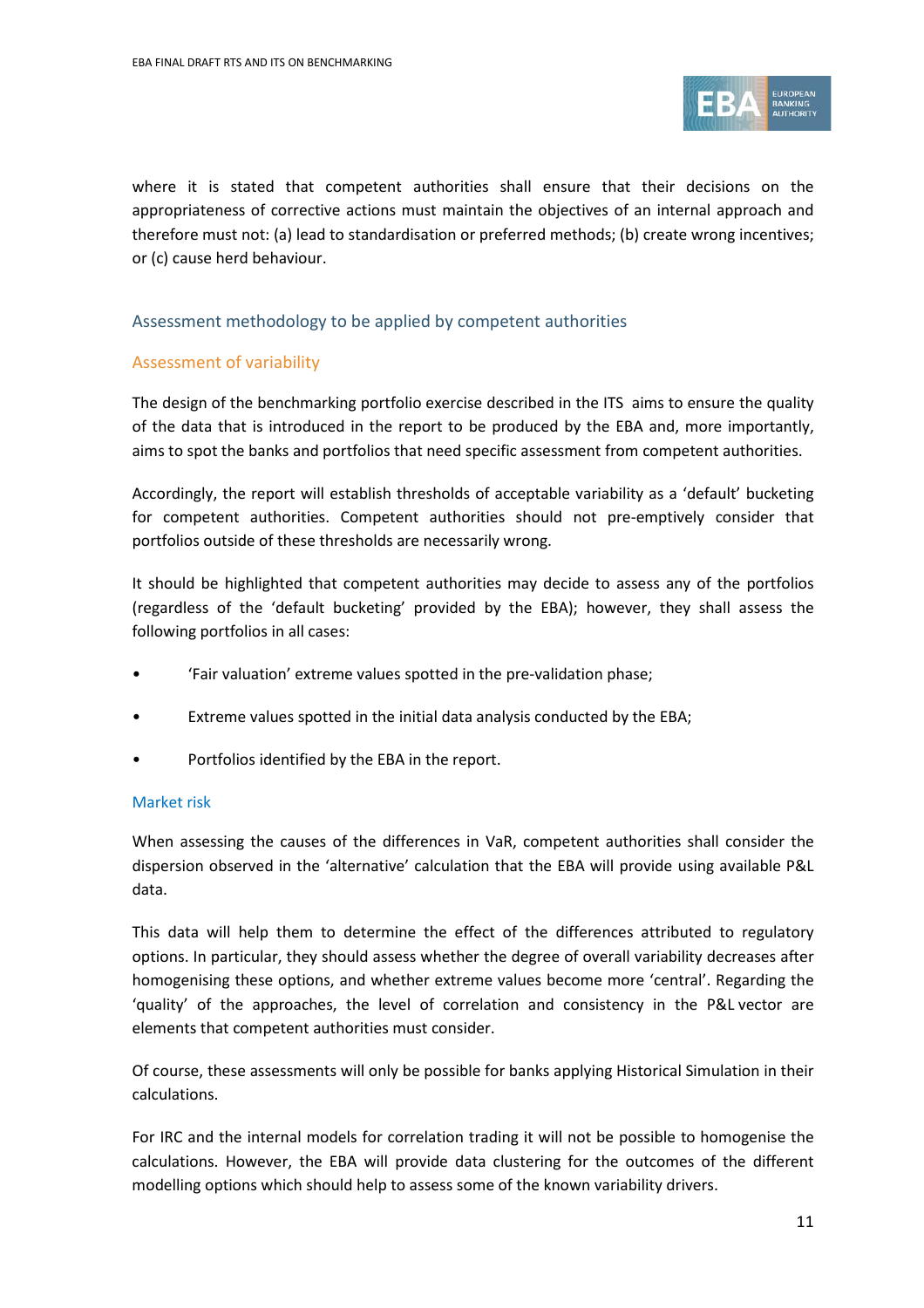

Once the known causes of variability have been controlled (as much as is possible), competent authorities should assess the remaining drivers. Possible additional drivers of variability might include:

- Misunderstandings regarding the positions or risk factors involved;
- Model not fully implemented;
- Missing risk factors not incorporated in the portfolio;
- Differences in calibration or data series used in modelling simulation;
- Additional risk factor incorporated in the portfolio;
- Alternative model assumptions applied;

• Differences attributable to the methodology used (i.e. Monte Carlo vs Historical Simulation or Parametric).

As noted previously, the fact that an outcome is different does not necessarily imply that the model is incorrect; the assessments should also be used as a diagnostic tool to motivate a more in-depth analysis of banks' models and modelling assumptions.

#### Credit risk

When assessing the reasons for differences in IRBA capital requirements, competent authorities shall consider the results produced by the application of alternative benchmarks that the EBA will provide for the same or similar exposures. The alternative benchmarks will be computed after the aggregation in peer groups of the submissions from the participating institutions; those submissions could be, if relevant, risk adjusted by historical losses experience.

These data will help the competent authorities to determine the effect of the differences attributed to regulatory options (e.g. the choice of regulatory approach applied between FIRBA and AIRBA, in accordance with Article 143 of Regulation (EU) 575/2013 by the institutions) and disentangle risk weights variability produced by the different IRBA parameters (i.e. PD, LGD, Maturity, and credit conversion factors).

The fact that the outcome produced by the internal approach is different does not necessarily imply that the modelling practices are incorrect; but the assessments should be used as a diagnostic tool to motivate a more in-depth analysis of banks' models and modelling assumptions.

With the aim to complete a proper investigation of the potential sources of variation, the competent authorities are expected to make also use of the full set of information available (e.g. bank validation reports, model documentation, etc.). In particular the following potential drivers should be assessed: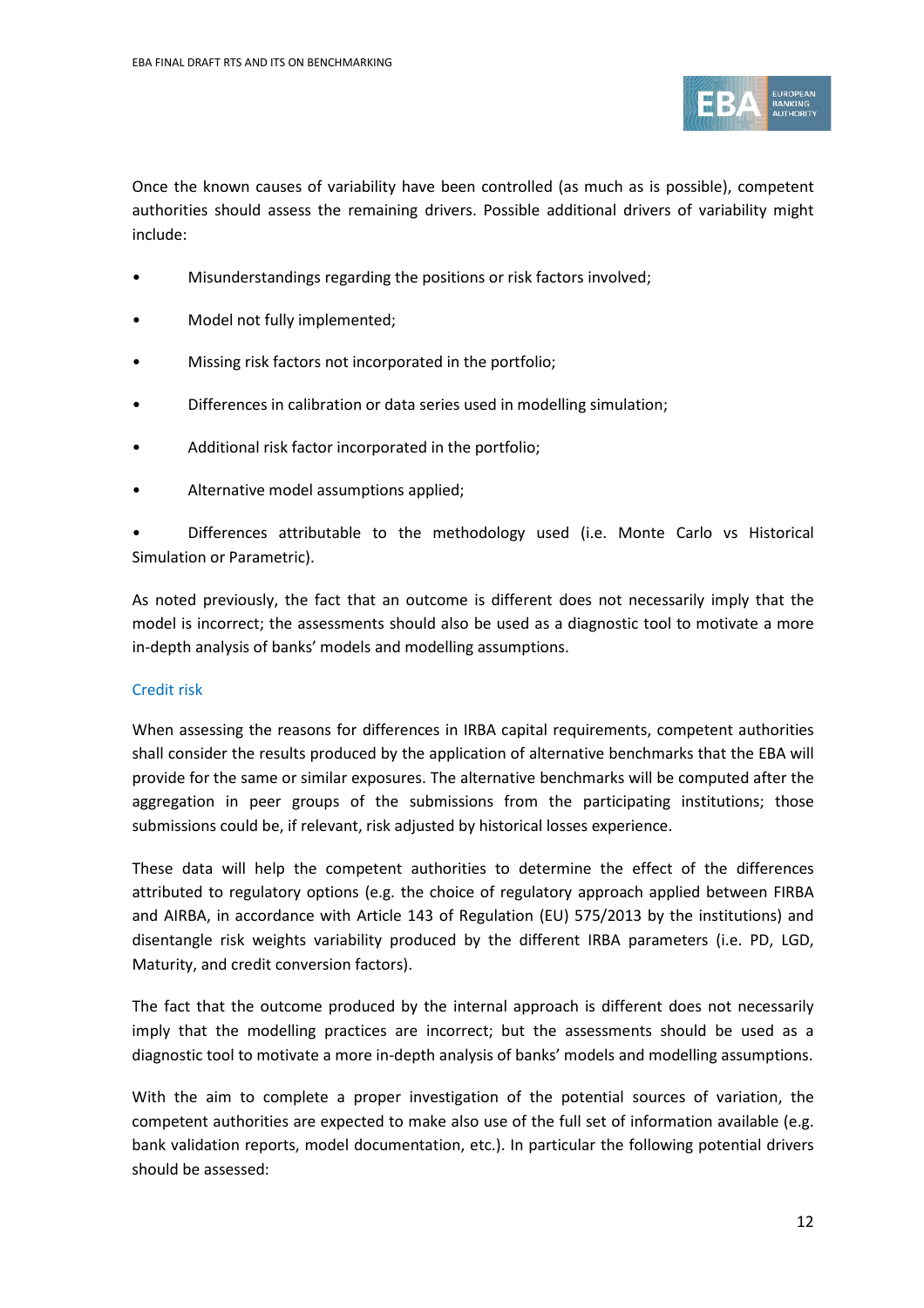

- Key characteristics of the models such as distinguishing between global vs. local models, vendor vs. bank internal models, models developed and calibrated using internal vs external data;
- The date of model approval/development;
- The length of the time series used, inclusion of distressed years and/or nature and materiality of any adjustment for capturing downturn conditions and adding margins of conservatism in the models' calibration;
- Recent change in the composition of the portfolio of the institution to which the internal approach is applied;
- Micro-macroeconomic situation of the bank's portfolio, the risk and business strategy as well as internal process, such as recovery procedures for defaulted assets ('workout procedures');
- The current position in the cycle, choice of rating philosophy between point-in time ('PIT') or through-the-cycle ('TTC') and the observed cyclicality in the model;
- The number of rating grades and dimensions used by the institutions in the PD, LGD and CCF models;
- The default and cure rates definitions used by the institution;
- The inclusion or not of open workout procedures in the time series used for the calibration of the LGD models.

#### Assessment of the level of capital

In addition to the assessment of the variability observed in the different approaches, Article 78(4) states that competent authorities shall assess the level of capital by institution.

#### Market risk

For market risk, apart from the level of capital by individual portfolio, the level of diversification benefit applied by each institution will be a key driver to consider. To assist competent authorities in their assessments, the EBA will provide data on the capital outcome for several aggregated portfolios in its report.

Nevertheless, any conclusions on the total levels of capital derived from the aggregated data should be taken with due caution. The aggregated portfolios will be very different from a real portfolio (in terms of size and structure). In addition, the results produced by banks for each aggregated portfolio might not be entirely comparable, since they are likely to comprise different individual portfolios (most banks will not be able to model all portfolios) and the data will not reflect all actions taken by supervisors.

#### Credit risk

To support the competent authorities in assessing the significance of potential underestimation, the EBA requests, for the high default portfolios, the use of back-testing. This includes the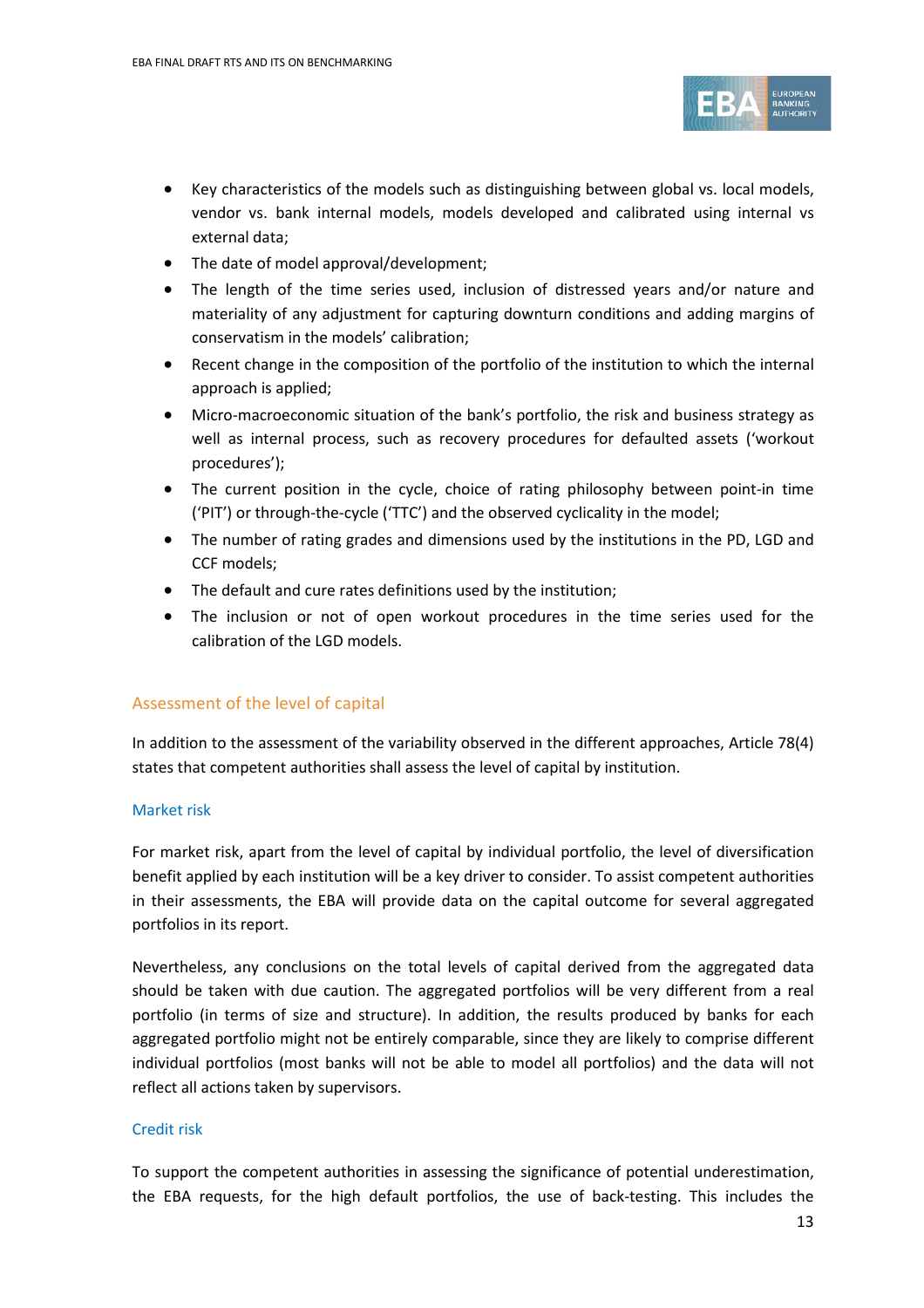

comparison of estimated and historical observed risk parameters as well as the computation of the own fund requirements that result from the application of revised IRBA parameters that would allow internal approaches to pass a binomial test. In using the analysis provided by the EBA and the outcome of the back-testing on own fund requirements, Competent Authorities should consider possible data limitations and reflect this in their assessment as deemed appropriate.

#### Procedures for sharing the assessments between competent authorities and the EBA

Competent authorities shall provide the EBA with the conclusions derived from the assessments they have performed. This feedback will be aggregated and analysed by the EBA with the goal of extracting relevant common conclusions which will be provided to competent authorities. Similarly, the results of the assessment shall be shared in supervisory colleges under the coordination of the EBA.

The analysis of the assessments is intended to allow a better understanding of the effects of modelling assumptions and choices on capital levels and dispersion. They will also provide valuable input if, as stated in Article 78, the EBA decides to issue guidelines and/or recommendations to improve supervisory practices or the practices of institutions with regard to internal approaches.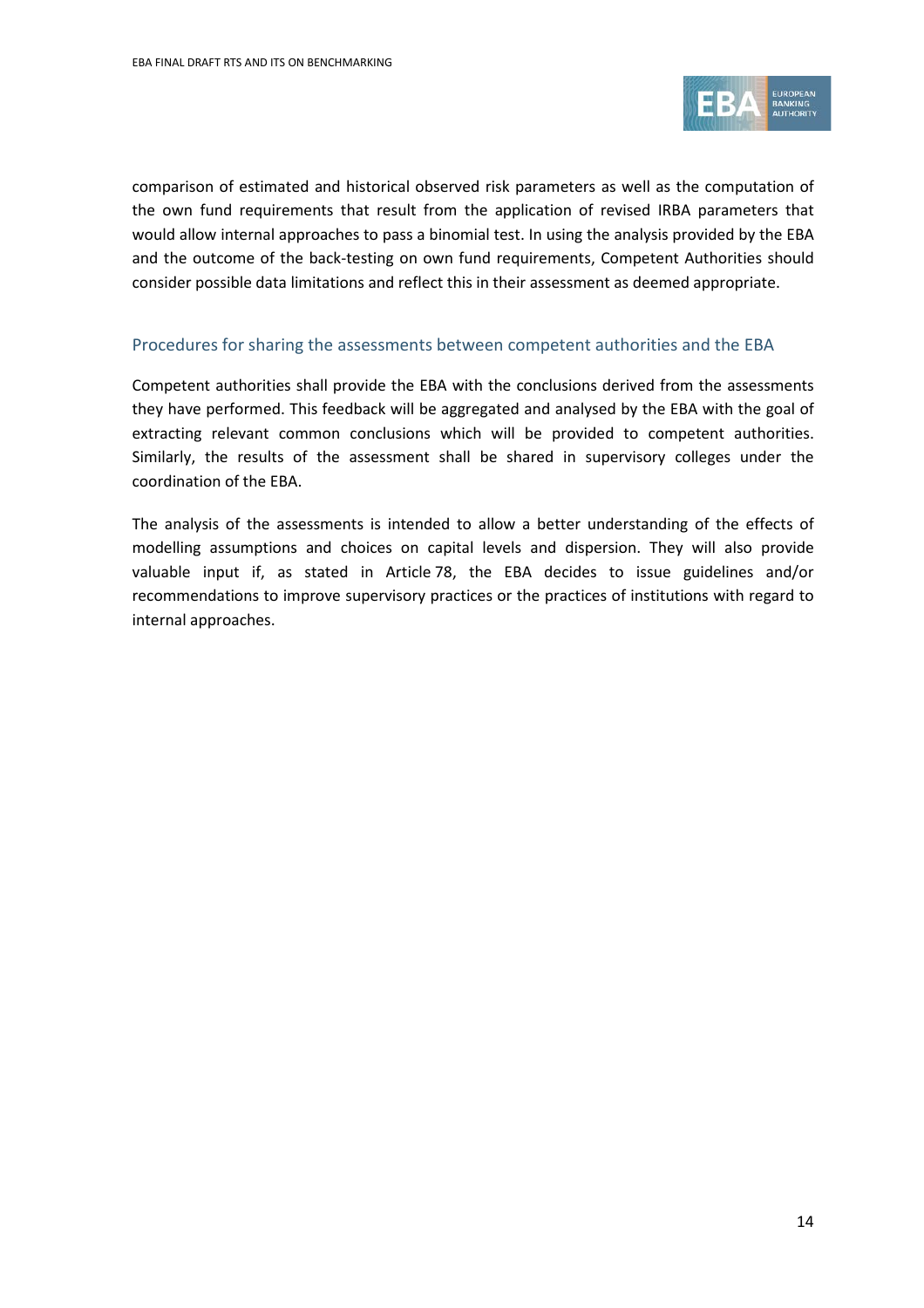

# 3. EBA Final Draft Regulatory and Implementing Technical Standards on Benchmarking under Article 78 of Directive/2013/36/EU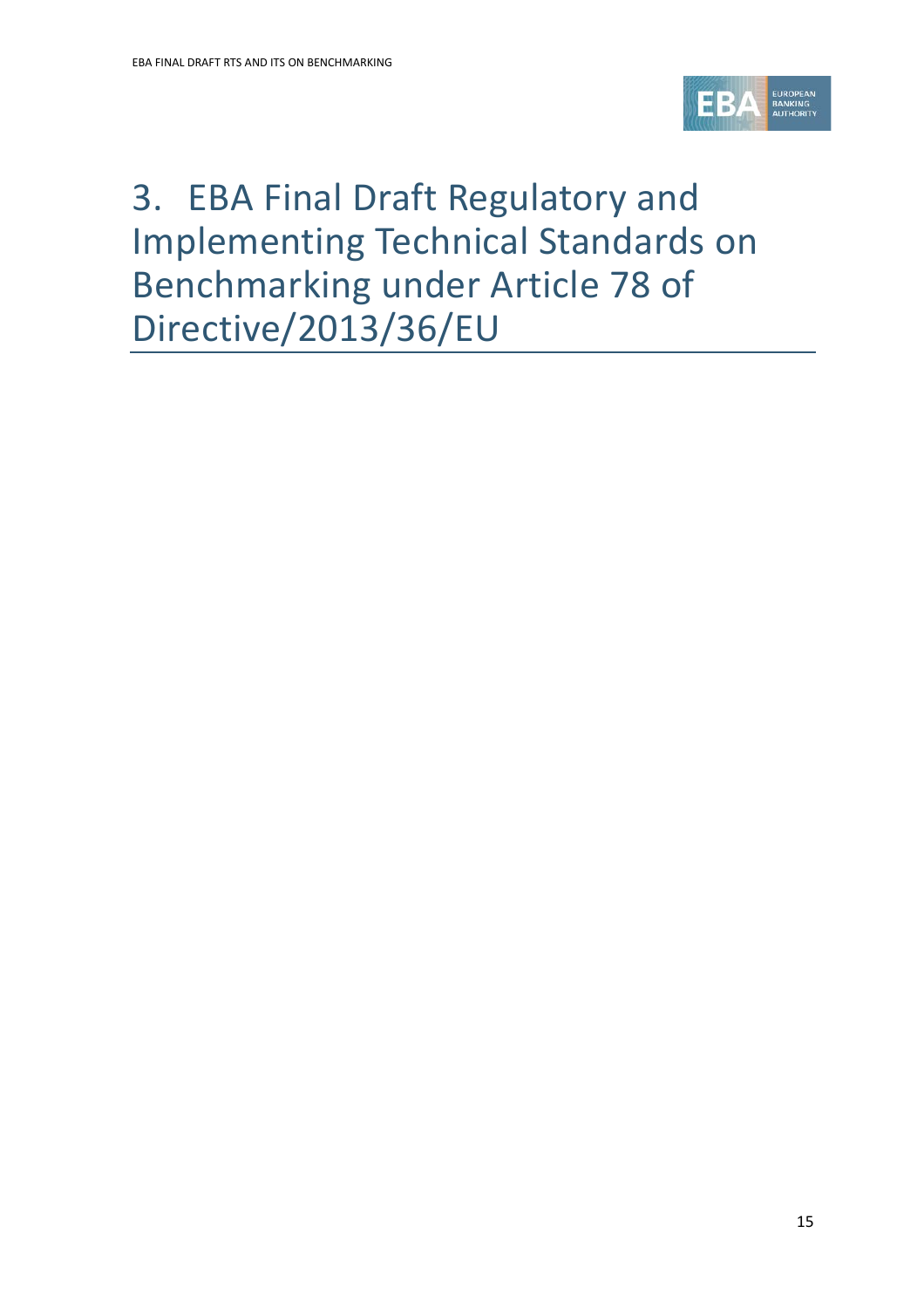

(a) EBA FINAL Draft Regulatory Technical Standards on benchmarking portfolio assessment standards and assessment sharing procedures under Article 78 of Directive 2013/36/EU (Capital Requirements Directive - CRD IV)



EUROPEAN COMMISSION

Brussels, XXX [...](2012) **XXX** draft

## **COMMISSION DELEGATED REGULATION (EU) No …/..**

**of XXX**

**[…]**

**supplementing Directive 2013/36/EU of the European Parliament and of the Council with regard to regulatory technical Standards for benchmarking portfolio assessment standards and assessment sharing procedures under Article 78**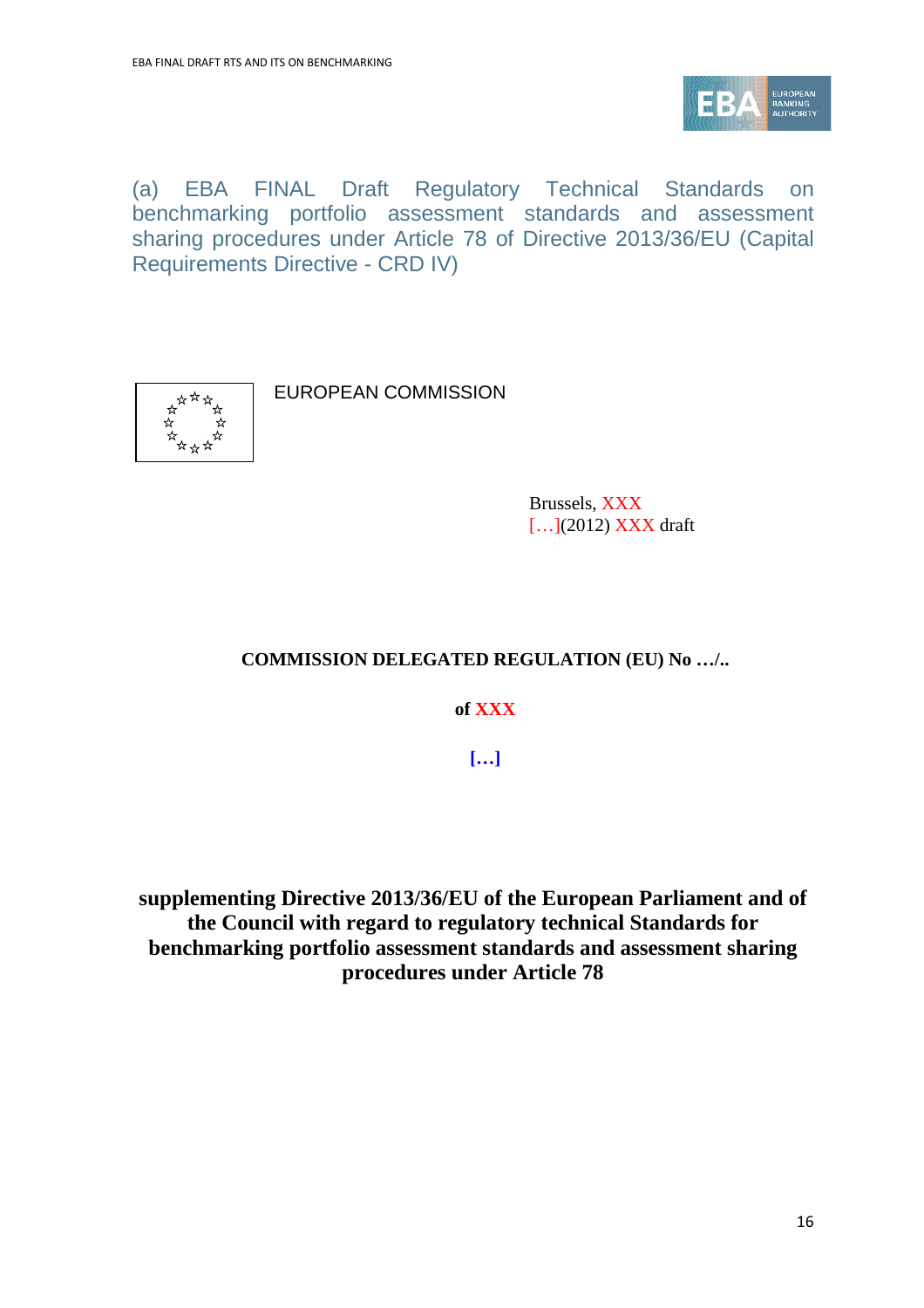

### THE EUROPEAN COMMISSION,

Having regard to the Treaty on the Functioning of the European Union,

Having regard to Directive 2013/36/EU of the European Parliament and of the Council of 26 June 2013 on access to the activity of credit institutions and the prudential supervision of credit institutions and investment firms, amending Directive 2002/87/EC and repealing Directives 2006/48/EC and 2006/49/EC<sup>[5](#page-16-0)</sup>, and in particular the third subparagraph of Article 78(7) thereof,

#### Whereas:

- (1) The aim of the exercise of assessing the quality of advanced approaches of institutions referred to in Article 78 of Directive 2013/36/EU is to compare internal approaches at the Union level, whereby the European Banking Authority ('EBA') shall assist competent authorities with their assessment of potential underestimation of own funds requirements. As a result of the above, rules on the procedures for sharing assessments made in accordance with paragraph 3 of that Article should cover also the timing of the sharing of the assessments between competent authorities and with EBA.
- (2) Competent authorities in a group have a legitimate interest in the quality of internal approaches used in the group, as they contribute to the joint decision of the approval of the internal approaches in the first place, by virtue of Article 20 of Regulation (EU) No 575/2013. Further, competent authorities in a group have the general obligation to cooperate and exchange information between each other and with the EBA as referred to in Article 116 of Directive 2013/36/EU; and to provide one another with any information which is essential or relevant for the exercise of the other authorities' supervisory tasks, as referred to in Article 117 of that Directive. As a result, rules on the procedures for sharing assessments made in accordance with Article 78(3) of Directive 2013/36/EU should also specify how the above-mentioned general cooperation and information sharing obligations within colleges apply in the particular context of the benchmarking exercise.
- (3) In order to render meaningful the requirement to share assessments made in accordance with paragraph 3 of Article 78(7) of Directive 2013/36/EU, rules on the items to be shared as part of the assessments made in accordance with paragraph 3 of that Article, should include: their estimate or views on the level of potential underestimation of own fund requirements stemming from the internal approaches used by the institutions and the reasoning behind the conclusions of the competent authorities' assessment. Further, actual or envisaged corrective actions by competent authorities in accordance with Article 78(4) of that Directive are also relevant for all competent authorities in a group, which have a legitimate interest in the continuous quality of an internal approach used in the group; hence they should also be shared in accordance with the general obligation to cooperate and exchange information between each other and with the EBA as referred to in Article 116 of Directive 2013/36/EU. Furthermore, actual or envisaged corrective actions by

 $\overline{a}$ 

<span id="page-16-0"></span> $5$  OJ L 176, 27.6.2013, p.338.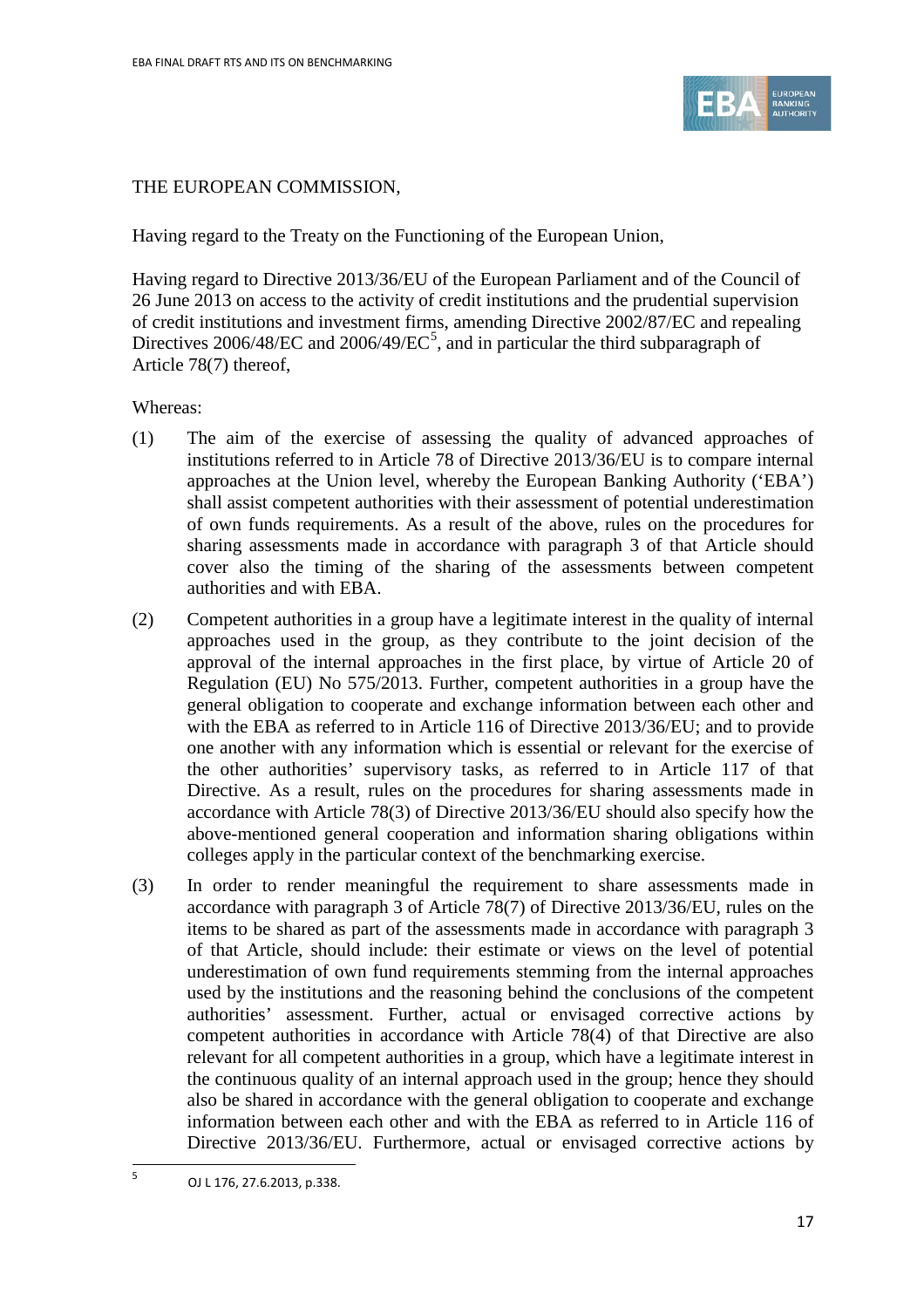

competent authorities in accordance with Article 78(4) of Directive 2013/36/EU constitute part of the information that authorities are required to share with the EBA in accordance with Article 107(1) of that Directive, and are necessary in order for the EBA to carry out the tasks assigned to it according to that Article.

- (4) Point (a) of Article 78(7) of Directive 2013/36/EU refers to the assessments made in accordance with paragraph 3. Therefore, rules on the procedures for sharing assessments should only relate to assessments made by competent authorities under that paragraph. Nevertheless, it would also be useful that the EBA provides feedback on the overall outcomes of the benchmarking exercise to the competent authorities, at the end of the exercise.
- (5) As the second subparagraph of Article 78(3) of Directive 2013/36/EU refers to the EBA report as a means for assisting competent authorities in their assessment according to the first subparagraph of that Article, such a report is a cornerstone of the benchmarking exercise as described in that Article, given that such report shall contain the results of the comparison of relevant institutions with their peers at the EU level, and given that only the EBA shall avail of all relevant data for all relevant institutions in the Union. Hence the information contained in the EBA report should constitute the basis on which to decide which firms and portfolios to assess with 'particular attention' as required by the first subparagraph of Article 78(3) of Directive 2013/36/EU.
- (6) It is expected that the EBA report referred to in the second subparagraph of Article 78(3) of Directive 2013/36/EU will provide variability thresholds and any extreme values, since it is meant to assist competent authorities in their assessments. Nevertheless, ultimate responsibility for the assessment resides with competent authorities, who are therefore able to assess any of the institutions with internal approaches for credit or market risk.
- (7) The results of the exercise on the assessment of the quality of internal approaches depend on the quality of the data reported by relevant institutions under Regulation (EU) No xx/xx [ITS], which also need to be consistent and comparable. Therefore, competent authorities should be required to confirm the correct application of that Regulation by institutions, especially with regard to the application of the option available to institutions to refrain from reporting of certain individual portfolios.
- (8) Where competent authorities compute benchmarks based on the standardised approach, an adjustment should be made to the own fund requirements for credit risk that result from the application of the standardised approach, for reasons of prudence. This adjustment should be established at the level applied for the computation of the transitional Basel I floor based on Article 500 of Regulation (EU) No 575/2013.
- (9) Benchmarks based on the standardised approach are not currently considered appropriate to be computed in the case of market risk, in line with current international thinking, as they can lead to distortions. Due to major methodological differences in the computation of capital requirements according to the standardised and internal approaches, mainly due to sharp differences in aggregation and/or diversification of individual positions, which, although present also in the credit risk, is more pronounced in the market risk, a comparison between the two metrics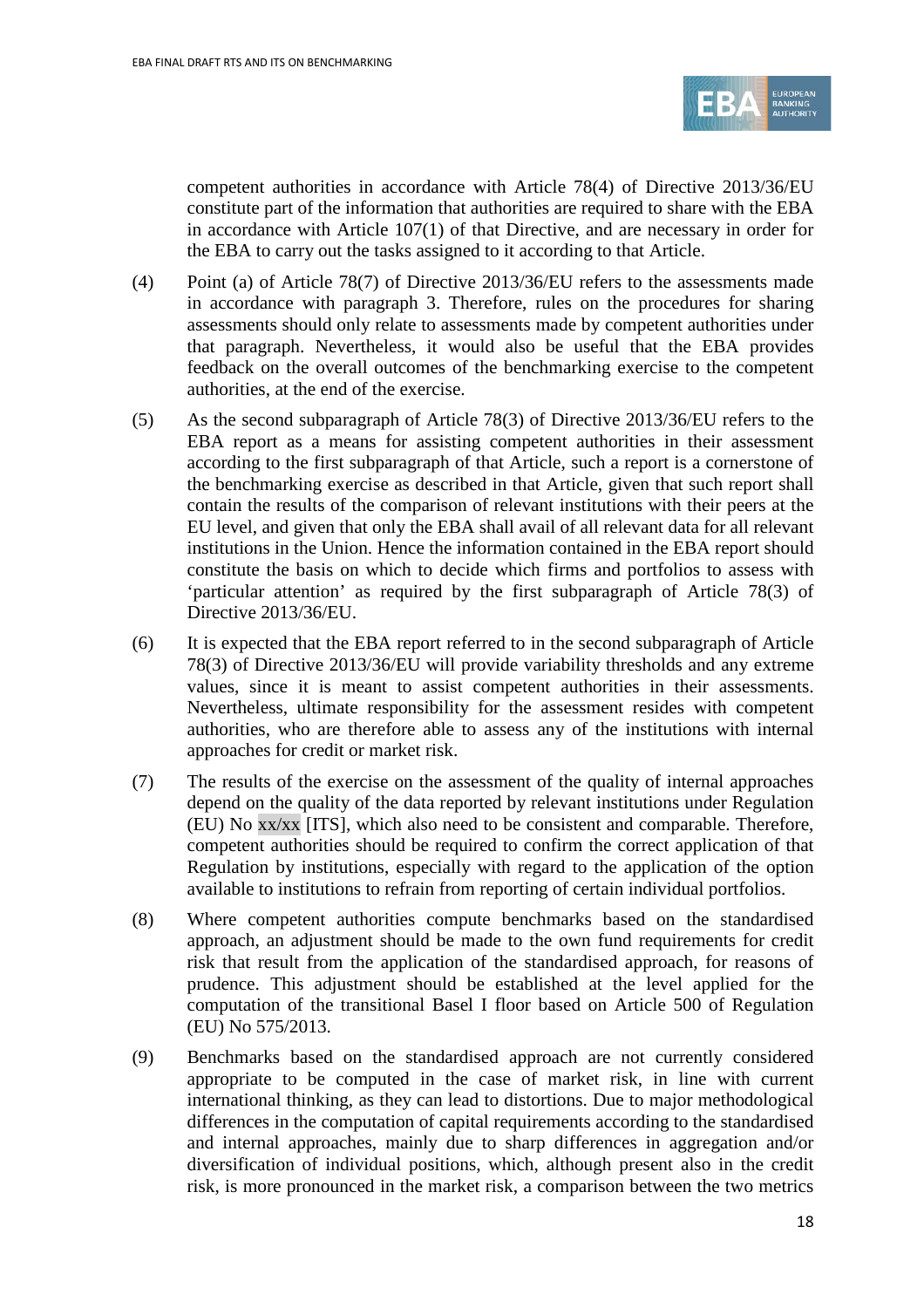

under market risk for small portfolios would not provide a meaningful indication of potential underestimation of own funds requirements. Nevertheless, given ongoing discussions on the differences of the two approaches in international standardsetting *fora* such as in the context of the envisaged Fundamental review of the Trading Book rules of the Basel Committee for Banking Supervision, the regulatory framework for market risk own funds requirements might be required to change, in which case it would be necessary to review also the appropriateness of using standardised approach-based benchmarks for the assessment of internal approaches for market risk. In any case, where standardised approach computations are considered in the assessment of credit risk models, their use should be only intended as benchmarks for assessment, rather than as floors.

- (10) According to Article 78 of Directive 2013/36/EU, in addition to assessing banks' observed regulatory own fund requirements obtained from authorised models, competent authorities shall assess the overall 'quality' of the internal approaches as well as the degree of variability observed in particular approaches. Accordingly the competent authorities' assessment should not focus solely on internal approaches' outcome; the analysis should aim to determine the key variability drivers and to extract conclusions regarding the different modelling approaches and options that institutions contemplate in their internal approaches. Hence competent authorities should be required to take into account, in the course of their assessment, of the results of the back-testing performed by institutions or of the related analyses contained in the EBA report referred to in the second subparagraph of Article 78(3) of Directive 2013/36/EU. Hence why competent authorities should also be required to take into account, in the course of their assessment, the results of the alternative Value at risk ('VaR') and Stressed Value at Risk ('SVaR') calculations based on the profit-and-loss ('P&L') time-series.
- (11) Given that the role of the competent authorities in investigating and confirming the quality of internal approaches is fundamental, in addition to the information reported by institutions in accordance with Regulation (EU) No *xx/xxx [ITS]*, competent authorities should use the powers they have under Regulation (EU) No 575/2013 for approving and reviewing internal approaches, in a proactive manner, by seeking any further information that will be useful for their on-going assessment of the quality of internal approaches.
- (12) For the assessment of market risk, back-testing, based both on hypothetical and actual changes in a portfolio's value, is already required to be conducted on a daily basis for the end-of-day positions of the whole portfolio, as referred to in Article 366(3) of Regulation (EU) No 575/2013. In accordance with that Article, the number of over-shootings has to be communicated to competent authorities and is regularly used to assess model performance and to determine add-on factors to the regulatory Value-at-Risk ('VaR') and Stressed VaR ('SVaR') multipliers. Accordingly, no additional back-testing should be required to be applied or assessed for the portfolios relating to market risk internal approaches.
- (13) The fact that a modelling outcome of an individual portfolio is an extreme value or is identified in the EBA report as to be reviewed by competent authorities, should not necessarily imply that the model is incorrect or wrong; in this regard the assessments conducted by competent authorities should be used as a tool to get a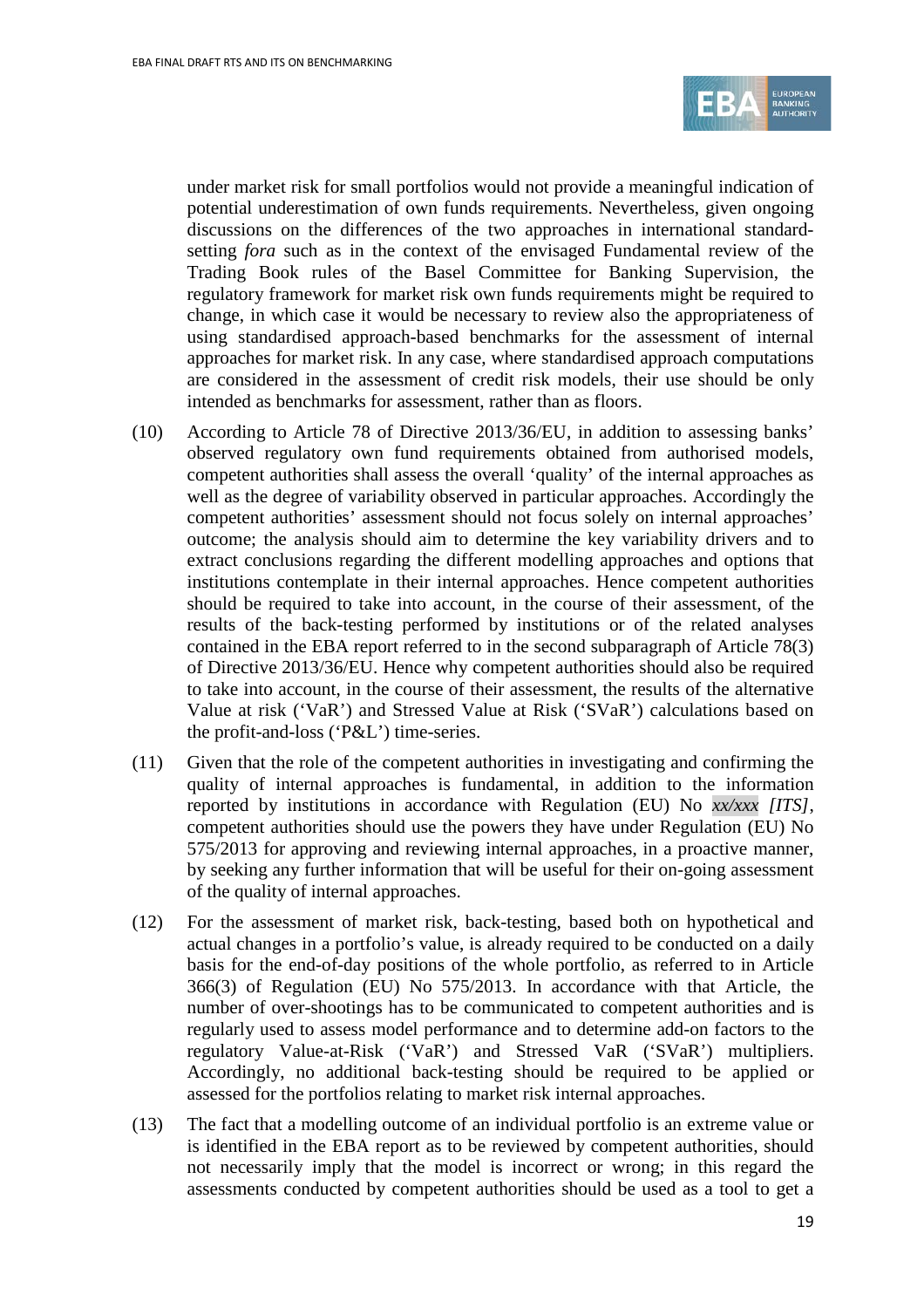

more in-depth knowledge of banks' models and modelling assumptions. Further, the analysis of the potential differences between the own funds requirements for credit risk as reported by the institutions under Implementing Regulation No *xx/xxx [ITS]*, and the own funds requirements for credit risk that result from the use of historically observed risk parameters ('outturns'), should be used by competent authorities as a 'proxy' indicator of significant and systematic underestimation of own funds requirements, but should never substitute proper validation of the internal approach. In using this analysis, competent authorities should consider possible data limitations and reflect this in their assessment as deemed appropriate. Additional metrics based on outturns will be calculated by the EBA based on the information collected and will further contribute to the analysis. Similarly, given that market risk model capital metrics are portfolio-dependent and any conclusions obtained at disaggregated levels cannot be uncritically extrapolated to real bank portfolios, any preliminary conclusions based solely on the total levels of capital derived from the aggregated portfolios should be considered with due caution. When assessing the results obtained, competent authorities should consider that even the aggregated portfolios comprising the largest number of instruments will still be very different from a real portfolio in terms of size and structure. In addition, since most institutions will not be able to model all non-aggregated portfolios, the results might not be comparable in all cases. Further, it should be borne in mind that the data will not be reflecting all actions on capital, such as constraints on diversification benefits or capital add-ons introduced to address known modelling flaws or missing risk factors.

- (14) This Regulation is based on the draft regulatory technical standards submitted by the European Banking Authority to the Commission.
- (15) The European Banking Authority has conducted open public consultations on the draft regulatory technical standards on which this Regulation is based, analysed the potential related costs and benefits and requested the opinion of the Banking Stakeholder Group established in accordance with Article 37 of Regulation (EU) No 1093/2010,

#### HAS ADOPTED THIS REGULATION:

#### **SECTION 1**

#### **Procedures for sharing assessments made in accordance with paragraph 3 of Article 78 of Directive 2013/36/EU between the competent authorities and with the EBA**

#### *Article 1*

*Recipients and timing of the sharing of the assessments made in accordance with paragraph 3 of Article 78 of Directive 2013/36/EU*

1. Competent authorities shall share the assessments made in accordance with Article 78(3) of Directive 2013/36/EU between the competent authorities and with EBA, as described in paragraphs 2 and 3.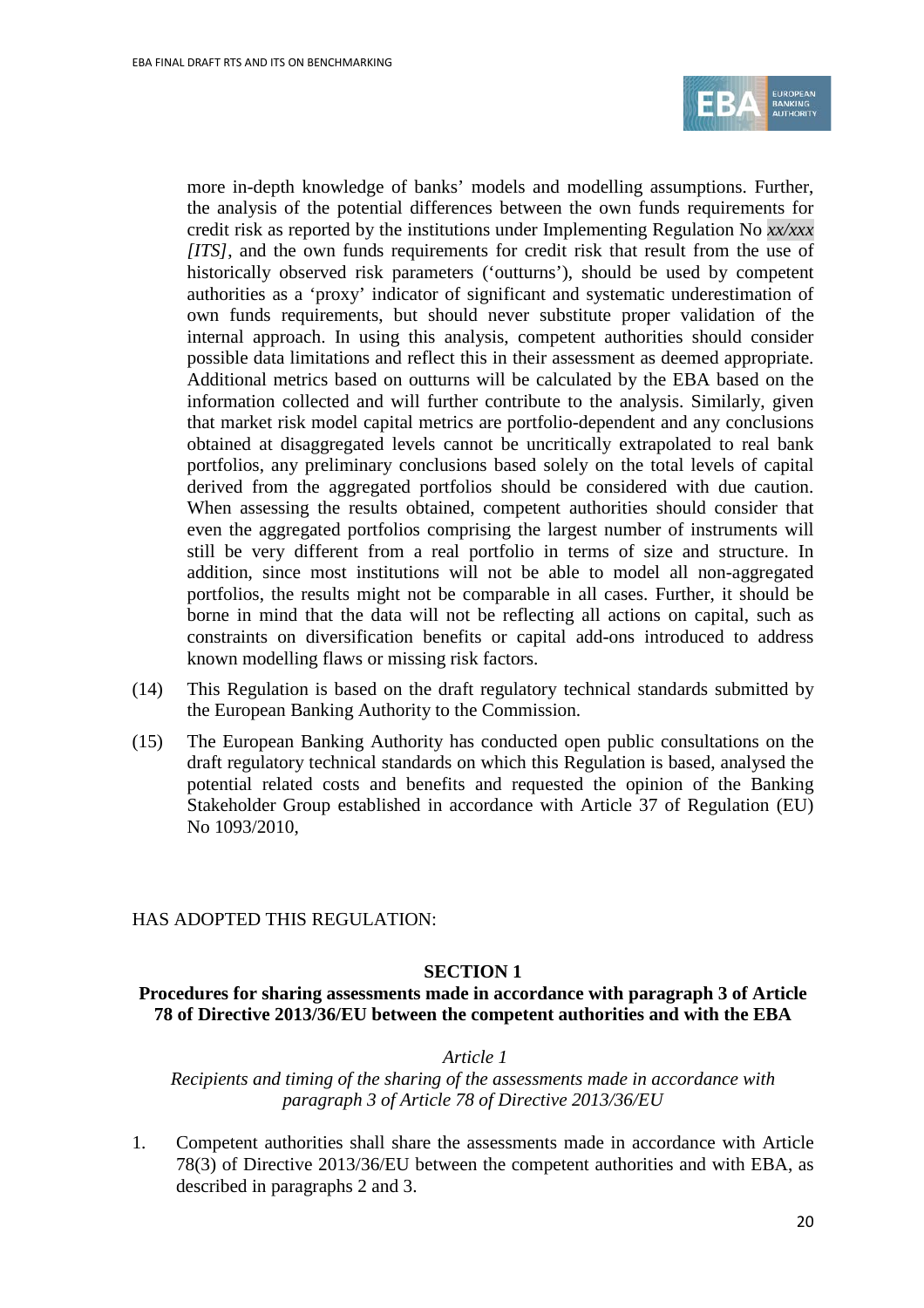

- 2. Competent authorities shall share the assessments made in accordance with Article 78(3) of Directive 2013/36/EU within three months after the circulation of the report produced by the EBA referred to in the second subparagraph of Article 78(3) of Directive 2013/36/EU.
- 3. Where applicable, the EBA shall share the assessments referred to in paragraph 1 with the relevant competent authorities of the institutions belonging to a group, immediately after receipt of the assessments by the relevant competent authorities.

#### *Article 2*

#### *Content of the assessments made in accordance with paragraph 3 of Article 78 of Directive 2013/36/EU*

When sharing the assessments made in accordance with Article 78(3) of Directive 2013/36/EU, competent authorities shall share:

(a) the conclusions and rationale of their assessment, based on the application of the assessment standards referred to in Section 2;

(b) their views on the level of potential underestimation of own fund requirements stemming from the internal approaches used by the institutions.

## **SECTION 2 Standards for the assessment to be done by competent authorities**

# *Article 3*

#### *Overview*

1. Competent authorities shall carry out their assessment of the quality of the internal approaches of institutions referred to in the first subparagraph of Article 78(3) of Directive 2013/36/EU in the manner described in paragraphs 2 to 3.

2. In accordance with the first subparagraph of Article 78(3) of Directive 2013/36/EU, competent authorities shall identify the internal approaches that need specific assessment. They shall do so by assessing internal approaches of institutions in a manner which is proportionate to the nature, scale and complexity of the risks inherent in the business model as well as the relevance of the portfolios included in the [ITS] for the institution in relation to the risk profile of the bank, while also taking into account the analysis provided in the EBA report referred to in the second subparagraph of Article 78(3) of Directive 2013/36/EU based on the following criteria:

(a) output modelling values considered as extreme values in the EBA report referred to in the second subparagraph of Article 78(3) of Directive 2013/36/EU, as indication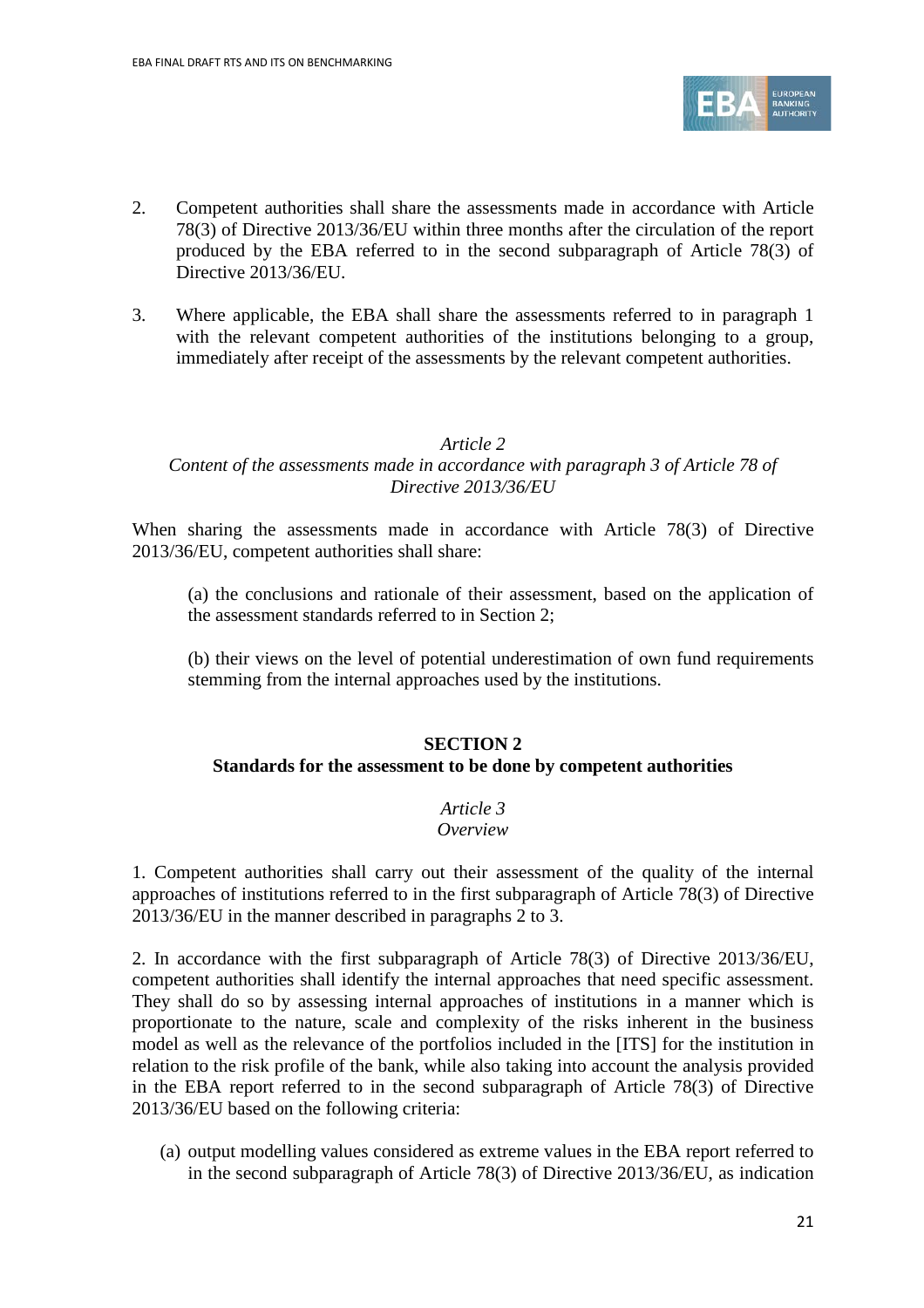

of significant differences in own funds requirements in accordance with the first subparagraph of that Article;

- (b) output modelling values and standard deviation of the output modelling values for exposures in the same benchmark portfolio or similar benchmarking portfolios identified in the EBA report referred to in the second subparagraph of Article 78(3) of Directive 2013/36/EU, based on peers' distribution, as preliminary indication of significant differences and low/high diversity in own funds requirements in accordance with the first subparagraph of that Article;
- (c) potential differences between the own funds requirements for credit risk as reported by the institutions under Implementing Regulation *xx/xxx [ITS]* and the own funds requirements that result from the application of the standardised approach for credit risk after appropriate adjustment, as preliminary indication of significant and systematic underestimation of own funds requirements in accordance with the first subparagraph of that Article, to be computed in accordance with Article 4;
- (d) potential differences between estimated risk parameters reported by the institutions under Implementing Regulation *xx/xxx [ITS]* and the historically observed risk parameters ('outturns') reported by the institutions in accordance with that Regulation [ITS].
- (e) potential differences between the own funds requirements for credit risk as reported by the institutions under Implementing Regulation *xx/xxx [ITS]* and the own funds requirements for credit risk that result from the use of historically observed risk parameters ('outturns') by the institutions in accordance with that Regulation *[ITS]* or computed by the EBA in its report referred to in the second subparagraph of Article 78(3) of Directive 2013/36/EU, was preliminary indication of significant and systematic underestimation of own funds requirements in accordance with the first subparagraph of that Article, to be computed in accordance with Article 5. When using the analysis provided by the EBA under this point, competent authorities may take into account possible data limitations and reflect this in their assessment as deemed appropriate.

3. In the course of the assessment referred to in paragraph 1, competent authorities shall apply the assessment standards referred to in Articles 6 to 11.

#### *Article 4*

*Computation of potential differences between the own funds requirements for credit risk as reported by the institutions under Implementing Regulation xx/xxx [ITS] and the own funds requirements for credit risk that result from the application of the standardised approach*

1. For the purposes of point (c) of Article 3(2), competent authorities shall compute the benchmark statistics regarding potential differences between the own funds requirements for credit risk as reported by the institutions under Implementing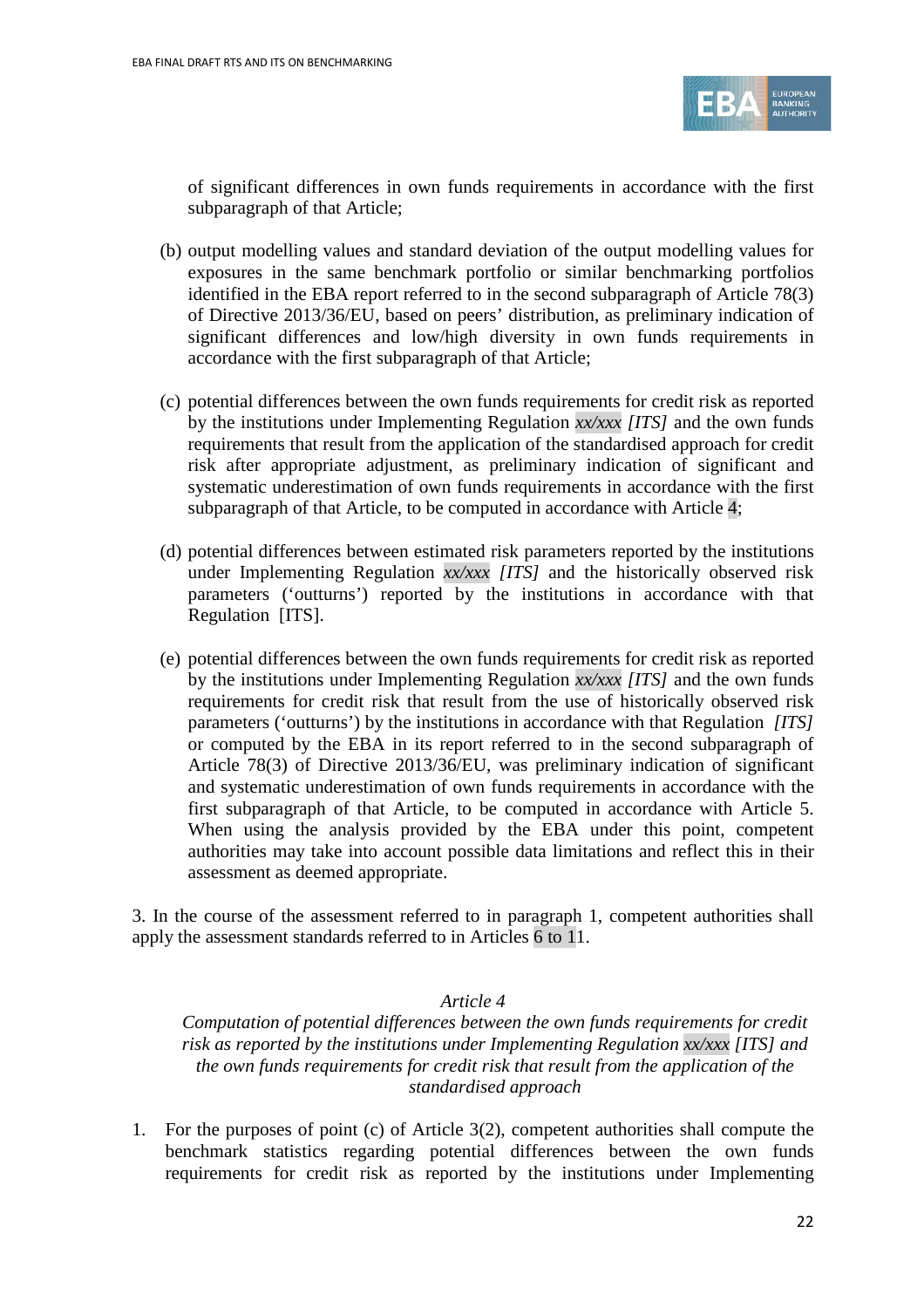

Regulation xx/xxx [ITS] and the own funds requirements for credit risk that result from the application of the standardised approach, as follows:

(a) for low default portfolios ('LDPs'), at the portfolio level excluding the treatment for exposures to Member States' central government and central banks denominated and funded in the domestic currency as referred to in Article 114(4) of Regulation (EU) No 575/2013;

(b) for high default portfolios ('HDPs') at the portfolio level.

2. For the computation of benchmark statistics referred to in paragraph 1, competent authorities shall use the own funds requirements for credit risk adjusted at the level applied for the computation of the transitional Basel I floor based on Article 500 of Regulation (EU) No 575/2013.

#### *Article 5*

*Computation of potential differences between the own funds requirements for credit risk as reported by the institutions under Implementing Regulation xx/xxx [ITS] and the own funds requirements for credit risk that result from the use of outturns* 

For the purposes of point (d) of Article 3(2), competent authorities shall use both one year and five year average outturns for computing the results.

#### *Article 6*

#### *Assessment of internal approaches by the competent authorities for the purposes of Article 3(1)*

- 1. In the course of the assessment referred to in Article 3(1), competent authorities shall assess the compliance of institutions with the requirements of Implementing Regulation *xx/xxx [the ITS]*, where institutions have exercised the option of Article 4 of that Regulation in order to submit more limited reporting under that Regulation. Competent authorities shall do so by confirming the rationale and justification behind any limitations in the reporting that these institutions have provided under that Regulation.
- 2. In the course of the assessment referred to in Article 3(1), competent authorities shall investigate the reasons for the significant and systematic underestimation and for the high or low diversity in the own funds requirements referred to in Article 3(2). They shall do so in accordance with paragraph 3.
- 3. Where the assessment referred to in Article 3(1) relates to credit risk approaches, competent authorities shall apply the standards referred to in Articles 7 and 8. Where the assessment referred to in Article 3(1) relates to market risk approaches, competent authorities shall apply the standards referred to in Articles 9 to 11.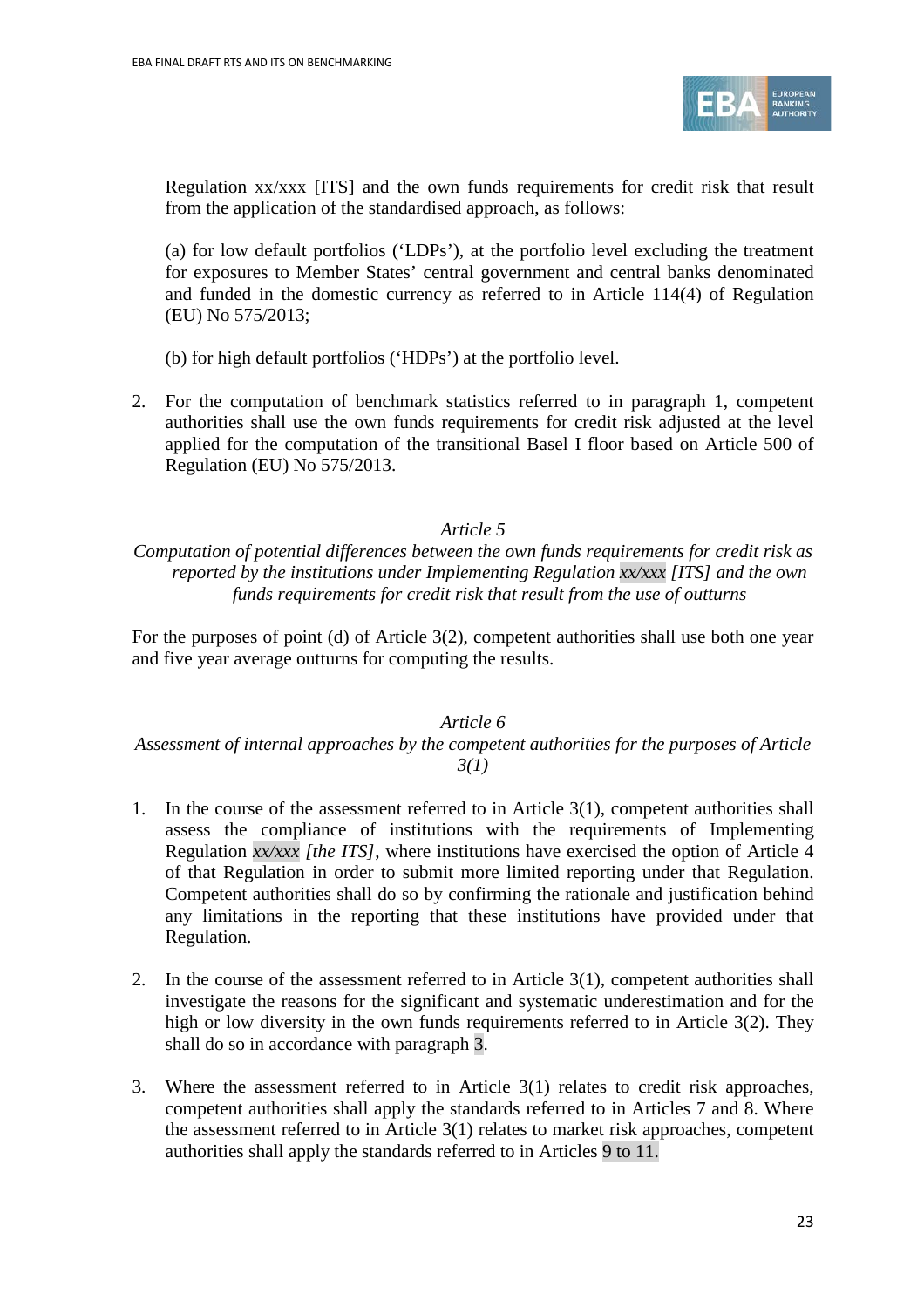

#### *Article 7 Assessment of credit risk internal approaches by the competent authorities - general provisions*

- 1. In the course of the assessment referred to in Article 3(1) and where the assessment relates to credit risk approaches, competent authorities shall use at least the following information on the internal approaches applied to the supervisory benchmarking portfolios, where relevant :
	- (a) information contained in the EBA report referred to in the second subparagraph of Article 78(3) of Directive 2013/36/EU;
	- (b) information contained in the regular institution validation reports;
	- (c) information contained in the model documentation including manuals, documentation on the development and calibration of the model and methodology for the internal approaches;
	- (d) information contained in the reports regarding on-site visits .
- 2. In the course of the assessment referred to in Article  $3(1)$  and where the assessment relates to credit risk approaches, competent authorities shall take into account the following, where relevant:
	- (a) whether the institution uses own estimates of LGD and conversion factors in accordance with Article 143 of Regulation (EU) 575/2013;
	- (b) the model's application perimeter and the representativeness of the benchmarking portfolios;
	- (c) key characteristics of the models such as distinguishing between models designed and calibrated at the centralised group level ('global') and models designed and calibrated only at the level of the host jurisdiction ('local') , vendor and institution models, models developed and calibrated using internal data and models developed and calibrated using external data;
	- (d) the date of model approval and the date of model development;
	- (e) the comparison of predicted and observed default rates over a relevant time period;
	- (f) the comparison of predicted downturn LGDs with observed LGDs;
	- (g) the comparison of estimated and observed exposures at default;
	- (h) the length of the time series used and, as applicable, the inclusion of distressed years or nature and materiality of any adjustment for capturing downturn conditions and adding margins of conservatism in the models' calibration;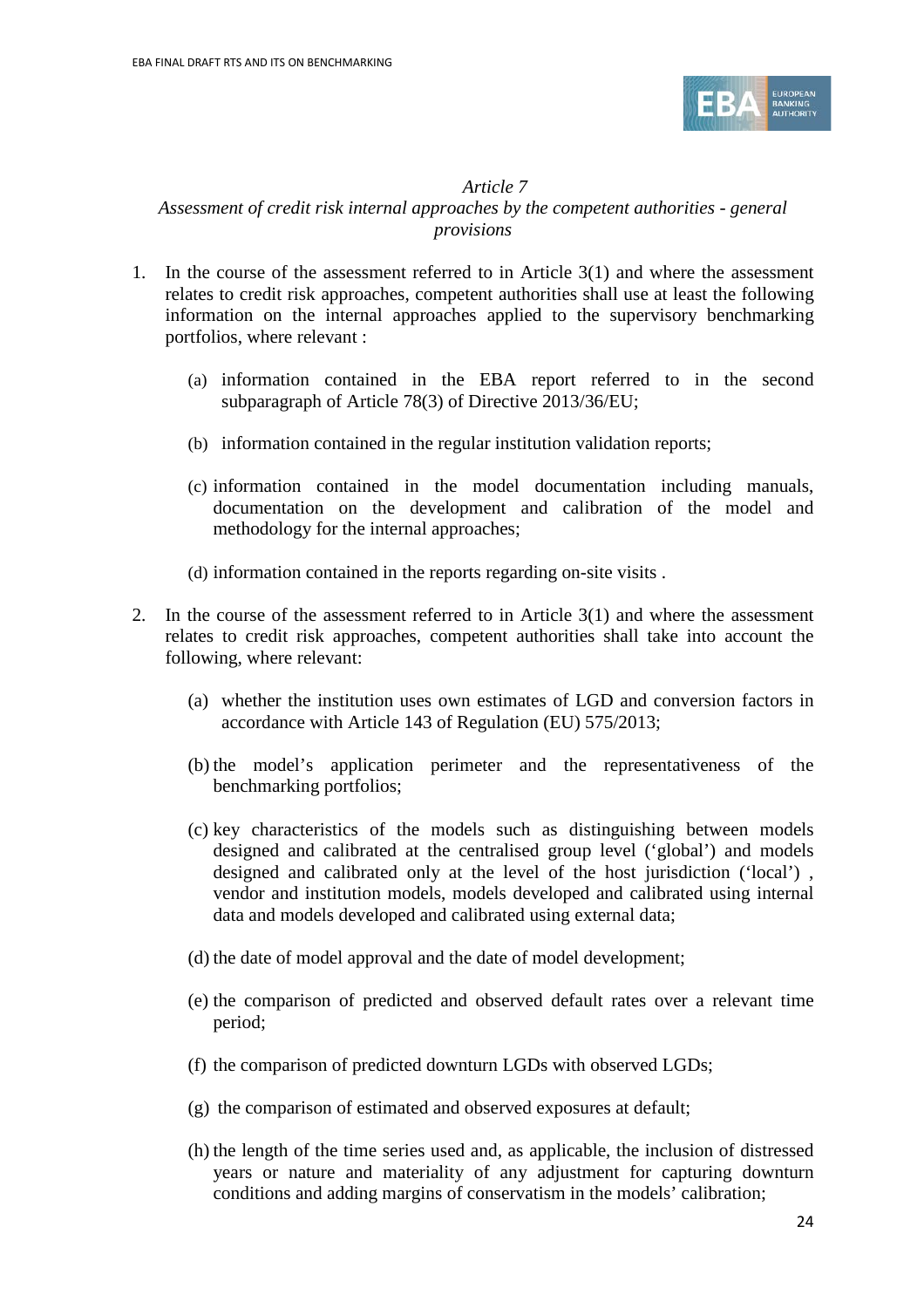

- (i) recent change in the composition of the portfolio of the institution to which the internal approach is applied;
- (j) micro- and macroeconomic situation of the institution's portfolio, the risk and business strategy as well as internal process, such as recovery procedures for defaulted assets ('workout procedures');
- (k) the current position in the cycle, choice of rating philosophy between point-in time ('PIT') or through-the-cycle ('TTC') and the observed cyclicality in the model;
- (l) the number of rating grades and dimensions used by the institutions in the PD, LGD and CCF models;
- (m) the default and cure rates definitions used by the institution;
- (n) the inclusion or not of open workout procedures in the time series used for the calibration of the LGD models, where applicable.
- 3. Where competent authorities deem that the information referred to in paragraph 1 is not sufficient in order to reach conclusions in relation to the points referred to in paragraph 2, they shall promptly collect from the institutions additional information the competent authorities deem necessary in order to finalise their assessment of the quality internal approaches. When deciding on what additional information to collect, competent authorities shall consider the materiality and relevance of the deviation of the institution's parameters and own funds requirements. Competent authorities shall collect the additional information in the way they deem to be most appropriate, including through questionnaires, interviews and ad hoc on-site visits.

#### *Article 8*

*Assessment of credit risk internal approaches by the competent authorities - provisions specific to the LDP benchmark portfolio*

- 1. In the course of the assessment referred to in Article 3(1) and where the assessment relates to the low default portfolios ('LDP') counterparties of Annex I (template 101) of Implementing Regulation *xx/xxx [ITS]*, competent authorities shall assess whether the differences between the capital requirements for credit risk of an institution and those of its peers are driven by:
	- (a) different rank ordering of the counterparties included in the LDP samples or different PD levels assigned to each grade;
	- (b) specific facility types, collateral instruments or location of the counterparties;
	- (c) heterogeneity in the PDs, LGDs, M or CCFs;
	- (d) collateralisation practices;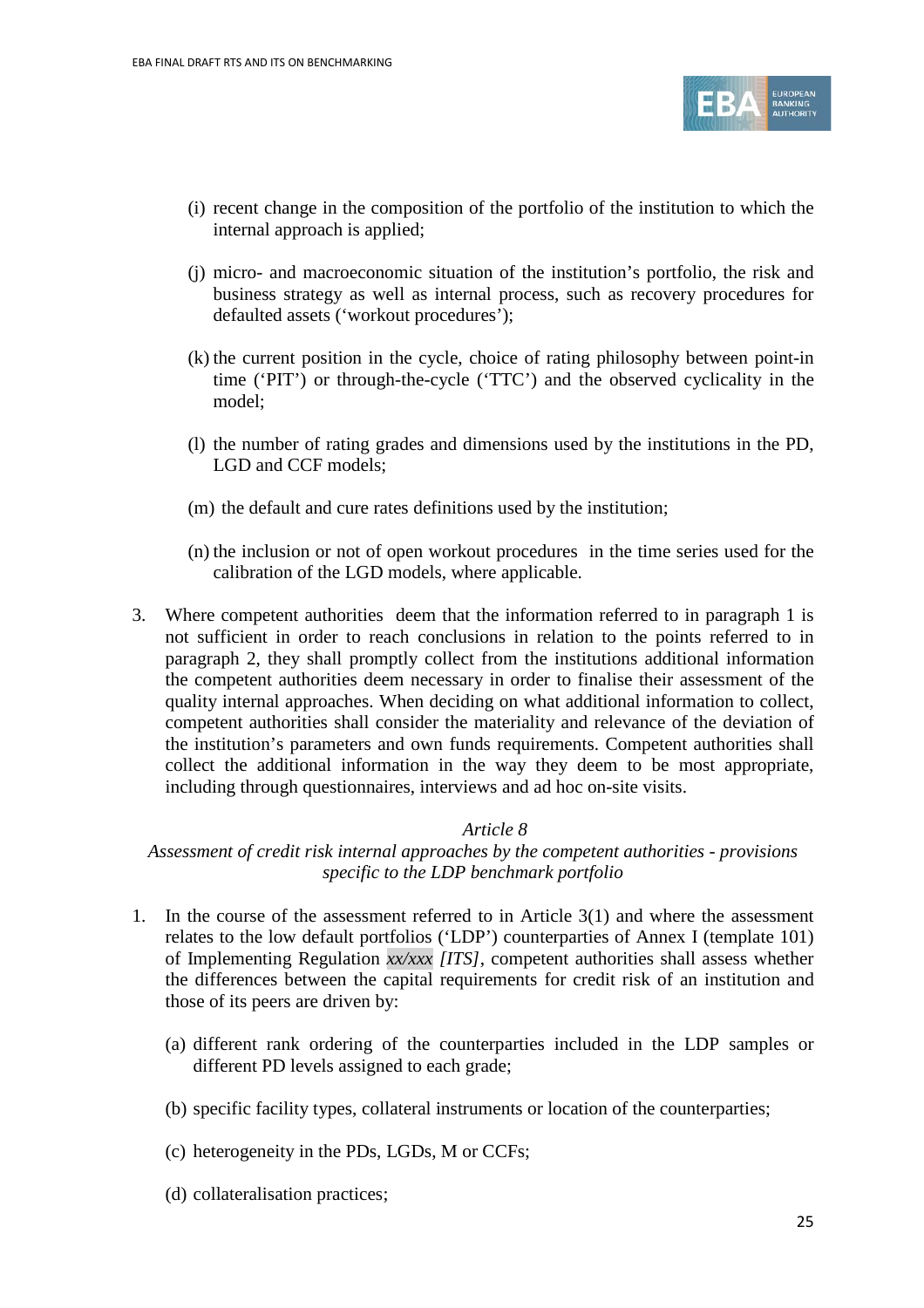

- (e) level of independency from external ratings assessment and frequency in the internal rating update.
- 2. Competent authorities shall apply the approach referred to in paragraph 1 also for counterparties classified under the category of 'defaults' by others but under the category of 'performing' by the institution or vice versa.

#### *Article 9*

#### *Assessment of market risk internal approaches by the competent authorities- General provisions*

- 1. In the course of the assessment referred to in Article  $3(1)$ , competent authorities shall use at least the following information on the internal approaches applied to the supervisory benchmarking portfolios, where relevant :
	- (a) information contained in the EBA report referred to in the second subparagraph of Article 78(3) of Directive 2013/36/EU;
	- (b) information contained in institution validation reports, conducted by qualified independent parties, when the internal model is initially developed and when any significant changes are made to the internal model. This shall include tests to demonstrate that any assumptions made within the internal approaches are appropriate and do not underestimate or overestimate the risk, specific backtesting designed in relation to the risks and structures of their portfolios and use of hypothetical portfolios to ensure that the internal approaches is able to account for particular structural features that may arise, for example material basis risks and concentration risk;
	- (c) the number and justification of daily back-testing over-shootings, observed over the previous year, on the basis of back-testing on hypothetical and actual changes in the portfolio's value;
	- (d) information contained in model documentation including manuals, documentation on the development and calibration of the model and methodology for the internal approaches;
	- (e) information contained in reports regarding onsite-visits.
- 2. In the course of the assessment referred to in Article 3, competent authorities shall take into account of the following information, where relevant:
	- (a) the choice of the VaR methodology applied between parametric, Monte Carlo or historical simulation;
	- (b) the model's application perimeter and the representativeness of the benchmarking portfolios;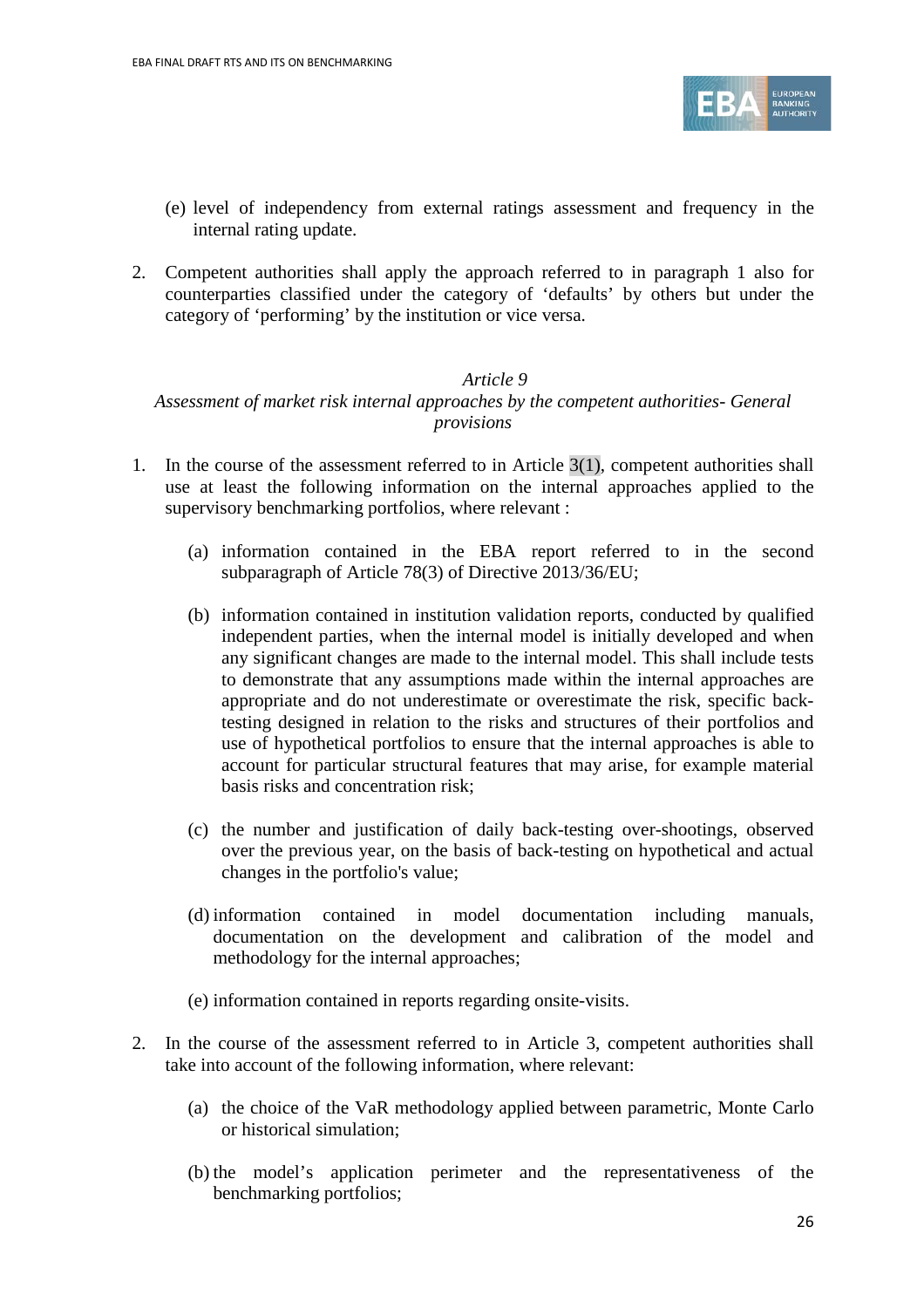

- (c) justification and rationale in case a risk factor is incorporated into the institution's pricing model but not into the risk-measurement model;
- (d) set of risk factors incorporated corresponding to the interest rates in each currency in which the institution has interest rate sensitive on- or off-balance sheet positions;
- (e) number of maturity segments in which each yield curve is divided;
- (f) methodology to capture the risk of less than perfectly correlated movements between different yield curves;
- (g) set of risk factors modelled corresponding to gold and to the individual foreign currencies in which the institution's positions are denominated;
- (h) number of risk factors to capture equity risk;
- (i) methodology to assess the risk arising from less liquid positions and positions with limited price transparency under realistic market scenarios;
- (j) track record of the proxies used in the model, assessment of their impact on the risk metrics;
- (k) the length of the time series used for VaR;
- (l) methodology for determining the stressed period for stressed VaR, adequacy of the stressed period selected for the benchmarking portfolios;
- (m) methodologies used in the risk- measurement model to capture nonlinearities for options, in particular where the institution uses Taylor-approximation approaches instead of full revaluation, and other products as well as correlation risk and basis risk;
- (n) methodologies applied to capture name-related basis risk and whether they are sensitive to material idiosyncratic differences between similar but not identical positions as well as event risk;
- (o) for IRC, methodologies applied to determine liquidity horizons by position, as well as the PDs, LGDs and transition matrices used in the simulation referred to in Article 374of Regulation (EU) No 575/2013;
- (p) for the internal approach for correlation trading, methodologies applied to capture risks laid down in Article 377(3) of Regulation (EU) No 575/2013, as well as the correlation assumptions between the relevant modelled risk factors.
- 3. Where competent authorities deem that the information referred to in paragraph 1 is not sufficient in order to reach conclusions in relation to the points referred to in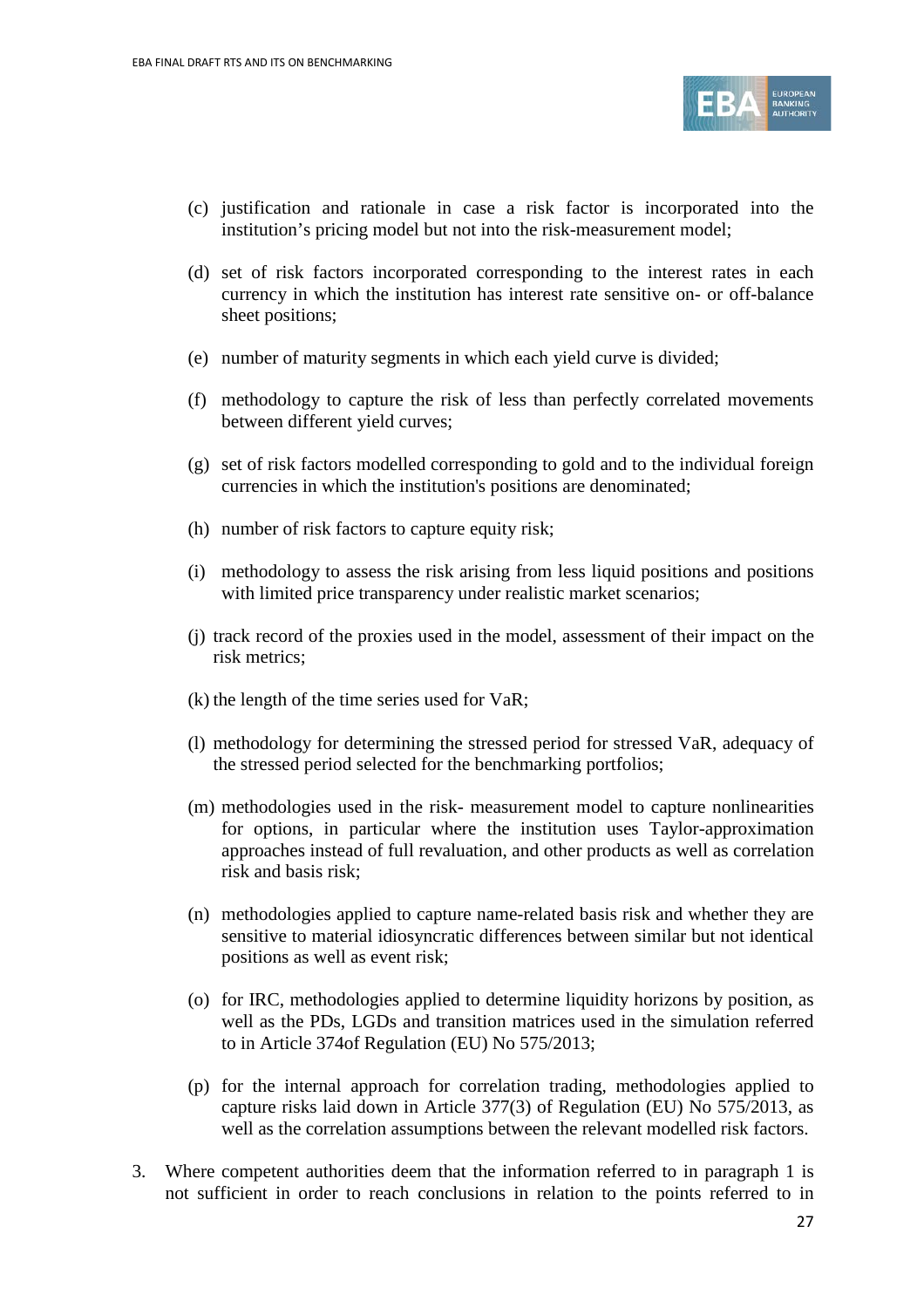

paragraph 2, they shall promptly collect from the institutions additional information the competent authorities deem necessary in order to finalise their assessment of the quality internal approaches. When deciding on what additional information to collect, competent authorities shall consider the materiality and relevance of the deviation of the institution's parameters and own funds requirements. Competent authorities shall collect the additional information in the way they deem to be most appropriate, including through questionnaires, interviews and ad hoc on-site visits.

#### *Article 10*

*Assessment of market risk internal approaches by the competent authorities- determining causes for differences in the outcomes of market risk internal approaches*

- 1. In the course of the assessment referred to in Article 3(1) and where the assessment relates to market risk approaches, competent authorities shall apply the standards referred to in paragraphs 2 to 8.
- 2. When assessing the causes of the differences for VaR values, competent authorities shall consider both of the following:
	- (a) any alternative homogenised VaR calculations that the EBA may provide in its report referred to in the second subparagraph of Article 78(3) of Directive 2013/36/EU, using available P&L data;
	- (b) the dispersion observed in the VaR metric provided by institutions under Implementing Regulation Xx/xx [ITS].
- 3. For institutions using historical simulation, competent authorities shall assess the variability observed both in the alternative homogenised VaR calculations and in the VaR data reported by institutions referred to in paragraph 2, in order to determine the effect of the different modelling options which are contemplated in Regulation (EU) No 575/2013.
- 4. Competent authorities shall assess the dispersion among institutions in relation to particular risk factors included in each one of these non-aggregated benchmark portfolios using the observed volatility and the observed correlation in the P&L vector provided by institutions applying historical simulation for non-aggregated portfolios.
- 5. Competent authorities shall analyse VaR models for portfolios which might show a P&L time-series that significantly diverges from its peers, as identified in the EBA report referred to in the second subparagraph of Article 78(3) of Directive 2013/36/EU, even if the final capital outcome for that particular portfolio is similar to the one provided by their peers in absolute terms.
- 6. In addition, for VaR, sVaR, IRC and models used for correlation trading activities, competent authorities shall assess the effect of regulatory variability drivers. They shall do so using the data provided by the EBA report referred to in the second subparagraph of Article 78(3) of Directive 2013/36/EU clustering the metric outcomes by the different modelling options.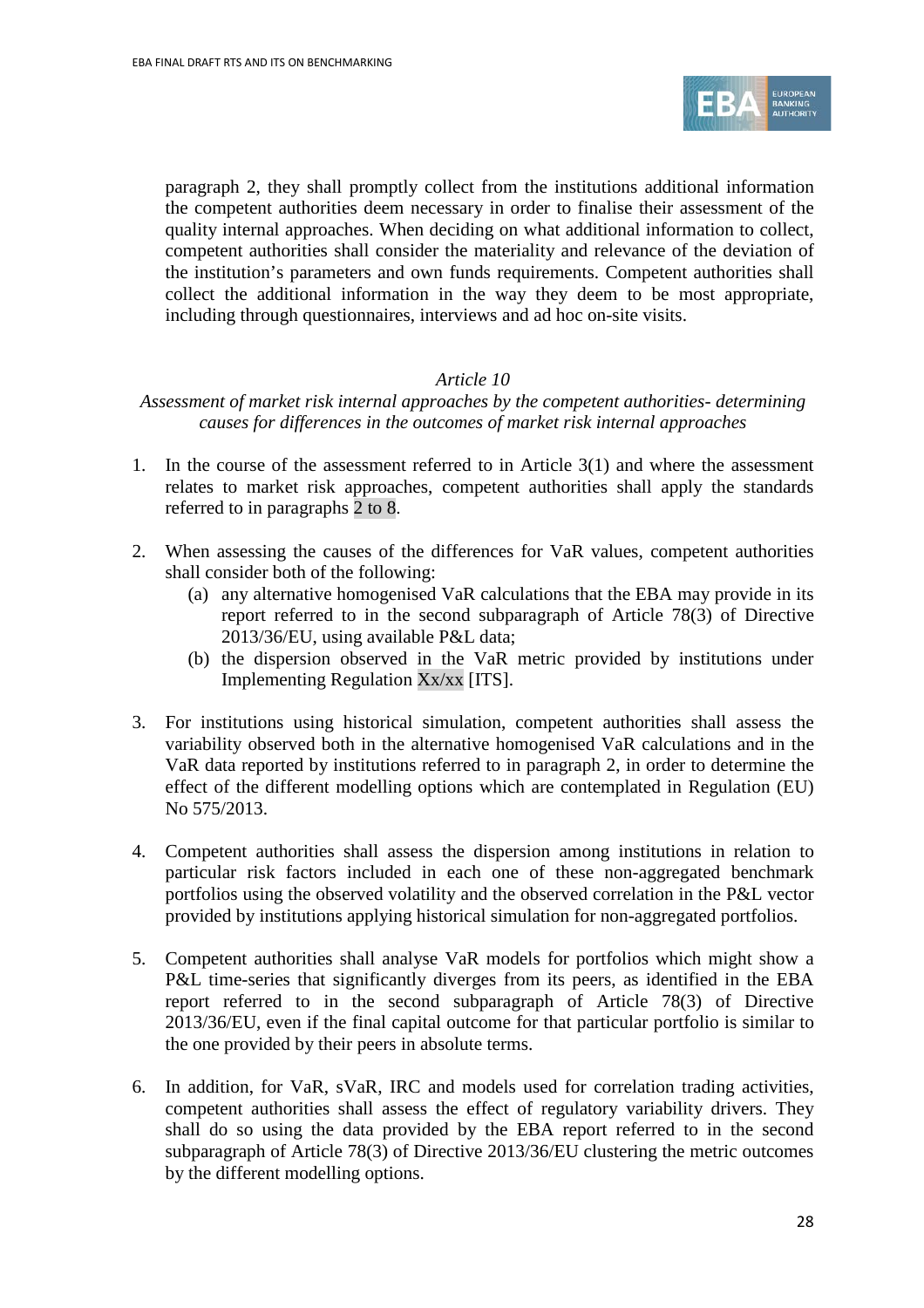

- 7. Once the causes of variability stemming from the different regulatory options have been assessed, competent authorities shall assess whether the remaining variability and underestimation of own funds requirements is driven by one or more of the following:
	- (a) misunderstandings regarding the positions or risk factors involved;
	- (b) model not fully implemented;
	- (c) missing risk factors;
	- (d) differences in calibration or data series used in modelling simulation;
	- (e) additional risk factor incorporated in the model;
	- (f) alternative model assumptions applied;
	- (g) differences attributable to the methodology used such as Monte Carlo, historical simulation or parametric.
- 8. Competent authorities shall carry out a comparison between the outcomes obtained from portfolios, which only differ in a specific risk factor, to determine whether institutions have incorporated such a risk factor into their internal models consistently with their peer institutions.

#### *Article 11*

#### *Assessment of market risk internal approaches by the competent authorities - assessment of the level of own funds by institution*

- 1. Where assessing the level of own funds by institution, competent authorities shall take into account both of the following:
	- (a) the level of own funds by non-aggregated portfolio;

(b) the effect of the diversification benefit applied by each institution in aggregated portfolios, comparing the sum of own funds of the non-aggregated portfolios mentioned in point (a) with the level of own funds provided for the aggregated portfolio, as provided in the EBA report referred to in the second subparagraph of Article 78(3) of Directive 2013/36/EU.

- 2. Where assessing the level of own funds by institution, competent authorities shall also take into account:
	- (a) the effect of the supervisory add-ons;
	- (b) the effect of the supervisory actions not contemplated in the data collected by the EBA.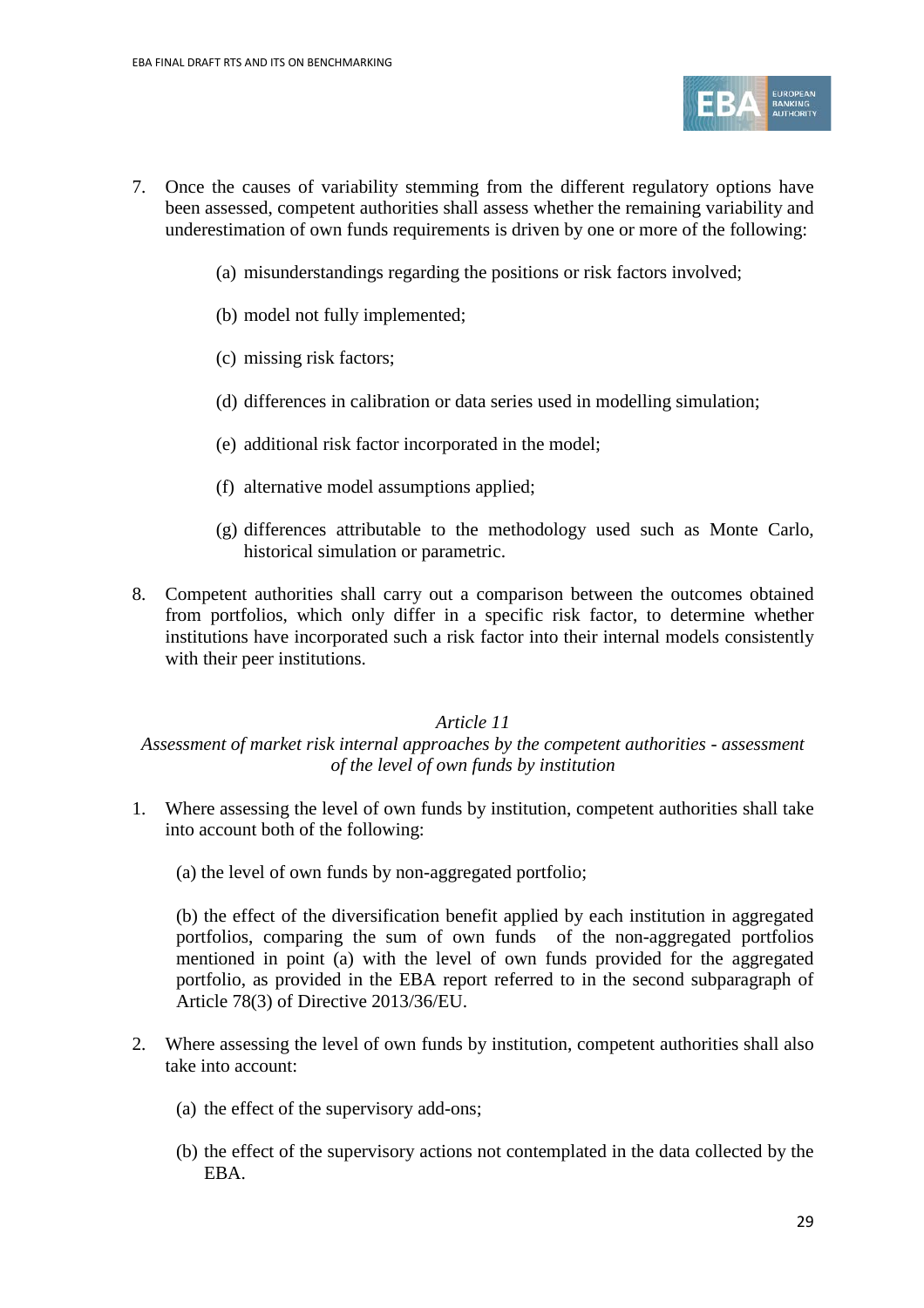

## *Article 12 Entry into force*

This Regulation shall enter into force on the twentieth day following that of its publication in the *Official Journal of the European Union*.

This Regulation shall be binding in its entirety and directly applicable in all Member States.

Done at Brussels,

*For the Commission The President*

*[For the Commission On behalf of the President [Position]*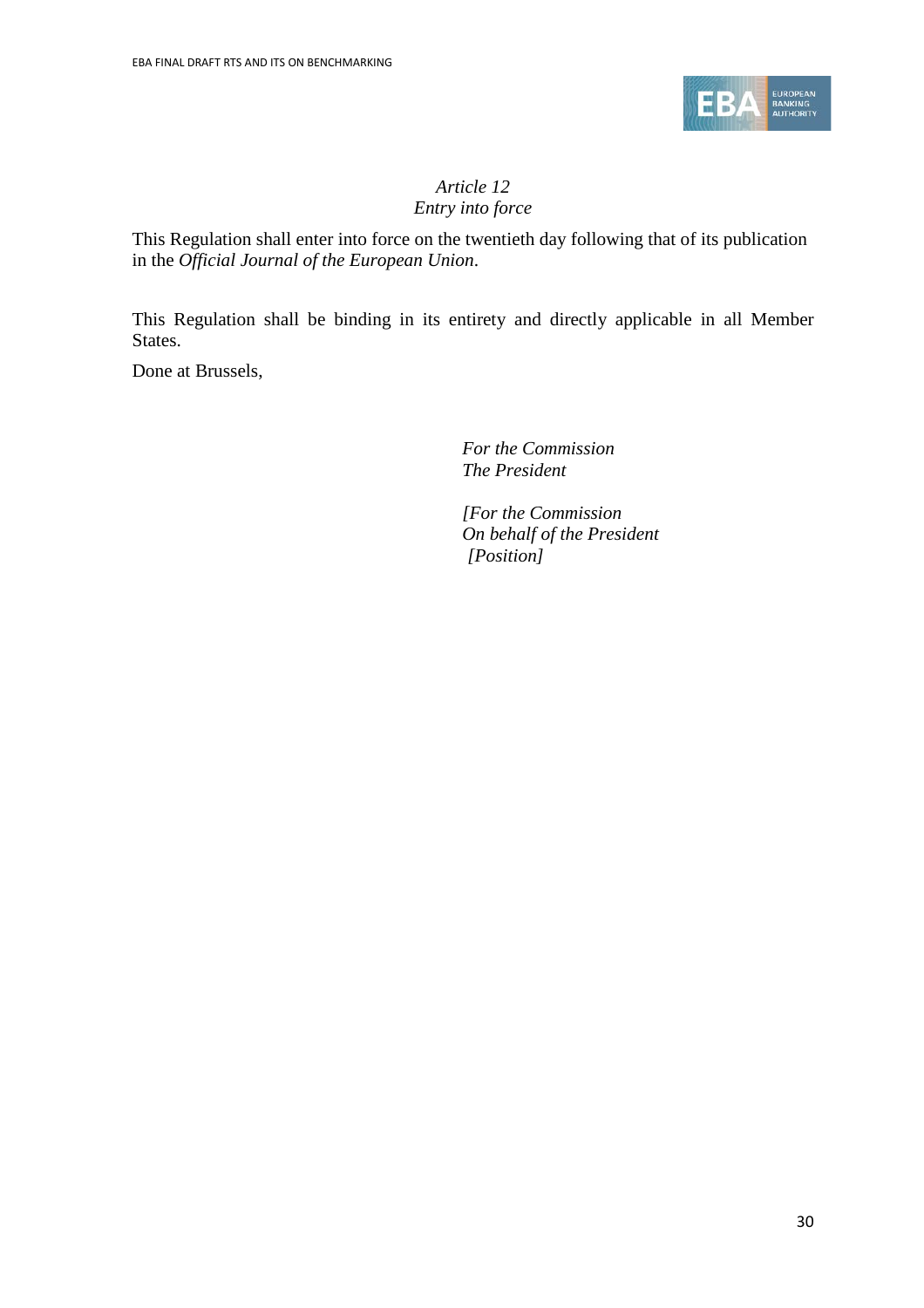

(b) EBA FINAL Draft Implementing Technical Standards on benchmarking portfolios, templates, definitions and IT-solutions under Article 78 of Directive 2013/36/EU (Capital Requirements Directive - CRD IV)



EUROPEAN COMMISSION

Brussels, XXX [...](2012) **XXX** draft

## **COMMISSION IMPLEMENTING REGULATION (EU) No …/..**

**of XXX**

**[…]**

**laying down implementing technical standards with regard to templates, definitions and IT-solutions to be applied in the Union for the reporting referred to in Article 78(2) of Directive 2013/36/EU of the European Parliament and of the Council**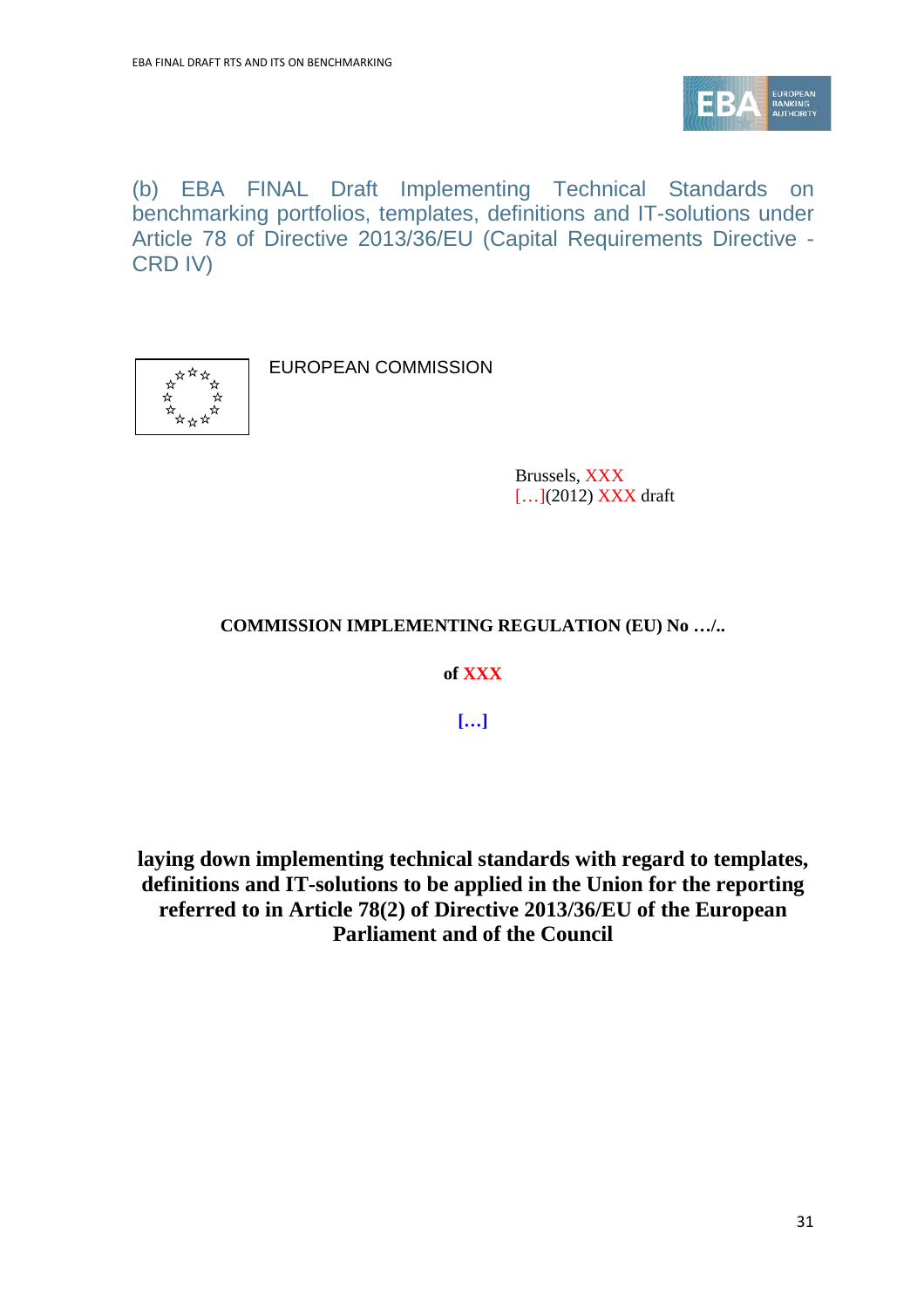

### THE EUROPEAN COMMISSION,

Having regard to the Treaty on the Functioning of the European Union,

Having regard to Directive EU/2013/36 of the European Parliament and of the Council of 26 June 2013 on access to the activity of credit institutions and the prudential supervision of credit institutions and investment firms, amending Directive 2002/87/EC and repealing Directives 200[6](#page-31-0)/48/EC and 2006/49/EC<sup>6</sup>, and in particular the third subparagraph of Article 78(8) thereof,

#### Whereas:

- (1) In accordance with the second subparagraph of Article 78(3) of Directive 2013/36/EU, the European Banking Authority ('EBA') is required to produce regular reports in order to assist the competent authorities in their assessment of the quality of institutions' internal approaches. These reports should be based on institutions' data submissions and on common benchmarking portfolios and statistical values against which competent authorities can compare results of individual institutions. As the focus of competent authorities' assessments or of the EBA's reports may change over time, benchmarking portfolios may also need to change accordingly. The general template for defining benchmarking portfolios should be designed cognisant of the above need and should therefore allow the definition of benchmarking portfolios in various compositions and degrees of granularity.
- (2) By virtue of the second sentence of Article 78(2) of Directive 2013/36/EU, competent authorities may define own specific portfolios for assessing the quality of institutions' internal approaches, in addition to the common EBA portfolios, in consultation with the EBA. These rules defining the templates to be applied in the Union for the reporting referred to in that Article should provide templates also for the reporting of the above mentioned portfolios defined by competent authorities.
- (3) For credit risk, in order to provide analyses on comparable exposures and to ensure a minimum level of commonality between the portfolios of different banks a clustering approach should be used whereby the credit risk portfolio is decomposed into sub portfolios with roughly similar risks across institutions. Based on the categories of risk present in most of the internal approaches of institutions in the Union, as well as on the categories for defining capital requirements for credit risk, the clustering to be used for the benchmarking exercise of Article 78 of Directive 2013/36/EU should encompass corporates, credit institutions, central governments, SME retail, SME corporate, residential mortgages and construction sector, with additional clustering being applied based on the residence of the counterparty, collateralisation characteristics, default status or industry sector. Further clusters could be defined in the future, if deemed relevant.

<span id="page-31-0"></span><sup>6</sup> OJ L 176, 27.6.2013, p.338.

 $\overline{a}$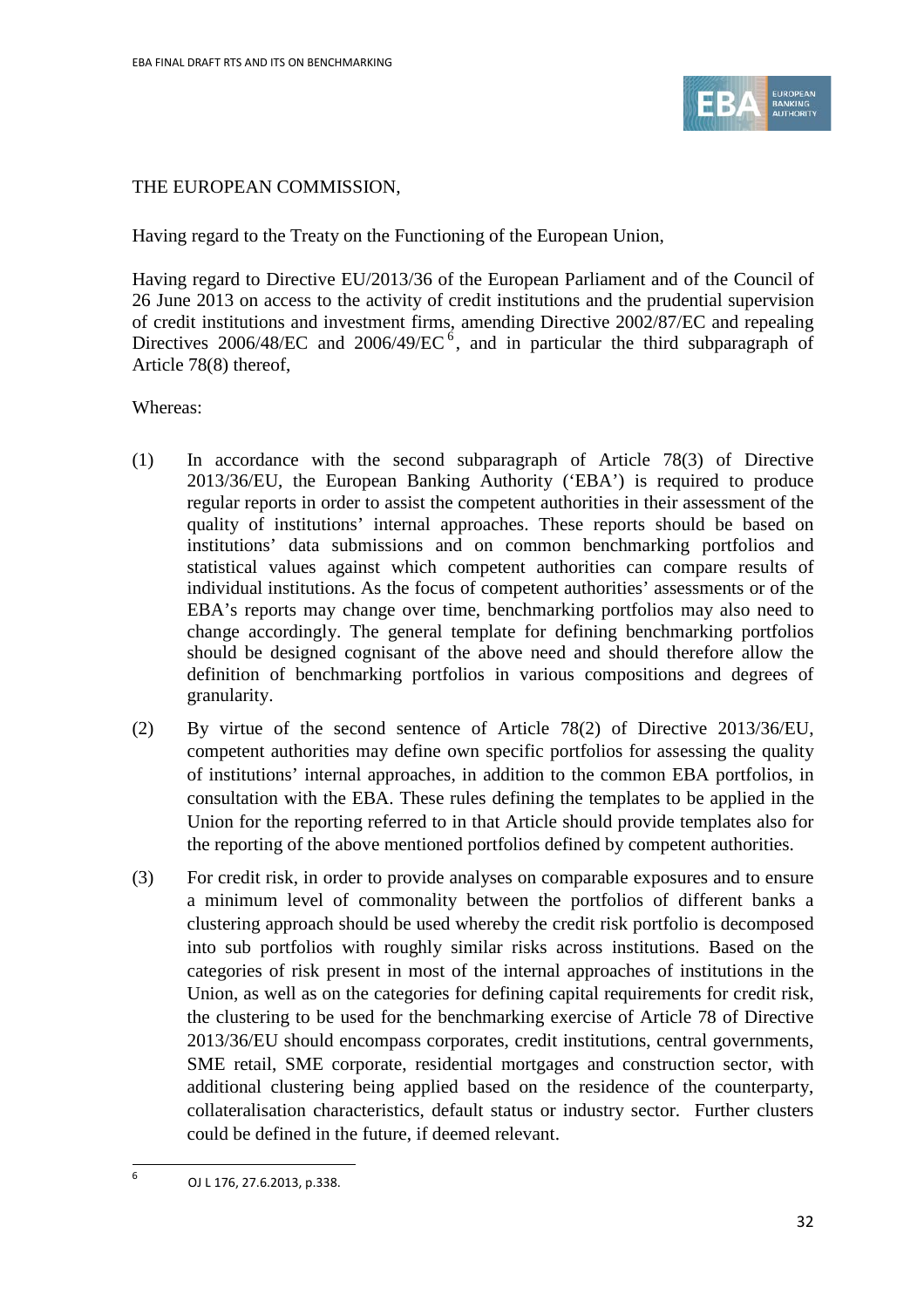

- (4) In order to enable the benchmarking of internal approaches of institutions at a more granular level, a specific sample approach should be applied to low default portfolios, whereby the benchmarking is applied at the exposure level and at the transactions level. However, given that this approach focuses on only a sub-set of an institution's real exposures, and hence is of limited representativeness, this specific sample approach should be used only as a complement to the cluster approach.
- (5) Given the complexity of the benchmarking exercise, a progressive use of the portfolios referring to credit risk internal approaches framework should be applied. For market risk, in order to minimise the burden to institutions and supervisors, and to avoid duplication of efforts, given the parallel running of several data-collection and benchmarking initiatives, the portfolios used in earlier applications of benchmarking exercises of the Basel Committee on Banking Supervision ('BCBS') and of the European Banking Authority (EBA) in 2013 should be used as a starting point for developing the set of portfolios for the benchmarking exercise required by Article 78 of Directive 2013/36/EU, with only minor adaptations, in order to maintain the portfolio validity.
- (6) According to Article 78 of Directive 2013/36/EU, in addition to assessing banks' observed regulatory own funds requirements obtained from authorised models, competent authorities shall assess the overall 'quality' of the internal approaches as well as the degree of variability observed in particular approaches. Accordingly the competent authorities' assessment should not focus solely on internal approaches' outcome; the analysis should aim to determine the key variability drivers and to extract conclusions regarding the different modelling approaches and options that institutions contemplate in their internal approaches. Hence institutions should be required to report also the results of the use of historically observed risk parameters ('outturns') for credit risk, and their profit and loss ('P&L') time-series for market risk.
- (7) In order to have a meaningful assessment of the effect of each one of the approaches used for market risk, institutions should report the main risk modelling assumptions and competent authorities should assess the effect of each choice, in isolation, where Regulation (EU) No 575/2013 provides them with options. Therefore, it is necessary to perform alternative calculations for VaR controlling the different possibilities, explicitly contemplated in regulation, which institutions can apply. To this end, institutions using a Historical Simulation approach for VaR should be requested to deliver a one-year profit and loss ('P&L') data series for each one of the individual portfolios modelled.
- (8) In relation to reporting relating to market risk, and in order to assess whether the instruments have been correctly understood, institutions should provide an Initial Market Valuation ('IMV') of each individual instrument. This would also ensure that participating institutions have introduced the positions in their systems. Further, institutions should report this information to their competent authorities and the EBA ahead of the portfolio modelling outcome, which will be the basis for the assessment of the risk weighted exposure amounts established in Article 78(3) of Directive 2013/36/EU.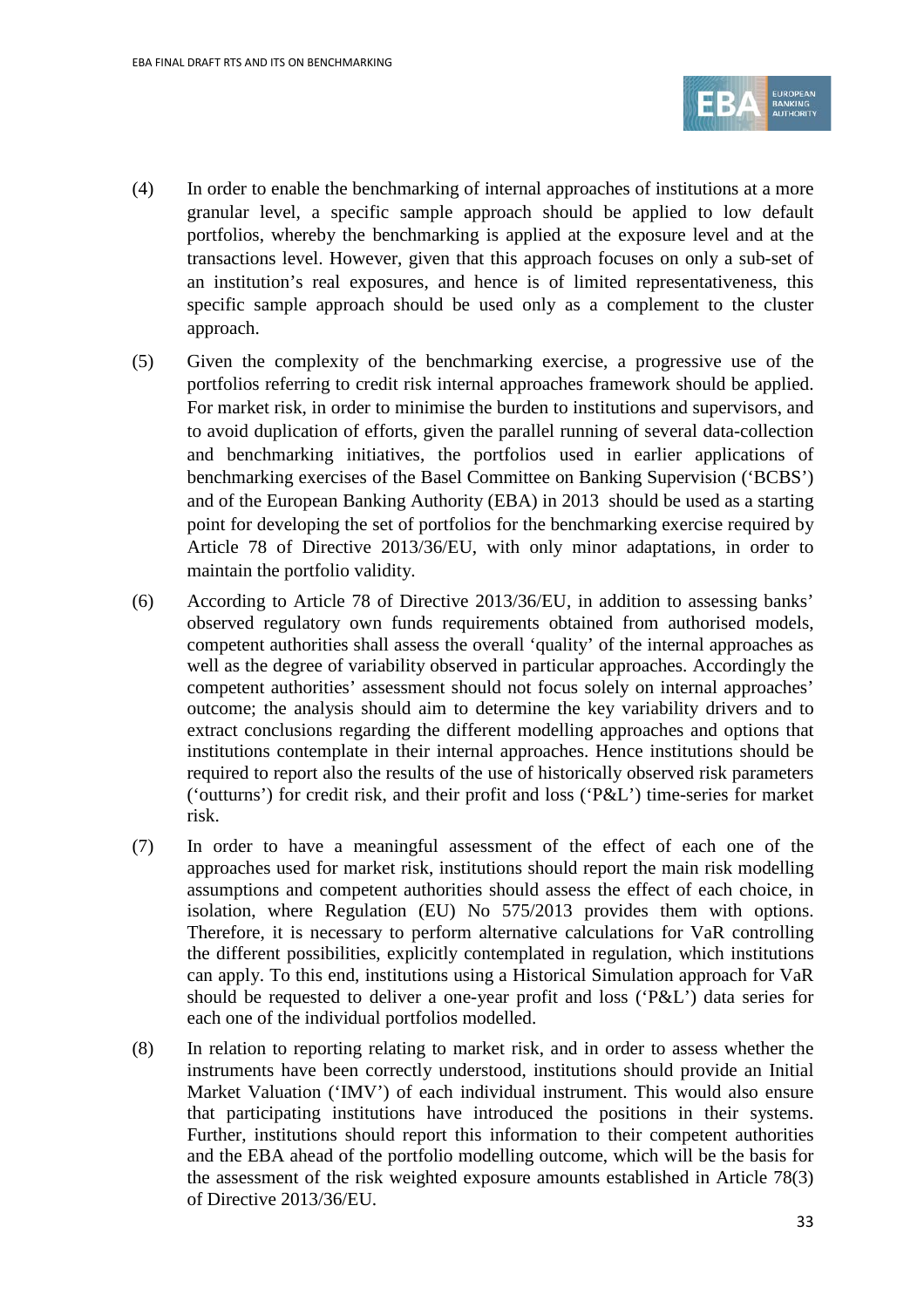

- (9) With the view to ensuring that competent authorities and the EBA have a clear view of the range of values for risk-weighted assets and own funds requirements that arise for similar exposures under internal approaches, institutions should be required to report the results of internal approaches applied to benchmark portfolios covering a wide range of exposures.
- (10) Article 78 of Directive 2013/36/EU requires the assessment of the internal approaches authorised by competent authorities to be used for the purpose of calculating own funds requirements. As a result, the benchmarking exercise should only relate to validated internal approaches. Institutions should not provide data for those portfolios which include instruments or risk factors that are reported under the standardised rules.
- (11) For market risk, despite having regulatory permission, there will be cases where there will not be an authorisation from an institution's management to operate in some of the underlying positions included in the benchmark portfolios. However, given that Article 78 of Directive 2013/36/EU does not refer to 'instruments' but to 'their exposures or positions that are included in the benchmark portfolios', the fact that an institution does not have a particular instrument in its books at the time of carrying out of the reporting does not mean that it should exclude the instrument from the relevant portfolios, provided the institution is able to model its underlying exposures or positions. Where an institution has permission but nevertheless lacks adequate experience in modelling a specific instrument, and is therefore not authorised by the institution's management to do so, it should not provide data on the individual portfolios that include this specific instrument as this risks corrupting the resulting dataset.
- (12) In relation to reporting relating to market risk, institutions should report the portfolios that will not be included in their data submission, providing also the reasons for any eventual exclusion.
- (13) Article 78(2) of Directive 2013/36/EU requires that institutions report to their competent authorities and to EBA. As a result of that, any long-term IT solution applied to the reporting for the benchmarking exercise under that Article should accommodate the possibility for direct reporting of institutions to EBA. Nevertheless, given the recent establishment of the EBA coupled with a plethora of pressures on its resources, and for as long as these result in a limited capacity at the EBA for receiving reporting by institutions directly, an alternative interim IT solution should be established. In order to avoid that any interim IT solutions create disproportionate burden on reporting institutions, an IT solution should be established that ensures consistency with other types of reporting by institutions, and in particular with the IT solution applied in Implementing Regulation (EU) 680/2014[7](#page-33-0) .
- (14) Given institutions are already required to report information in accordance with Implementing Regulation (EU) 680/2014, it would be disproportionate to require them to report immediately all of the information necessary for the carrying out of the benchmarking exercise in accordance with Article 78(2) of Directive

 $\overline{a}$ 

<span id="page-33-0"></span> $<sup>7</sup>$  OJ L 191, 28.06.2014, p. 1–1861.</sup>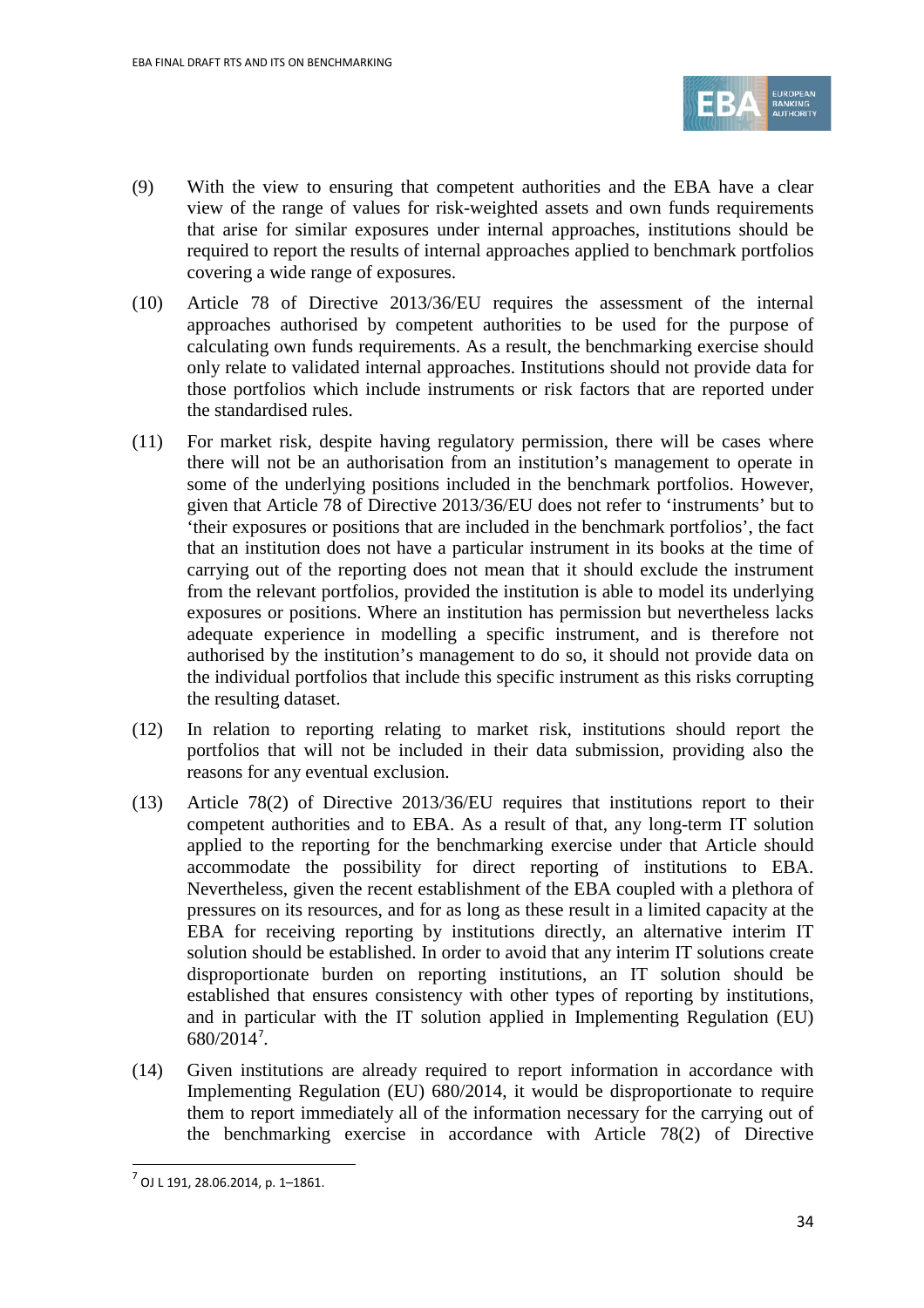

2013/36/EU. Therefore, in order to allow institutions sufficient time to implement appropriate internal reporting frameworks, while at the same time ensuring the carrying out of a meaningful benchmarking exercise, the portfolios to be assessed as regards credit risk internal approaches should be introduced gradually over time.

- (15) This Regulation is based on the draft implementing technical standards submitted by the European Banking Authority to the Commission.
- (16) The European Banking Authority has conducted open public consultations on the draft implementing technical standards on which this Regulation is based, analysed the potential related costs and benefits and requested the opinion of the Banking Stakeholder Group established in accordance with Article 37 of Regulation (EU) No 1093/2010,

### HAS ADOPTED THIS REGULATION:

#### *Article 1*

#### *Reporting by institutions for the purposes of Article 78(3) of Directive 2013/36/EU*

For the purposes of the reporting referred to in Article 78(2) of Directive 2013/36/EU, the institutions described in paragraph 1 of that Article shall submit all of the templates referred to in Article 2, unless they fulfil one of the conditions referred to in Article 3.

#### *Article 2*

#### *Reporting by institutions on a consolidated and individual basis*

- 1. For the purposes of the reporting referred to in Article 78(2) of Directive 2013/36/EU, where referring to internal approaches for credit risk, institutions shall submit the following information:
	- (a) the information specified in template 101 of Annex III, for the counterparties referred in template 101 of Annex I, in accordance with the instructions referred to in tables C.101 in Annex IV and Annex II respectively;
	- (b) the information specified in template 102 of Annex III, for the portfolios referred to in template 102 of Annex I in accordance with the instructions referred to in tables C.102 in Annex IV and Annex II respectively;
	- (c) the information specified in template 103 of Annex III, for the portfolios referred to in template 103 of Annex I in accordance with the instructions referred to in tables C.103 in Annex IV and Annex II respectively;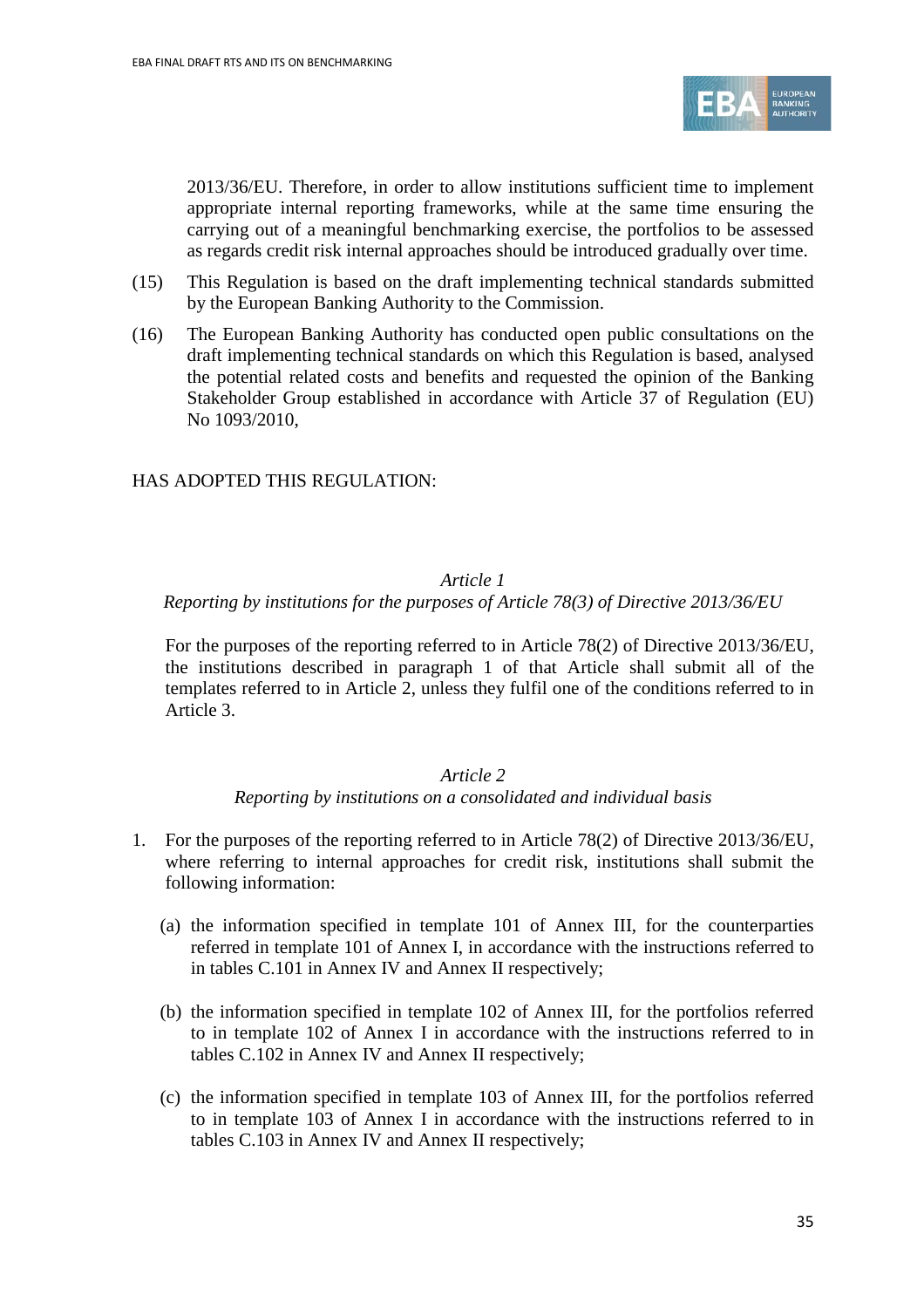

- (d) the information specified in template 104 of Annexes III, for the hypothetical transactions referred to in template 104 of Annex I, in accordance with the instructions referred to in tables C.104 in Annex IV and Annex II respectively;
- (e) the information specified in template 105 of Annex III in relation to the name and characteristics of the internal approaches used for the computation of the results provided in templates 102 to 104 of Annex III, in accordance with the instructions referred to in table C.105 of Annex IV.
- 2. For the purposes of the reporting referred to in paragraph 2 of Article 78 of Directive 2013/36/EU, where referring to internal approaches for market risk, institutions shall submit the templates contained in Annex VII in accordance with the portfolio definitions and instructions contained in annexes V and VI, respectively, with the exceptions referred to in Article 4.

### *Article 3 Reference and remittance dates*

- 1. Institutions shall submit the information referred to in Article 2 to competent authorities as it stands on the following reporting reference dates:
- (a) for the purposes of the reporting referred to in Article  $2(1)$ , where reporting relates to internal approaches for credit risk, institutions shall submit the relevant information as it stands on 31 December of each year;
- (b) for the purposes of the reporting referred to in Article 2(2), where reporting relates to internal approaches for market risk, institutions shall submit the relevant information at the reporting reference dates in accordance with the instructions referred to in annexes V and VI.
- 2. Institutions shall submit the information referred to in Article 2 to competent authorities by close of business of 11 April of each year.
- 3. Where the remittance day is a public holiday in the Member State of the competent authority to which the report is to be provided, or a Saturday or a Sunday, data shall be submitted on the following working day.
- 4. Corrections to the submitted reports shall be submitted to the competent authorities without undue delay.

#### *Article 4*

*Exceptions from reporting for market risk on a consolidated and individual basis*

1. For the purposes of the reporting on market risk referred to in Article 78(2) of Directive 2013/36/EU, institutions may refrain from reporting any of the templates relating to individual portfolios as referred to in Article 2, where: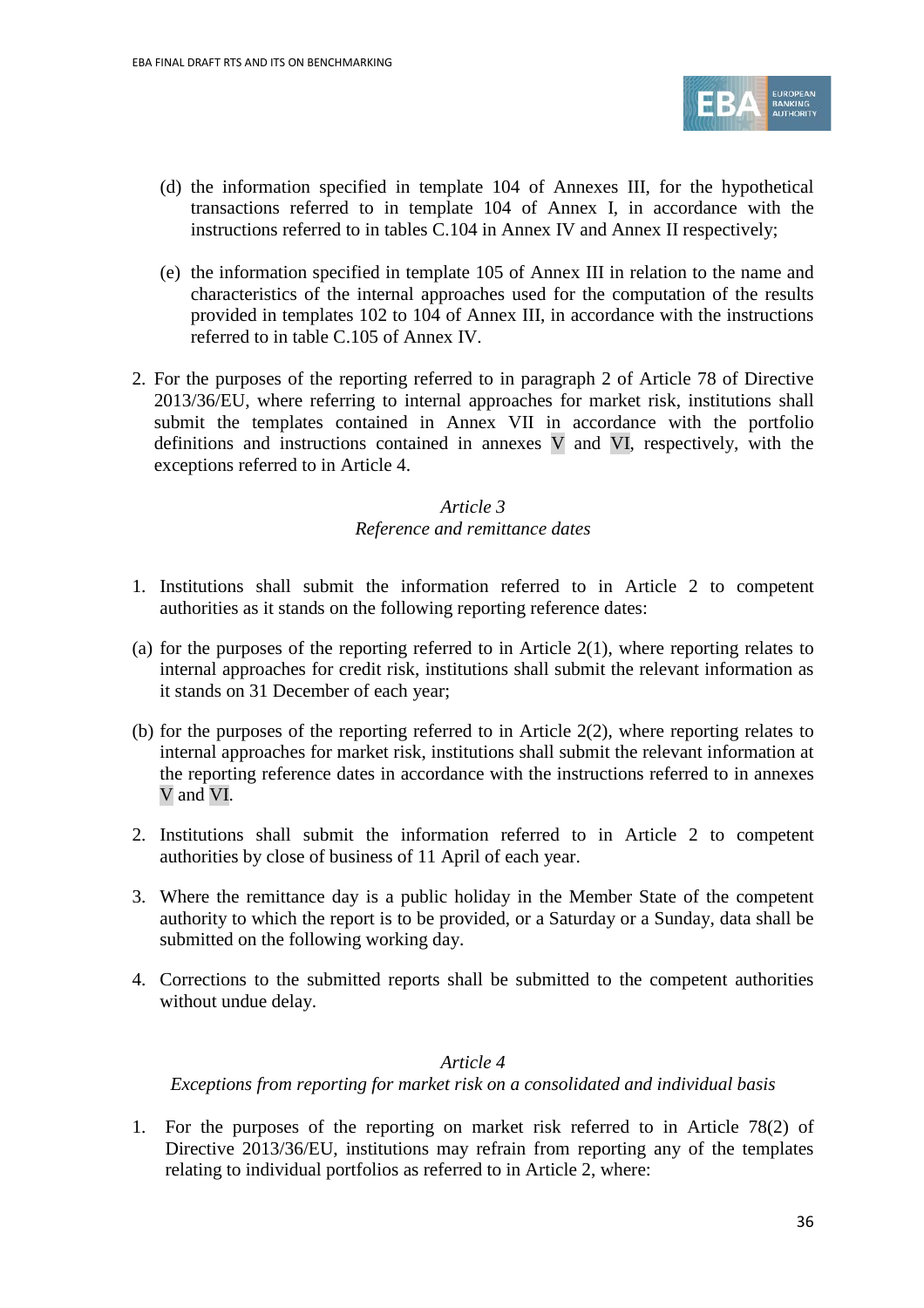

- (a) such institutions do not have a model authorisation from their competent authority to model the relevant instruments, or risk factors, which are included in the portfolio;
- (b) there is no internal authorisation by the management of these institutions to operate in certain instruments or the underlying assets included in the relevant portfolios;
- (c) one or more of the instruments included in the portfolios incorporate underlying risks or modelling features which are not contemplated in the institution's risk metrics.
- 2. Where institutions meet the requirements of paragraph 1 and have exercised the option of refraining from reporting certain templates relating to individual market risk portfolios, they shall still report data for the aggregated portfolios included in Annex V, considering only the individual portfolios which they are able and authorised to model.

### *Article 5 Initial market valuation for market risk*

Institutions shall report the following to their competent authorities:

- (a) the portfolios that they will not be able to model, indicating which of the causes listed in Article 3 justify this;
- (b) for the remaining portfolios, institutions shall provide an initial market value of the portfolios or individual instruments included in the portfolios, as applicable, at the precise date specified in the template instructions included in Annex VI.

#### *Article 6*

#### *IT solutions for the reporting of Article 78(3) of Directive 2013/36/EU*

The IT solution for the reporting of Article 78(3) of Directive 2013/36/EU shall be the same as, and shall form an integral part of, the IT solution developed for the supervisory reporting of institutions to competent authorities in accordance with Implementing Regulation (EU) No 680/2014.

#### *Article 7*

#### *Transitional provisions for reference dates, remittance dates, and for reporting of credit risk templates*

1. As a derogation from Article 2(1), during the first year of application of this Regulation, institutions shall submit only the information referred to in points (c) and (e) of that Article.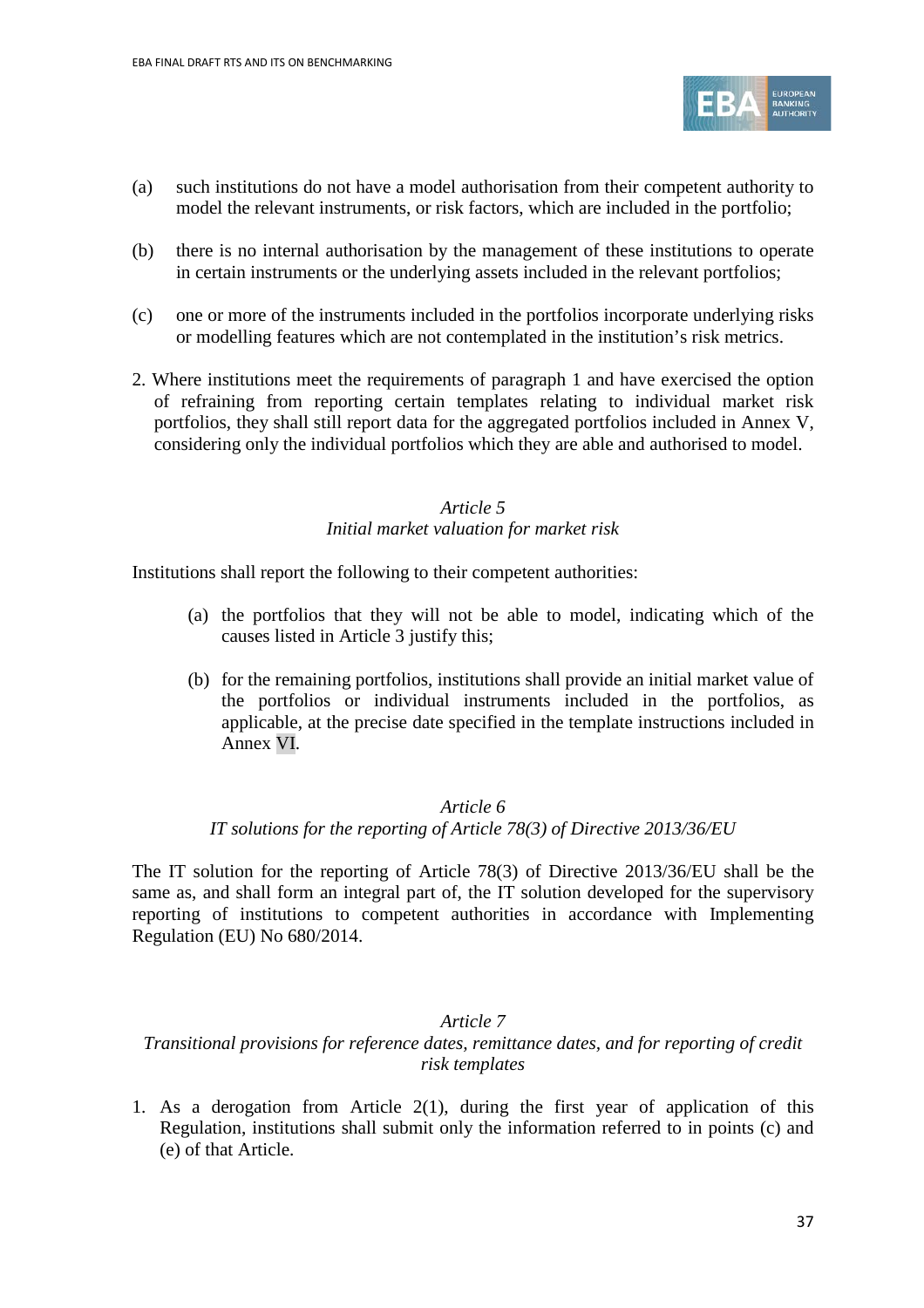

- 2. As a derogation from Article 2(1), during the second year of application of this Regulation, institutions shall submit only the information referred to in points (a), (b), (d) and (e) of that Article.
- 3. As a derogation from Article 2, and until 1.1.2017, institutions that do not compute the own funds requirements for credit risk resulting from the application of the standardised approach as referred to in Article 4 of Regulation xx/xxx *[RTS]*, shall not be required to report column No 180 of templates No 102 and 103 of Annex III.

### *Article 8 Entry into force*

This Regulation shall enter into force on the twentieth day following that of its publication in the *Official Journal of the European Union*.

This Regulation shall be binding in its entirety and directly applicable in all Member States.

Done at Brussels,

*For the Commission The President [For the Commission On behalf of the President*

*[Position]*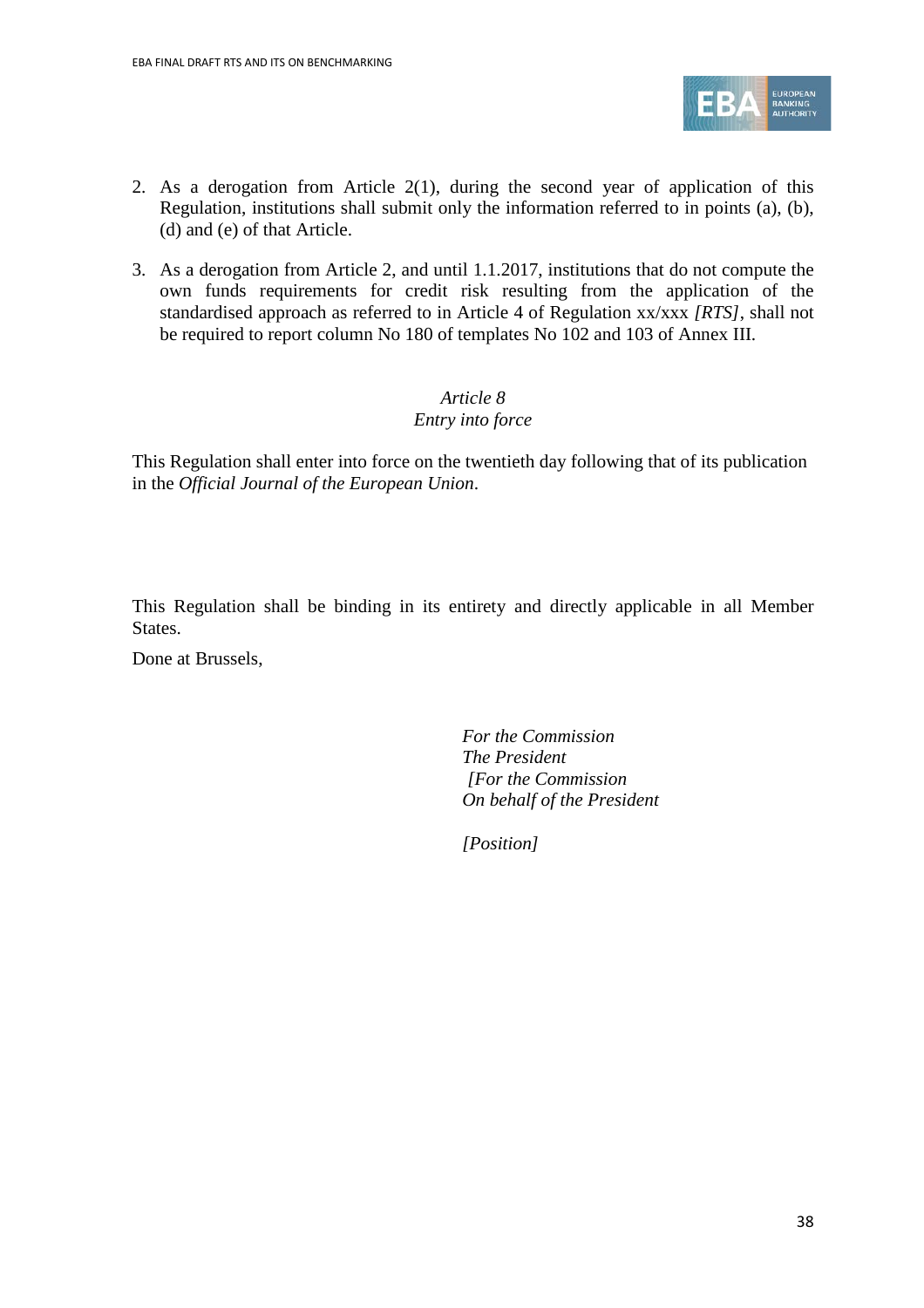

# 4. Accompanying documents

## 4.1 Draft cost-benefit analysis/impact assessment

#### **Introduction**

Article 10(1) and Article 15(1) of the EBA Regulation (Regulation (EU) No 1093/2010 of the European Parliament and of the Council) provides that when any draft regulatory technical standards and draft implementing technical standards developed by the EBA are submitted to the Commission for adoption, they should be accompanied by an analysis of 'the potential related costs and benefits'. This analysis should provide an overview of the findings regarding the problem to be dealt with, the solutions proposed and the potential impact of these options.

This section presents the impact assessment with the cost-benefit analysis of the provisions included in the RTS and the ITS described in this Consultation Paper.

#### **Problem definition**

Under the current regulatory framework there are no common standards to assess the consistency of institutions' internal models when they calculate own funds requirements. The criteria and procedures that the national competent authorities (NCAs) may use in their assessment vary across jurisdictions.

The lack of common standards for the assessment of internal models may lead to:

- an uneven playing field: two institutions located in two different jurisdictions can be treated differently if the conditions and parameters for the assessment of the internal models are not consistent between jurisdictions;
- regulatory arbitrage: institutions may have large leeway to decide on a specific model and related assumptions that are not necessarily prudent or that are spurious. In certain cases, the objective of the institution may be capital minimisation rather than deciding on an appropriate level of capital.

On a larger scale, these problems in the regulatory framework may prevent the effective and efficient functioning of the EU banking sector as well as the internal market.

#### **Baseline scenario**

According to an informal survey conducted by the EBA in 2013, there are around 63 institutions using internal models to calculate capital requirements for market risk. All of these institutions are expected fall under the scope of the current technical standards[.](#page-38-0) 

<span id="page-38-0"></span>[Figure 1](#page-38-0) shows an estimation of the share of the institutions by EU Member State. The technical standards will have greater impact on the UK and Germany since these Member States have the highest shares.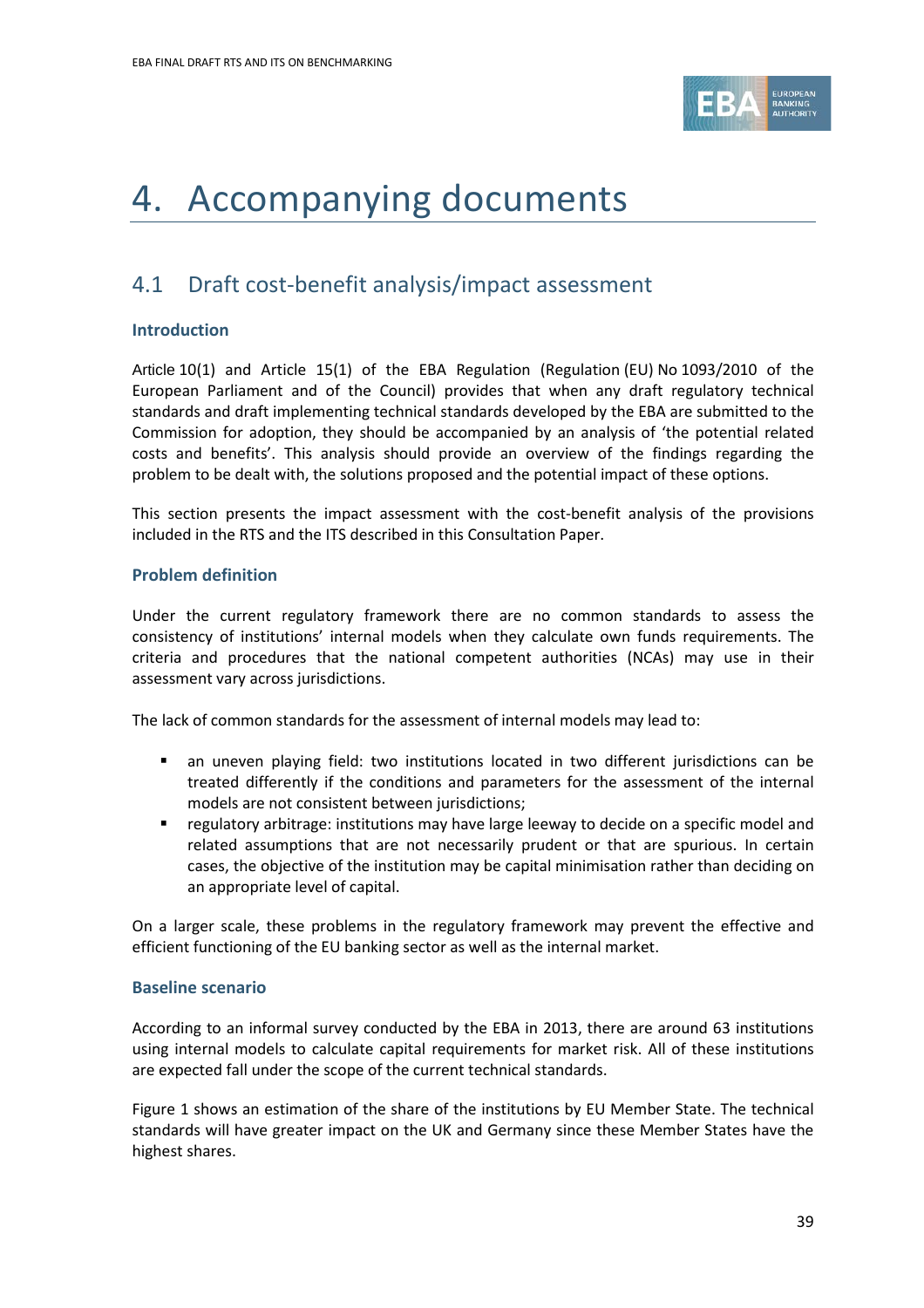

#### **0Figure 1 Share of institutions using internal models for market risk by EU Member State**



Source: EBA analysis

[Table](#page-40-0) 1 shows the share of internal models for the market risk in EU Member States. It provides the figures for credit institutions and investment firms.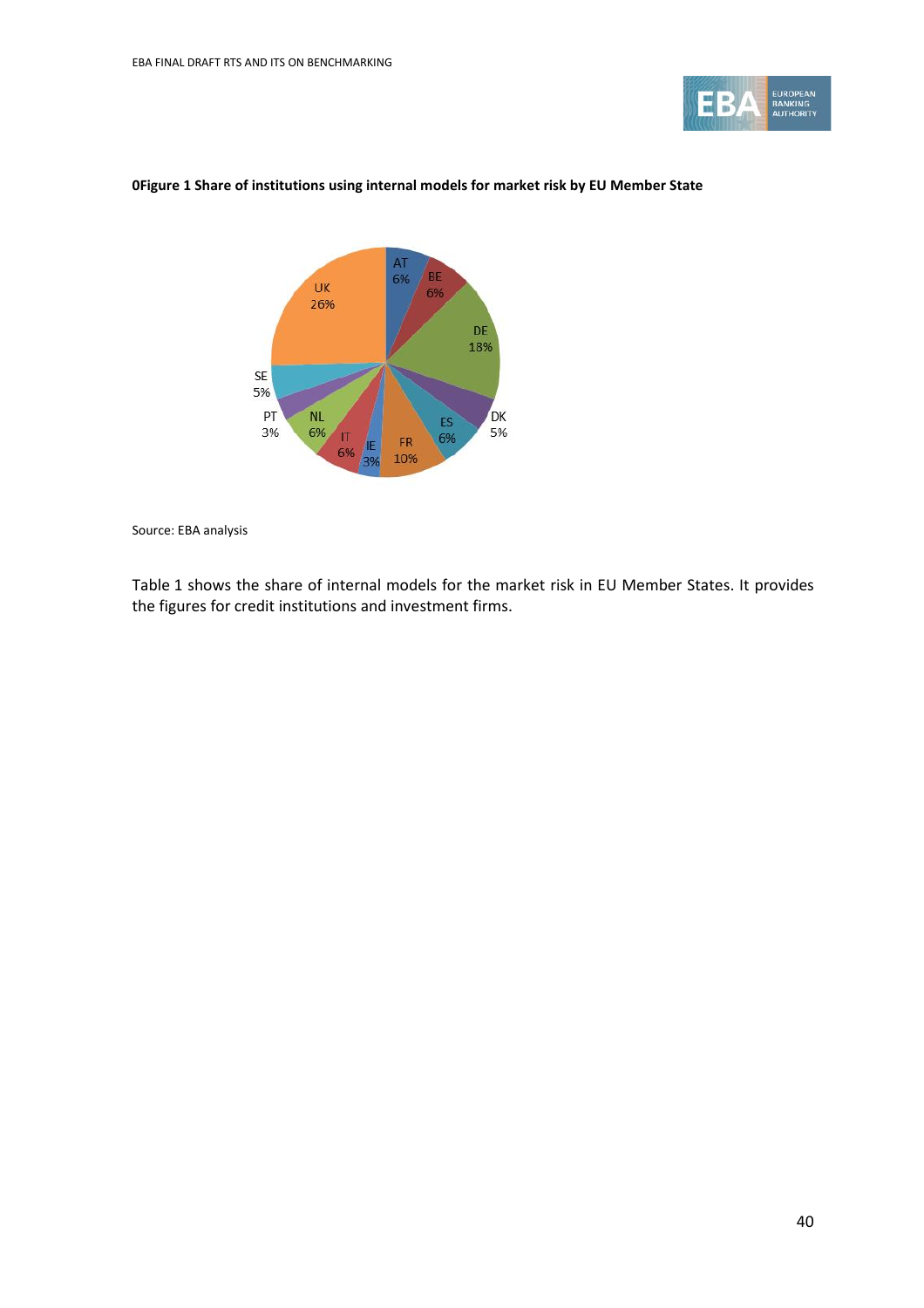|                |                           |                          |              | <b>Credit institutions</b>    |                          |                      |       |                                         |                             |                      |                           |              | <b>Investment firms</b>       |                          |                      |               |                                         |       |
|----------------|---------------------------|--------------------------|--------------|-------------------------------|--------------------------|----------------------|-------|-----------------------------------------|-----------------------------|----------------------|---------------------------|--------------|-------------------------------|--------------------------|----------------------|---------------|-----------------------------------------|-------|
|                |                           |                          |              | Share of market risk in total |                          |                      |       |                                         |                             |                      |                           |              | Share of market risk in total |                          |                      |               |                                         |       |
|                |                           | Share of institutions by |              | own funds requirements by     |                          |                      |       | Share of market risk in total own funds |                             |                      | Share of institutions by  |              | own funds requirements by     |                          |                      |               | Share of market risk in total own funds |       |
|                |                           | approach*                |              | approach                      |                          |                      |       | requirements by type of market risk     |                             |                      | approach*                 |              | approach                      |                          |                      |               | requirements by type of market risk     |       |
|                | Share of market risk      |                          |              |                               |                          |                      |       |                                         |                             | Share of market risk |                           |              |                               |                          |                      |               |                                         |       |
|                | in total own funds        |                          | Standardised |                               | Standardised Traded debt |                      |       | Foreign                                 |                             | in total own funds   |                           | Standardised |                               | Standardised Traded debt |                      |               | Foreign                                 |       |
|                | requirements VAR approach |                          |              | approach VAR approach         |                          | approach instruments |       |                                         | Equity Exchange Commodities |                      | requirements VAR approach |              | approach VAR approach         |                          | approach instruments |               | Equity Exchange Commodities             |       |
| AT             | 2.3%                      | 1.6%                     | 98.4%        | 26.3%                         | 73.7%                    | 65.6%                | 22.9% | 9.2%                                    | $2.3\%$ :                   |                      |                           |              | ÷                             |                          |                      |               |                                         |       |
| BE             | 4.6%                      | 17.4%                    | 95.7%        | 47.9%                         | 52.1%                    | 87.0%                | 4.6%  | 8.0%                                    | 0.4%                        | 2.7%                 | 100.0%                    | 0.0%         | 100.0%                        | 0.0%                     | 15.6%                | 62.7%         | 21.7%                                   | 0.0%  |
| ВG             | 1.1%                      | 0.0%                     | 100.0%       | 0.0%                          | 100.0%                   | 73.5%                | 15.9% | 1.2%                                    | 9.5%                        | 49.3%                | 100.0%                    | 0.0%         | 100.0%                        | 0.0%                     | 14.3%                | 34.2%         | 51.5% N/M                               |       |
| CY             |                           |                          |              |                               |                          |                      |       |                                         |                             |                      |                           |              |                               |                          |                      |               |                                         |       |
| CZ             | 4.4%                      | 16.7%                    | 83.3%        | 18.5%                         | 81.5%                    | 43.4%                | 0.5%  | 35.2%                                   | 2.4%                        | 9.0%                 | 100.0%                    | 0.0%         | 100.0%                        | 0.0%                     | 44.0%                | 6.9%          | 48.3%                                   | 0.8%  |
| DE             | 5.0%                      | 0.6%                     | 33.9%        | 64.5%                         | 35.5%                    | 23.1%                | 0.7%  | 10.4%                                   | 1.4%                        | 5.2%                 | 63.9%                     | 0.0%         | 100.0%                        | 0.0%                     | 8.5%                 | 34.9%         | 19.9%                                   | 36.7% |
| DK             |                           | 3.8%                     | 100.0%       | 1.7%                          | 6.5%                     | 5.6%                 | 0.6%  | 0.3%                                    | 0.0%                        |                      | 100.0%                    | 0.0%         | 11.2%                         | 0.0%                     | 2.2%                 | 2.0%          | 7.0%                                    | 0.0%  |
| EE<br>EL       | 0.7%                      | 0.0%                     | 100.0%       | 0.0%                          | 100.0%                   | 74.2%                | 9.9%  | 15.9%                                   | 0.0%                        | 38.5%                | 80.0%                     | 0.0%         | 100.0%                        | 0.0%                     | 0.0%                 | 0.0%          | 100.0%                                  | 0.0%  |
| ES             | 3.5%                      | 11.4%                    | 88.6%        | 43.7%                         | 56.3%                    | 49.0%                | 18.7% | 31.0%                                   | 1.2%                        | 20.9%                | 100.0% N/M                |              | 100.0% N/M                    |                          | 34.6%                | 57.7%         | 7.7% N/M                                |       |
| FI             | 5.3%                      | 5.8%                     | 100.0%       | 65.1%                         | 34.9%                    | 27.3%                | 2.8%  | 1.9%                                    | 2.8%                        | 4.4%                 | 100.0%                    | 0.0%         | 100.0%                        | 0.0%                     | 41.5%                | 23.3%         | 12.8%                                   | 22.3% |
| FR             | 4.5%                      | 47.4%                    | 52.6%        | 68.8%                         | $31.2%$ :                |                      |       |                                         |                             | 21.6%                | 78.4%                     | 21.6%        | 16.9%                         | 83.1% :                  |                      |               |                                         |       |
| HU             | 4.3%                      | 0.0%                     | 100.0%       | 0.0%                          | 100.0%                   | 18.9%                | 1.0%  | 80.1%                                   | 0.1%                        | 18.0%                | 100.0%                    | 0.0%         | 100.0%                        | 0.0%                     | 41.7%                | 31.8%         | 25.9%                                   | 0.6%  |
| IE             | 3.8%                      | 2.6%                     | 73.7%        | 54.7%                         | 45.3%                    | 53.2%                | 28.5% | 18.4%                                   | 0.0%                        | 14.7%                | 100.0%                    | 0.0%         | 100.0%                        | 0.0%                     | 20.8%                | 58.1%         | 18.9%                                   | 2.2%  |
| ΙT             |                           | 0.6%                     | 99.4%        | 8.9%                          | 91.1%                    | 55.5%                | 36.4% | 6.2%                                    | 1.9%                        |                      | 100.0%                    | 0.0%         | 100.0%                        | 0.0%                     | 17.2%                | 72.2%         | 10.7%                                   |       |
| LT             | 14.5%                     | 0.0%                     | 100.0%       | 0.0%                          | 100.0%                   | 11.4%                | 0.5%  | 86.7%                                   | 1.4%                        | 30.3%                | 100.0%                    | 0.0%         | 100.0%                        | 0.0%                     | 1.5%                 | 31.0%         | 67.5%                                   | 0.0%  |
| LU             | 0.5%                      | 1.9%                     | 50.0%        | 34.9%                         | 65.1%                    | 22.3%                | 6.0%  | 36.3%                                   | 0.5%                        |                      |                           |              |                               |                          |                      |               |                                         |       |
| LV             | 3.0%                      | 0.0%                     | 100.0%       | 0.0%                          | 100.0%                   | 24.0%                | 4.9%  | 71.0%                                   | 0.1%                        | 1.6%                 | 100.0%                    | 0.0%         | 100.0%                        | 0.0%                     | 0.0%                 | 0.0%          | 100.0%                                  | 0.0%  |
| MT             | 0.8%                      | 0.0%                     | 100.0%       | 0.0%                          | 100.0%                   | 0.0%                 | 0.0%  | 100.0%                                  | 0.0%                        | 19.5%                | 98.0%                     | 2.0%         | 78.6%                         | 21.4%                    | 4.2%                 | 3.9%          | 30.3%                                   | 0.0%  |
| NL             |                           |                          |              |                               |                          |                      |       |                                         |                             |                      |                           |              |                               |                          |                      |               |                                         |       |
| PL             | 0.8%                      | 0.0%                     | 100.0%       | 0.0%                          | 100.0%                   | 94.0%                | 1.8%  | 4.0%                                    | 0.2%                        | 11.6%                | 100.0%                    | 0.0%         | 100.0%                        | 0.0%                     | 2.9%                 | 27.9%         | 52.6%                                   | 15.1% |
| PT             | 147.5%                    | 1052.6%                  | 10000.0%     | 1111.0%                       | 8889.0%                  | 8302.0% 894.2%       |       | 799.4%                                  | 4.5%                        | 2036.2%              | 10000.0%                  | 0.0%         | 10000.0%                      | 0.0%                     |                      | 27.7% 8958.7% | 1013.6%                                 | 0.0%  |
| <b>RO</b>      |                           |                          |              |                               |                          |                      |       |                                         |                             |                      |                           |              |                               |                          |                      |               |                                         |       |
| SE             | 3.0%                      | 6.8%                     | 100.0%       | 36.4%                         | 63.6%:                   |                      |       | $\cdot$ :                               |                             | 21.2%                | 100.0%                    | 0.0%         | 100.0%                        | 0.0%                     | 4.5%                 | 76.6%         | 18.6%                                   | 0.3%  |
| SI             | 0.5%                      | 0.0%                     | 100.0%       | 0.0%                          | 100.0%                   | 43.7%                | 46.5% | 9.8%                                    | $0.0\%$ :                   |                      |                           |              | :                             |                          |                      |               | - 1                                     |       |
| SK             | 2.1%                      | 14.3%                    | 85.7%        | 7.3%                          | 92.7%                    | 71.4%                | 17.4% | 3.3%                                    | 0.5%                        | 11.1%                | 100.0%                    | 0.0%         | 100.0%                        | 0.0%                     | 7.1%                 | 63.5%         | 29.4%                                   | 0.0%  |
| UK             | 13.2%                     | 5.5%                     | 94.5%        | 54.3%                         | 45.7%                    | 38.1%                | 25.9% | 11.6%                                   | 7.0%                        | 38.5%                | 99.3%                     | 0.7%         | 46.1%                         | 53.9%                    | 65.6%                | 11.9%         | 8.9%                                    | 11.4% |
| IC             | 7.0%                      |                          | 100.0%       |                               | 100.0%                   | 18.0%                | 37.0% | 45.0%                                   |                             | 8.0%                 | 100.0%                    |              | 100.0%                        |                          |                      |               | 100.0%                                  |       |
| п<br><b>NO</b> | 2.4%                      | 12.5%                    | 87.5%        | 1.4%                          | 98.6%                    | 91.4%                | 6.8%  | 1.7%                                    | 0.1%                        | 12.4%                | 100.0%                    | 0.0%         | 100.0%                        | 0.0%                     |                      |               |                                         |       |

**Table 1 Statistics indicating relative importance of the internal models in terms of their share in EU Member States (2012)**

<span id="page-40-0"></span>Notes and source:

<http://www.eba.europa.eu/supervisory-convergence/supervisory-disclosure/aggregate-statistical-data>

":' no data available

C: confidential

N/M: non-material

\*If an institution uses more than one approach, it is counted accordingly.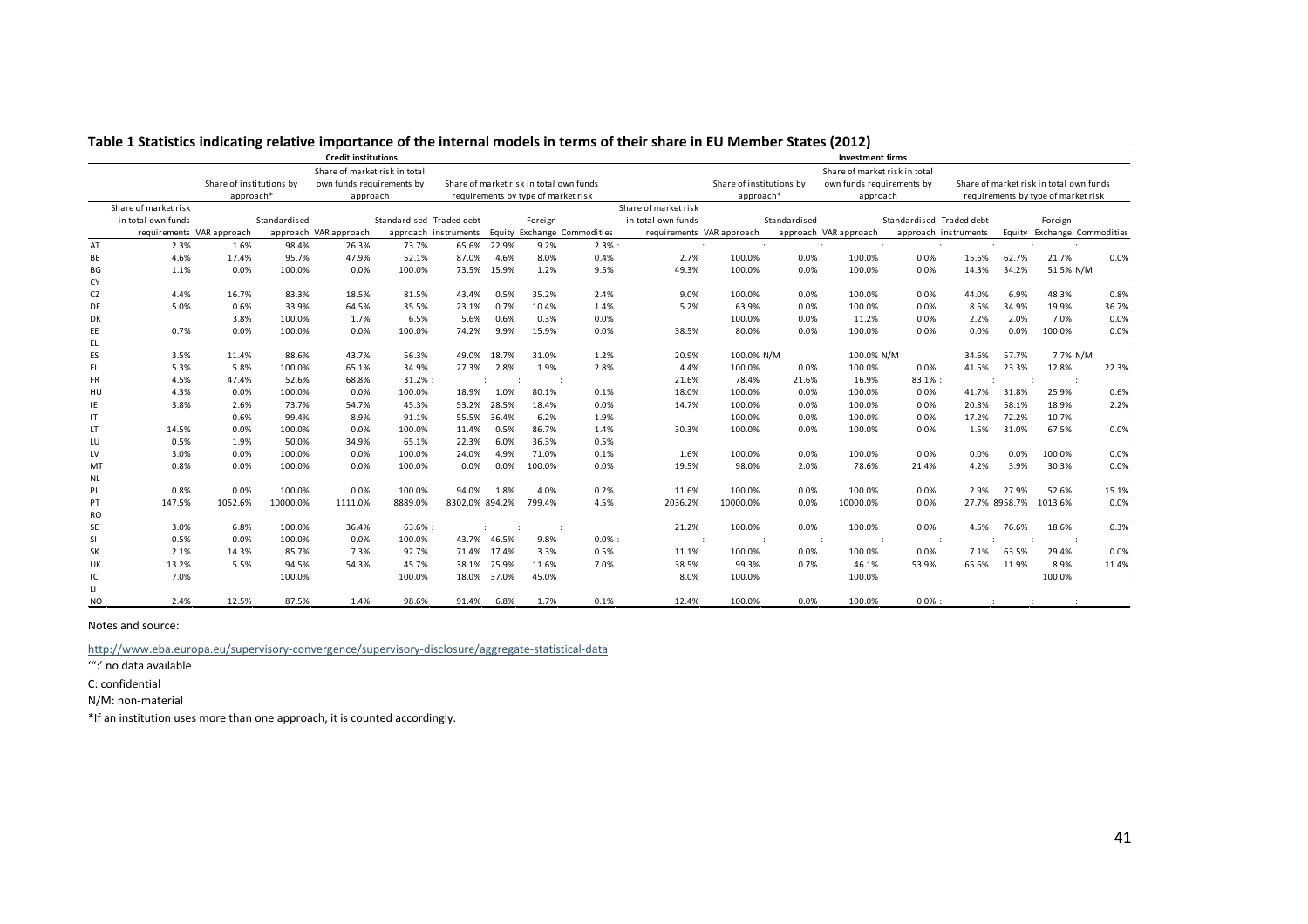Similarly there are a total of 184 institutions in the EU that are using the internal ratings-based approach (IRBA) for own funds calculation related to credit risk[.](#page-41-0) 

<span id="page-41-0"></span>[Figure](#page-41-0) 2 presents a breakdown of these institutions by jurisdiction. All of these banks are expected to fall under the scope of the current technical standards.





[Table](#page-41-1) 2 presents a summary of the institutions using IRBA by their exposure class. Corporates – other (13%), non-SME retail exposures secured by immovable property (11%) and institutions (10%) have the largest share.

#### <span id="page-41-1"></span>**Table 2 Number of IRBA banking groups by home country/exposure class**

|           | Central<br>governments and<br>central banks | Instituti ons | Corporates - Corporates -<br>Other | SME | Corporates -<br>Specialised<br>lending | Retail-<br>Other non-<br>SME | Retail - Other<br>SME | Retail -<br>Qual if ying<br>revolving | Retail -<br>Secured by<br>i mmovable<br>property non-<br><b>SME</b> | Retail-<br>Secured by<br>immovable<br>property SME | Securiti sations | Equity<br>exposures |
|-----------|---------------------------------------------|---------------|------------------------------------|-----|----------------------------------------|------------------------------|-----------------------|---------------------------------------|---------------------------------------------------------------------|----------------------------------------------------|------------------|---------------------|
| AT        |                                             |               |                                    |     |                                        |                              |                       |                                       |                                                                     |                                                    | 2                |                     |
| BE        |                                             |               | 6                                  |     |                                        |                              |                       |                                       |                                                                     |                                                    |                  |                     |
| DE        | 20                                          | 25            | 25                                 |     | 15                                     | 13                           |                       |                                       |                                                                     |                                                    |                  |                     |
| DK        |                                             |               |                                    |     |                                        | 6                            |                       |                                       |                                                                     |                                                    |                  |                     |
| ES        |                                             |               |                                    |     |                                        | 8                            |                       |                                       |                                                                     |                                                    |                  |                     |
| F         |                                             |               |                                    |     |                                        |                              |                       |                                       |                                                                     |                                                    |                  |                     |
| FR        |                                             |               |                                    |     |                                        |                              |                       |                                       |                                                                     |                                                    |                  |                     |
| GR        |                                             |               |                                    |     |                                        |                              |                       |                                       |                                                                     |                                                    |                  |                     |
| HU        |                                             |               |                                    |     |                                        |                              |                       |                                       |                                                                     |                                                    |                  |                     |
| ΙE        |                                             |               | 3                                  |     |                                        |                              |                       |                                       |                                                                     |                                                    |                  |                     |
| IT        |                                             |               | 6                                  |     |                                        |                              |                       |                                       |                                                                     |                                                    |                  |                     |
| LU        |                                             |               | o                                  |     |                                        |                              |                       |                                       |                                                                     |                                                    |                  |                     |
| <b>NL</b> |                                             |               | 5                                  |     |                                        |                              |                       |                                       |                                                                     |                                                    |                  |                     |
| NO        |                                             |               |                                    |     |                                        |                              |                       |                                       |                                                                     |                                                    |                  |                     |
| PT        |                                             |               |                                    |     |                                        |                              |                       |                                       |                                                                     |                                                    |                  |                     |
| <b>SE</b> |                                             |               |                                    |     |                                        |                              |                       |                                       |                                                                     |                                                    |                  |                     |
| UK        |                                             |               |                                    |     |                                        |                              |                       |                                       | 10                                                                  |                                                    |                  |                     |
| Total     | 50                                          | 72            | 90                                 | 62  | 64                                     | 68                           | 66                    | 43                                    | 75                                                                  | 49                                                 | 37               | 38                  |

Source: EBA analysis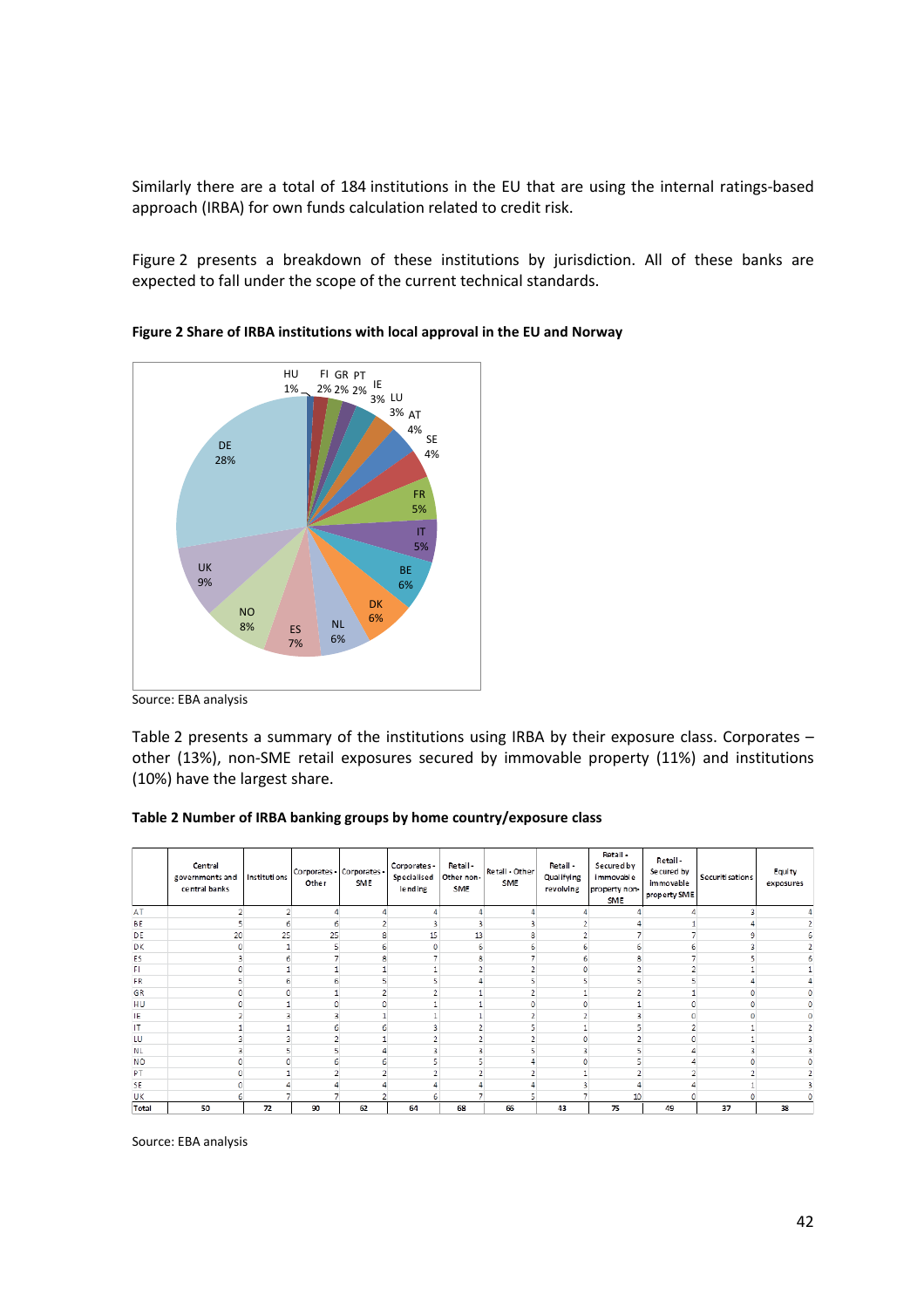#### **Objectives of the technical standards**

The objective of the current Regulatory and Implementing Technical Standards is to establish a harmonised regulatory framework by:

- introducing a set of criteria and parameters that authorities shall use in the assessment of the approaches applied by institutions in their internal models;
- **·** introducing a set of benchmark portfolios;
- developing technical procedures for the institutions and the NCAs to follow, including a common template and a set of definitions and IT-solutions.

The policy intervention is expected to provide NCAs with more information in terms of benchmarking and cross-jurisdiction comparison when they assess the robustness of the internal models of the institutions.

#### **Technical options**

The formulation of the technical options is based on the scope of the benchmark portfolios and the templates. In line with the problem definition, the following alternative approaches in the development of the benchmark portfolios were considered:

#### **Technical options for RTS**

Market and credit risk

#### Options related to the assessment standards

**Option 1**: High-level/ principle-based assessment standards

**Option 2**: Detailed rule-based assessment standards

**Option 3**: A combination of high-level/principle-based and detailed rule-based assessment standards

**Technical options for ITS**

#### Market risk

#### Options related to the scope of the portfolios

**Option 1a**: Creating a new list of portfolios (EBA proposal) without complex products

**Option 1b**: Introducing the scope of the Supervision and Implementation Group Trading Book (SIG

TB) exercise for benchmark portfolios

**Option 1c**: A combination of Option 1c (in 2015) and Option 1a (in 2016 and onwards)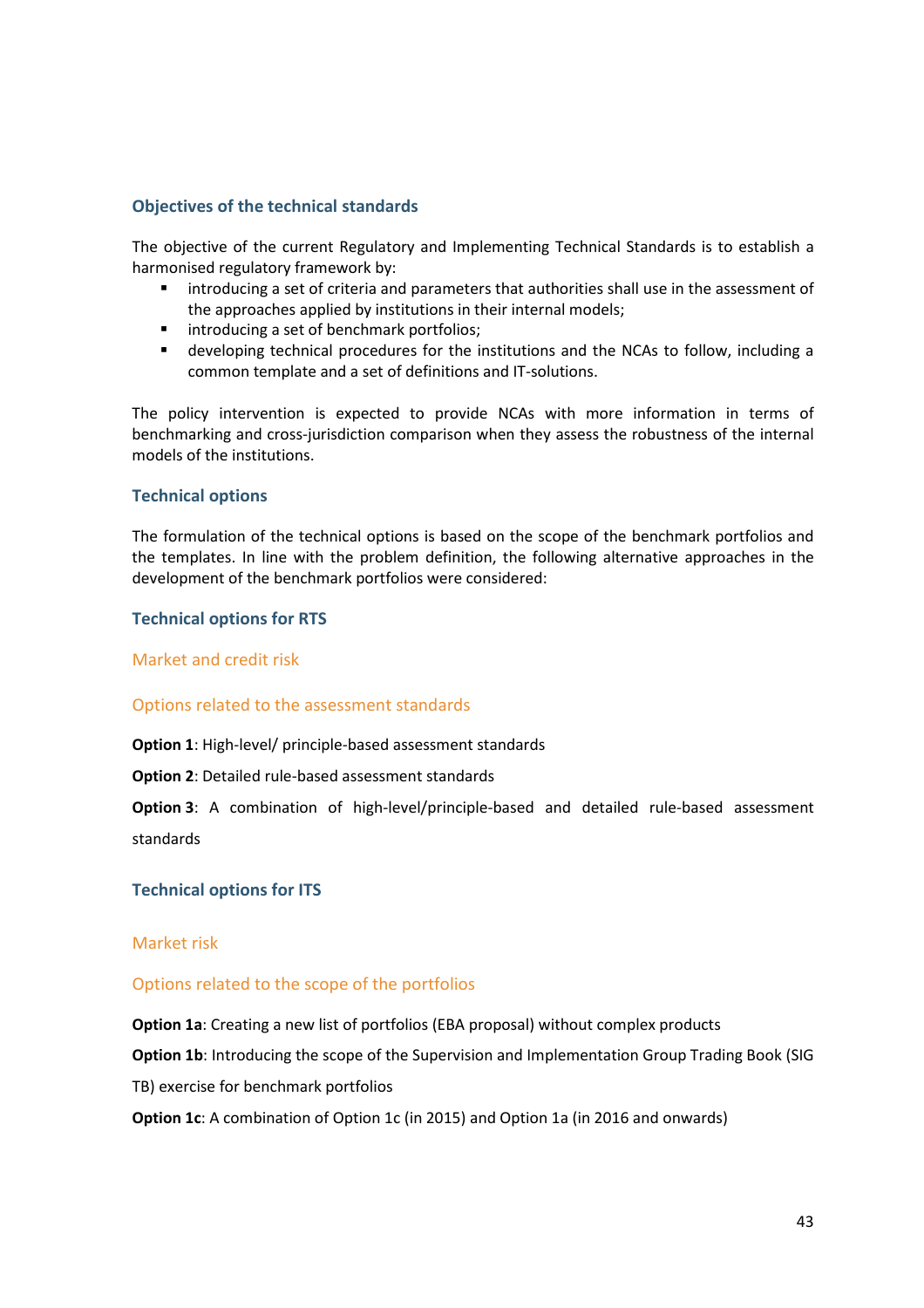#### Credit risk

#### Options related to the scope of the portfolios

**Option 1a:** Creating a list of benchmark portfolios based on actual exposures including asset classes broadly covered in previous EBA TCOR studies (e.g. low default portfolios, corporate, SMEs and residential mortgages)

**Option 1b:** Replicating Option 1a together with introducing benchmark portfolios composed of a set of hypothetical transactions for large corporate (current proposal)

**Option 1c:** Replicating Option 1b together with the introduction of benchmark portfolios composed of a set of hypothetical transactions for residential mortgages

**Option 1d:** Replicating Option 1c together with the introduction of a set of benchmarking portfolios covering all the other IRB credit risk exposures (e.g. specialised lending, equity, securitisations, qualifying revolving) not included in any of the previous options

#### Options related to the list of counterparties for low default portfolios sample

**Option 2a**: Including a list that identifies all counterparties and amending the list on a yearly basis **Option 2b**: Including an empty template which specifies the criteria for identifying counterparties and the EBA will identify the counterparties on a yearly basis

#### Options related to benchmark portfolios

**Option 3a**: Defining the portfolios only for the exercise in 2015 and introducing new portfolios for future years

**Option 3b**: Providing a complete list of portfolios in 2014 and including provisions that specify a rotation or a phase-in period

### Market and credit risk

Options related to the level of implementation: consolidated and solo levels

**Option 1a**: The exercise covers consolidated and solo levels **Option 1b**: The exercise covers consolidated level only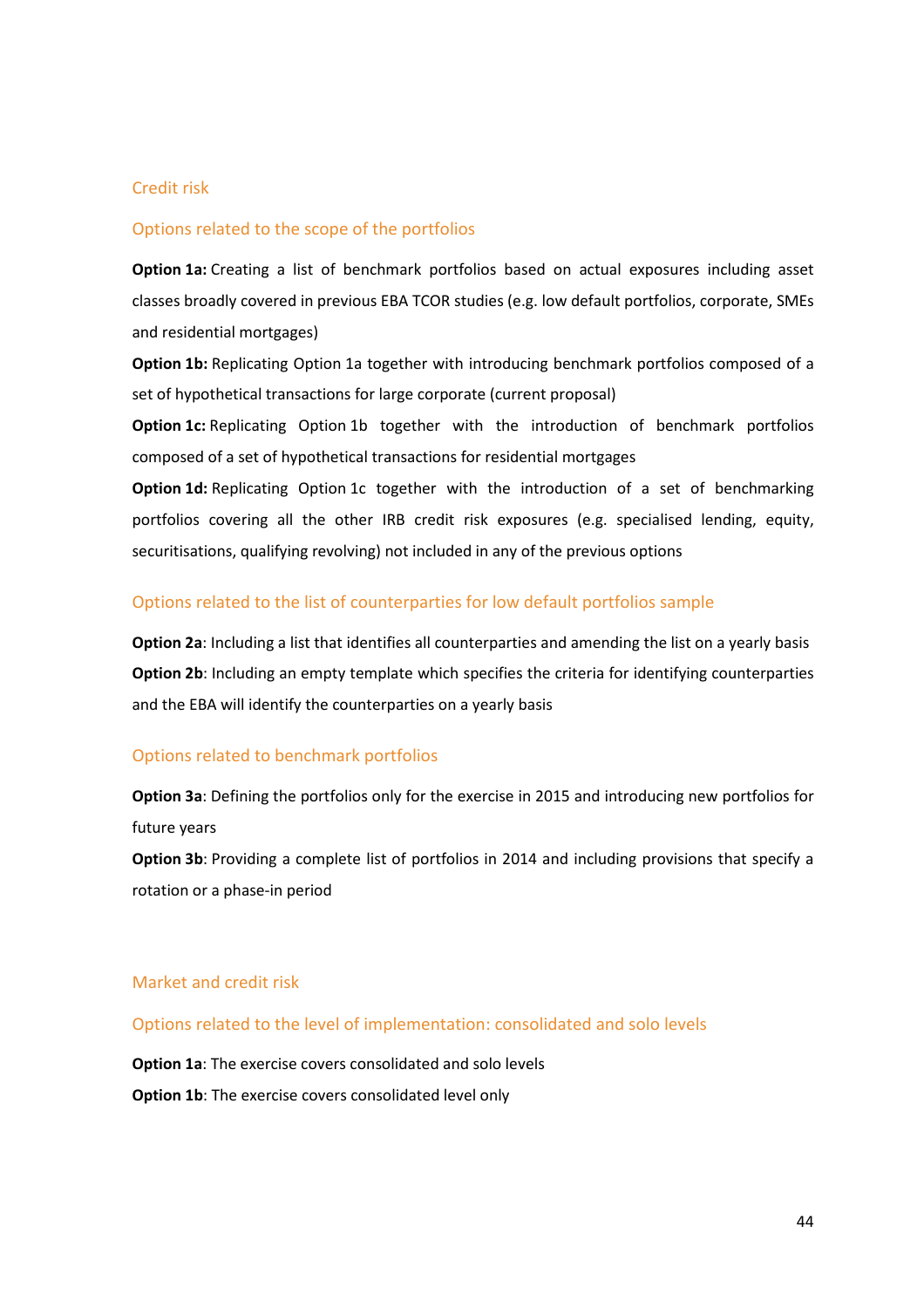#### **Assessment of the technical options and the set of preferred options**

#### Market and credit risk

#### Assessment standards

Option 1 sets high-level, principle-based standards for NCAs when they assess institutions' internal models for own funds calculations. The option is expected to provide greater flexibility for NCAs and they can easily adapt their assessment criteria to models of different types. The major disadvantage of this option is in achieving a harmonised set of standards across EU Member States.

Option 2 aims to draw up very detailed rules for the assessment standards, indicating the different and very precise steps to be taken by the NCAs, the levels of acceptable variability and possible corrective actions to be taken for outliers and extreme values. This option provides a precise set of rules and achieves maximum harmonisation. However, once the criteria have been set it is very difficult to modify them so that they proactively address potential cases that are currently unknown to the policy-maker but that may occur in the future. In this case, there may be gaps in the regulatory framework and drafting the set of criteria becomes a difficult task. Very precise criteria may also give unreasonable outcomes as it is also necessary to treat cases on an ad hoc basis.

Given these arguments, a combination of principle-based and detailed assessment standards (i.e. Option 3) is the preferred option. Articles 8-9 for credit risk and Articles 10-12 of the RTS for market risk give a set of assessment criteria that the NCAs shall consider in their assessment without being too prescriptive or exhaustive. On one hand, the RTS provide NCAs across EU Member States with common content to facilitate the exchange of information and effective cooperation, for example when NCAs identify significant and systemic underestimation and low/high diversity in own funds calculations. On the other hand, the RTS allow NCAs to treat cases on an ad hoc basis, for example when they decide which corrective actions to take when NCAs identify an underestimation of own funds.

#### Market risk

#### The scope of the portfolios

The EBA considered a set of options to determine the portfolios to be applied for the 2015 exercise and for the exercises to be carried out in 2016 and onwards. [Table](#page-45-0) 3 presents a summary of the main advantages and disadvantages of the options.

Three technical options have been considered for market portfolios: (i) applying the benchmark portfolios developed by the EBA, (ii) applying those produced by the Supervision and Implementation Group Trading Book (SIG TB) in 2013, or (iii) applying a mixture of both.

The main discussion points behind the technical options were:

- administrative cost for institutions and the NCAs due to increasing and sometimes overlapping data requirements;
- the scope and the type of portfolios to be included in the exercise to allow an assessment of each individual risk factor; and
- the scope of the alternative exercise in terms of institutions and jurisdictions covered.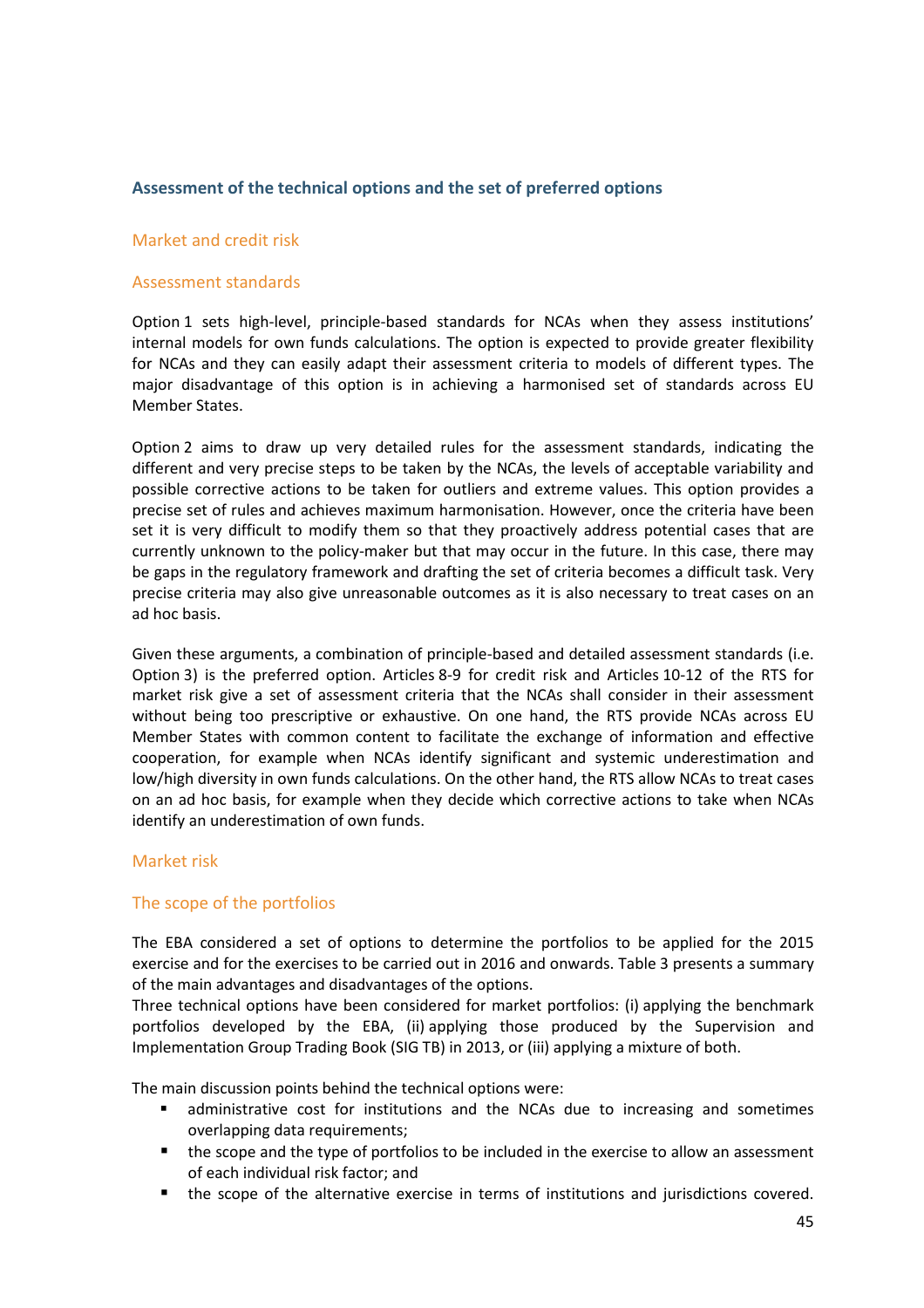<span id="page-45-0"></span>

|                      | <b>EBA portfolios without complex products</b><br>(Option 1a)                                                                                      | <b>SIG TB portfolios (Option 1b)</b>                                                                    | <b>Combination of SIG TB (initially one-off)</b><br>and EBA portfolios (permanent)<br>(Option 1c) |
|----------------------|----------------------------------------------------------------------------------------------------------------------------------------------------|---------------------------------------------------------------------------------------------------------|---------------------------------------------------------------------------------------------------|
|                      | Captures risk factors individually (comparing<br>very similar portfolios)                                                                          | Low administrative burden since some<br>institutions and NCAs are already familiar with<br>the exercise | Provides a smooth 'phase-in' period                                                               |
| <b>Advantages</b>    | Low operational cost in the long run                                                                                                               | High data quality                                                                                       | Capital cost due to IT investment can be spread<br>over a longer period                           |
|                      | Great comparability across EU institutions                                                                                                         |                                                                                                         | Provides full coverage of the EU institutions                                                     |
|                      | Great coverage of EU jurisdictions                                                                                                                 |                                                                                                         | Provides full coverage of EU jurisdictions                                                        |
|                      | High administrative burden for NCAs due to<br>unfamiliarity with the new exercise (especially if<br>the template will be used in 2014)             | Adjustments to the portfolios are nevertheless<br>needed                                                | High administrative burden for NCAs given<br>other data collection initiatives                    |
| <b>Disadvantages</b> | High administrative burden for the institutions<br>due to unfamiliarity with the new exercise<br>(especially if the template will be used in 2014) | Cannot capture the incremental risk factor                                                              | High administrative burden for the institutions<br>given other data collection initiatives        |
|                      | High capital cost, e.g. IT infrastructure                                                                                                          | Low/incomplete coverage of EU jurisdictions<br>such as DK, SE, UK                                       |                                                                                                   |
|                      | Room for overlap with other data collection<br>requirements, e.g. SSM AQR, TBG QIS                                                                 | Low/incomplete coverage of EU markets,<br>therefore further adjustment is necessary                     |                                                                                                   |
|                      | Data uncertainty, e.g. quality, availability                                                                                                       | Only institutions that are already participating<br>in the exercise will benefit                        |                                                                                                   |
|                      | Does not assess the variability of RWAs<br>stemming from complex instruments                                                                       |                                                                                                         |                                                                                                   |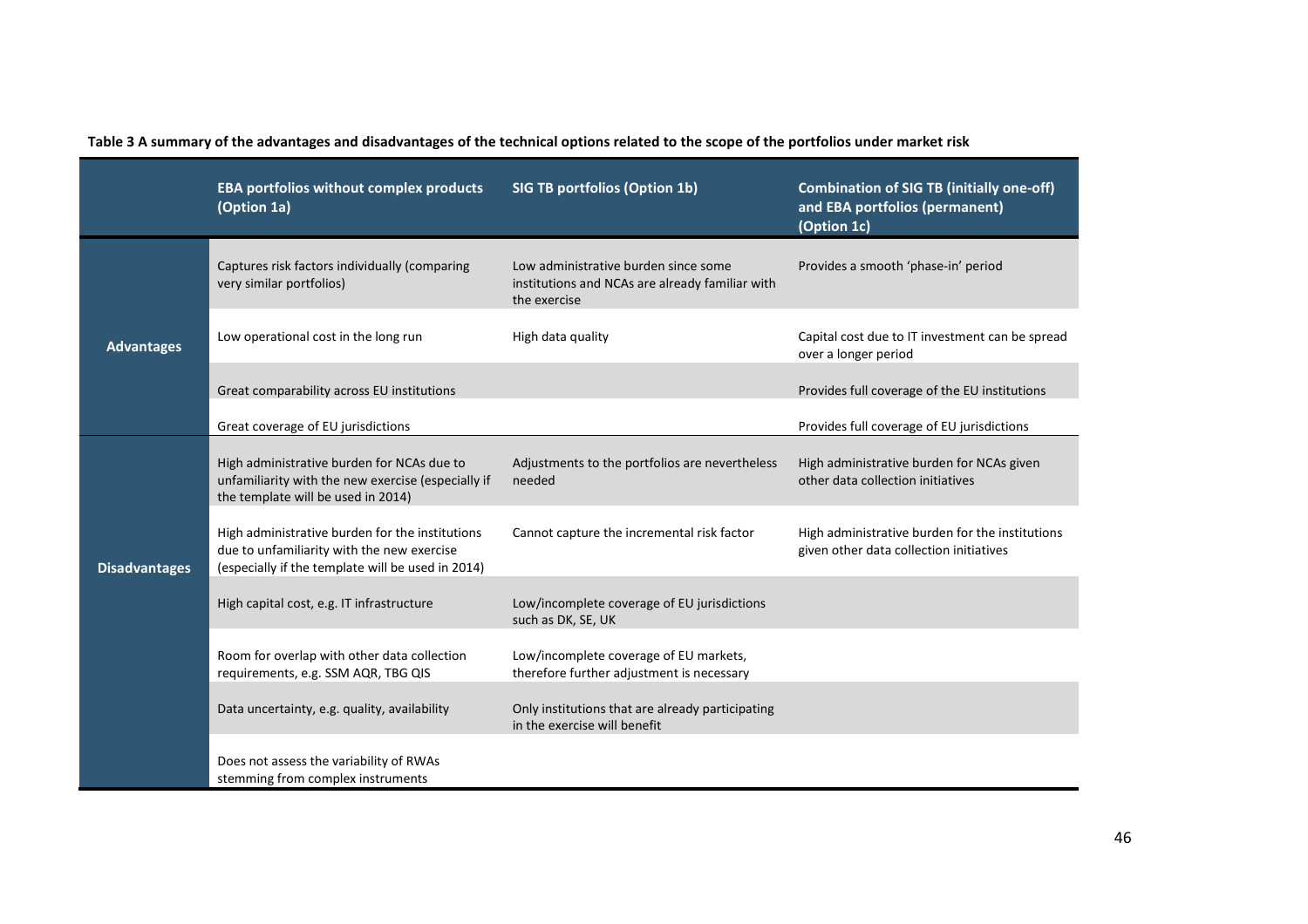In 2013, the SIG TB (non-CRM) exercise covered 42 portfolios (seven CTPs and 35 other portfolios) that included both simple and complex products in five major asset classes including equity, interest rates, foreign exchange, commodities and credit spread, whilst the initial proposal developed by the EBA includes about 66 instruments and 56 portfolios in the same five broad risk categories of interest rate, equity, foreign exchange, commodities and credit. The EBA has also included local relevant portfolios for EU jurisdictions which were not considered in Basel.

In addition, the exercise proposed by the EBA has to cover counterparty and credit valuation adjustment (CVA) risks, which were not considered under the 2013 SIG TB exercise. However, the SIG TB will assess counterparty risk in 2014 with the objective of minimising the burden for firms and supervisors. The EBA is proposing to rely on the work of the SIG TB to assess counterparty risk in 2014, since the sample of EU institutions should be the same in both exercises.

The technical options assess the trade-off between the additional cost that the EBA proposal may generate and the limited added value of repeating the SIG TB exercise in terms of portfolios in the EU. Member States are concerned about the increasing and sometimes overlapping data collection initiatives such as SSM AQR and the TBG QIS. The EBA proposal may then put additional cost on the institutions and the NCAs in the EU as the proposal covers a larger number of (new) portfolios. Member States have suggested that the application of the SIG TB framework would reduce the administrative burden of the exercise since institutions and NCAs are already carrying out the exercise and are familiar with it. Additionally, portfolios and instruments under SIG TB have already been tested and refined. In this regard, most Member States believe that it would be a challenge to make significant changes to the portfolios and instruments and carry out a larger immediate exercise. It might even risk undermining the entire purpose and may lead to an unreliable dataset.

The framework developed by the EBA comprises a larger number of portfolios since it aims to capture individual risk factors and this is only possible when a large number of similar portfolios are included in the exercise. There are doubts over the effectiveness of the SIG TB framework for the current technical standards. In addition, in terms of geographical coverage, the SIG TB exercise is limited. The EBA has the additional task of producing portfolios for some specific jurisdictions such as DK, SE and UK.

Another element to be considering when assessing which portfolios are the most appropriate stems from the fact that the SIG TB exercise may not be representative in terms of the number of institutions within EU jurisdictions. The institutions that participate in the SIG TB exercise only represent a small portion of the institutions that use internal models in EU Member States. For example, there are about 10 banks in Germany that use internal models but only one of them (or 10%) is participating in the SIG TB exercise. This number is 50% in Italy and the Netherlands, 33% in France and 13% in the UK. Therefore, in most jurisdictions only a small number of institutions in the participating Member States will benefit from the implementation of the SIG TB exercise under the current technical standards and most of the institutions will have to bear some additional cost regardless of the selected option.

The analysis team believes that in order to assess the entire costs (and benefits) of the policy alternatives (e.g. using SIG TB or EBA portfolios) before making a final decision, it is necessary to obtain and analyse data related to future operational costs.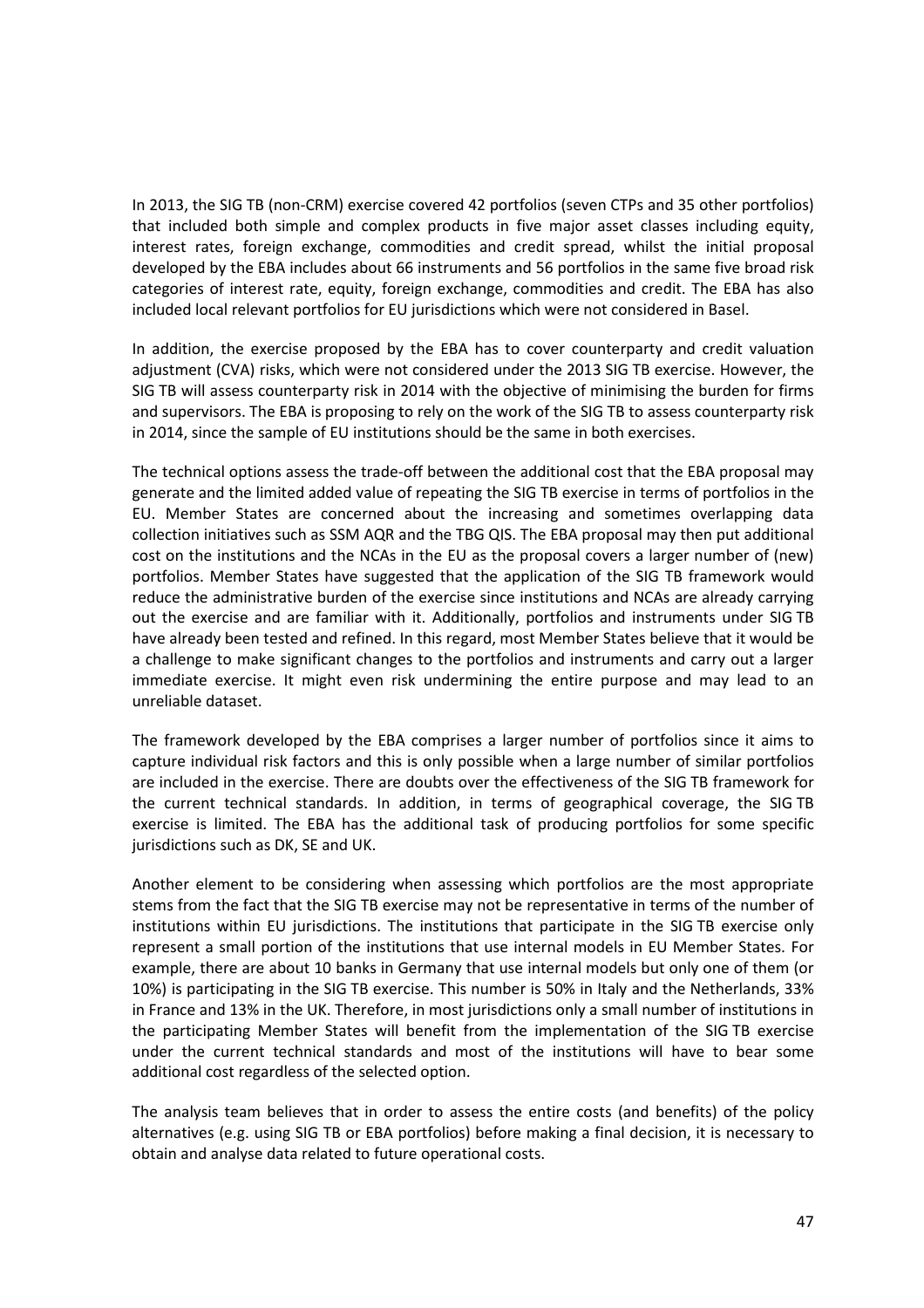#### Credit risk

#### The scope of the portfolios

For credit portfolios, four technical options have been considered: (i) repetition of TCOR 2012- 2013 benchmarking exercises, (ii) as in (i) but adding some hypothetical transactions for large corporate, (iii) as in (ii) but including some hypothetical transactions for residential mortgages; (iv) full coverage of the credit IRB exposures by developing new portfolios on an ad hoc basis.

In 2012-2013, the EBA TCOR exercises for credit risk covered approximately 89 EU institutions from 16 jurisdictions in the top-down study. In the more comprehensive bottom-up studies (e.g. low default portfolios and SMEs/residential mortgages), the exercises covered about half of these EU institutions in 14 jurisdictions. For the bottom-up studies the EBA collected data from the institutions, while for the top-down investigation TCOR used the reporting data that were already available.

#### **Figure 3 Number of IRBA banking groups by home country (in red the banks involved in the TCOR bottomup studies for LDP, SMEs and Residential mortgages)**



Source: EBA analysis

[Table 4](#page-47-0) gives an overview of the main advantages and disadvantages of the technical options considered for credit risk.

<span id="page-47-0"></span>

| Table 4 A summary of the advantages and disadvantages of the technical options related to credit risk |
|-------------------------------------------------------------------------------------------------------|
|                                                                                                       |

| <b>Technical options</b>                                                                                                                                                                                                                     | <b>Advantages</b>                                                                                                                                        | <b>Disadvantages</b>                                                                                                                                                |
|----------------------------------------------------------------------------------------------------------------------------------------------------------------------------------------------------------------------------------------------|----------------------------------------------------------------------------------------------------------------------------------------------------------|---------------------------------------------------------------------------------------------------------------------------------------------------------------------|
| 1a: Creating a list of benchmark<br>portfolios based on actual<br>exposures including asset classes<br>broadly covered in previous EBA<br><b>TCOR studies (e.g. low default</b><br>portfolios, corporate, SMEs and<br>residential mortgages) | The set of benchmark portfolios<br>cover the bulk of the IRBA<br>exposures<br>Institutions participating in previous<br><b>EBA TCOR studies did have</b> | It does not address the limitations<br>experienced by the EBA in previous<br>TCOR studies (e.g. low default<br>portfolios).<br>The use of actual exposures strongly |
|                                                                                                                                                                                                                                              | experience in running similar                                                                                                                            | limit the possibility to investigate the                                                                                                                            |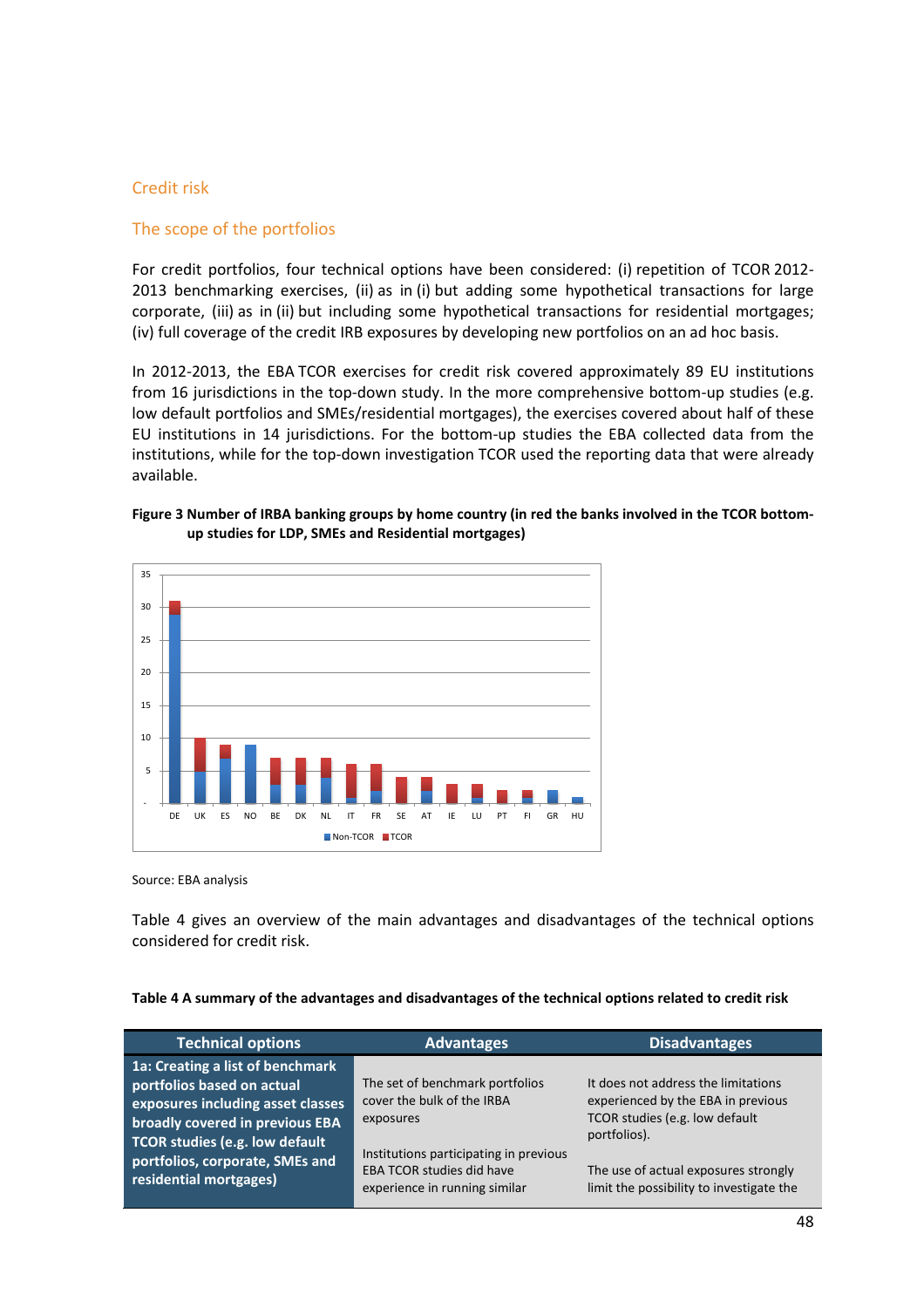|                                                                                                                                                                                                                                                                                                     | exercises<br>The reporting format and content is<br>broadly in line with ITS on reporting<br>(COREP)                                                                                                              | variation in risk weights caused by<br>differences in the facilities                                                                                                                                                                                                                                                                |
|-----------------------------------------------------------------------------------------------------------------------------------------------------------------------------------------------------------------------------------------------------------------------------------------------------|-------------------------------------------------------------------------------------------------------------------------------------------------------------------------------------------------------------------|-------------------------------------------------------------------------------------------------------------------------------------------------------------------------------------------------------------------------------------------------------------------------------------------------------------------------------------|
| 1b: Replicating Option 1a with<br>the introduction of benchmark<br>portfolios composed of a set of<br>hypothetical transactions for<br>large corporate (current<br>proposal)                                                                                                                        | It addresses some of the limits<br>experienced in previous TCOR<br>studies for large corporate<br>exposures, allowing a comparison of<br>identical transactions                                                   | The use of hypothetical transactions<br>creates some additional challenges in<br>drawing conclusions for the real<br>exposures held by the institutions<br>There is limited experience in using<br>hypothetical transactions.                                                                                                       |
| <b>1c: Replicating Option 1b</b><br>together with the introduction<br>od benchmark portfolios<br>composed of a set of<br>hypothetical transactions for<br>residential mortgages                                                                                                                     | It address some of the limits<br>experienced in previous TCOR<br>studies for residential mortgages<br>exposures, allowing a comparison of<br>same transactions                                                    | The use of hypothetical transactions<br>creates some additional challenges in<br>drawing conclusions for the real<br>exposures held by the institutions<br>There is limited experience in using<br>hypothetical transactions<br>It is very difficult to provide all the<br>appropriate details properly specify the<br>transactions |
| <b>1d: Replicating Option 1c</b><br>together with the introduction<br>of a set of benchmarking<br>portfolios covering all the other<br>IRB credit risk exposures (e.g.<br>specialised lending, equity,<br>securitisations, qualifying<br>revolving) not included in any of<br>the previous options. | It allows a more comprehensive<br>coverage of the IRBA asset classes                                                                                                                                              | It creates additional complexity for<br>exposures that overall are not material<br>There is no experience                                                                                                                                                                                                                           |
| 2a: Including a list that identifies<br>all counterparties and amending<br>the list on a yearly basis                                                                                                                                                                                               | The list is stable over time,<br>facilitating cross time-series analysis<br>It limits the burden for the<br>institutions on to identify in their<br>internal system the counterparts<br>included in the reporting | It might create herd behaviour<br>There will always be the need to<br>amend the list due to potential<br>extraordinary events involving the<br>companies in the list (liquidation,<br>mergers, name change)                                                                                                                         |
| 2b: Including an empty template<br>which specifies the criteria for<br>identifying counterparties and<br>the EBA identifies the<br>counterparties on a yearly basis                                                                                                                                 | It increases flexibility in the ITS. It<br>will be possible to amend the list of<br>names without introducing any<br>change in the ITS                                                                            | Requires the institutions to periodically<br>identify the companies in their IT<br>systems                                                                                                                                                                                                                                          |
| 3a: Defining the portfolios only<br>for the exercise in 2015 and<br>introducing new portfolios for<br>future years                                                                                                                                                                                  | Increases the flexibility for the EBA<br>in the identification of the<br>benchmarking portfolios                                                                                                                  | Requires a periodic review of the<br>benchmarking portfolios<br>Does not allow the institutions any<br>planning/preparation as regards future                                                                                                                                                                                       |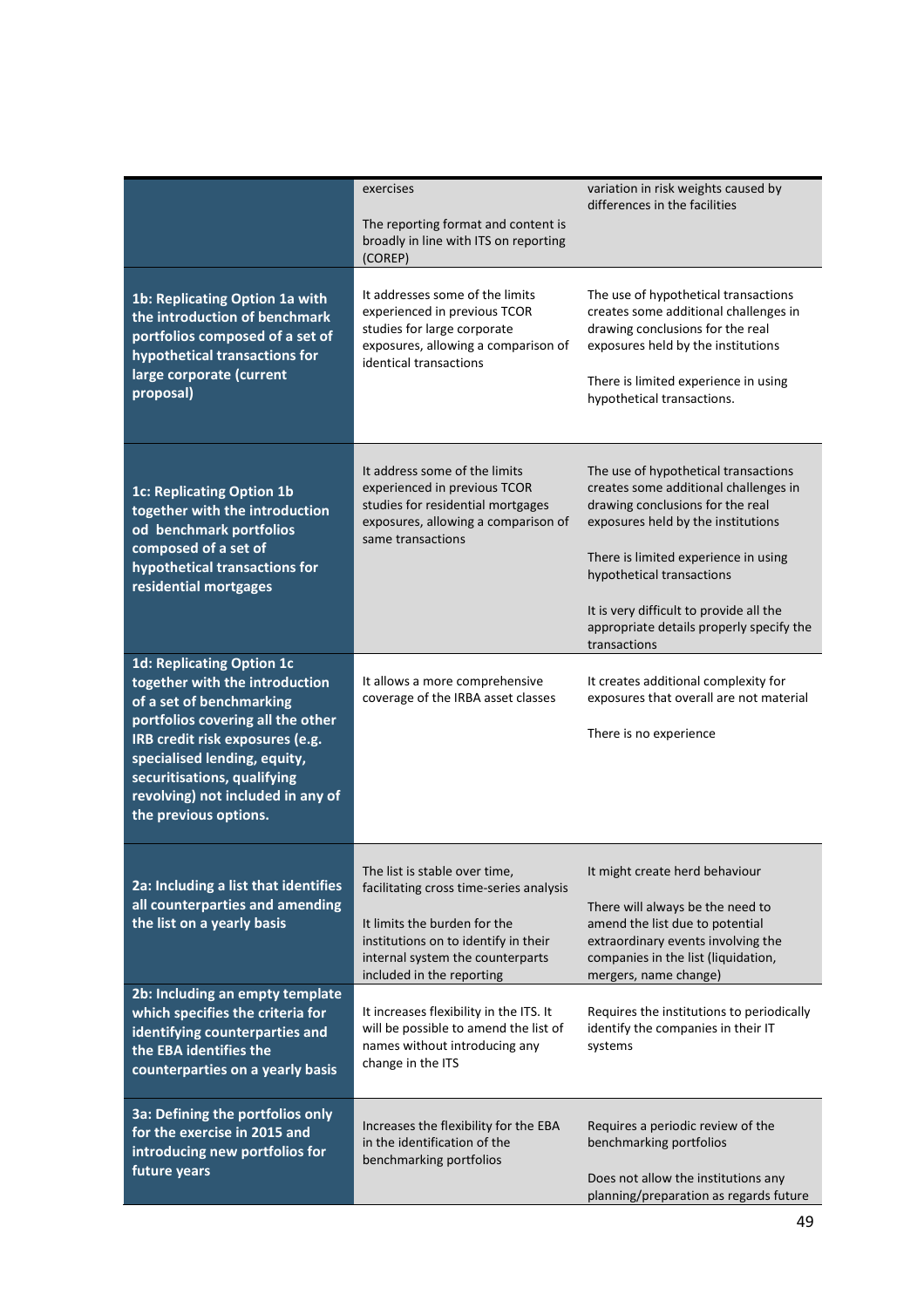|                                                                                                            |                                                                                                                                          | reporting                                                                                                    |
|------------------------------------------------------------------------------------------------------------|------------------------------------------------------------------------------------------------------------------------------------------|--------------------------------------------------------------------------------------------------------------|
| 3b: Providing a complete list of<br>portfolios in 2014 and including<br>provisions that specify a rotation | Allows for an appropriate planning<br>for the work of institutions and<br>competent authorities                                          | The EBA pre-commitments partially<br>limit the feasibility to introduce any<br>material change in the future |
| or a phase-in period                                                                                       | The rotation or phase-in period<br>recognises explicitly the need for a<br>proportionate and progressive<br>application of the framework |                                                                                                              |

While aiming to keep the exercise manageable, the current EBA proposal aims to cover the bulk of the IRB credit exposures in Europe and address some of the weakness of the previous studies. It suggests the introduction of additional hypothetical transactions for selected large corporate exposures to understand the sources of variations and to exclude a number of benchmarking portfolios whose inclusion has not demonstrated clear benefits. [Figure](#page-49-0) 4 shows the portfolio categories included in the RTS/ITS together with the corresponding aggregate number of potential institutions involved by IRBA exposure class.

#### <span id="page-49-0"></span>**Figure 4 Number of European IRBA institutions by exposure class included and excluded in the technical standards**



Source: EBA analysis

#### List of counterparties

The list of counterparties for which institutions will be required to submit data is likely to change on an annual basis. Option 2a suggests the amendment of the relevant section of the benchmarking exercise every year before the exercise takes place. Option 2b therefore is considered to be a more flexible solution for running the benchmarking exercise where there is no need for formal technical amendment in the ITS. However, the EBA is legally obliged to identify *ex ante* all benchmark portfolios and allow the definition of low default portfolios by the list of counterparties. In this case, Option 2a is redundant and Option 2b is the preferred option.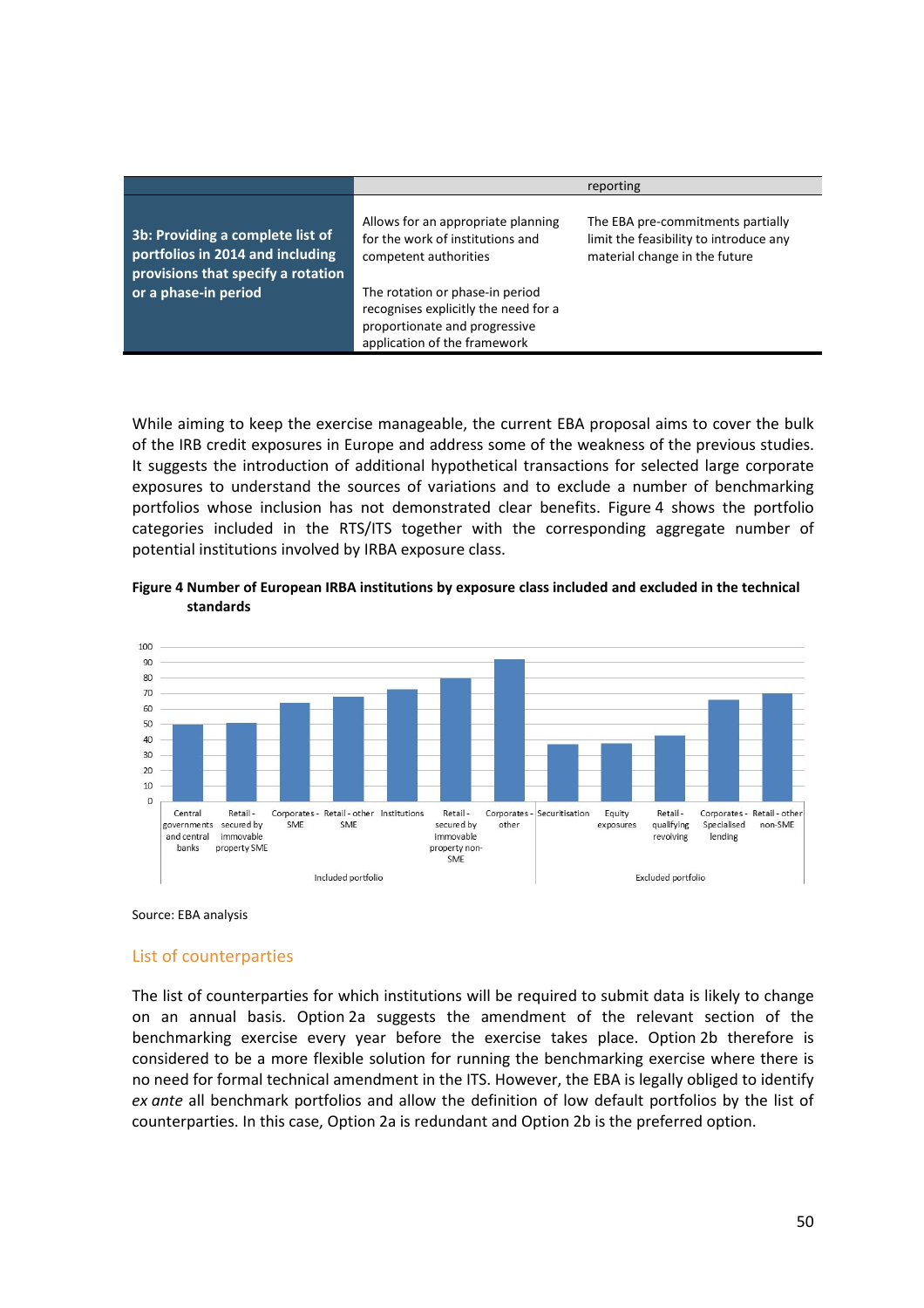#### Benchmark portfolios

Benchmark portfolios that are designed under the technical standards are expected to be stable in nature since the objective of the policy intervention is to provide a set of standardised inputs for the NCAs to follow in their assessments. NCAs are expected to build their assessments around the report that will be prepared by the EBA. Any changes in that report will also have an impact on the assessment. On the other hand, it is beneficial to integrate into the policy formulation a phase-in period to facilitate the implementation of the regulatory practice.

The current sub-section considers two technical options. Option 3a suggests defining portfolios on an annual basis through the amendment of the relevant technical standards. Option 3b suggests defining all portfolios ex-ante and legally specifying a phase-in/rotation period in the regulatory standards. To clarify, institutions are required to submit data for low default portfolios (central governments and central banks, institutions and corporates – other) in 2016 and 2018, and to submit data related to high default portfolios (i.e. retail – secured by immovable property SME, corporates – SME, retail – other SME, retail –secured by immovable property non-SME) in 2015 and 2017. [Figure](#page-50-0) 5 and [Figure](#page-50-1) 6 show the number of institutions that are covered by the gradual implementation under Option 3b.



<span id="page-50-0"></span>**Figure 5 Number of IRBA banking groups potentially involved in the low default portfolios benchmarking by jurisdiction**

Source: EBA analysis

<span id="page-50-1"></span>**Figure 6 Number of IRBA banking groups potentially involved in the high default portfolios benchmarking by jurisdiction**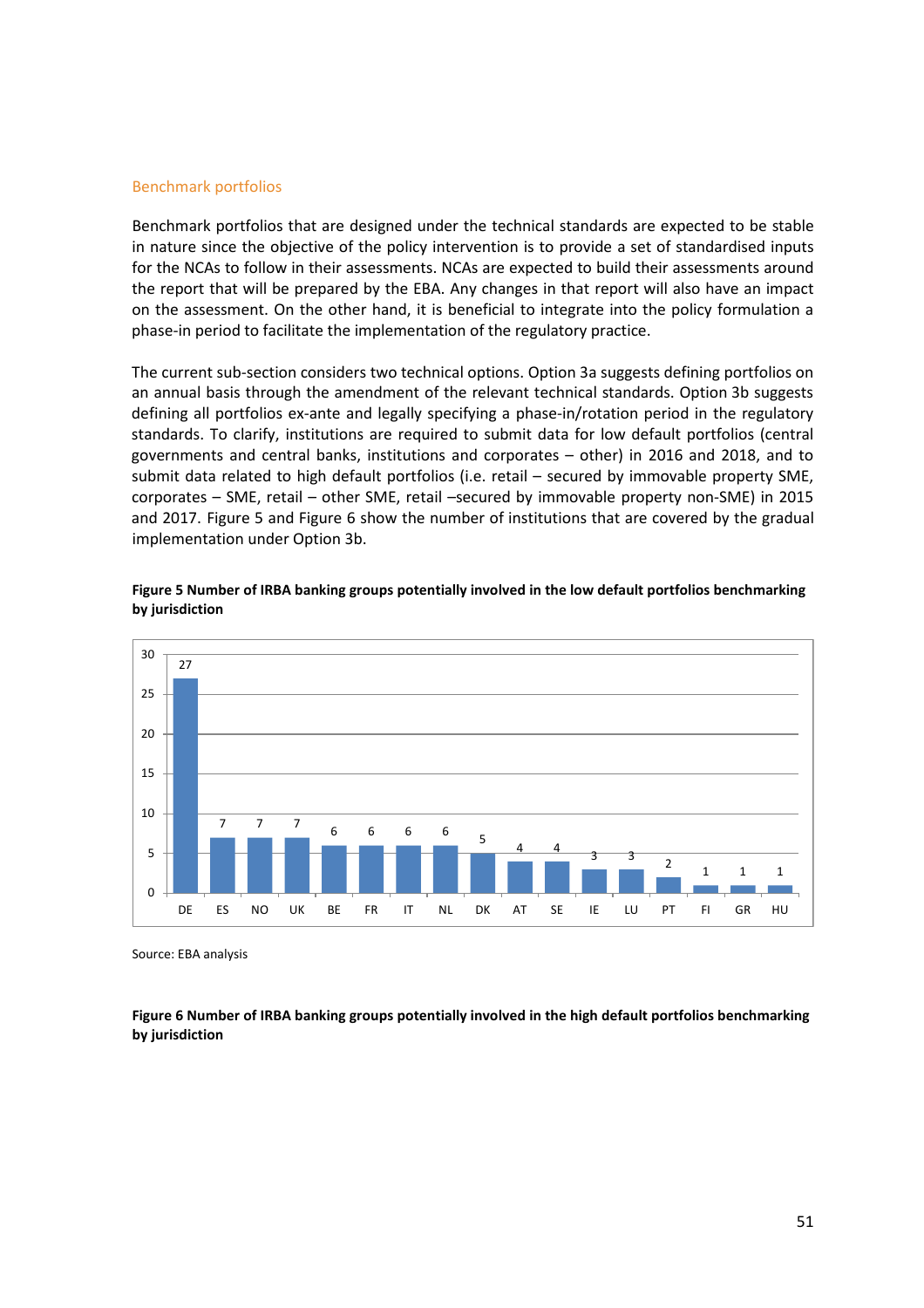

Source: EBA analysis

The task force believes that the administrative and operational costs associated with Option 3b are lower than those of Option 3a because the former provides all the necessary information in advance (i.e. one-off costs) and avoids repetitive actions.

#### Market and credit risk

#### The level of implementation: consolidated and solo levels

The option discusses whether data submission and reporting should be implemented at both consolidated and solo levels or at consolidated level only. The decision on the level (consolidated or solo) at which the implementation will be carried out is directly related to the focus of the capital requirements.

Precisely, solo level implementation of the standards and data collection and reporting involves:

- subsidiaries of EU institutions in the EU, and;
- subsidiaries of third-country institutions in the EU

The decision on the level of reporting, whether consolidated or solo, should depend on the similarity of the models and the calibration between the entities. In other words, unless the models and the calibration output are identical, it is reasonable and beneficial to report at solo level because it is then possible to capture more information and to provide better support to the local competent authorities to assess local models. If both the model calibration and output are identical then the information collected is redundant.

On the other hand, host authorities have a clear interest over the individual firms under their responsibility; this could be achieved by sharing information via supervisory colleges. However, it seems sensible that all competent authorities have full information on the performance of all models under their responsibility. This is the preferred option, considering the very limited burden of submitting the same information twice.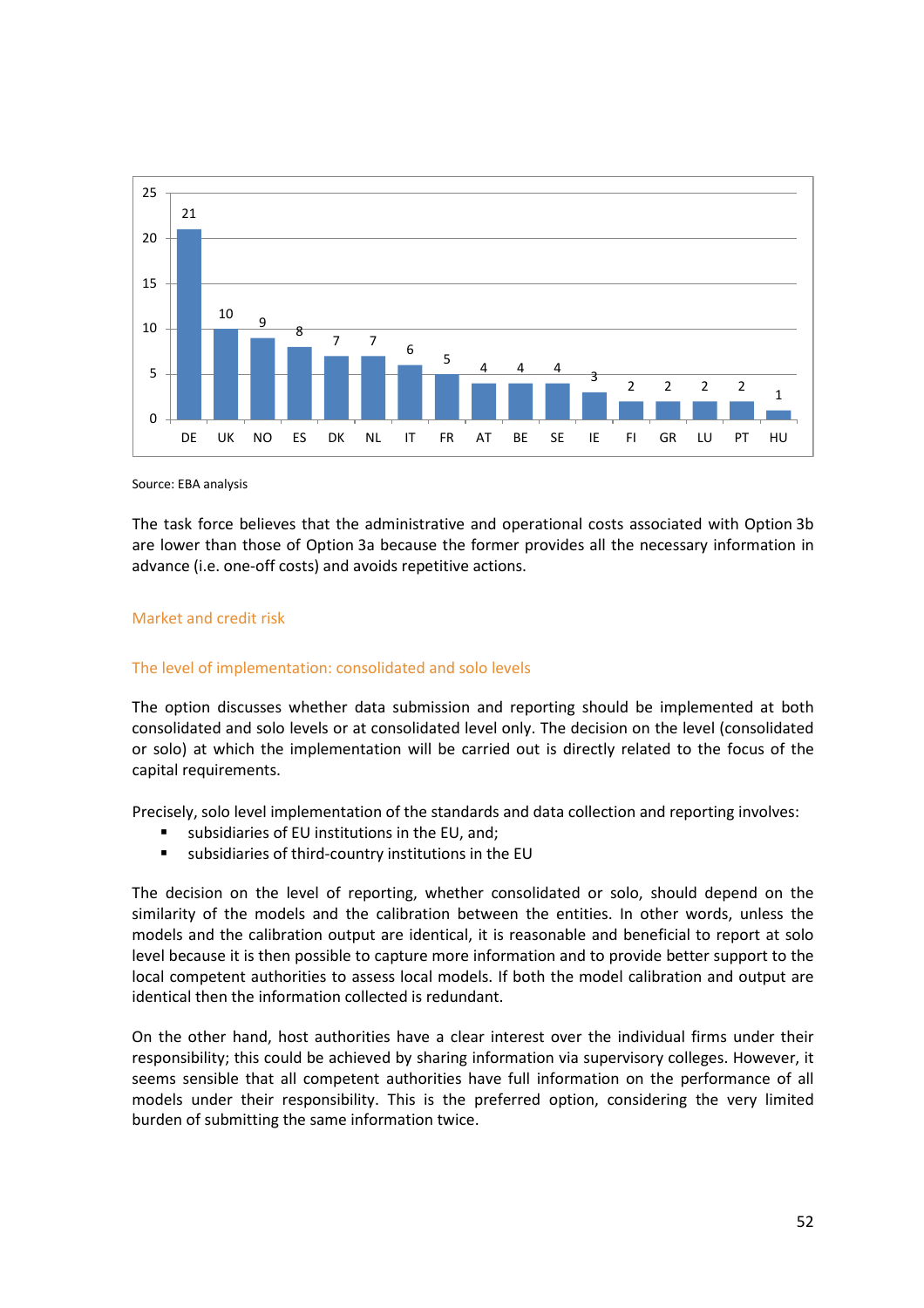[Figure](#page-52-0) 7 shows the magnitude of the impact of credit risk of the options in the EU banking sector in terms of the number of institutions, i.e. the number of EU institutions that are affected when the technical standards apply at consolidated level (Option 4b) and at both consolidated and solo levels (Option 4a) for cross border institutions.



<span id="page-52-0"></span>

Source: EBA analysis

Also from the analysis of the above data it seems that, given the small number of cross-border subsidiaries, it is more effective and beneficial to capture the additional level of information by applying the practice at the solo level.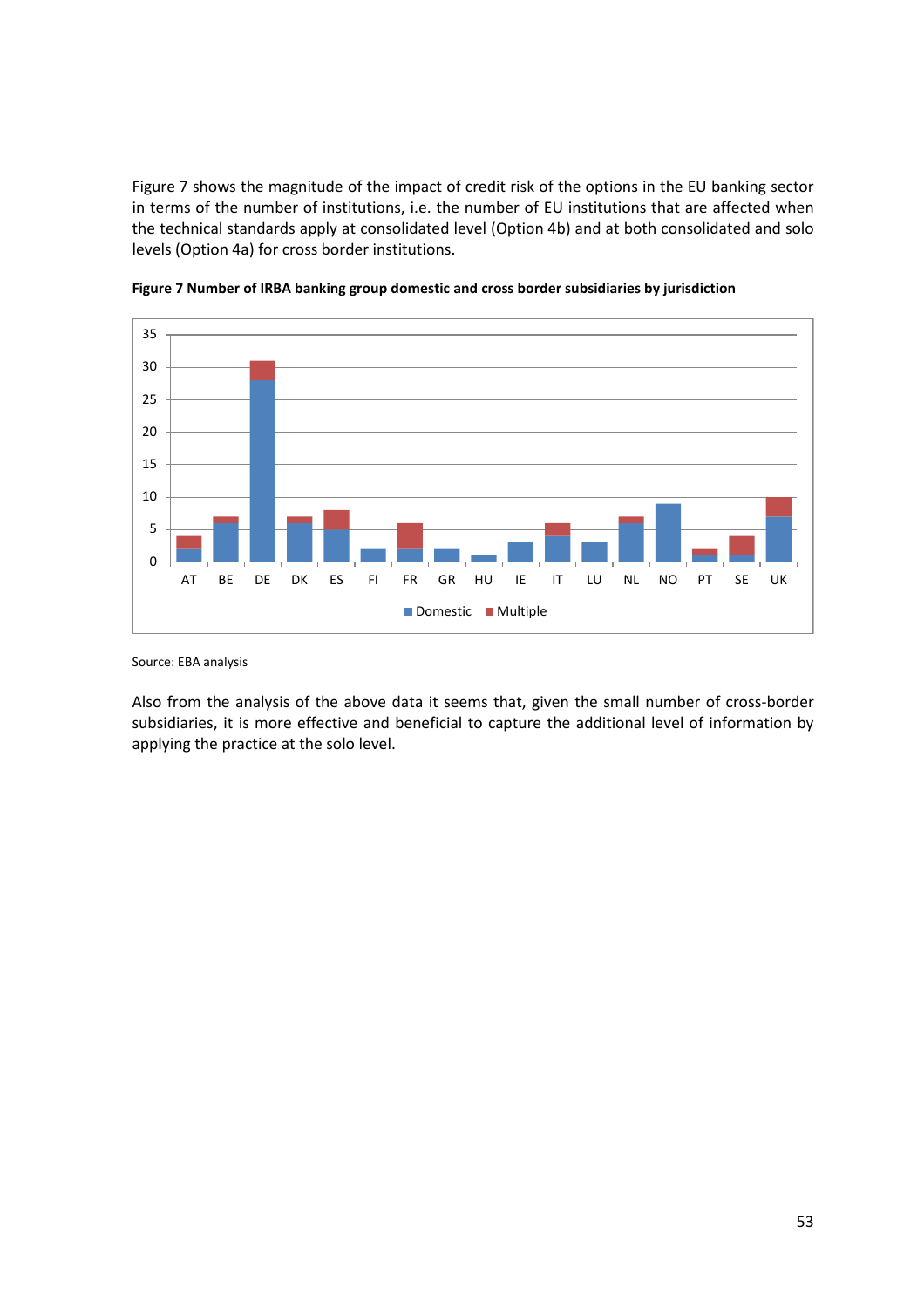## 4.2 Views of the Banking Stakeholder Group (BSG)

#### *General comments*

The challenge of assessing the models developed and used by institutions still lies in the evaluation of the actual underlying risk models. Because of this, the BSG emphasises that banks should be involved at an early stage in the process to mitigate potentially erroneous conclusions driven by lack of sufficient information on the subject.

Every effort should be made to use existing reporting systems, standards and regulatory authorised figures and parameters. The suggestion to base reporting on the existing Data Point Model (DPM) is therefore welcomed.

The requirements for competent authorities when assessing the internal models as laid down in Articles 8 – 12 are already described in the CRR for all model categories.

The BSG agrees with the EBA on the anticipated additional burden for banks regarding the Stressed Value-at-Risk (VaR) calculation under a uniform stress period. Nevertheless, a harmonization of the stress period appears to be useful with respect to a benchmarking exercise. The BSG would welcome this harmonization under the condition of a sufficient implementation period and a stress period defined in coordination with the credit institutions.

Further clarification is needed with respect to the level of detailed feedback that will be given to participating banks regarding the benchmarking results.

#### *Comments on the specific consultation questions*

**Question 1:** The use of common benchmarks would help considerably in the assessment of differences in capital requirement calculations across banks. However, given the approach outlined, there might be differences in the development of underlying risk models, which are difficult to compare and assess, since they could stem from practices and modelling choices whose effects on the capital requirement calculation are not explicitly measurable. In their opinion, the draft RTS do not sufficiently address these issues. Until these issues are resolved, there is a real risk that the proposed approach will prove to be counterproductive and will fail to identify the actual reasons for diversity across institutions' risk estimates.

**Question 2:** The benchmarks proposed are largely unsuitable for the purpose described; there is a set of criteria that good benchmarks must fulfil, including: (i) clarity of definition and uniqueness, and (ii) stability in time over several benchmarking cycles.

According to the BSG, Article 3 (2a) of the RTS violates criterion (i), unless the absolute maximum and minimum of the sample are implied by the term "extremes", whilst Article 3 (2b) violates criterion (ii) in that the same number of portfolios will be subject to increased scrutiny and a specific supervisory assessment in every benchmarking cycle, no matter what changes are implemented by banks as a result of the preceding benchmarking cycles. This is also inconsistent with Article 78(5), since, after successive iterations, the first and fourth quartiles will be much closer to the median than in the first cycle.

To solve these issues, BSG proposes two changes to the RTS, in Article 3 (2a) and (2b):

• RTS Article 3 (2a): Replace the ill-defined term "extremes" with "outliers".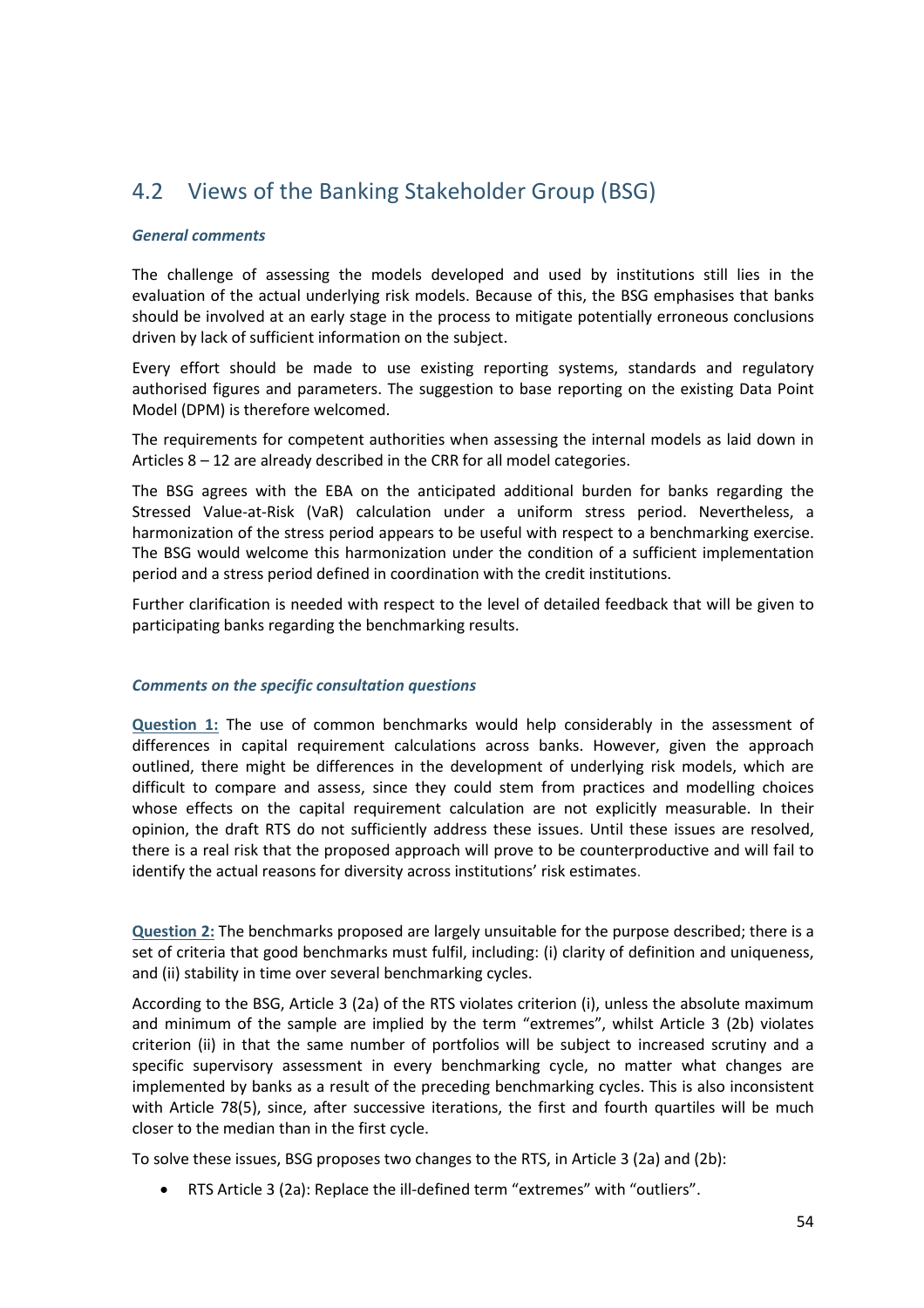• RTS Article 3 (2b): Replace the metric of the first and fourth quartiles with the metric of outliers as identified by Box plots.

**Question 3:** The problems relating to the proposed benchmarks are described in Question 2; alternatively, the BSG proposes to use the 90% and 10% quartiles.

In the BSG's view, the comparison of own funds based on the standardized approach and on internal models is of limited use, given that the standardized approach is not adequately risk sensitive. In addition, the calculation of a standardized approach is a laborious and costly process and should be avoided.

The comparison of estimates and actual outturns would be suitable for forming the foundation of the benchmarking exercise. However, methods for evaluating differences in the rating philosophy between modelling approaches would need to be further defined to ensure that all participating institutions use the same definitions of default and the consideration of collaterals, which would lead to a change in the Loss Given Default (LGD).

In addition, calculating the RWA on historical defaults and losses for low default rates in wholesale portfolios lead to the problem that quite a lot of rating classes do not contain defaults. An EBA standard is required to ensure a homogeneous determination of loss rates.

**Question 4:** In the BSG's opinion the most appropriate approach would be to compare model estimates with an estimate based on actual long-term default rates and long-term credit losses.

**Question 5:** The BSG considers that the use of the Trading Book Group (TBG) benchmark portfolio (Annex VII b) could be especially useful for those institutions participating in the QIS on "Fundamental Review of the Trading Book (FRTB)" where the portfolios have already been integrated. On the other hand, a limitation to plain vanilla instruments could improve comparability since not all institutions are able to evaluate double-no-touch-options and variance swaps. In this regard, the exercise described in Annex VII (a) seems to be more extensive than the benchmark portfolio of the TBG.

**Question 6:** Although the EBA approach for market portfolios seems appropriate for the purpose of benchmarking portfolio assessment across institutions, the extent of the information that will be requested calls for a prior establishment of the role and impact of the benchmarking approach as outlined in the RTS. This is in addition to the need for the establishment of well-defined methods of comparison for the risk assessment systems developed in the institutions across the EU.

**Question 8:** The BSG is in favour of Option 2, on the basis of cost efficiency.

**Question 9:** Overall, the portfolio definitions for credit portfolios seem adequate and reasonably well defined in conjunction with the accompanying information on the risk models. However, there are potential differences regarding modeling practices, e.g. concerning the rating philosophy and economic cycle definition, as well as adjustments due to data quality and the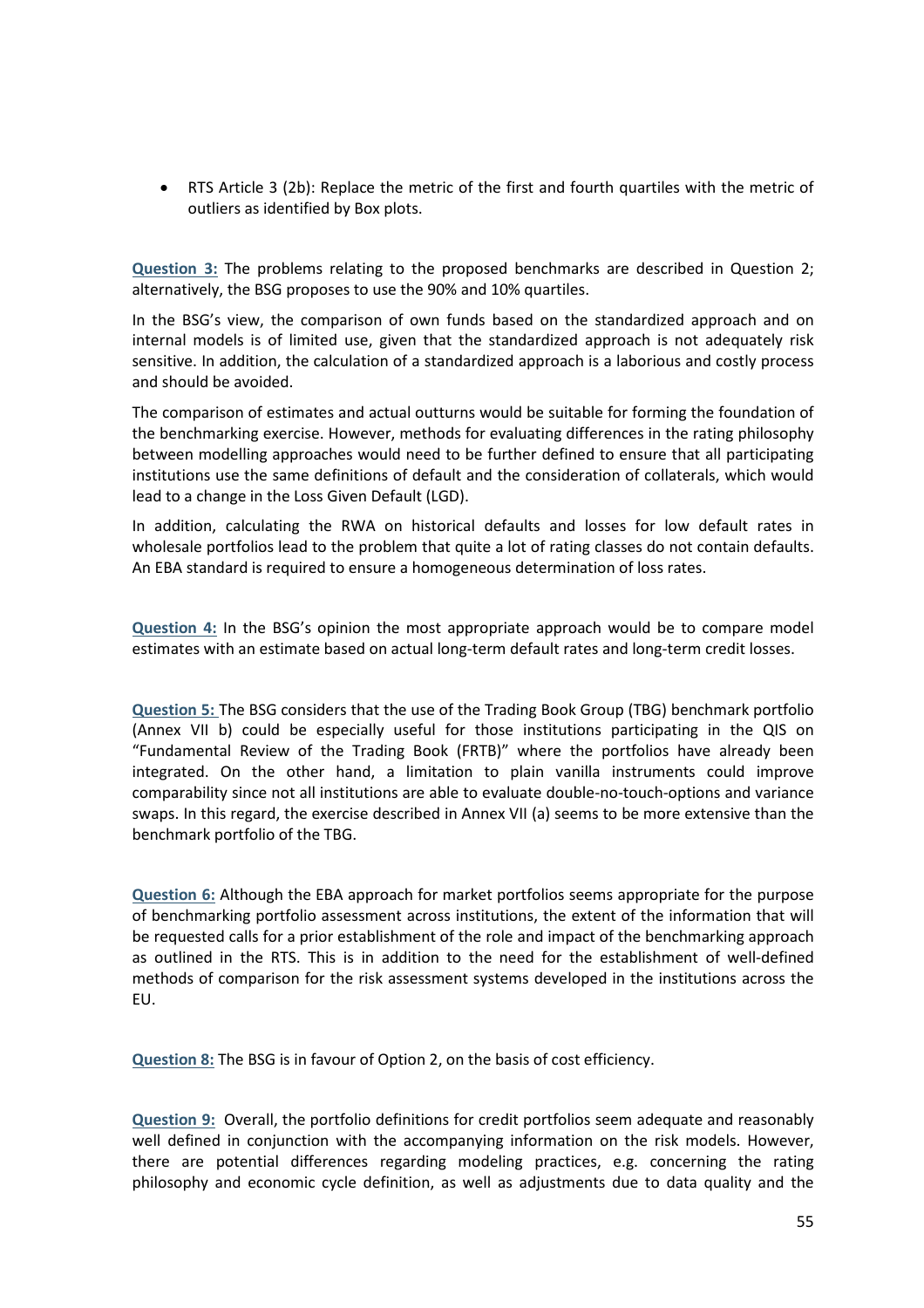issue of the conservativeness of estimates. These factors are not defined in the benchmark portfolio outline. They could be embedded in the model estimates and thus be difficult to assess in terms of their impact on capital requirement calculations.

Further clarifications are needed with regard to counterparties to be understood as legal entities. With regards to reporting on a consolidated basis, clarification should be provided on how to report credit risk parameters which are not identical within the banking group. The portfolio of large corporates is defined as "annual turnover > EUR 200 million" in Annex I. Banks' internal rating models for corporates are likely to have deviating turnover categories.

**Question 13:** The BSG agrees that banks should have the possibility to refrain from reporting requirements. In addition, it should be clarified whether basic IRB banks would need to complete the information for LGD (and Exposure at Default (EAD) and maturity).

**Question 14:** The BSG considers that it should be possible for a bank to abstain from the reporting of certain exposures based on their immateriality in individual clusters. In addition, banks should only calculate risks for those products and risk categories for which they have regulatory model approval.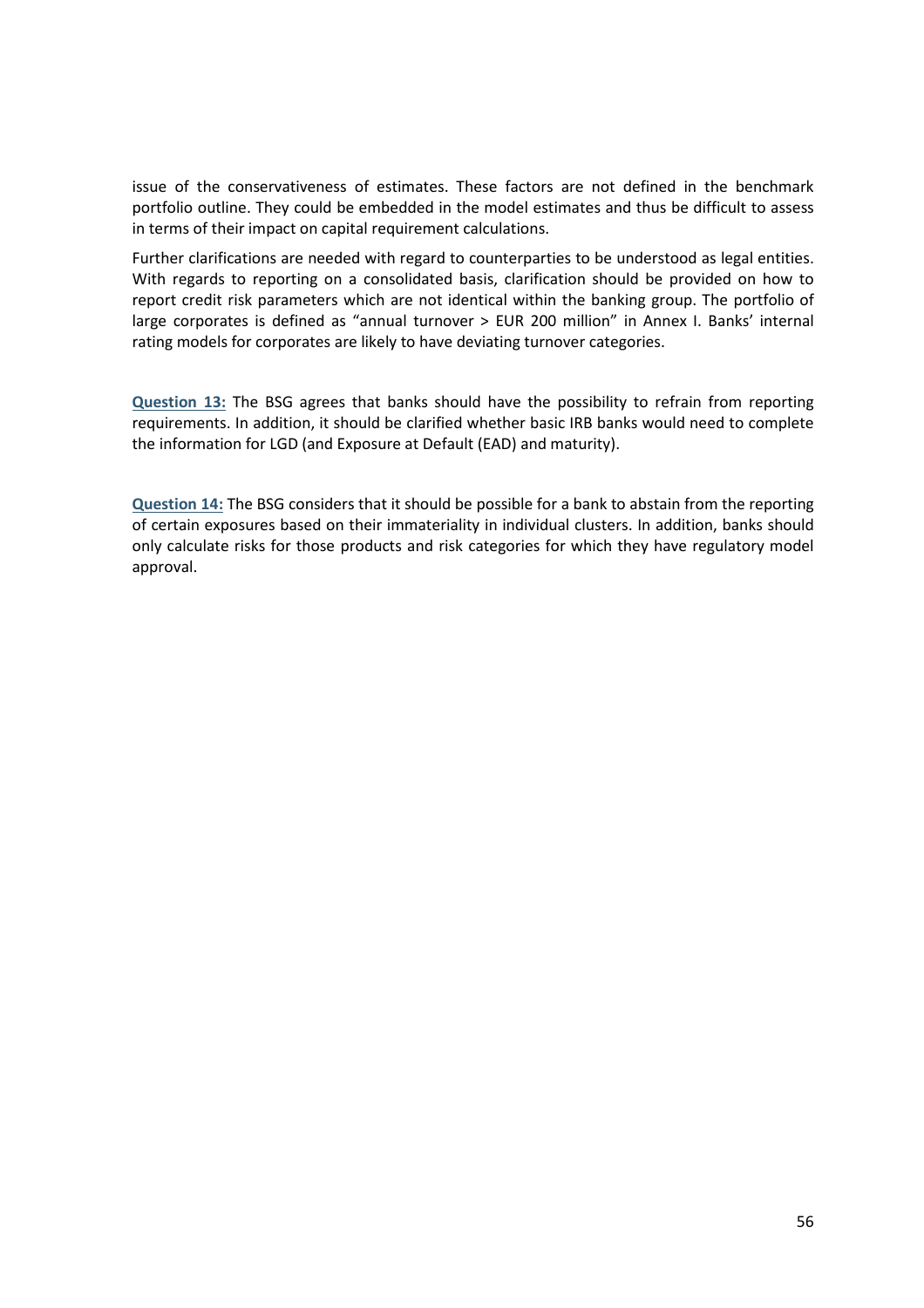## 4.3 Feedback on the public consultation and on the opinion of the BSG

| <b>Comments</b>                                                                                                                               | <b>Summary of responses received</b>                                                                                                                                                                                                                                                                                                                                                                                                                                                                                                                                                                                                                                                                                                                                                                                                                                                                                                                                                                                                                                                                                                                                | <b>EBA analysis</b>                                                                                                                                                                                                                                                                                                                                                                                                                                                                                                                                                                                                                                                                                                                                                                                                                                                                                                                | <b>Amendments to</b><br>the draft RTS |  |  |  |  |  |
|-----------------------------------------------------------------------------------------------------------------------------------------------|---------------------------------------------------------------------------------------------------------------------------------------------------------------------------------------------------------------------------------------------------------------------------------------------------------------------------------------------------------------------------------------------------------------------------------------------------------------------------------------------------------------------------------------------------------------------------------------------------------------------------------------------------------------------------------------------------------------------------------------------------------------------------------------------------------------------------------------------------------------------------------------------------------------------------------------------------------------------------------------------------------------------------------------------------------------------------------------------------------------------------------------------------------------------|------------------------------------------------------------------------------------------------------------------------------------------------------------------------------------------------------------------------------------------------------------------------------------------------------------------------------------------------------------------------------------------------------------------------------------------------------------------------------------------------------------------------------------------------------------------------------------------------------------------------------------------------------------------------------------------------------------------------------------------------------------------------------------------------------------------------------------------------------------------------------------------------------------------------------------|---------------------------------------|--|--|--|--|--|
| <b>General comments</b>                                                                                                                       |                                                                                                                                                                                                                                                                                                                                                                                                                                                                                                                                                                                                                                                                                                                                                                                                                                                                                                                                                                                                                                                                                                                                                                     |                                                                                                                                                                                                                                                                                                                                                                                                                                                                                                                                                                                                                                                                                                                                                                                                                                                                                                                                    |                                       |  |  |  |  |  |
| Benchmarking<br>must not lead to<br>standardization.<br>Need to avoid<br>using the<br>benchmarking<br>results as the sole<br>validation tool. | though benchmarking is a useful tool to support<br>supervisory assessments of models and to analyse the<br>dispersion of banks' Risk Weighted Assets (RWAs) it<br>should not be a substitute for competent authorities'<br>expert judgment and common sense, which should be<br>informed by the full range of tools available, which<br>include internal models, stress testing, and the<br>ICAAP/SREP<br>review process. These respondents<br>highlight that the objective of the internal models<br>benchmarking exercise should not be to ensure a<br>common approach to these models, since a degree of<br>flexibility should be retained to promote improvements<br>in risk management.<br>One respondent notes that the improvement of<br>methodologies adopted for internal approaches is part<br>of the usual life cycle of models, stemming from<br>advances in research, indications from internal control<br>functions, evolutions in the risk profile of portfolios. The<br>respondent suggests to clarify better the EBA attitude<br>with regard to evolution in methodologies, in order to<br>avoid the risk of interpreting it as a preference for a | Several respondents in addition to the BSG note that The objective of the RTS-ITS is not to standardize the No change<br>internal models, though some convergence in certain<br>elements might be anticipated in the medium term.<br>Indeed, this is the aim with regard to non-risk based<br>drivers.<br>It should also be noted that the mandate includes the<br>objective of limiting the variability but also is also<br>intended to address potential underestimation of Own<br>Funds requirements; accordingly, there is a preference<br>for conservative approaches.<br>The EBA considers benchmarking to be a very useful<br>tool (which supervisors were missing) in the validation<br>process, but it certainly does not completely substitute<br>the full validation. In this regard, the EBA is currently<br>producing RTS on the modelling validation of internal<br>models for market, credit and operational risks. |                                       |  |  |  |  |  |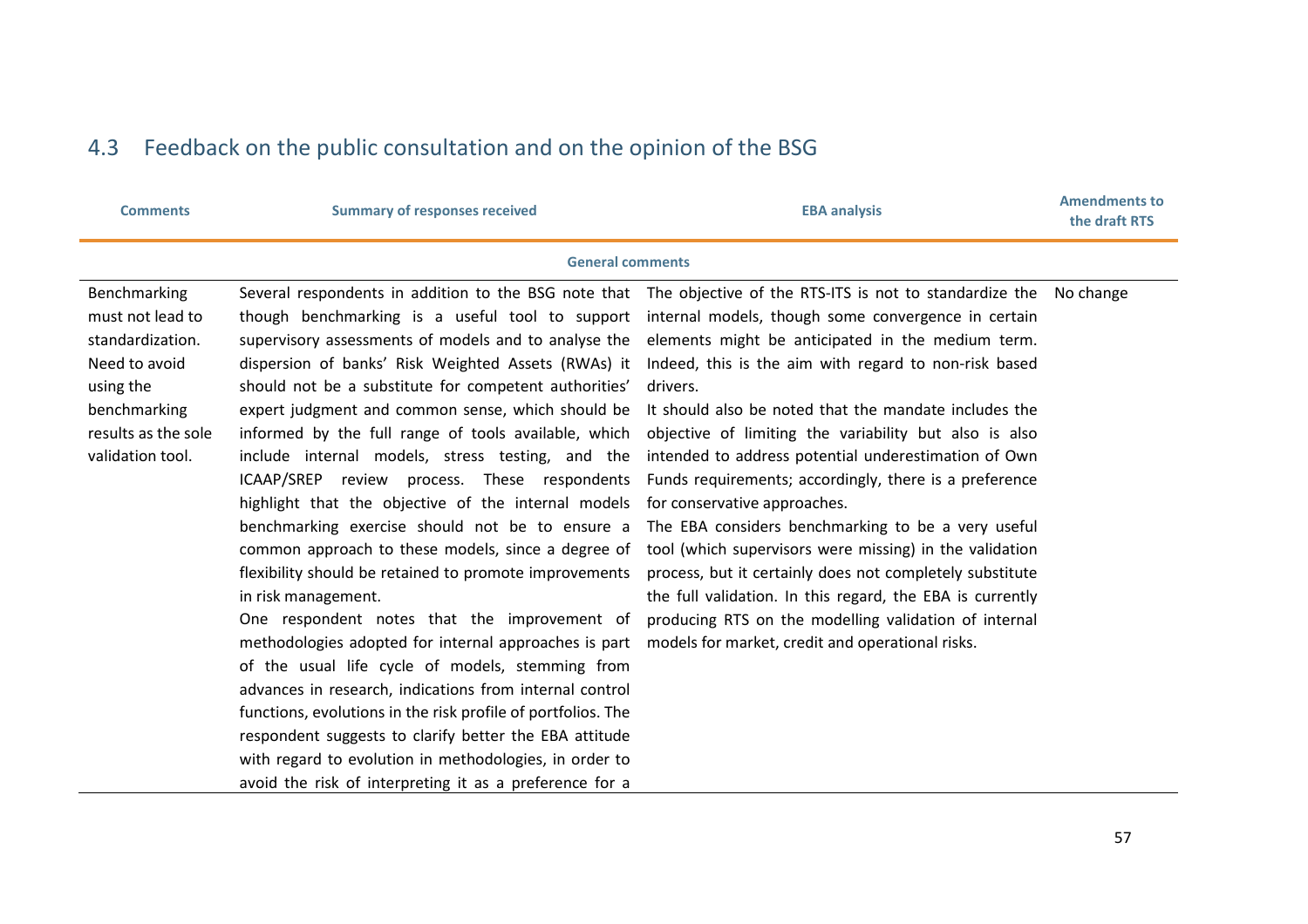**the draft RTS**

#### more conservative approach

One firm notes that the assessment of the quality of internal models is not a standalone process that can be performed purely based on the results of hypothetical portfolios supplemented with certain additional information on model validation and performance. Using the information described in Articles 8 and 10 will support this understanding but assessing of the quality of a model is a much broader exercise to be performed by competent authorities over an extended period of time.

One respondent notes that the objective of benchmarking credit risk models lacks specificity. The objective is to "constrain the inconsistent calculation" of RWA (and EL). However this concept is not defined. In addition the respondent notes that individual banks are better placed to evaluate the cost/benefits of enhancements than are competent authorities.

Regarding Market risk portfolios, they note that, when evaluating modelling decisions that can impact the variations between banks, the market circumstances during the benchmark period should also be taken into account.

Finally, one respondent notes that the internal models are not exclusively used to calculate capital requirements. In fact daily risk management, portfolio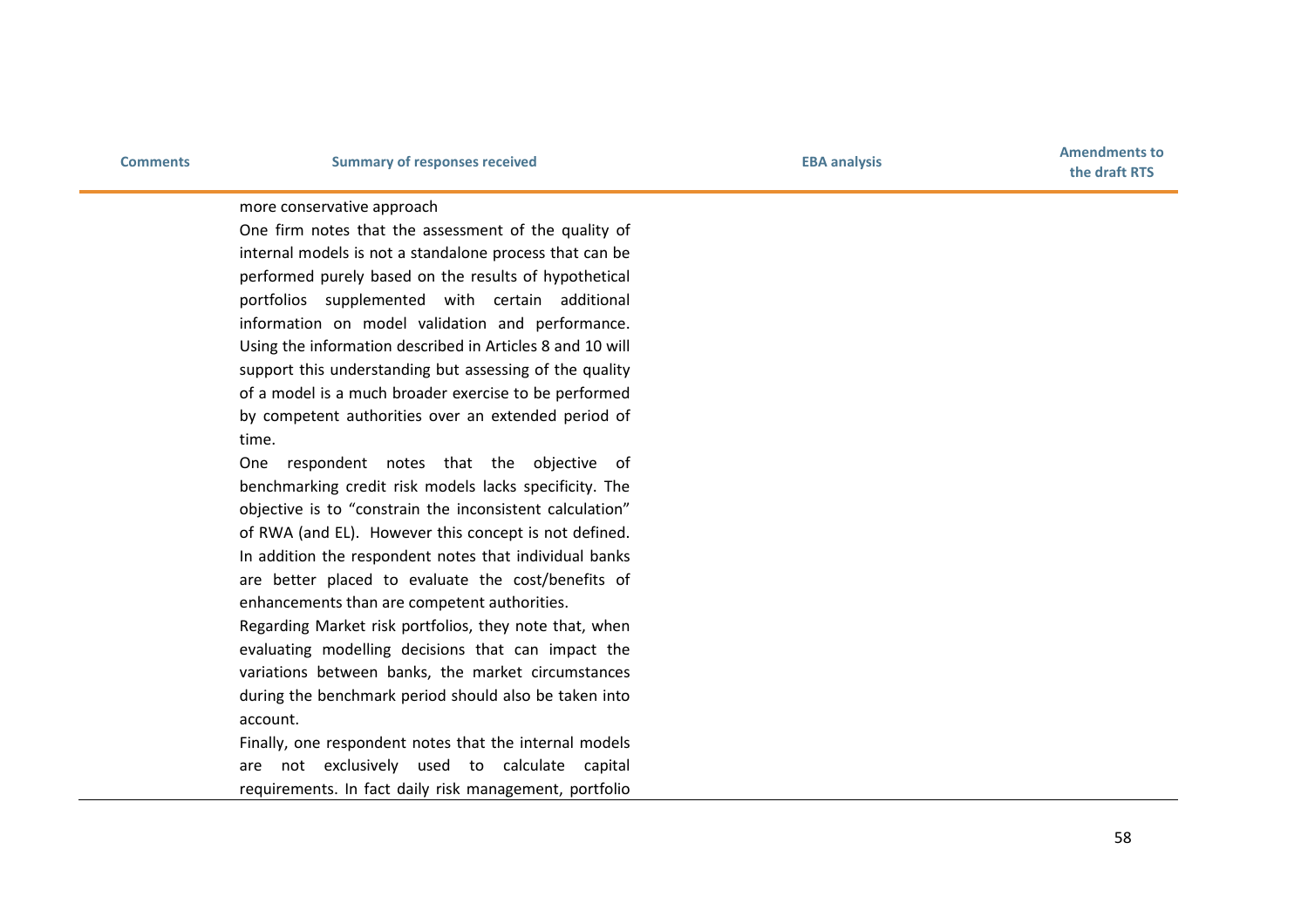## **Comments EBA analysis Comments EBA Amendments Comments EBA Amendments EBA Amendments Comments EBA Amendments Comments Comments Comments Comments Comments Comments Comments Comments**

**the draft RTS**

allocation and clients' selection are also based on model parameters.

Additional reasons for divergence in RWAs outcome.

weights depends not only on modelling choices, but also on the consistent application of internationally agreed regulatory standards by supervisory authorities. Another respondent specifies 4 primary factors that drive variability for credit: (i) Institution's approach; (ii) supervisory policy; (iii) Country specific (or EU-wide) economic, legal and accounting factors and, finally, (iv) the IRB formula itself. In light of these factors the respondent is not convinced that the approach set out in the RTS and ITS will enable competent authorities to comply with the requirements specified in the directive and/or to achieve their objective based upon the information provided by the EBA.

Another respondent agrees that it may be difficult to benchmark quantitatively the influence of supervisory actions on models' estimates. The respondent therefore proposes allowing institutions to provide considerations in this regard for models covered in the benchmarking exercise in a qualitative/descriptive manner.

Specifically for Credit risk portfolios, one respondent notes that differences in practices related to the probability of default (PD) calibration (rating philosophy, determination of economic cycle,

One respondent notes that the consistency of risk The EBA is aware that benchmarking cannot be a Nochange. standalone tool and must be supplemented by further convergence in the supervisory approach taken. This is already envisaged under the CRR. In particular the EBA is currently developing RTS on assessment methodologies to be used by competent authorities for model validation for market, credit and operational risks when validating internal models to harmonize practices across the EU. Benchmarking is seen as an additional tool that, certainly, does not substitute the validation process.

> Firms should introduce the necessary changes in their IT systems to allow the computation of benchmark portfolios risk metrics as if they were real transactions. Of course, since the objective is to assess the capital metrics coming from these specific trades in isolation, this should never imply that the risk and sensitivities produced by these 'dummy' instruments are considered in the 'official and real' risk metrics used in the trading area. The IT system should allow a full isolation of these trades, which shall never be confused with real transactions.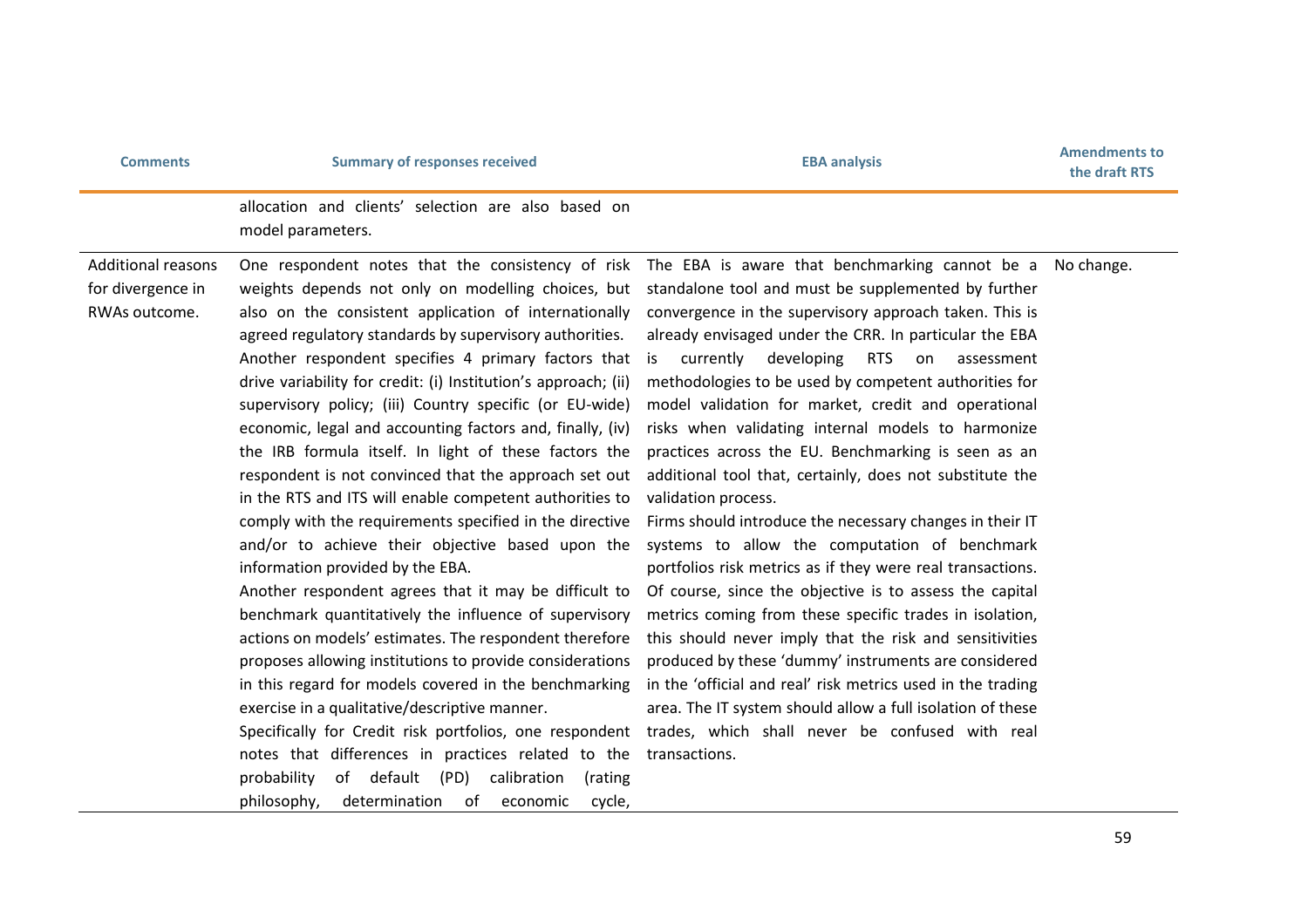**Comments EBA analysis Comments EBA Amendments Comments EBA Amendments EBA Amendments Comments EBA Amendments Comments Comments Comments Comments Comments Comments Comments Comments the draft RTS**

> adjustments for low default portfolios and data challenges, conservatism), loss given default (LGD) calibration (determination of downturn conditions, determination of current conditions for best estimate of expected loss (BEEL)) and the treatment of defaulted assets, exist across all portfolios. These differences in practices explain divergent outcomes. This respondent believes that the benchmarking approach cannot serve its real purpose and may in fact exacerbate legitimate differences in outcomes between institutions that do not represent different underlying risks.

The same respondent considers that differences in RWA (in relation to the EBA benchmark report) caused by local discretionary regulatory requirements/floors should be analysed and included in the list given in Article 8 (2), and suggests that, due to differences in supervisory practices market characteristics and coverage, conclusions should not be drawn directly from the RWA but from the statistical predictive power of the models.

Finally, one firm considers that part of the variability can stem from the fact that banks may not be using their 'production systems' to determine the outcomes. According to this bank, there are often very good reasons why firms are prevented from using production systems when participating in these types of exercises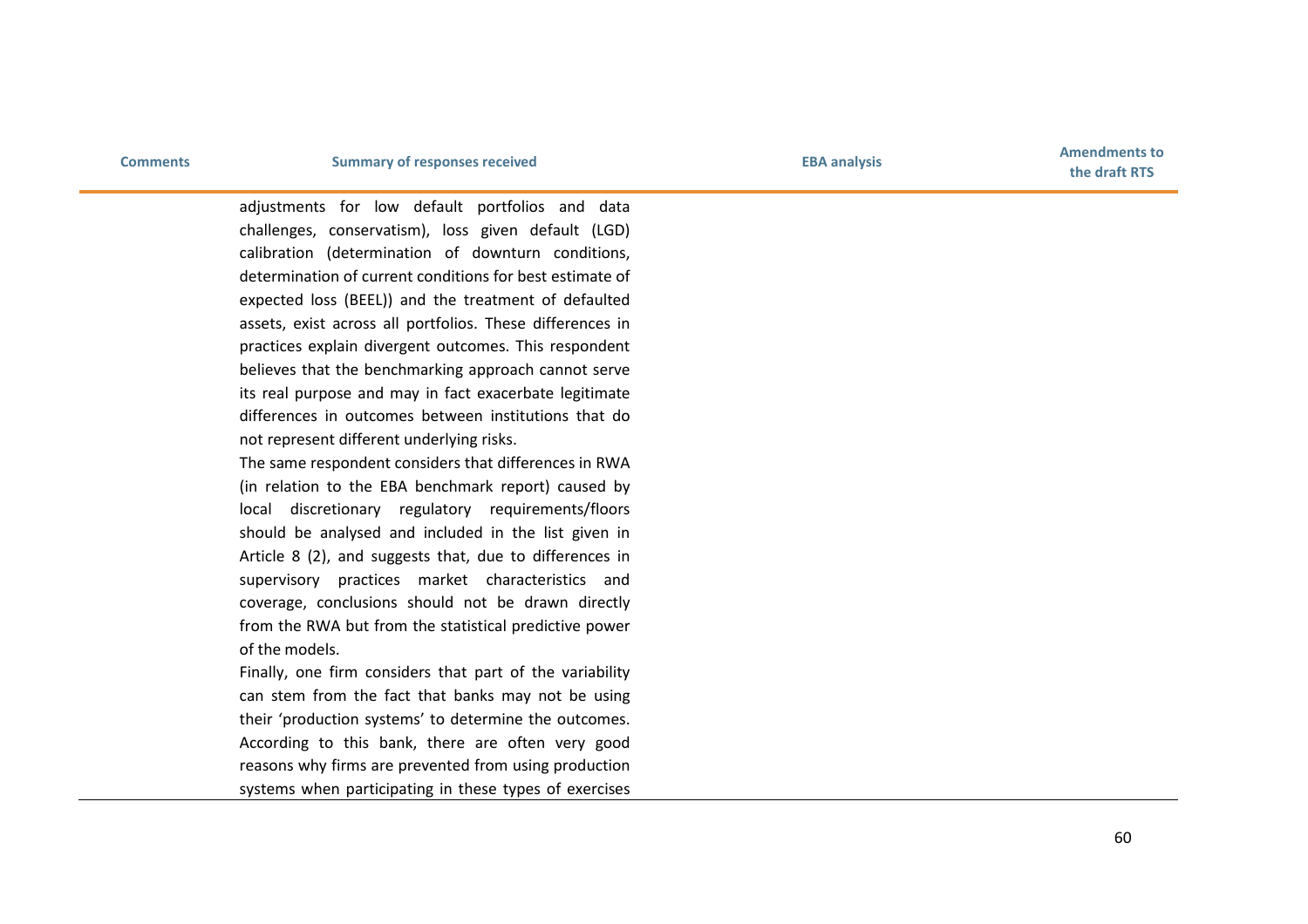| <b>Comments</b>                                        | <b>Summary of responses received</b>                                                                                                                                                                                                                                                                                                                                                                                                                                                                                                                                                                                                                                                                                                                                                                                                                                                                                                                                                                                                                                                                                                        | <b>EBA analysis</b>                                                                                                                                                                                                                                                                                                                                                                                                                                                                                                                           | <b>Amendments to</b><br>the draft RTS |
|--------------------------------------------------------|---------------------------------------------------------------------------------------------------------------------------------------------------------------------------------------------------------------------------------------------------------------------------------------------------------------------------------------------------------------------------------------------------------------------------------------------------------------------------------------------------------------------------------------------------------------------------------------------------------------------------------------------------------------------------------------------------------------------------------------------------------------------------------------------------------------------------------------------------------------------------------------------------------------------------------------------------------------------------------------------------------------------------------------------------------------------------------------------------------------------------------------------|-----------------------------------------------------------------------------------------------------------------------------------------------------------------------------------------------------------------------------------------------------------------------------------------------------------------------------------------------------------------------------------------------------------------------------------------------------------------------------------------------------------------------------------------------|---------------------------------------|
|                                                        | beyond availability of systems and resource constraints,<br>for example, unauthorised trading controls prevent<br>"dummy" bookings of benchmark portfolios.                                                                                                                                                                                                                                                                                                                                                                                                                                                                                                                                                                                                                                                                                                                                                                                                                                                                                                                                                                                 |                                                                                                                                                                                                                                                                                                                                                                                                                                                                                                                                               |                                       |
| Consistent outlier<br>detection, quality<br>assurance. | A respondent notes that, since the responsibility for<br>detecting outliers and explaining differences in<br>outcomes between banks' models lies with the CAs, in<br>order to ensure comparability of the exercise<br>throughout Europe, the EBA should be responsible for<br>producing guidelines to determine the points of<br>comparison against which the models are assessed.<br>Another respondent recommends that the EBA ensures<br>sufficient time is allowed for validation loops and<br>provides comprehensive guidance through multiple<br>channels. Recognizing that the EBA is subject to certain<br>mandated benchmarking development and timing<br>constraints, consideration should be given to exploring<br>ways for informal feedback to further ensure the<br>exercises are conducted effectively and to reduce the<br>risk of operational errors.<br>One firm requests more specification about the<br>proposed approach for the assessment of potential<br>underestimation of the level of capital for credit risk.<br>They also request details about the definition and<br>criteria for identifying extreme values. | The RTS includes some 'presumptions' regarding the<br>portfolios that should be further assessed by the<br>competent authorities (CAs) precisely to address this<br>issue. Of course CAs are free to assess any additional<br>portfolios they may deem relevant.<br>The timing of the exercise includes time for data quality<br>checks to be performed and, for the market portfolios,<br>there is an initial submission of initial market valuation<br>templates to try to minimise operational errors and<br>portfolio misinterpretations. | No change.                            |
| Burden on banks<br>stemming from the                   | One respondent considers that the exercise should be<br>targeted to minimize implementation costs whenever                                                                                                                                                                                                                                                                                                                                                                                                                                                                                                                                                                                                                                                                                                                                                                                                                                                                                                                                                                                                                                  | The request for granular information on individual risk No change.<br>factors may not be necessary to monitor or assess the                                                                                                                                                                                                                                                                                                                                                                                                                   |                                       |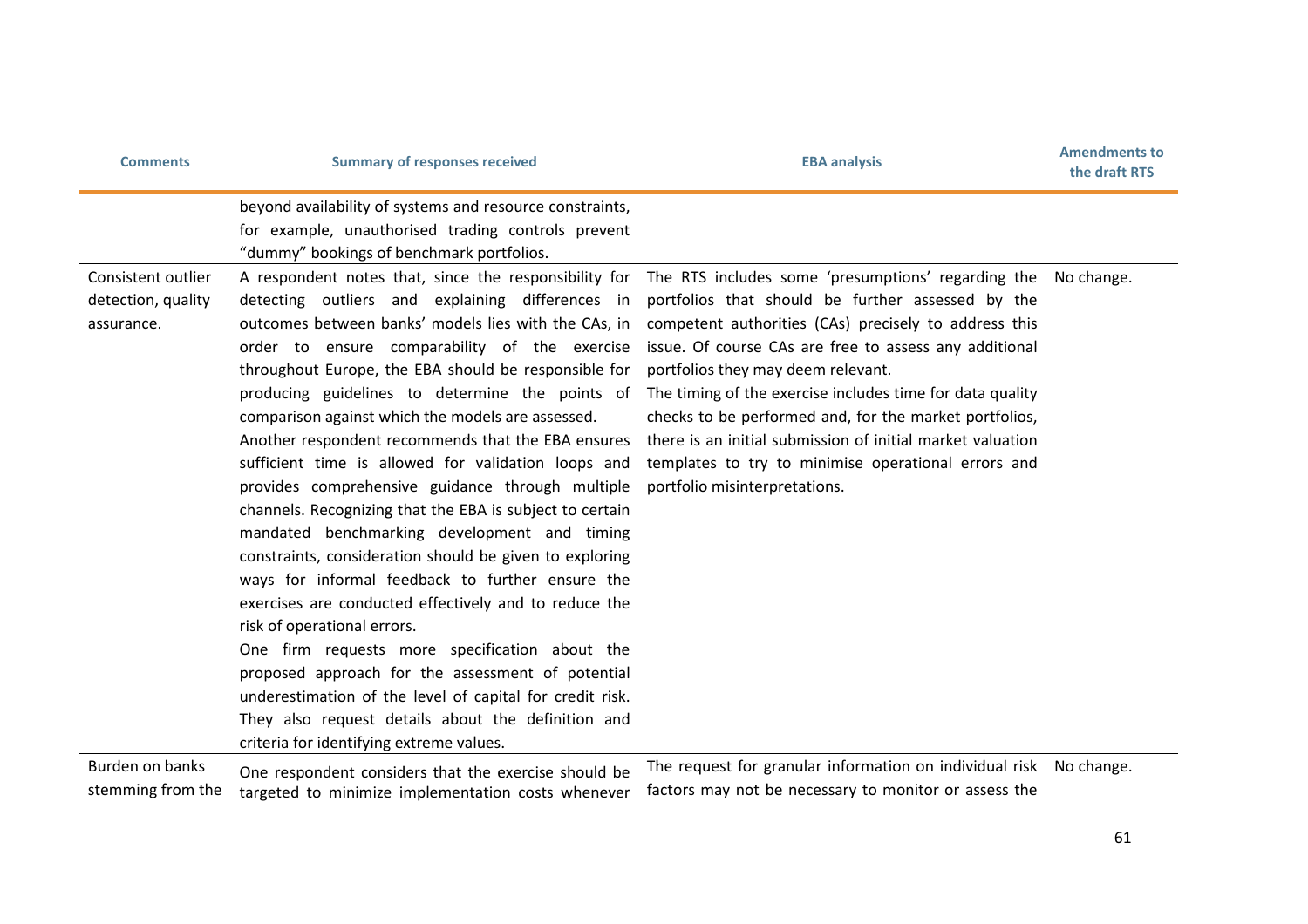| <b>Comments</b>                                                           | <b>Summary of responses received</b>                                                                                                                                                                                                                                                                                                                                                                                                                                                                                                                                                                                                                                                                                                                                                                                                                                                                                                                                                                                                                                                                                                                                                                                                                                                                                                                                                                                                                                                   | <b>EBA analysis</b>                                                                                                                                                                                                                                                                                                                                                                                                                                                                                                                                                                                                                                                                                                                                                                                          | <b>Amendments to</b><br>the draft RTS        |
|---------------------------------------------------------------------------|----------------------------------------------------------------------------------------------------------------------------------------------------------------------------------------------------------------------------------------------------------------------------------------------------------------------------------------------------------------------------------------------------------------------------------------------------------------------------------------------------------------------------------------------------------------------------------------------------------------------------------------------------------------------------------------------------------------------------------------------------------------------------------------------------------------------------------------------------------------------------------------------------------------------------------------------------------------------------------------------------------------------------------------------------------------------------------------------------------------------------------------------------------------------------------------------------------------------------------------------------------------------------------------------------------------------------------------------------------------------------------------------------------------------------------------------------------------------------------------|--------------------------------------------------------------------------------------------------------------------------------------------------------------------------------------------------------------------------------------------------------------------------------------------------------------------------------------------------------------------------------------------------------------------------------------------------------------------------------------------------------------------------------------------------------------------------------------------------------------------------------------------------------------------------------------------------------------------------------------------------------------------------------------------------------------|----------------------------------------------|
| collection of<br>granular<br>information on<br>individual risk<br>factors | possible, in their view, there are certain aspects of the<br>proposals that seem to go beyond what should be<br>required to conduct the benchmarking exercise. For<br>instance, the collection of granular information on<br>individual risk factors is not necessary to monitor or<br>assess the range of RWA or own funds.<br>However another respondent considers that insufficient<br>attention has been paid by the EBA to the collection of<br>data to identify differences and/or similarities in the<br>drivers of credit risk. This respondent believes that the<br>starting point and priority should be the assessment<br>and comparison of the quality of internal approaches to<br>modelling the Credit Risk drivers, specifically for Credit<br>Risk, PD, LGD, EAD and Maturity.<br>This respondent considers that the templates set out in<br>Annexes V and VI are insufficient and incomplete. The<br>templates should require institutions to provide details<br>of all the key drivers of each risk to enable competent<br>authorities to assess the explanations of the outputs as<br>required in the second sentence of Article 78 (1).<br>Finally, another firm notes that competent authorities<br>will need to give careful consideration to achieving the<br>right balance between firms providing high level<br>portfolio information and very detailed transaction level<br>data, as the former could prove insufficient and the<br>latter disproportionate. | range of RWA; however, it is necessary to assess the<br>quality of the internal models and to be able to explain<br>the variability observed. This request is included in the<br>CRD mandate.<br>To avoid undue burden, the templates try to request<br>only the information that is necessary to assess the<br>main variability drivers. This is always a balancing act<br>and the EBA acknowledges that some simplifications<br>have been introduced to foster comparability and allow<br>an efficient aggregation of the data. Should systemic<br>drivers arise in the in identification of institutions with<br>higher or lower model outputs relative to the<br>benchmarks, the EBA will always have the possibility to<br>update the technical standard or include this in its<br>subsequent analysis. |                                              |
| Alignment with<br>other<br>benchmarking                                   | benchmarking initiative with existing exercises from<br>other regulators (in particular the BCBS) or industry                                                                                                                                                                                                                                                                                                                                                                                                                                                                                                                                                                                                                                                                                                                                                                                                                                                                                                                                                                                                                                                                                                                                                                                                                                                                                                                                                                          | Several respondents request the EBA to align the The EBA has a legal mandate to establish the portfolios<br>applicable across EU banks, this may imply the need to<br>develop specific portfolios for certain jurisdictions or                                                                                                                                                                                                                                                                                                                                                                                                                                                                                                                                                                               | No change.<br>However for<br>2015 the SIG-TB |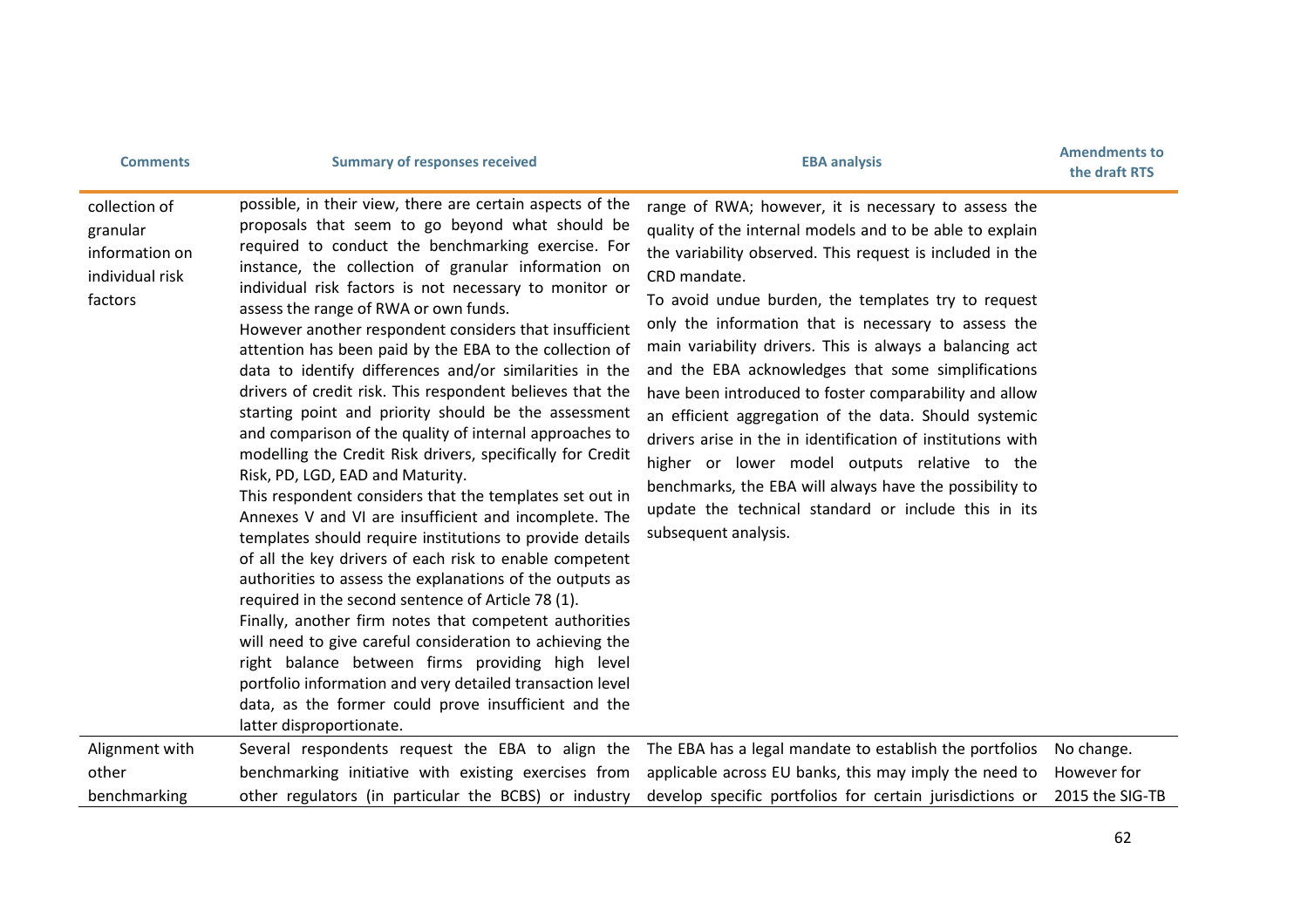| <b>Comments</b>                                                | <b>Summary of responses received</b>                                                                                                                                                                                                                                                                                                                                                                                                                                                                       | <b>EBA analysis</b>                                                                                                                                                                                                                                                                                                                                                                         | <b>Amendments to</b><br>the draft RTS                         |
|----------------------------------------------------------------|------------------------------------------------------------------------------------------------------------------------------------------------------------------------------------------------------------------------------------------------------------------------------------------------------------------------------------------------------------------------------------------------------------------------------------------------------------------------------------------------------------|---------------------------------------------------------------------------------------------------------------------------------------------------------------------------------------------------------------------------------------------------------------------------------------------------------------------------------------------------------------------------------------------|---------------------------------------------------------------|
| exercises                                                      | initiatives (such as GARP) to prevent duplication,<br>overlaps and inconsistencies from multiple initiatives in<br>the same area. These respondents consider that it may<br>not be proportionate for firms to provide responses to<br>multiple data requests all looking at the same aspect,<br>aiming to achieve the same result, as these exercises<br>are resource and time intensive and may detract from<br>other activities                                                                          | markets that may not be relevant for international<br>active banks. Accordingly, some differences with other<br>global initiatives may be expected, however, the EBA is<br>mindful of the burden caused by these exercises and<br>participates actively in the work of the BCBS, so, where<br>feasible, the EBA coordinates its work on benchmarking<br>with the BCBS or other initiatives. | portfolios will<br>be used in the<br>market risk<br>exercise. |
| Proposal to<br>segregate the TS<br>by type of risk             | One respondent considers that the ITS is over-<br>complicated and confusing because it combines Credit<br>and Market Risk. The EBA should establish separate ITS<br>for each type of risk.                                                                                                                                                                                                                                                                                                                 | The portfolios, instructions and templates used in the No change.<br>ITS for Market and Credit are independent, so there<br>should be no room for confusion. Furthermore the RTS<br>clearly identify where separate standards are applied to<br>market and credit risk respectively.                                                                                                        |                                                               |
| Use of a common<br>period to<br>determine the<br>Stressed VaR. | Two of the respondents agree with the EBA that there is<br>an additional burden for banks in relation to performing<br>the Stress VaR calculation under a uniform stress period<br>(page 16). Nevertheless, a harmonization of the stress<br>period appears to be useful with respect to a<br>benchmarking exercise. These respondents welcome<br>harmonization, under the condition of a sufficient<br>implementation period and a stress period defined in<br>coordination with the credit institutions. | Due to the considerable burden caused by the initial<br>introduction of this yearly exercise the EBA considered<br>it appropriate not to request a common period for the<br>Stressed VaR calculation, however this may change in<br>future exercises.                                                                                                                                       | No change.                                                    |
| Need to ensure<br>effective<br>communication.                  | A majority of respondents request clarification<br>regarding how the results of the benchmarking exercise<br>will be conveyed to banks as well as how they will be<br>disseminated into the public domain (i.e. organized                                                                                                                                                                                                                                                                                  | The EBA agrees this close interaction is very beneficial<br>and nothing in the RTS-ITS precludes it, however the<br>interaction between the CAs and participating banks<br>once the exercise has been completed and any                                                                                                                                                                     | No change.                                                    |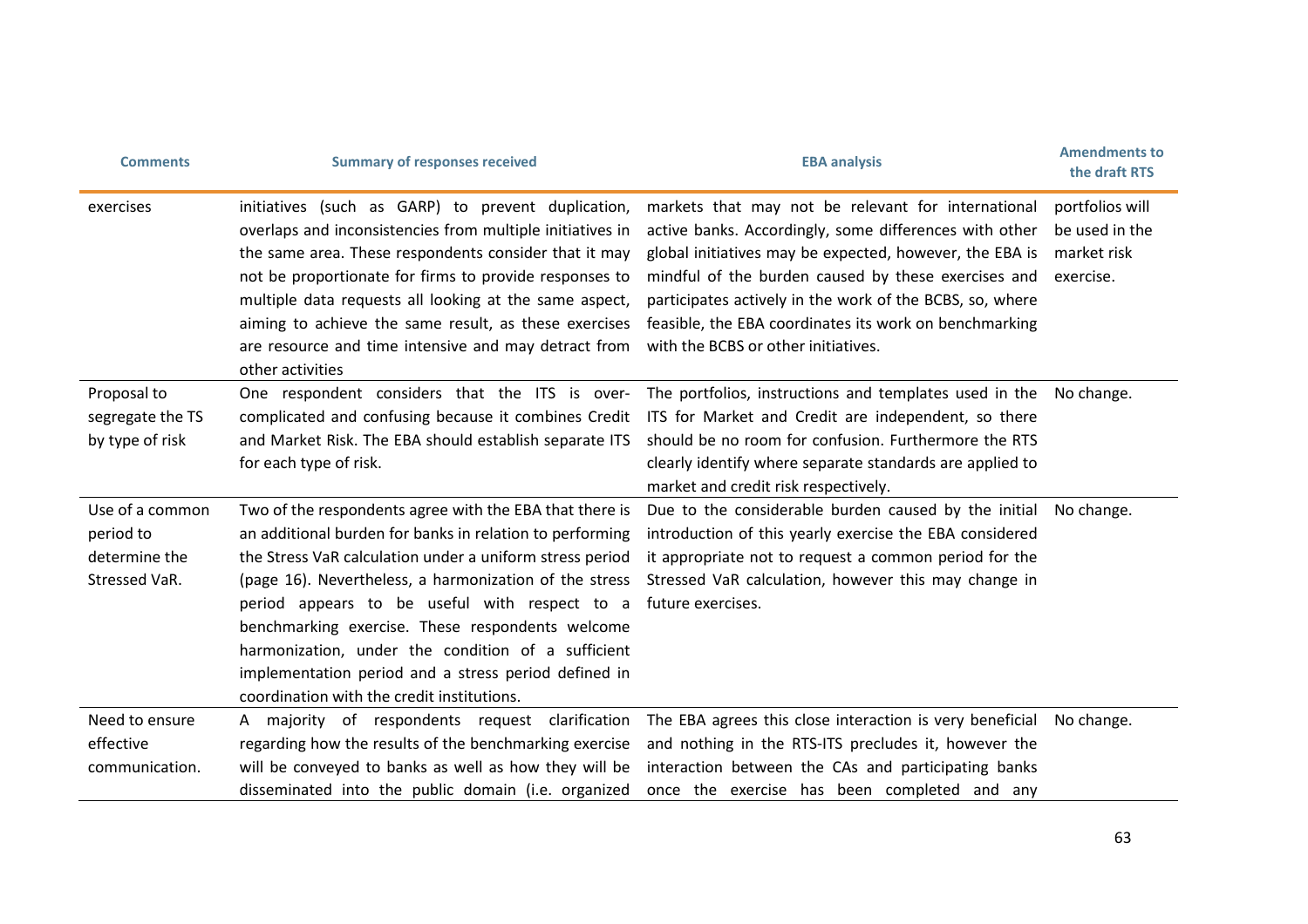| <b>Comments</b>                                                         | <b>Summary of responses received</b>                                                                                                                                                                                                                                                                                                                                                                                                                                                                                                                                                                                                                                                                                                                                                                                                                                                                                                                                                                                          | <b>EBA analysis</b>                                                                                                                                                                                                                                                                                                                                                                                                                                             | <b>Amendments to</b><br>the draft RTS                           |
|-------------------------------------------------------------------------|-------------------------------------------------------------------------------------------------------------------------------------------------------------------------------------------------------------------------------------------------------------------------------------------------------------------------------------------------------------------------------------------------------------------------------------------------------------------------------------------------------------------------------------------------------------------------------------------------------------------------------------------------------------------------------------------------------------------------------------------------------------------------------------------------------------------------------------------------------------------------------------------------------------------------------------------------------------------------------------------------------------------------------|-----------------------------------------------------------------------------------------------------------------------------------------------------------------------------------------------------------------------------------------------------------------------------------------------------------------------------------------------------------------------------------------------------------------------------------------------------------------|-----------------------------------------------------------------|
|                                                                         | around principles of explaining the divergence to meet publication of the results is outside the mandate<br>transparency objectives).<br>Two respondents suggest that, upon completion of the<br>benchmarking exercises, bilateral feed-back sessions<br>between supervisors and banks should be organised, as<br>this will not only allow banks to better understand their<br>own position in the exercise but is also likely to aid the<br>analysis and interpretation of the result, as well as the<br>understanding the characteristics of positive and<br>negative outliers (without needing to specifically<br>identify the outlier banks). According to their<br>perspective, this would also be beneficial as it would<br>lead to targeted improvement programs at banks.<br>Additionally, these respondents see benefits in publicly<br>disseminating the results on a peer-group basis so that<br>banks can analyse the results in an attempt to identify<br>the reasons for potential divergence with their peers. | established in article 78 of the CRD.                                                                                                                                                                                                                                                                                                                                                                                                                           |                                                                 |
| Specific suggestion<br>to remove or<br>revise part of the<br>legal text | paragraphs $2(c)$ &(d), 4, 5 and 7 to11 from the RTS<br>completely. In this respondent's view, these provisions<br>would be better suited for inclusion in the EBA<br>guidelines.<br>In addition this respondent suggests some changes in<br>the following articles, due to the reasons stated:<br>- Article 5: they consider that the calculation of                                                                                                                                                                                                                                                                                                                                                                                                                                                                                                                                                                                                                                                                         | One respondent requests to remove Articles 3 Article 3.2 (c) (d) and articles 4 & 5 relate to the use of<br>the standardised approach as well as to the use of<br>outturns as a benchmark (see specific question on this<br>matter).<br>The IT requirement in article 5 of the ITS is merely for<br>reporting (not internal risk systems).<br>Articles 8&10: Indeed these areas for consideration are<br>general requirements for banks using credit and market | Some of the<br>suggested<br>changes have<br>been<br>introduced. |
|                                                                         | benchmark results should not be an integral part of a                                                                                                                                                                                                                                                                                                                                                                                                                                                                                                                                                                                                                                                                                                                                                                                                                                                                                                                                                                         | internal models for capital purposes which are already                                                                                                                                                                                                                                                                                                                                                                                                          |                                                                 |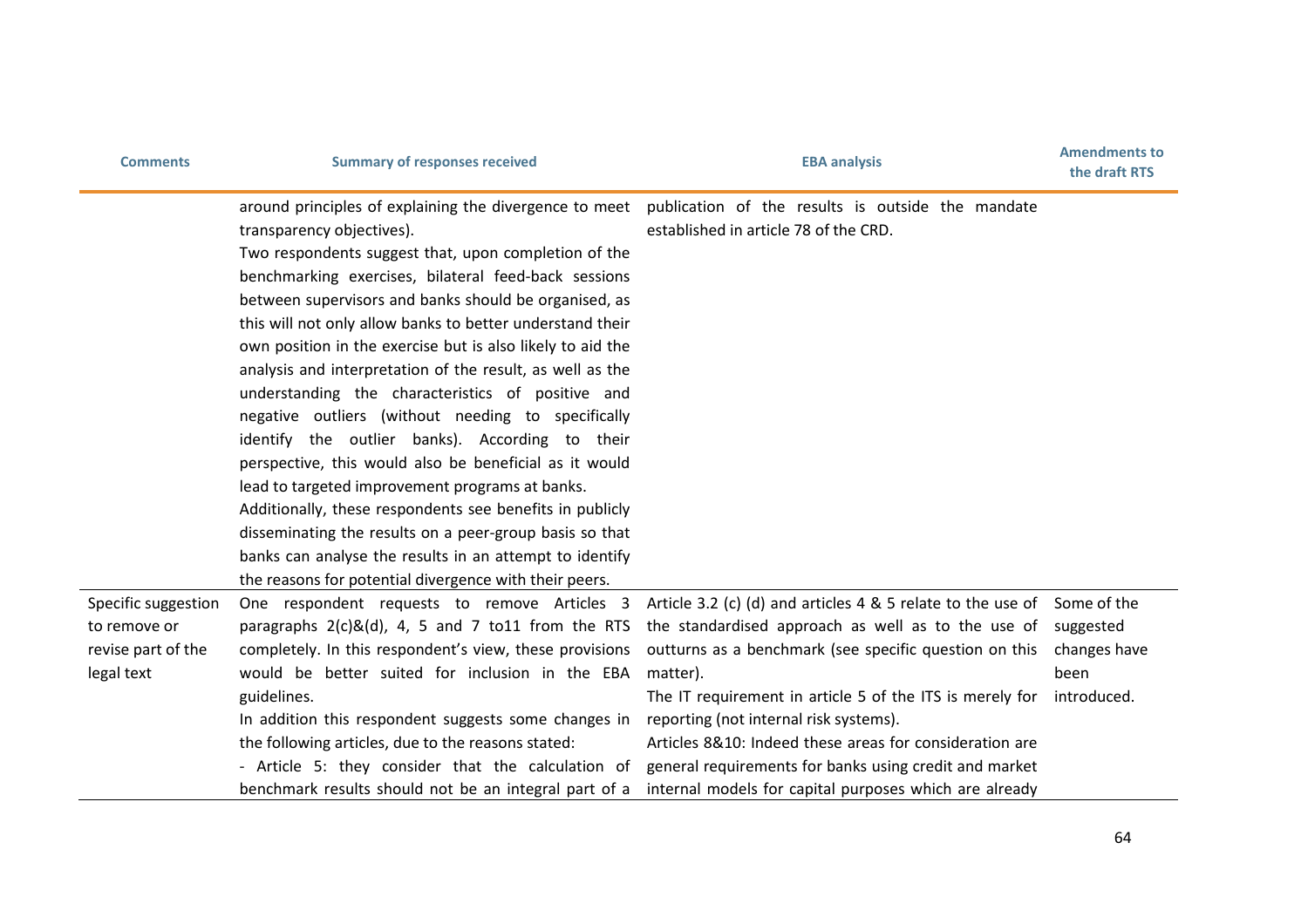firm's IT solution since there are significant operational risks involved in having fictitious trades running through live production systems.

- Article 8 1.(i): Since parameter calibrations and application are usually not done at the level of supervisory benchmark portfolios (or indeed individual counterparties) the results can be significantly different as a 'check list'. compared to internal performance monitoring outcomes

- Articles 8 1.(ii) and 10.1.a These provisions require replication of work done during the approval and review process by competent authorities and should not be repeated in a benchmarking exercise

- Article 8 2.j: Default and cure rate definitions contain discretionary elements linked to local accounting requirements that establish when a risk provision must be created. Regulatory agreement is therefore a prerequisite to assessing and comparing default and cure rates as part of a benchmarking exercise.

- Article 10 2: The extensive list of areas for consideration here imposes significant data requirements but does not provide any indication of how the information will be assessed or how conclusions regarding the quality of the underlying models will be derived.

Other respondents note that that the requirements for

requested in the CRR text. Accordingly they should not create any additional burden. The EBA considers it is important that CAs have all this information in mind when assessing modelling outcomes, where the information is relevant, of course. Accordingly, the language has been amended to ensure this is not seen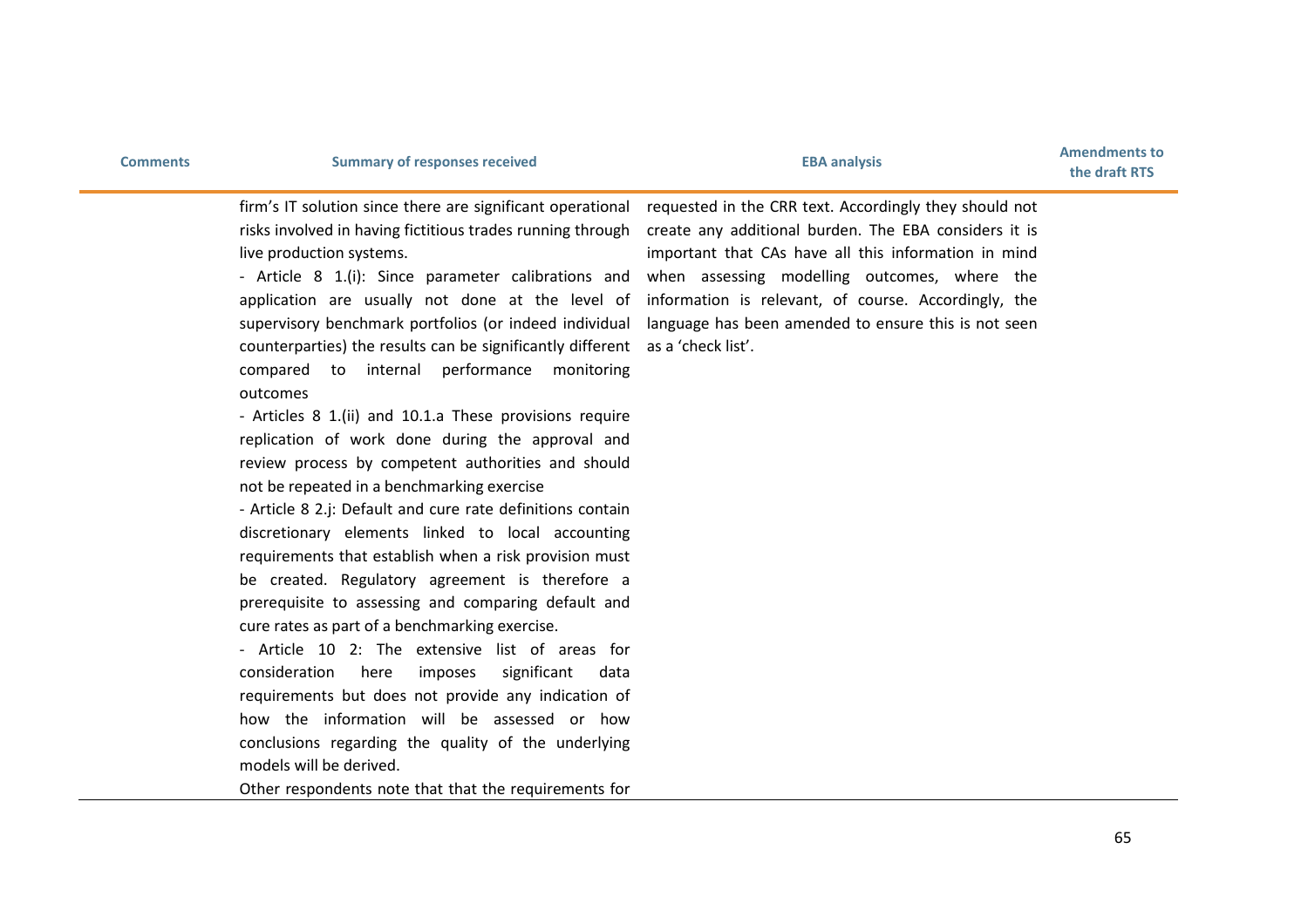| <b>Comments</b>                                                                                          | <b>Summary of responses received</b>                                                                                                                                                                                                                                                                                                                                                                                                                                                                                                                                                                            | <b>EBA analysis</b>                                                                                                                                                                                                                                                                                                                                                                                                                                                                                                                                                                                                                    | <b>Amendments to</b><br>the draft RTS |
|----------------------------------------------------------------------------------------------------------|-----------------------------------------------------------------------------------------------------------------------------------------------------------------------------------------------------------------------------------------------------------------------------------------------------------------------------------------------------------------------------------------------------------------------------------------------------------------------------------------------------------------------------------------------------------------------------------------------------------------|----------------------------------------------------------------------------------------------------------------------------------------------------------------------------------------------------------------------------------------------------------------------------------------------------------------------------------------------------------------------------------------------------------------------------------------------------------------------------------------------------------------------------------------------------------------------------------------------------------------------------------------|---------------------------------------|
|                                                                                                          | competent authorities when assessing the internal<br>models as specified in Articles $8 - 12$ are already<br>described in the CRR for all model categories.                                                                                                                                                                                                                                                                                                                                                                                                                                                     |                                                                                                                                                                                                                                                                                                                                                                                                                                                                                                                                                                                                                                        |                                       |
| Possible legal<br>issues regarding<br>'rotation' of types<br>of portfolio.                               | One respondent supports the approach to the<br>assessment of internal approaches by performing some<br>rotation in the type of portfolios used. However, the<br>respondent is concerned that performing an<br>assessment on a rotational basis every two years might<br>not comply with the Directive text, which requires<br>annual assessments.                                                                                                                                                                                                                                                               | The scope of the benchmarking exercise covers all<br>internal models (except for operational risks); however<br>it may not be possible to assess all possible types of<br>underlying risks every year. The rotation approach<br>allows the EBA to focus on some specific risks and<br>models on a yearly basis, while covering the vast<br>majority of risks permanently. This approach ensures<br>that the benchmarking exercise is introduced in a<br>proportionate manner. The rotation approach only<br>determines the major focus of the assessment and does<br>not exclude any further analysis by the competent<br>authorities. | No change.                            |
| Comments related<br>to the templates.<br>Need to avoid<br>duplicities in the<br>templates with<br>COREP. | One respondent recognises that the templates are<br>designed to capture some data that is different to<br>COREP, however this respondent considers that there is<br>also some duplication, that should be avoided.<br>Several respondents note that the IT and reporting<br>requirements imposed by the ITS should be recognized<br>as burdensome. One of them refers to the huge work<br>already achieved by banks regarding COREP/FINREP<br>reporting. Moreover this respondent considers that the<br>day enforcement delay after publication is<br>30<br>unrealistic for the implementation of the reporting | There is no duplicity for market risk portfolios (none of No change.<br>the data points requested are in COREP). The market<br>templates include boxes for the main modelling<br>assumptions and free-text boxes in case banks need to<br>clarify their response.<br>Any duplicity in the credit portfolios should not be too<br>burdensome, since they only entail reporting the same<br>information twice.<br>The first reporting would happen by mid-April 2016, so<br>the EBA considers this to be appropriate time to<br>implement the new reporting, bearing in mind that not                                                    |                                       |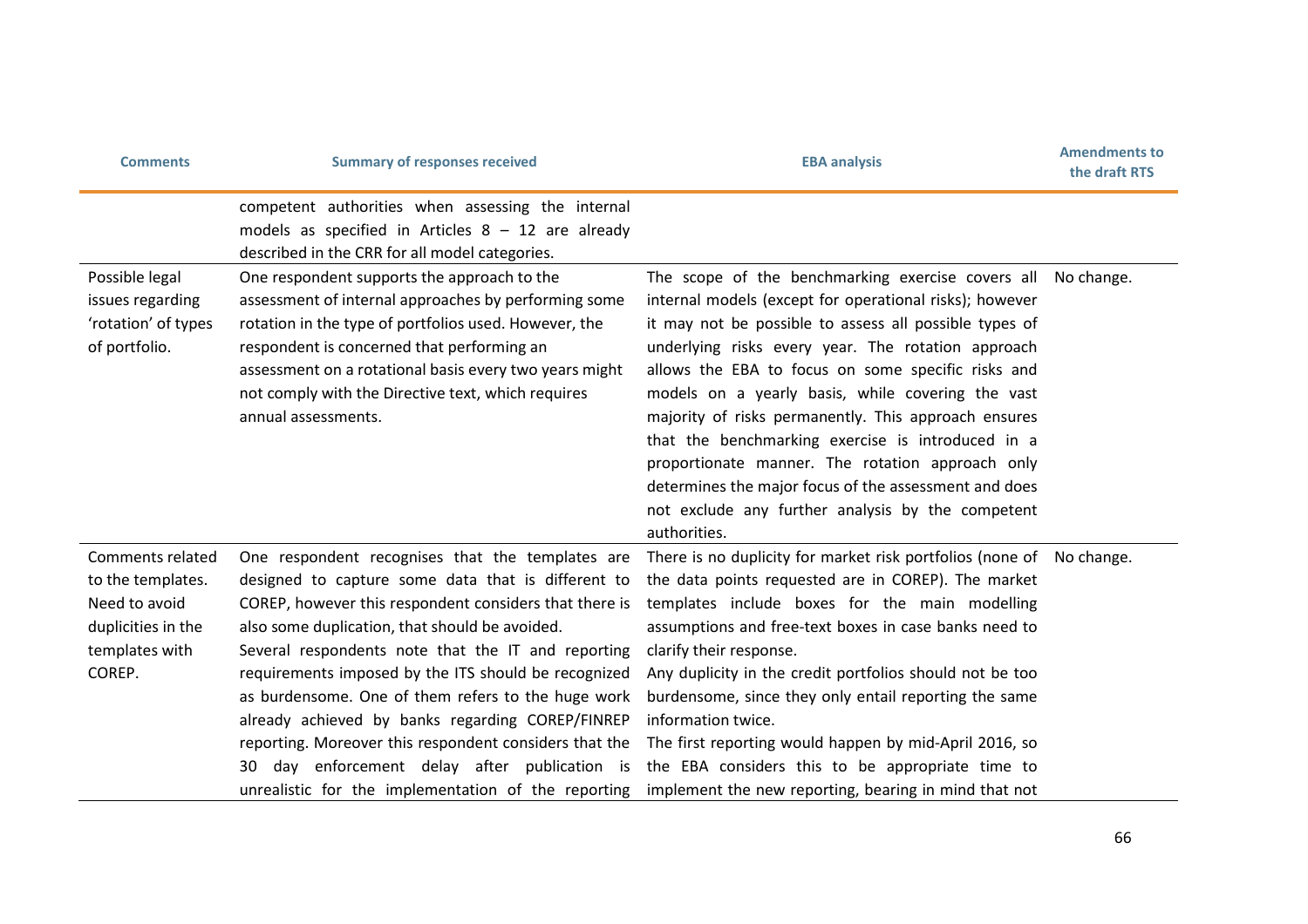## **Comments EBA analysis Comments EBA Amendments to EBA Amendments EBA EBA EBA EBA EBA EBA EBA EBA EBA EBA EBA EBA EBA EBA EBA EBA EBA EBA EBA EBA EBA EBA EBA EBA**

processes and should be adjusted. Another firm all portfolios will have to be reported in the first year.

considers that the process will result in considerable costs. The implementation period until 11th June 2015 would not be realistic, according to his view, banks would need at least 1 year of implementation to be able to prepare IT-systems and reporting systems so they believe that the implementation should be moved to 1st January 2016 and first remittance date moved to 11th March 2016.

One firm notes that, given the permanent nature of the benchmarking exercise, they will need to set up an appropriate IT infrastructure at Group level to support data extractions and reporting. This firm therefore requests a certain degree of stability.

This firm also considers that it is not clear where the internal approaches applied and main risk modelling assumptions have to be specified in the credit risk templates. According to this firm it could be really useful to allow for a template where qualitative considerations may be included to explain the modelling assumptions and constraints, for instance via open-text boxes.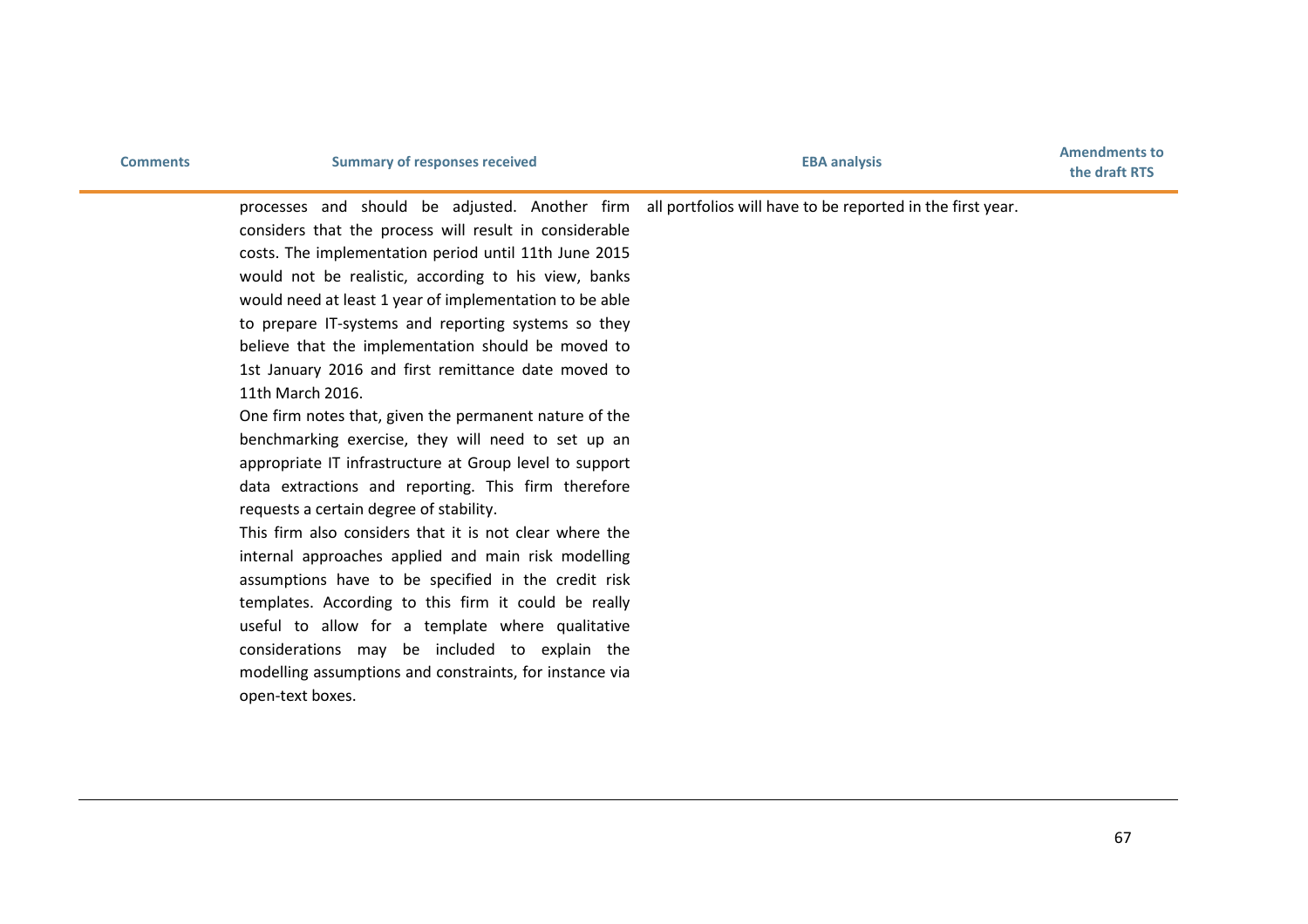| <b>Comments</b>                                                                                                                                  | <b>Summary of responses received</b>                                                                                                                                                                                                                                                                                                                                                                                                                                                                                                                                                                                                                                                                                                                                                                                                                                                                                                                                                                                                                                                                                                                                                                                                                                                                                                                                                                                                                              | <b>EBA analysis</b>                                                                                                                                                                                                                                                                                                                                                                                                                                                                                                                                                                                                                                                                                                                                                                                                                                                                                                                                                                                                                                                                                                                                                                                                                 | <b>Amendments to</b><br>the draft RTS                                                           |
|--------------------------------------------------------------------------------------------------------------------------------------------------|-------------------------------------------------------------------------------------------------------------------------------------------------------------------------------------------------------------------------------------------------------------------------------------------------------------------------------------------------------------------------------------------------------------------------------------------------------------------------------------------------------------------------------------------------------------------------------------------------------------------------------------------------------------------------------------------------------------------------------------------------------------------------------------------------------------------------------------------------------------------------------------------------------------------------------------------------------------------------------------------------------------------------------------------------------------------------------------------------------------------------------------------------------------------------------------------------------------------------------------------------------------------------------------------------------------------------------------------------------------------------------------------------------------------------------------------------------------------|-------------------------------------------------------------------------------------------------------------------------------------------------------------------------------------------------------------------------------------------------------------------------------------------------------------------------------------------------------------------------------------------------------------------------------------------------------------------------------------------------------------------------------------------------------------------------------------------------------------------------------------------------------------------------------------------------------------------------------------------------------------------------------------------------------------------------------------------------------------------------------------------------------------------------------------------------------------------------------------------------------------------------------------------------------------------------------------------------------------------------------------------------------------------------------------------------------------------------------------|-------------------------------------------------------------------------------------------------|
|                                                                                                                                                  | <b>Specific consultation questions</b>                                                                                                                                                                                                                                                                                                                                                                                                                                                                                                                                                                                                                                                                                                                                                                                                                                                                                                                                                                                                                                                                                                                                                                                                                                                                                                                                                                                                                            |                                                                                                                                                                                                                                                                                                                                                                                                                                                                                                                                                                                                                                                                                                                                                                                                                                                                                                                                                                                                                                                                                                                                                                                                                                     |                                                                                                 |
| Q1. Do you<br>consider the use of<br>common<br>benchmarks for<br>credit and market<br>portfolios<br>necessary to<br>ensure a common<br>approach? | Several respondents welcome the use of common<br>benchmarks to increase market transparency and<br>restore market confidence in the internal models. One<br>respondent, however, points out that there might be<br>differences in the development of underlying risk<br>models stemming from practices and modelling choices<br>whose effects on the capital requirement calculation<br>are not explicitly measureable.<br>Some respondents see a clear added value in defining<br>common criteria to identify extreme values but do not<br>support a common absolute benchmark such as the<br>Standardised Approach (due to the lack of risk<br>sensitivity and a general conservativeness). These<br>respondents also point out, that inappropriate<br>benchmarks<br>will<br>make the assessment process<br>and ineffective, meaning that the<br>burdensome<br>objective of harmonising the assessment by competent<br>authorities would not be achieved.<br>Instead of defining single benchmark values, some<br>respondents favour the idea of defining an acceptable<br>range of variations of risk metrics.<br>Other respondents do not see the need to have<br>benchmark common across the disciplines given the<br>differing nature of credit and market portfolios and the<br>differing sources of variability.<br>Several respondents highlight that common standard<br>benchmarks should only be considered as general<br>guides to further enquiries. | The EBA acknowledges that common benchmark<br>approaches might not be appropriate in all cases.<br>However, the EBA tries to build the benchmarks as<br>close as possible along the risk drivers. Furthermore,<br>the benchmark will only be used as an initial indication<br>for the competent authorities for their detailed<br>assessment. The important thing is that benchmarks<br>are used to aid, rather than to replace the judgment of<br>NSAs.<br>The EBA has decided to drop from the RTS the<br>reference to an explicit benchmark based on quartiles,<br>which instead will be determined yearly by the EBA in<br>its report.<br>As regards the specific requests to increase the<br>precision in the benchmarking by taking into account<br>additional information, the EBA sees the merit of doing<br>this. However, the EBA also considers that it would not<br>be proportionate to collect additional information<br>beyond what is already proposed. The EBA will have<br>access to more information, for instance COREP, and<br>will still be in a position to identify country-specific<br>effects. The EBA therefore does not acknowledge there<br>is a need to collect additional information in this regard. | Drop the explicit<br>reference to a<br>benchmark<br>based on<br>quartiles from<br>the RTS text. |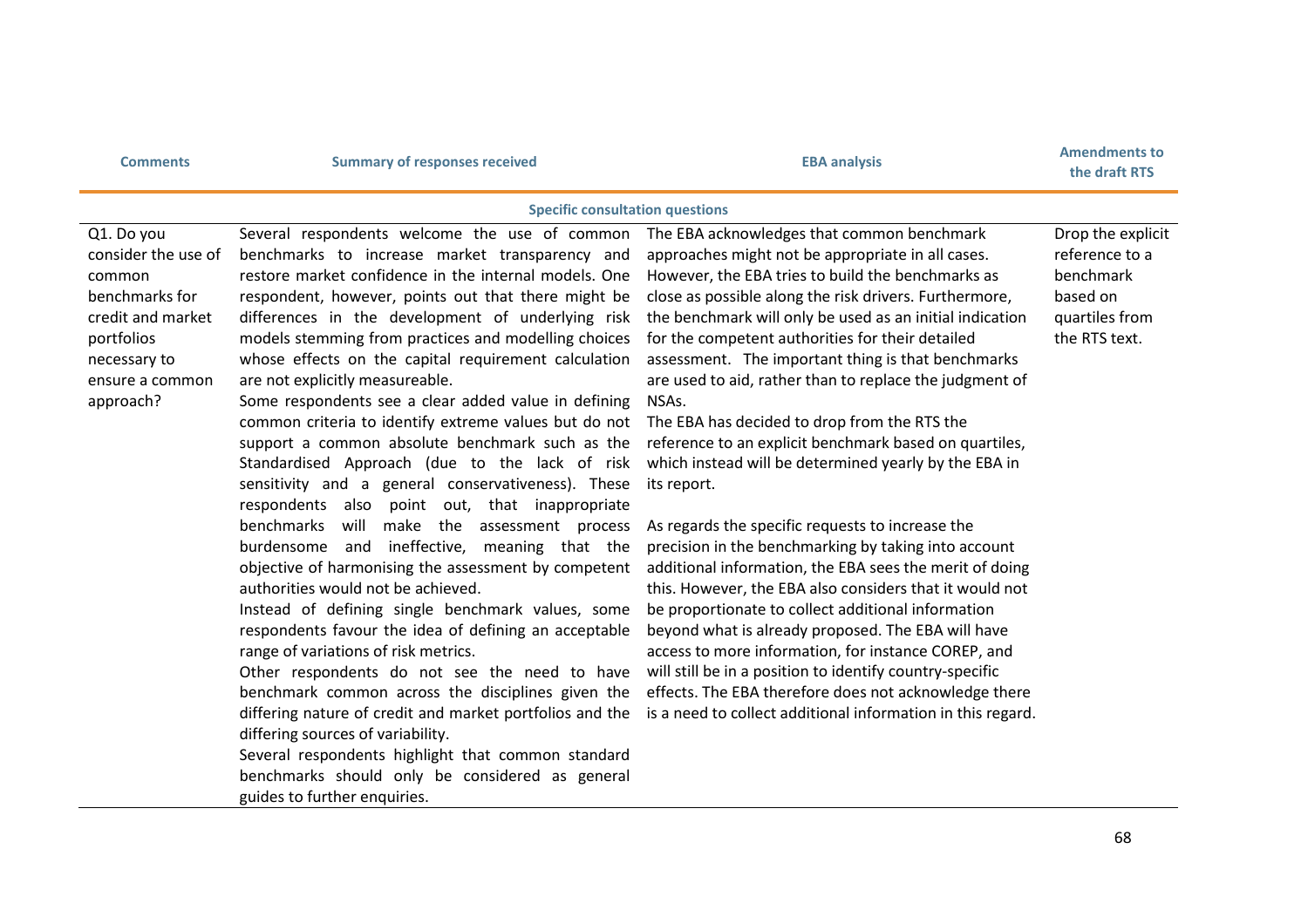|  |  |  | <b>Comments</b> |
|--|--|--|-----------------|
|  |  |  |                 |

**the draft RTS**

Respondents emphasise that a common benchmarking is only appropriate where portfolios and risk management practices are similar. However, significant variances can be expected between banks as a natural consequence of different

- business models and focus ;
- risk profile, risk appetite and strategy ;
- internal processes ;
- portfolio composition and size ;
- modelling approaches and approvals ;
- local/national regulation and legislation (e.g. legal terms of debt recovery and property law) ;
- environmental factors and market position.

Furthermore, the use of common benchmarks across countries is questionable. Common benchmarks should, therefore, be supplemented by more specific benchmarks aimed at certain portfolios. Moreover, imposing risk uniformity in the financial sector could jeopardise resilience and increase systemic risk.

One respondent believes that the use of standard benchmarks is not needed and advocates a solution where the benchmarks are defined by national supervisory authorities (NSAs) .

Some respondents suggest putting more effort into the preparation of the benchmark assessment (i.e. how conclusions shall be drawn and when to use benchmarking) involving institutions and national competent authorities. Bank -specific approaches and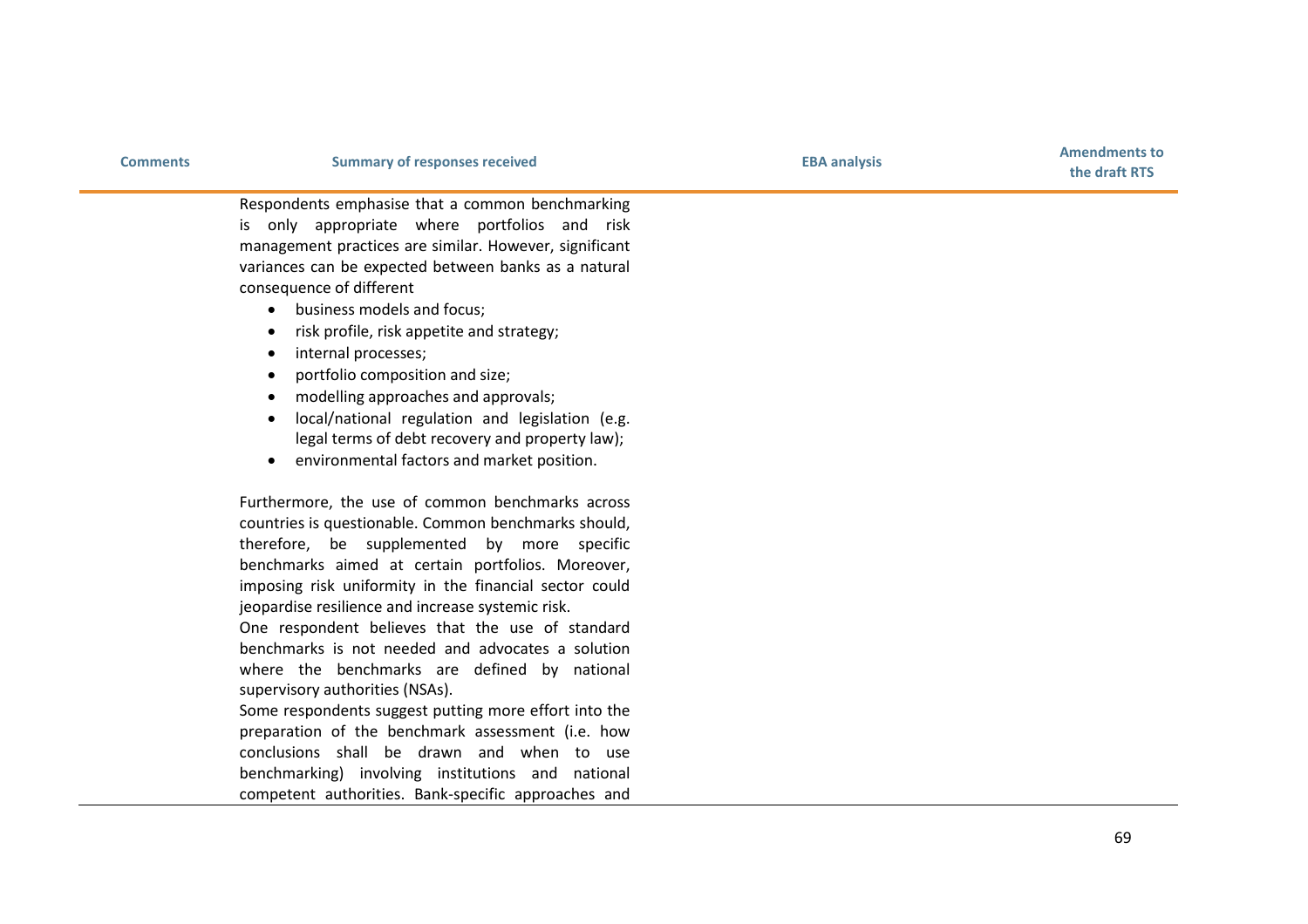| <b>Comments</b>                       | <b>Summary of responses received</b>                                                                   | <b>EBA analysis</b>                                                                                             | <b>Amendments to</b><br>the draft RTS |
|---------------------------------------|--------------------------------------------------------------------------------------------------------|-----------------------------------------------------------------------------------------------------------------|---------------------------------------|
|                                       | supervisory practices should be examined across                                                        |                                                                                                                 |                                       |
|                                       | member states and common approaches should be                                                          |                                                                                                                 |                                       |
|                                       | established with regard to the calibration of IRB                                                      |                                                                                                                 |                                       |
|                                       | parameters, the definition of default and the treatment                                                |                                                                                                                 |                                       |
|                                       | of defaulted assets. National competent authorities                                                    |                                                                                                                 |                                       |
|                                       | should perform a national benchmarking in parallel to                                                  |                                                                                                                 |                                       |
|                                       | EBA benchmarking to also develop<br>the<br>an                                                          |                                                                                                                 |                                       |
|                                       | understanding of differences of banks within a country.                                                |                                                                                                                 |                                       |
|                                       | Several respondents recommend segmenting the                                                           |                                                                                                                 |                                       |
|                                       | benchmark portfolios (along peer groups) by using                                                      |                                                                                                                 |                                       |
|                                       | drivers that have proved to be strongly predictive, such                                               |                                                                                                                 |                                       |
|                                       | as bank type, asset class, portfolio balance and size,                                                 |                                                                                                                 |                                       |
|                                       | geographies, etc.                                                                                      |                                                                                                                 |                                       |
|                                       | Other respondents stresses that internal models are                                                    |                                                                                                                 |                                       |
|                                       | built for internal target portfolios which are probably                                                |                                                                                                                 |                                       |
|                                       | different to a benchmark segment/cluster. Results from                                                 |                                                                                                                 |                                       |
|                                       | mixed models cannot easily be interpreted as an                                                        |                                                                                                                 |                                       |
|                                       | indicator of an under- or overestimation of own funds                                                  |                                                                                                                 |                                       |
|                                       | requirements, it could<br>indicate<br>lack of<br>a                                                     |                                                                                                                 |                                       |
|                                       | representativeness.                                                                                    |                                                                                                                 |                                       |
| Q2. Do you                            | Most respondents highlight that with the proposed                                                      | The EBA will use the results of the different benchmark                                                         | Drop the explicit                     |
| consider that the<br>benchmarks       | benchmark, i.e. the usage of quartiles and 80% RW of                                                   | approaches and portfolios will be used to calculate a                                                           | reference to a<br>benchmark           |
| outlined in the RTS                   | the standardised approach most contributions would be                                                  | score, which will then form the basis for the analysis                                                          | based on                              |
| are sufficiently                      | regarded as outliers. The question of proportion and                                                   | performed by the competent authorities.                                                                         | quartiles from                        |
|                                       | flexibility is, therefore, closely related to the obligations                                          | To ensure a proportionate approach is taken, the EBA                                                            | the RTS text.                         |
| proportionate and<br>flexible? Do you | imposed on the competent authorities when a<br>contribution is deemed to be an outlier. The additional | will consider differentiating between: (i) results that<br>significantly breach a criterion vs. those that only |                                       |
|                                       | use of further statistical information (e.g. mean) is                                                  | marginally breach it, and (ii) results that breach only                                                         |                                       |
| have any<br>alternative               | proposed.                                                                                              | one criterion and those that breach several.                                                                    |                                       |
|                                       |                                                                                                        |                                                                                                                 |                                       |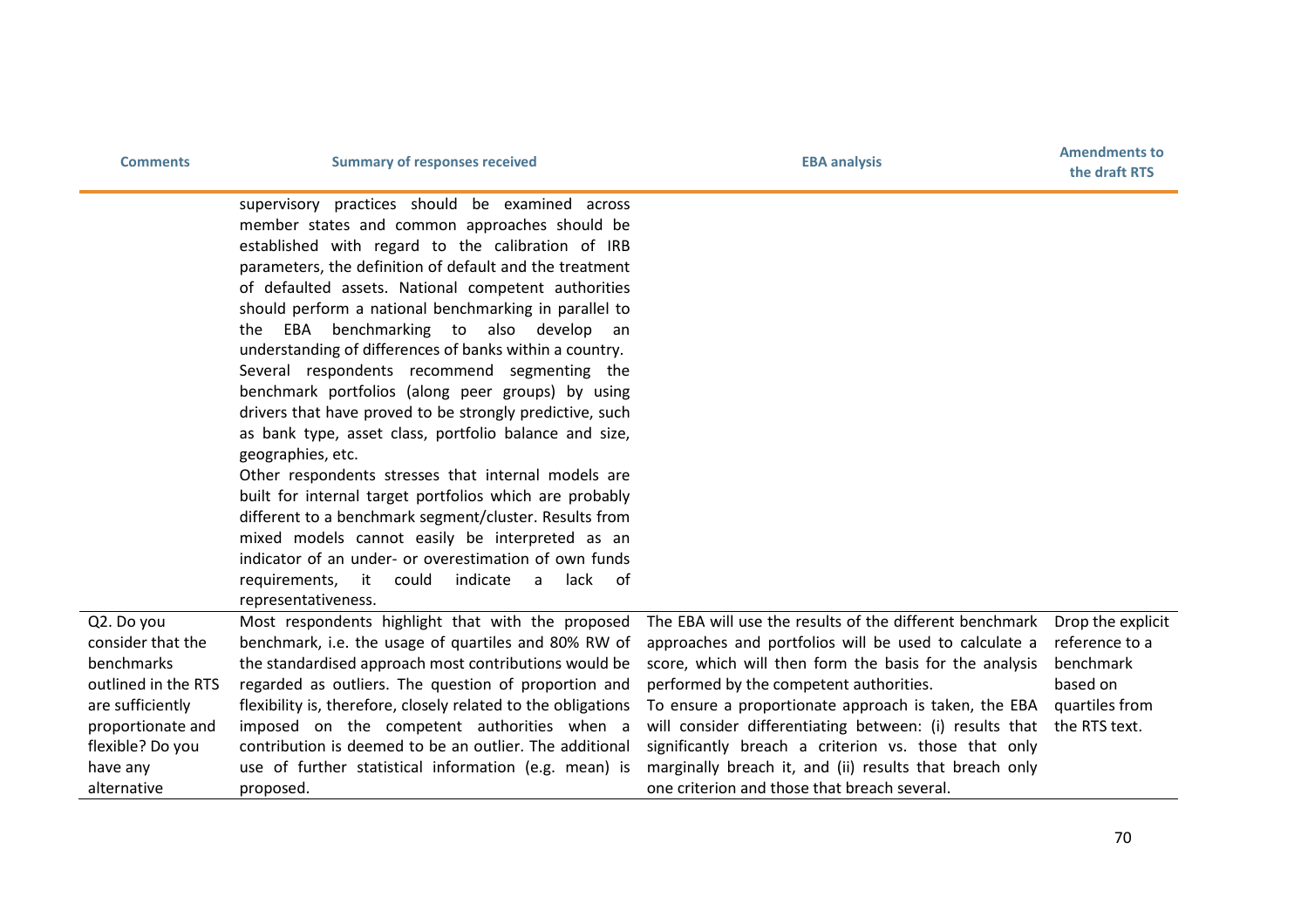| <b>Comments</b>                                               | <b>Summary of responses received</b>                                                                                                                                                                                                                                                                                                                                                                                                                                                                                                                                                                                                                                                                                                                                                                                                                                                                                                                                                                                                                  | <b>EBA analysis</b>                                                                                                                                                                                                                                                                                                                                                | <b>Amendments to</b><br>the draft RTS |
|---------------------------------------------------------------|-------------------------------------------------------------------------------------------------------------------------------------------------------------------------------------------------------------------------------------------------------------------------------------------------------------------------------------------------------------------------------------------------------------------------------------------------------------------------------------------------------------------------------------------------------------------------------------------------------------------------------------------------------------------------------------------------------------------------------------------------------------------------------------------------------------------------------------------------------------------------------------------------------------------------------------------------------------------------------------------------------------------------------------------------------|--------------------------------------------------------------------------------------------------------------------------------------------------------------------------------------------------------------------------------------------------------------------------------------------------------------------------------------------------------------------|---------------------------------------|
| benchmark<br>proposals? If yes,<br>please provide<br>details. | This respondent does not believe the benchmarks to be<br>sufficiently proportionate and/or flexible. Benchmarks<br>should be specific for each risk type (credit and market<br>risk).<br>Other respondents deem the classes of benchmarks<br>outlined in the RTS to be sufficiently flexible. In<br>particular, if used as a variable in a scorecard built on<br>several benchmarks.<br>Some respondents challenge whether the benchmarks<br>proposed fulfil the criteria of good benchmarks, i.e.<br>1. clarity of definition and uniqueness,<br>2. stability in time over several benchmarking<br>cycles.<br>It is proposed to replace "extremes" by "outlier" and to<br>replace the quartiles by box plots.<br>Respondents were concerned that the term "outliers"<br>was inappropriate as this was a statistically defined<br>term with a definition different to that expressed<br>through the criteria in the RTS (e.g. quartiles would<br>require half of all models to be investigated; not right to<br>refer to these models as "outliers"). | Another respondent criticizes that the benchmark Therefore, the EBA has decided to drop from the RTS<br>metric proposed by the EBA (e.g. the choice of the reference to an explicit benchmark based on<br>quartiles) is not supported by any statistical evidence. quartiles. The portfolios to be assessed will be<br>determined yearly by the EBA in its report. |                                       |
| Q3. What                                                      | Several respondents fear that the proposed metrics                                                                                                                                                                                                                                                                                                                                                                                                                                                                                                                                                                                                                                                                                                                                                                                                                                                                                                                                                                                                    | The EBA will use the results of the different benchmark                                                                                                                                                                                                                                                                                                            | Drop the explicit                     |
| limitations do you                                            | (quartiles approach and SA) might lead to a                                                                                                                                                                                                                                                                                                                                                                                                                                                                                                                                                                                                                                                                                                                                                                                                                                                                                                                                                                                                           | approaches and portfolios will be used to calculate a                                                                                                                                                                                                                                                                                                              | reference to a                        |
| see in relation to                                            | standardisation of approaches thereby creating wrong                                                                                                                                                                                                                                                                                                                                                                                                                                                                                                                                                                                                                                                                                                                                                                                                                                                                                                                                                                                                  | score, which will then form the basis for the analysis                                                                                                                                                                                                                                                                                                             | benchmark                             |
| the use of the                                                | incentives and triggering herd behavior.                                                                                                                                                                                                                                                                                                                                                                                                                                                                                                                                                                                                                                                                                                                                                                                                                                                                                                                                                                                                              | performed by the competent authorities.                                                                                                                                                                                                                                                                                                                            | based on                              |
| proposed                                                      |                                                                                                                                                                                                                                                                                                                                                                                                                                                                                                                                                                                                                                                                                                                                                                                                                                                                                                                                                                                                                                                       | To ensure a proportionate approach, the EBA will                                                                                                                                                                                                                                                                                                                   | quartiles from                        |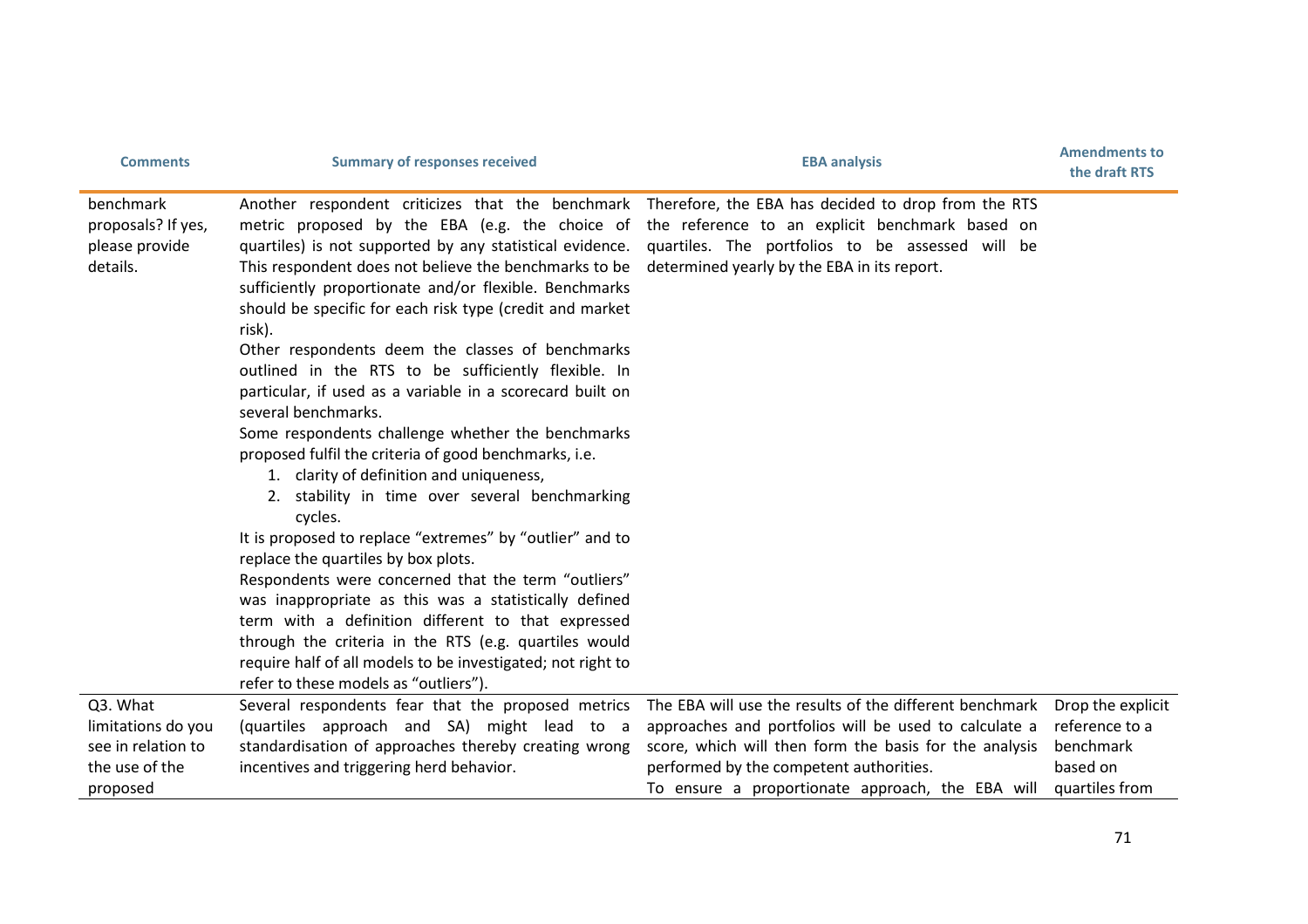| <b>Comments</b>                                                                                                                                                                                                                 | <b>Summary of responses received</b>                                                                                                                                                                                                                                                                                                                                                                                                                                                                                                                                                                                                                                                                                                                                                                                                                                                                                                                                                                                                                                                                                                                                                                                                                                                                                                                                                                                                            | <b>EBA analysis</b>                                                                                                                                                                                                                                                                                                                                                                                                                                                                                                                                                                                                                                                                                                                                                                                                                                                                                                                                                                                                                                                                                                                                                                                                                                                                                                                                                                                                                                             | <b>Amendments to</b><br>the draft RTS                                                                                                                                                                                               |
|---------------------------------------------------------------------------------------------------------------------------------------------------------------------------------------------------------------------------------|-------------------------------------------------------------------------------------------------------------------------------------------------------------------------------------------------------------------------------------------------------------------------------------------------------------------------------------------------------------------------------------------------------------------------------------------------------------------------------------------------------------------------------------------------------------------------------------------------------------------------------------------------------------------------------------------------------------------------------------------------------------------------------------------------------------------------------------------------------------------------------------------------------------------------------------------------------------------------------------------------------------------------------------------------------------------------------------------------------------------------------------------------------------------------------------------------------------------------------------------------------------------------------------------------------------------------------------------------------------------------------------------------------------------------------------------------|-----------------------------------------------------------------------------------------------------------------------------------------------------------------------------------------------------------------------------------------------------------------------------------------------------------------------------------------------------------------------------------------------------------------------------------------------------------------------------------------------------------------------------------------------------------------------------------------------------------------------------------------------------------------------------------------------------------------------------------------------------------------------------------------------------------------------------------------------------------------------------------------------------------------------------------------------------------------------------------------------------------------------------------------------------------------------------------------------------------------------------------------------------------------------------------------------------------------------------------------------------------------------------------------------------------------------------------------------------------------------------------------------------------------------------------------------------------------|-------------------------------------------------------------------------------------------------------------------------------------------------------------------------------------------------------------------------------------|
| benchmark, i.e. (i)<br>first and fourth<br>quartiles; (ii)<br>comparison<br>between own<br>funds under the<br>internal models<br>and the<br>standardised<br>approach; (iii)<br>comparison<br>between estimates<br>and outturns? | (i)<br><b>First and fourth quartiles</b><br>Many respondents criticise the fact that in the quartile<br>solution 50% of contributions are automatically marked<br>as outliers.<br>A large majority of respondents suggest using other<br>quantiles, e.g. 10% and 90% quantiles. In addition<br>certain materiality thresholds for the deviation from the<br>benchmark could be applied. One respondent proposes<br>to replace the quartiles with box plots. Respondents<br>stress that the general working hypothesis that the<br>median corresponds to the "true level of risk" is by no<br>means true.<br>Respondent suggest that there should be no need to<br>identify outliers, if the dispersion is tight. Furthermore,<br>there is no reason, why the number of outliers on both<br>sides of the distribution should be equal.<br>One respondent suggested disregarding the fourth<br>quartile in particular.<br>Another respondent recommends the use of an<br>indicator of dispersion for the minimum number of<br>outlier contributions.<br>(ii)<br><b>Standardised approach</b><br>Regarding the comparison with the standardised<br>approach, most respondents fear that the calculation of<br>standardised approach risk weights is a laborious and<br>costly procedure and should, therefore, be avoided.<br>Due to the insufficient risk sensitivity, in particular in<br>the credit risk area, the standardised approach cannot | consider differentiating between (i) results that<br>significantly breach a criterion vs. those that only<br>marginally breach it, and (ii) results that breach only<br>one criterion and those that breach several.<br>Thus, the EBA has decided to drop from the RTS the<br>reference to an explicit benchmark based on quartiles.<br>The portfolios to be assessed will be determined yearly<br>by the EBA in its report.<br>In addition, due to the lack of alignment between the<br>standardised and internal model approaches for Market<br>risk the EBA has also decided to drop the use of the<br>standardised metric as a benchmark for Market Risk<br>(though it is still kept for credit, with adjustments if<br>deemed necessary). In addition, during a transitional<br>period until 2017, institutions which do not compute<br>the calculation of the standardized approach for credit<br>risk are not required to provide this information.<br>The EBA acknowledges that all benchmarking /<br>backtesting methodologies have limitations. For this<br>reason, no single approach is used but rather the<br>outcomes of different methodologies complement each<br>other and are assessed by the competent authorities<br>when reaching their conclusions.<br>The EBA will take into account experiences that will be<br>gained in the initial exercise, and might provide more<br>technical guidance as regards the computation of<br>outturns. | the RTS text.<br>Regarding the<br>use of the<br>Standardised as<br>a benchmark for<br>Credit risk<br>portfolios, a<br>transition<br>period till 2017<br>has been<br>introduced for<br>banks that do<br>not currently<br>compute it. |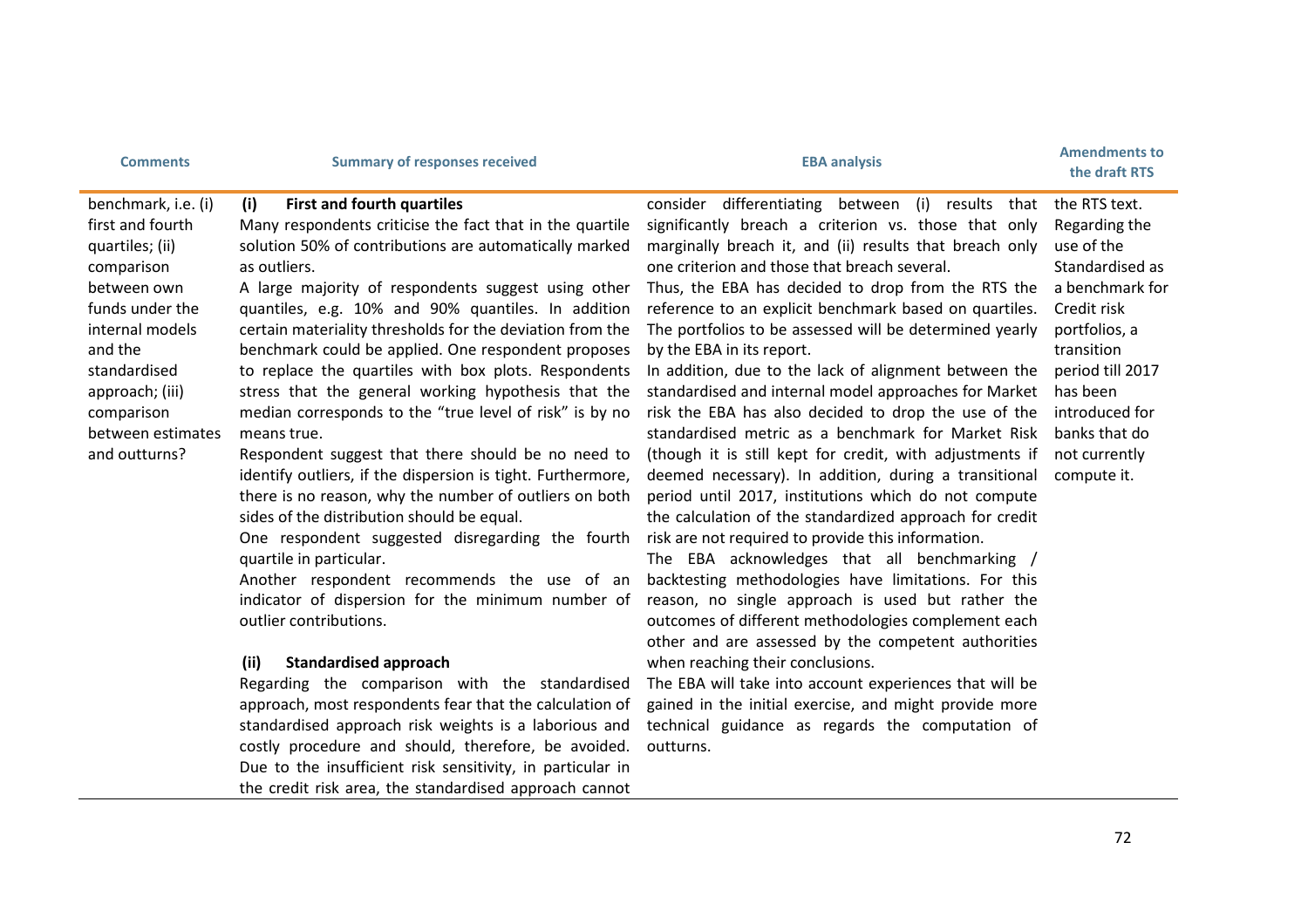# **Comments EBA analysis Comments EBA Amendments Comments EBA Amendments EBA Amendments Comments EBA Amendments Comments Comments Comments Comments Comments Comments Comments Comments**

**the draft RTS**

be regarded as an appropriate benchmark. Moreover the calculation of standardised risk weights might not be uniform among institutions. Furthermore, the need to calculate standardised risk weights is not in line with the requirements of the CRR, why the draft Technical Standards exceed their legal mandate. If required, the calculation should at least be performed on EBA level. A large majority of respondents opposed use of the standardized as a benchmark specifically for market risk, since it would be too burdensome, and for minimal benefit as it doesn't account for netting and diversification and is therefore a poor 'comparator ' to modelled approaches. The notion of P&L requires further specification for comparable results.

#### **(iii) Outturns**

For the comparison of estimates with outturns, many respondents see the need to receive more technical guidance from the EBA regarding the computation of outturns (e.g. number of years, default sample size, number of models in use for clusters) and common definitions (default and loss rates). Moreover, further information , such as rating philosophy (PiT vs. TtC), time horizon of data, downturn periods, etc. should be taken into account.

One institution recommends the provision of high level information only, rather than disclosing institutions specific results. The emphasis on the assessment of results should be placed on the dispersion of results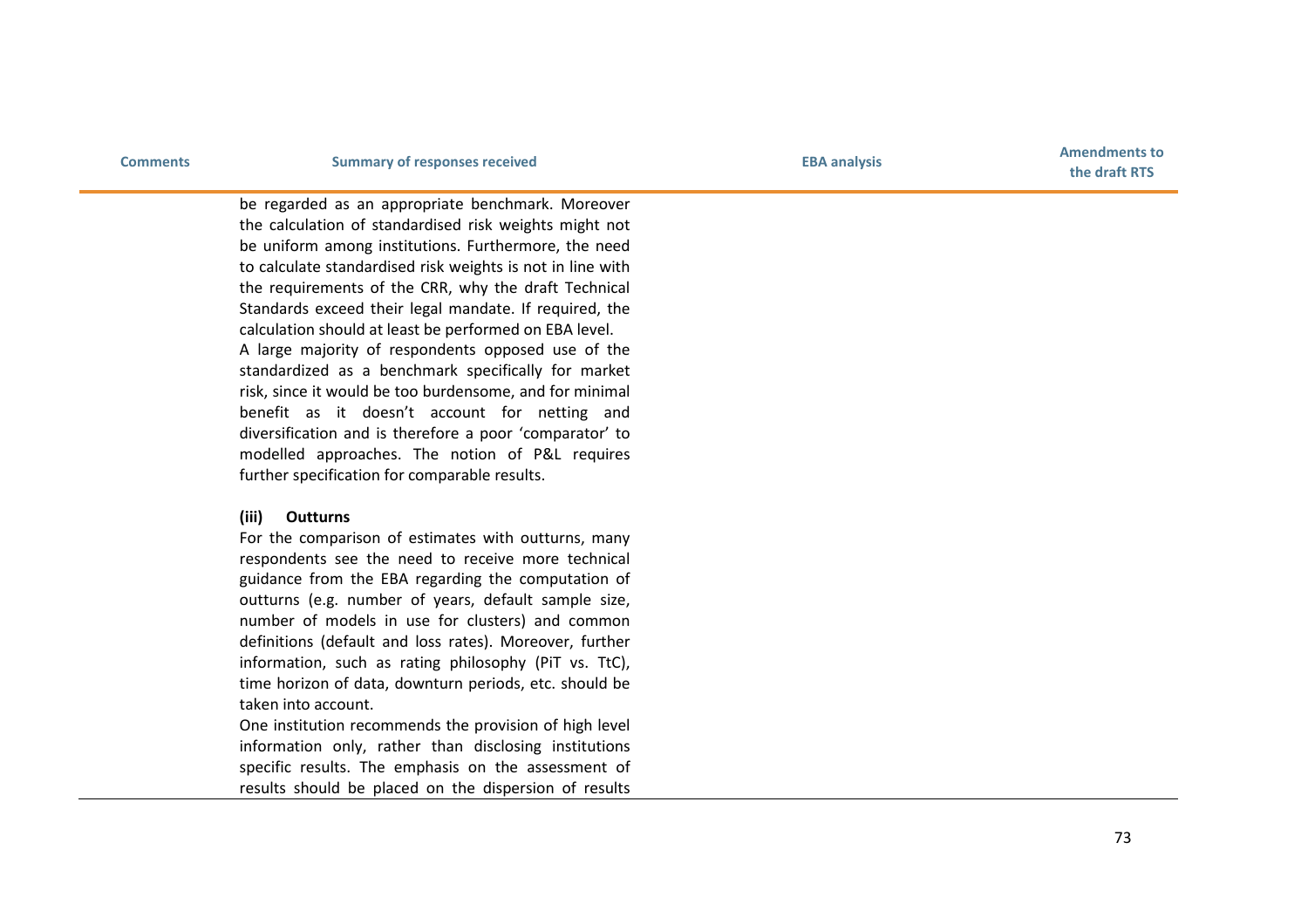| <b>Comments</b>                                                                                                                                                                            | <b>Summary of responses received</b>                                                                                                                                                                                                                                                                                                                                                                                                                                                                                                                                                                                                                                                                                                                                                         | <b>EBA analysis</b>                                                                                                                                                                                                                                                                                                                                                                                                                                                                                                                                                                                                                                                                                                                                                                                                                                                                                                           | <b>Amendments to</b><br>the draft RTS |
|--------------------------------------------------------------------------------------------------------------------------------------------------------------------------------------------|----------------------------------------------------------------------------------------------------------------------------------------------------------------------------------------------------------------------------------------------------------------------------------------------------------------------------------------------------------------------------------------------------------------------------------------------------------------------------------------------------------------------------------------------------------------------------------------------------------------------------------------------------------------------------------------------------------------------------------------------------------------------------------------------|-------------------------------------------------------------------------------------------------------------------------------------------------------------------------------------------------------------------------------------------------------------------------------------------------------------------------------------------------------------------------------------------------------------------------------------------------------------------------------------------------------------------------------------------------------------------------------------------------------------------------------------------------------------------------------------------------------------------------------------------------------------------------------------------------------------------------------------------------------------------------------------------------------------------------------|---------------------------------------|
|                                                                                                                                                                                            | (quartile approach) and on achieving an acceptable<br>range of outcomes.<br>Backtesting is largely dependent on the rating scale<br>used. In particular for LDP a backtesting on rating grade<br>level might cause problems due to the low data<br>availability. Moreover, even for HDP defaults can be<br>rare in certain clusters.<br>Respondents ask for further clarification regarding the<br>use of the binomial back test. One respondent<br>complains that the approach might be extremely<br>difficult and burdensome to implement. The confidence<br>level of 97.5% is put into question by several<br>respondents.                                                                                                                                                                |                                                                                                                                                                                                                                                                                                                                                                                                                                                                                                                                                                                                                                                                                                                                                                                                                                                                                                                               |                                       |
| Q4. What in your<br>view is the most<br>appropriate<br>benchmark and/or<br>approach for the<br>assessment of the<br>level of potential<br>underestimation of<br>own funds<br>requirements? | comparison of model-estimated values and realised<br>values is the only robust and valuable approach for<br>identifying any potential underestimation of own funds<br>requirements.<br>Other respondents believe that the question cannot<br>easily be answered and that a combination of<br>quantitative and qualitative analyses over a period of<br>time will be needed. Simple statistical approaches may<br>easily result in misleading conclusions without fully<br>understanding all factors.<br>One respondent stresses that benchmarking can never<br>be a substitute for NCAs exercising expert judgment. It<br>must be fully understood that being an outlier in the<br>context of the RWA benchmarking exercise does not<br>necessarily imply that the models are not performing | Most respondents believe that backtesting, i.e. a The EBA confirms that, where possible, backtesting is Nochange.<br>deemed as one of the most important tools to assess<br>the level of under estimation of own funds<br>requirements. Furthermore, the benchmarking will<br>always be accompanied by an in-depth expert analysis.<br>The EBA will consider the importance of international<br>coordination. Coordinating HPEs (both in terms of<br>timing and content) with international bodies such as<br>the BCBS will both increase the usefulness of the EBA<br>exercise and reduce the burden on institutions and<br>NSAs.<br>However, it should be noted that the EBA exercise will<br>inherently involve differences compared to those<br>designed elsewhere; the EBA has a legal obligation to<br>involve all EU institutions with the relevant permissions,<br>and will need to explore EU specificities, such as |                                       |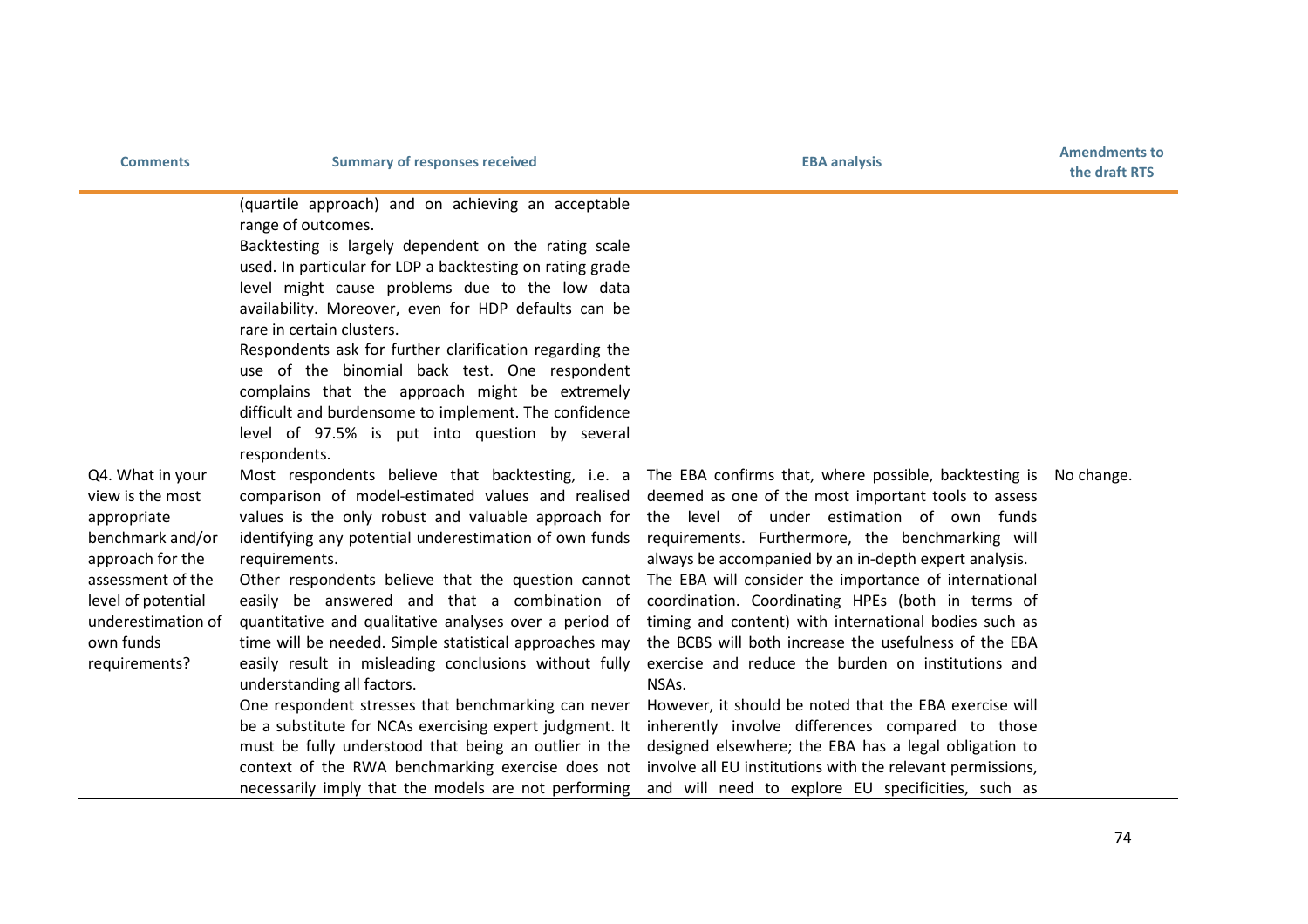| Comments |  |  |  |  |  |  |  |
|----------|--|--|--|--|--|--|--|
|----------|--|--|--|--|--|--|--|

# **Comments Comments Comments Comments Comments Comments Amendments Comments Comments Comments Comments Comments Comments Comments Comments Comments Comments Comments Comments Comments**

### appropriately.

Some respondents emphasise that the identification of outliers and the responsibility of explaining differences should be centralized by the EBA, in order to foster harmonisation of supervisory practices. One respondent reiterated that the EBA should actively coordinate its work with other international bodies. For Market Risk portfolios, several respondents suggested internal backtesting results. In particular, respondents individually proposed backtesting against unadjusted P&L, backtesting consistent with the FRTB approach and in alignment with Basel timelines, to understand differences in risk factors, respondents also suggested that a combination of qualitative and quantitative factors should be considered together and developed through an iterative approach. One respondent suggested that, while in both cases overreliance on an individual benchmark was problematic, it was less problematic for the market risk – the same respondent reiterated the importance of portfolio specification in allowing regulators to compare likewith-like.

Regarding Credit Risk portfolios, several respondents believe that benchmarking should be performed at RW or EL level only and not at PD or LGD level. Otherwise early or late default definitions would trigger unwanted differences.

One respondent argues that for HDP the key issue is defining the portfolios for which data is requested to

### currencies not used by Basel members.

The EBA is also subject to legal constraints regarding timelines. This might on occasions limit the EBA's ability to coordinate; mutual cooperation of the kind that is already ongoing, should continue, and the success of international cooperation will be monitored on an ongoing basis.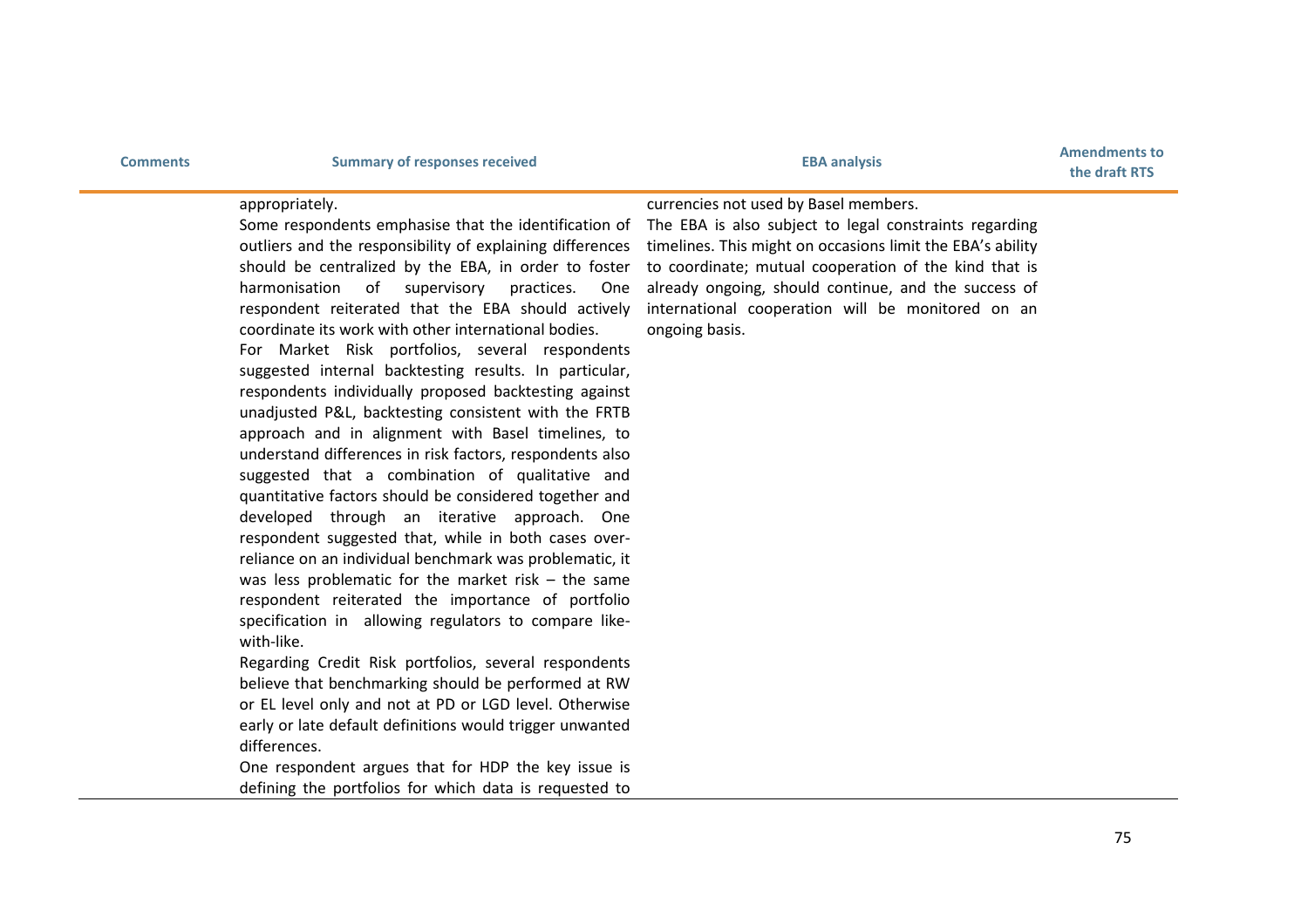| <b>Comments</b>                                                                                                                     | <b>Summary of responses received</b>                                                                                                                                                                                                                                                                                                                                                                                                                                                                                                                                                                                                                                                                                                                                                                                                                                                                                                                                                                                                                                                                          | <b>EBA analysis</b>                                                                                                                                                                                     | <b>Amendments to</b><br>the draft RTS                                                                  |
|-------------------------------------------------------------------------------------------------------------------------------------|---------------------------------------------------------------------------------------------------------------------------------------------------------------------------------------------------------------------------------------------------------------------------------------------------------------------------------------------------------------------------------------------------------------------------------------------------------------------------------------------------------------------------------------------------------------------------------------------------------------------------------------------------------------------------------------------------------------------------------------------------------------------------------------------------------------------------------------------------------------------------------------------------------------------------------------------------------------------------------------------------------------------------------------------------------------------------------------------------------------|---------------------------------------------------------------------------------------------------------------------------------------------------------------------------------------------------------|--------------------------------------------------------------------------------------------------------|
|                                                                                                                                     | identify the institutions and areas for further<br>investigation.<br>Other respondent points out that in some cases NCAs<br>have introduced floors or restrictions on the<br>parameters that institutions may use in their internal<br>approaches. The EBA needs controls for these kinds of<br>differences. One respondent suggests using country<br>specific peer group benchmarks. For the IRBA,<br>estimates of pool data providers might be used.                                                                                                                                                                                                                                                                                                                                                                                                                                                                                                                                                                                                                                                        |                                                                                                                                                                                                         |                                                                                                        |
| Q5. Which set of<br>portfolios do you<br>consider more<br>appropriate for the<br>initial exercise<br>conducted under<br>article 78? | A large majority of respondents favoured the BCBS (SIG<br>TB) portfolios for the initial exercise. Reasons given<br>included that these portfolios were more specified, and<br>lower in overall number. According to these<br>respondents the use of SIGTB portfolios would generate<br>higher quality of results with less burden and<br>duplication. This was partly due to the lack of time; one<br>respondent noted that, for the initial 2014/15 exercise<br>at least, the EBA would not have time to perform the<br>necessary quality assurance.<br>There was support for applying the EBA portfolios after<br>the initial exercise is conducted. In general,<br>respondents supported the rationale behind the EBA<br>portfolios and agreed that these portfolios would be<br>better for assessing individual risk factors.<br>While supporting use of the BCBS portfolios, two<br>respondents noted that this may disadvantage<br>institutions that had not been involved in the BCBS<br>exercise, suggesting that these institutions may be<br>exempted or allowed to run the EBA portfolios for the | The EBA will use the SIG TB portfolios for the 2014/15<br>exercise, with amendments made only where necessary<br>(updating dates, references etc.). EBA specific portfolios<br>will be used thereafter. | SIGTB market<br>portfolios to be<br>used in the<br>initial exercise.<br><b>EBA</b> ones<br>thereafter. |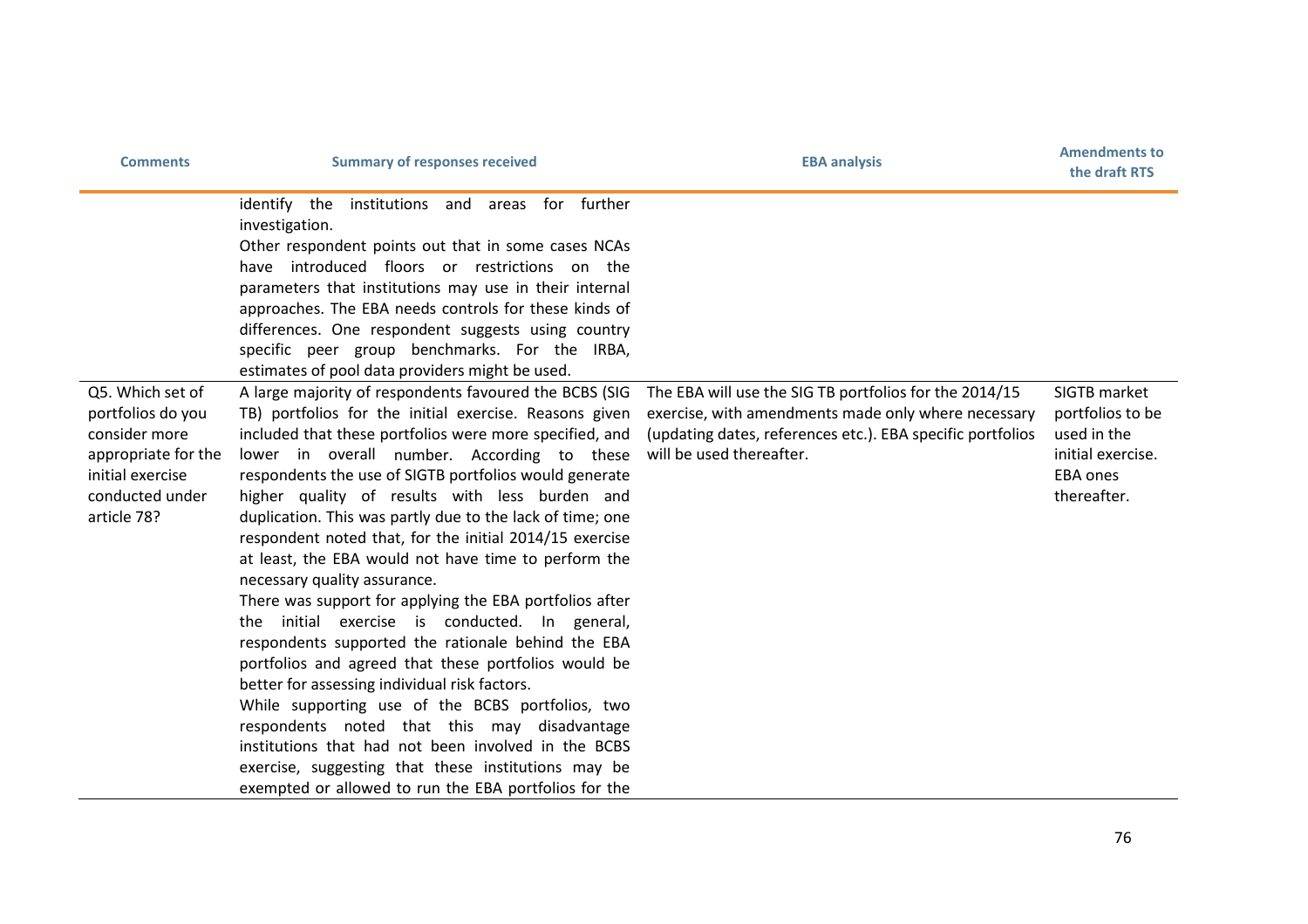| <b>Comments</b>                                                                                                                                               | <b>Summary of responses received</b>                                                                                                                                                                                                                                                                                                                                                                                                                                                                                                                                                                                                                                                                 | <b>EBA analysis</b>                                                                                                                                                                                                                                                                                                                                                                                                                                                                                                                                                                                                                                                                                                                                                                                                                        | <b>Amendments to</b><br>the draft RTS                                                                                                   |
|---------------------------------------------------------------------------------------------------------------------------------------------------------------|------------------------------------------------------------------------------------------------------------------------------------------------------------------------------------------------------------------------------------------------------------------------------------------------------------------------------------------------------------------------------------------------------------------------------------------------------------------------------------------------------------------------------------------------------------------------------------------------------------------------------------------------------------------------------------------------------|--------------------------------------------------------------------------------------------------------------------------------------------------------------------------------------------------------------------------------------------------------------------------------------------------------------------------------------------------------------------------------------------------------------------------------------------------------------------------------------------------------------------------------------------------------------------------------------------------------------------------------------------------------------------------------------------------------------------------------------------------------------------------------------------------------------------------------------------|-----------------------------------------------------------------------------------------------------------------------------------------|
|                                                                                                                                                               | initial exercise. However, a separate respondent stated<br>that a unified approach would be important.                                                                                                                                                                                                                                                                                                                                                                                                                                                                                                                                                                                               |                                                                                                                                                                                                                                                                                                                                                                                                                                                                                                                                                                                                                                                                                                                                                                                                                                            |                                                                                                                                         |
| Q6. As explained in<br>the background<br>section, do you<br>consider the<br>approach<br>proposed by the<br>EBA appropriate<br>for future annual<br>exercises? | Several respondents suggest following best practices<br>principles, i.e.<br>allowing sufficient time for multiple iterations<br>$\bullet$<br>during the validation stage,<br>starting with a pilot exercise (limited number of<br>firms) and<br>implementing an effective communication.<br>One respondent underlines that the benchmarking<br>analysis should take into account the type of banks<br>being compared.<br>Another respondent puts the whole benchmarking<br>exercise into question. In his opinion, the limited added<br>value of the benchmarking exercise as proposed by the<br>EBA fails to justify the required deployment of major<br>resources by institutions and supervisors. | The EBA will work, in cooperation with other<br>international regulatory bodies, to further develop and<br>specify a set of portfolios for use in future exercises,<br>noting the importance of ongoing international<br>cooperation both in terms of quality of results and the<br>burden on firms / supervisors.<br>The EBA acknowledges that the hypothetical<br>transactions for LDP have their drawbacks but so have<br>all the other approaches (e.g. cluster approach). The<br>EBA will take into account the experience that will be<br>gained in the first exercise for future exercises.<br>The cluster definition is quite granular, but this is<br>required to define clusters of broadly comparable risk.<br>The EBA will take into account the experience that will<br>be gained in the first exercise for future exercises. | SIGTB market<br>portfolios to be<br>used in the<br>initial exercise.<br><b>EBA ones</b><br>thereafter.<br>No change for<br>credit risk. |
|                                                                                                                                                               | <b>Market Risk</b><br>Some respondents were open to the idea of moving to<br>EBA market risk portfolios in the longer run, with one<br>stating that these portfolios are more appropriate for<br>identifying model-related RWA discrepancies across the<br>industry. They emphasised the importance of the pre-<br>validation phase to ensure that the appropriate<br>instruments are booked, as well as the importance of<br>providing the relevant portfolios to institutions at an<br>early stage, with the same caveats: the burden resulting<br>from large-scale HPEs should be proportionate to the                                                                                            |                                                                                                                                                                                                                                                                                                                                                                                                                                                                                                                                                                                                                                                                                                                                                                                                                                            |                                                                                                                                         |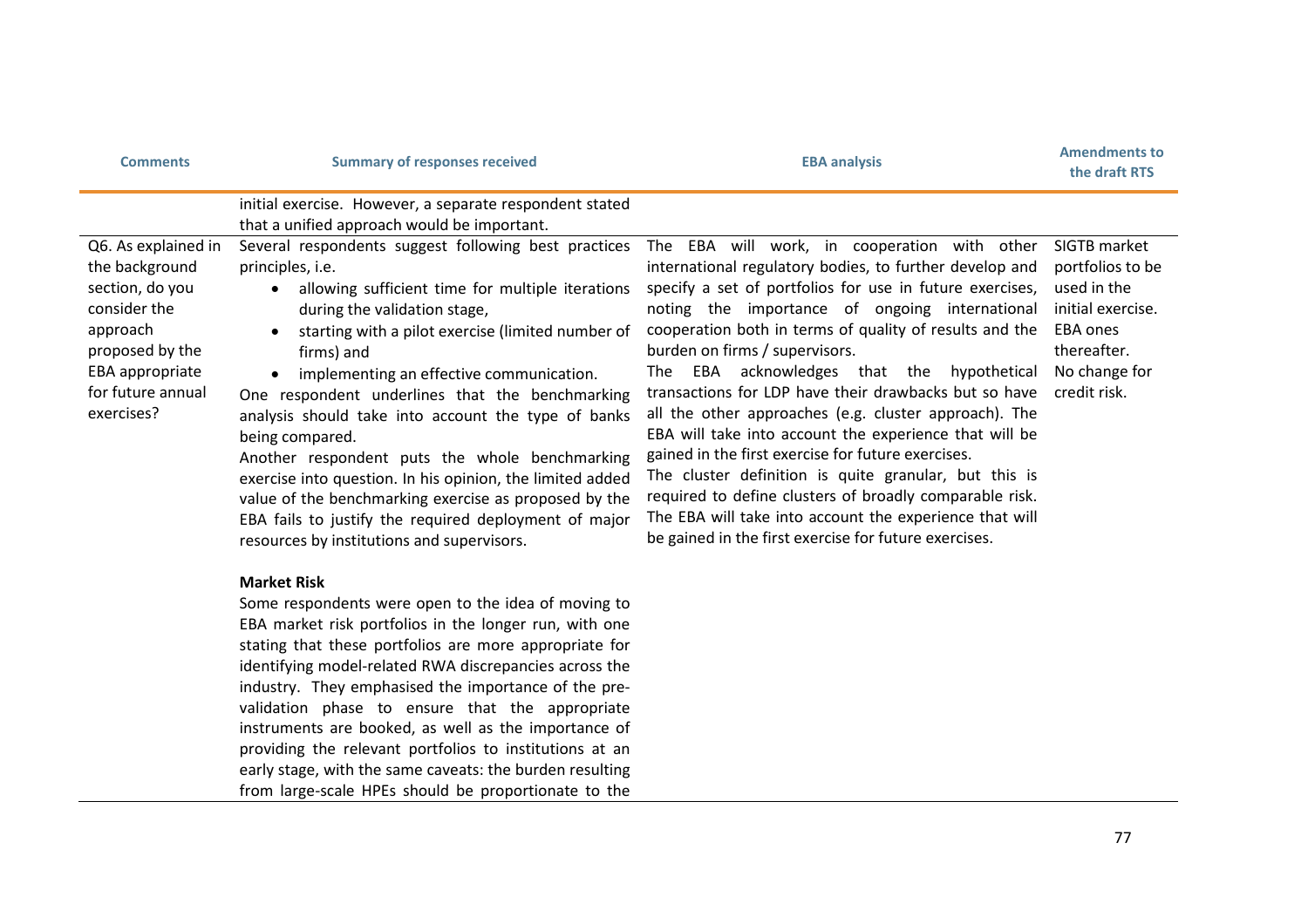**the draft RTS**

role of HPEs and the practical usability of the results. However, other respondents emphasised the importance of establishing a common approach both in terms of content and timing. Most respondents reiterated the importance of providing institutions with portfolios sets well in advance of the exercise.

## **Credit Risk**

Regarding the HPE for LDP, several respondents deem the use of non -existing transactions as unrealistic and of little use, especially as far as secured LGD is concerned. Secured LGD is not a simple function of the collateral only, but also of

- the ability to have access to it (seniority of the claim, legal environment, nature of the counterparty, etc.) ;
- the characteristics of the loan;
- the usage of the assets and
- the area of expertise of the institution (e.g. a retail bank might find it difficult to estimate a LGD for a foreign real estate).

The value of the approach is felt to be limited, mainly owing to representativeness issues.

For the cluster approach, some respondents emphasise that the clusters should be defined pragmatically along drivers that are applicable to the majority of banks and with appropriate thresholds of materiality. They fear that the level of granularity of the clusters as proposed by the EBA (e.g. for mortgages) will produce immaterial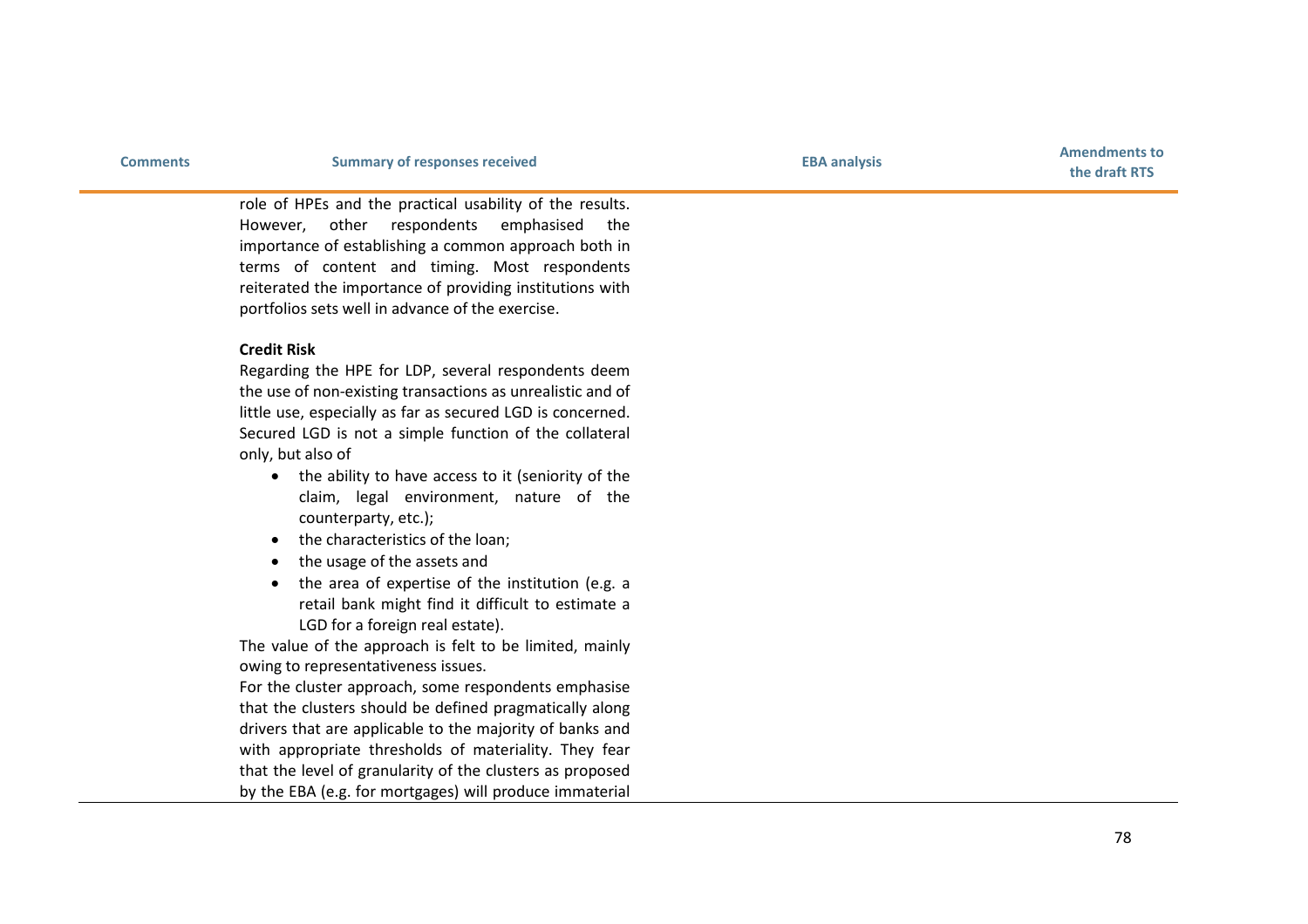| <b>Comments</b>                                                                        | <b>Summary of responses received</b>                                                                                                                                                                                                                                                                                                                                                                                                                                                                                                                                                                                                                                                                                                                                     | <b>EBA analysis</b>                                                                                                                                                                                                                                                                                                                                                                                                                                                                                                                                                                                                                                                                                                                                                                                             | <b>Amendments to</b><br>the draft RTS                                                        |
|----------------------------------------------------------------------------------------|--------------------------------------------------------------------------------------------------------------------------------------------------------------------------------------------------------------------------------------------------------------------------------------------------------------------------------------------------------------------------------------------------------------------------------------------------------------------------------------------------------------------------------------------------------------------------------------------------------------------------------------------------------------------------------------------------------------------------------------------------------------------------|-----------------------------------------------------------------------------------------------------------------------------------------------------------------------------------------------------------------------------------------------------------------------------------------------------------------------------------------------------------------------------------------------------------------------------------------------------------------------------------------------------------------------------------------------------------------------------------------------------------------------------------------------------------------------------------------------------------------------------------------------------------------------------------------------------------------|----------------------------------------------------------------------------------------------|
|                                                                                        | unusable clusters. In particular the cluster<br>and<br>definition might not be in line with the scope of<br>institutions' models (e.g. one cluster could be covered<br>by two models) which makes backtesting difficult to<br>implement and interpret. Furthermore, the required<br>information might not be directly available in the<br>institutions' IT systems.<br>One respondent feels that due to the current divergent<br>background of practices the EBA benchmarking<br>proposal for credit risk hardly justifies the costs,<br>considering the limited utility it offers. Instead,<br>additional guidance on the internal approaches should<br>be developed to achieve consistency in internal<br>approaches.                                                  |                                                                                                                                                                                                                                                                                                                                                                                                                                                                                                                                                                                                                                                                                                                                                                                                                 |                                                                                              |
| Q7. Do you have<br>any alternative<br>proposals? If yes,<br>please provide<br>details. | Some respondents highlight that any benchmark should<br>always respect the following principles:<br>any benchmarking exercise shall establish what<br>$\bullet$<br>the key drivers behind RWA divergences are.<br>benchmarks shall be expressed in terms of<br>$\bullet$<br>ranges of acceptable divergences rather than<br>single simplistic values.<br>benchmarking frameworks shall be refined by<br>segmentation according to the relevant key<br>drivers of divergences (e.g. bank type, asset<br>cases, geographical sector)<br>One respondent highlighted the need to select<br>assessment criteria with care, i.e. criteria should not<br>lead to a situation where all institutions are affected for<br>all portfolios, leading to major cost without providing | The EBA believes that the observed distribution of<br>reported data is an important piece of information to<br>be used in the benchmarking. However, as the use of<br>quartiles might not in all cases be appropriate for the<br>benchmark definition, the EBA has decided not to<br>include any reference to predefined percentiles in the<br>RTS. The concrete benchmark definition will be<br>determined during the data analysis.<br>As per responses elsewhere, the EBA recognises the<br>benefits of ongoing international cooperation (reduced<br>burden and more global comparability), subject to the<br>legal constraints that the EBA faces (the need to define<br>portfolio sets annually, and for EU specificities to be<br>accommodated.)<br>The portfolio definition in the templates takes into | Reference to<br>predefined<br>percentiles has<br>been eliminated<br>from the final<br>draft. |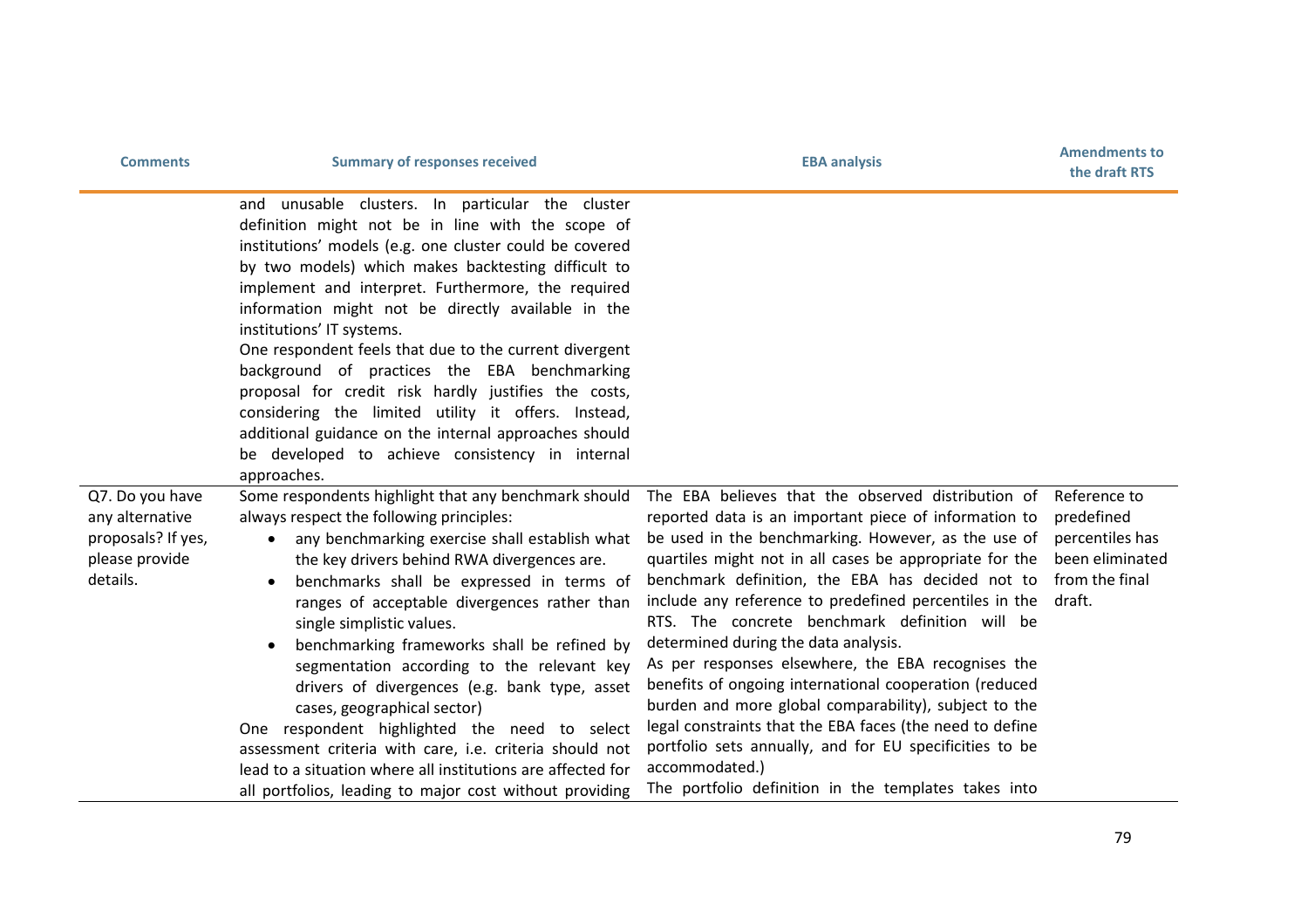| <b>Comments</b> | <b>Summary of responses received</b>                                                                                                                                                                                                                                                                                                                              | <b>EBA analysis</b> | <b>Amendments to</b><br>the draft RTS |
|-----------------|-------------------------------------------------------------------------------------------------------------------------------------------------------------------------------------------------------------------------------------------------------------------------------------------------------------------------------------------------------------------|---------------------|---------------------------------------|
|                 | any added value. Therefore, the comparison with the account the country dimension. The EBA will use the<br>standardised should be dropped and 10% or 90% country dimension in its benchmarking.<br>quantiles used instead of quartiles.<br>Respondents ask for synchronisation of the EBA<br>benchmarking exercise with other initiatives in place<br>(e.g. BCBS) |                     |                                       |

#### **Market Risk**

Some respondents emphasised the importance of coordinating content and timing with other HPEs, with most referencing the BCBS's work in this area. One respondent proposed that portfolios from the GARP Benchmark Portfolio Initiative (GBPI) might be used instead of either option.. One respondent emphasised the importance of allowing a sufficient period for validation and for the industry to reach consensus on the specification of positions. One respondent reiterated a suggestion that comparisons with the standardised approach should be avoided, and that quartile criteria should be replaced with something more proportionate, e.g. deciles.

## **Credit risk**

Some respondents suggest to alternatively use country specific industry means/medians together with a definition of a relative acceptable variation from the mean/median to be defined by the EBA or the NCA (in particular for mortgage portfolios).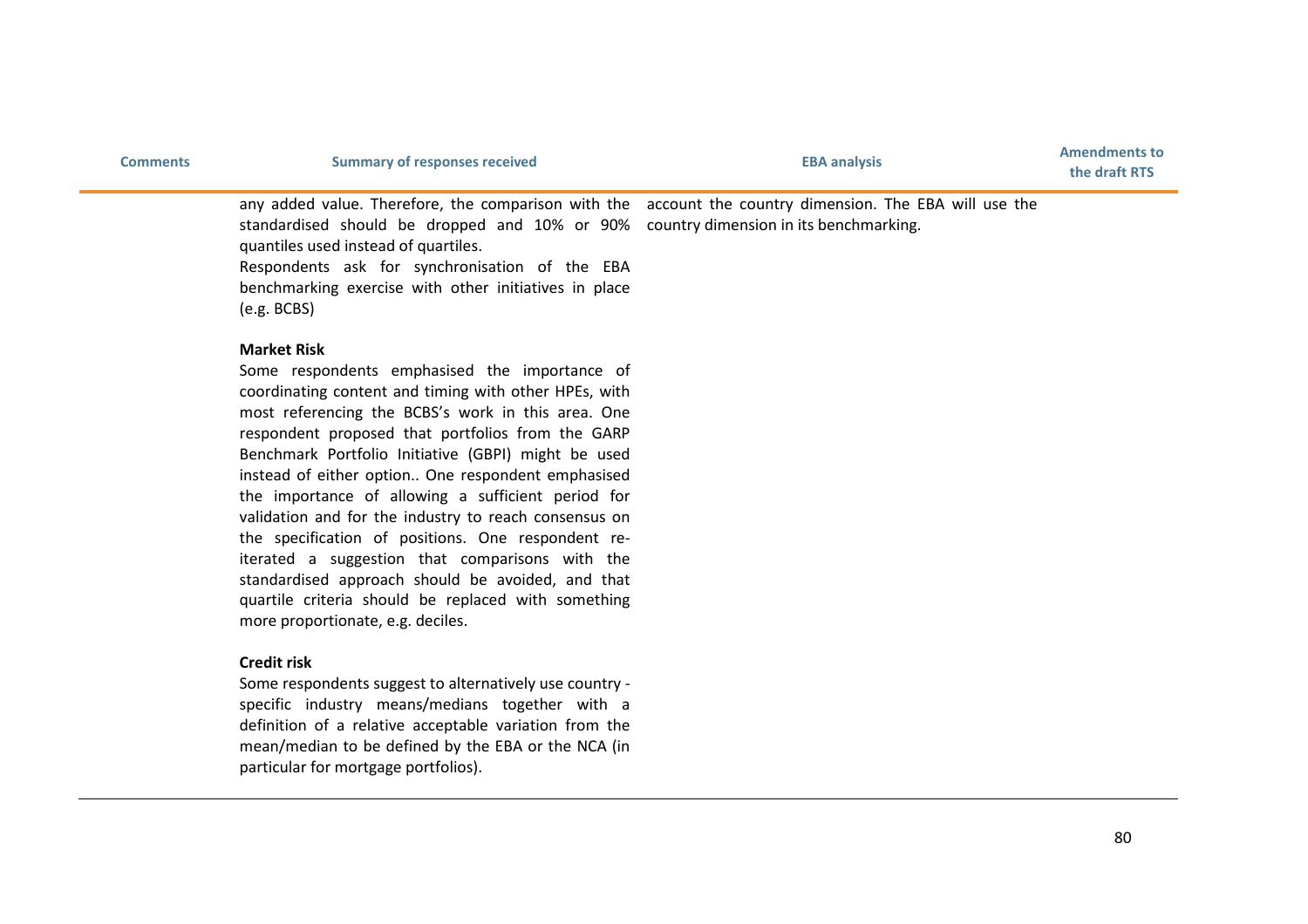| <b>Comments</b>                                                                                                                                        | <b>Summary of responses received</b>                                                                                                                                                                                                                                                                                                                                                                                                                                                                                                                                                                                                                                                                                                                                                                                                                                                                                                                                                                                                                                                                              | <b>EBA analysis</b>                                                                                                                                                                                                                                                                                                                                                                                                                                                                                                         | <b>Amendments to</b><br>the draft RTS      |
|--------------------------------------------------------------------------------------------------------------------------------------------------------|-------------------------------------------------------------------------------------------------------------------------------------------------------------------------------------------------------------------------------------------------------------------------------------------------------------------------------------------------------------------------------------------------------------------------------------------------------------------------------------------------------------------------------------------------------------------------------------------------------------------------------------------------------------------------------------------------------------------------------------------------------------------------------------------------------------------------------------------------------------------------------------------------------------------------------------------------------------------------------------------------------------------------------------------------------------------------------------------------------------------|-----------------------------------------------------------------------------------------------------------------------------------------------------------------------------------------------------------------------------------------------------------------------------------------------------------------------------------------------------------------------------------------------------------------------------------------------------------------------------------------------------------------------------|--------------------------------------------|
| Q8. Which of the<br>two options for<br>phasing-in do you<br>consider<br>preferable?                                                                    | Most respondents are in favour of Option 2. In<br>particular the rotation process is broadly accepted.<br>Option 2 is deemed to be the less costly option and the<br>one with the longest lead-in time.<br>Only one respondent argues in favour of option 1, since<br>it would allow learning from the 2015 exercise.<br>Experiences gained can then be incorporated into a<br>larger set of portfolios for 2016.<br>One respondent points out that the rotation approach<br>and the exclusion of some portfolios (e.g. QRRE and<br>Retail Other) is not in line with the Directive,<br>recommending an according amendment of the<br>Directive. Furthermore the respondent recommends an<br>amendment of the Directive to exclude all exposures to<br>Central Banks, Central Governments and Institutions on<br>the basis that it is very difficult to validate these internal<br>models. The same respondent proposes an alternative<br>option involving phasing with rotation by risk: all credit<br>risk in even years and market risk (starting 2015) as well<br>as other risk (starting 2017) in odd years. | In line with the comments received, the EBA will choose<br>Option 2 for phasing-in. This will ease the<br>implementation burden to both institutions and<br>competent authorities.<br>The EBA notes that the CRD requires an annual<br>assessment of all internal models by the competent<br>authorities. The rotation approach only determines the<br>major focus of the assessment and does not exclude<br>any further analysis by the competent authorities.                                                             | Option 2 for<br>phasing-in is<br>selected. |
| Q9. Do you see any<br>potential<br>ambiguities in the<br>credit risk<br>portfolios defined<br>in Annex I? Please<br>identify the<br>relevant portfolio | Various issues are raised with responses going into<br>some details (e.g. need for clarification of single data<br>fields in the templates). Therefore only the main items<br>are mentioned at this point.<br>One respondent proposes to have a targeted Q&A<br>process for regular benchmarking exercises to deal with<br>any ambiguities. The danger of a mismatch between the<br>benchmark portfolio definition and the banks' internal<br>rating models (e.g. corporate vs. retail definition,                                                                                                                                                                                                                                                                                                                                                                                                                                                                                                                                                                                                                | The EBA has revised the templates to remove potential See Annexes of<br>ambiguities. In particular a further alignment with the the ITS<br>regulatory reporting has been assessed.<br>Furthermore the EBA intends to establish a Q&A<br>process for the regular benchmarking.<br>As a result of the rotation approach, counterparty risk<br>and CVA will not be assessed in the first exercise to be<br>conducted in Q4 2015. After this initial exercise all the<br>detailed portfolio information will be provided in the |                                            |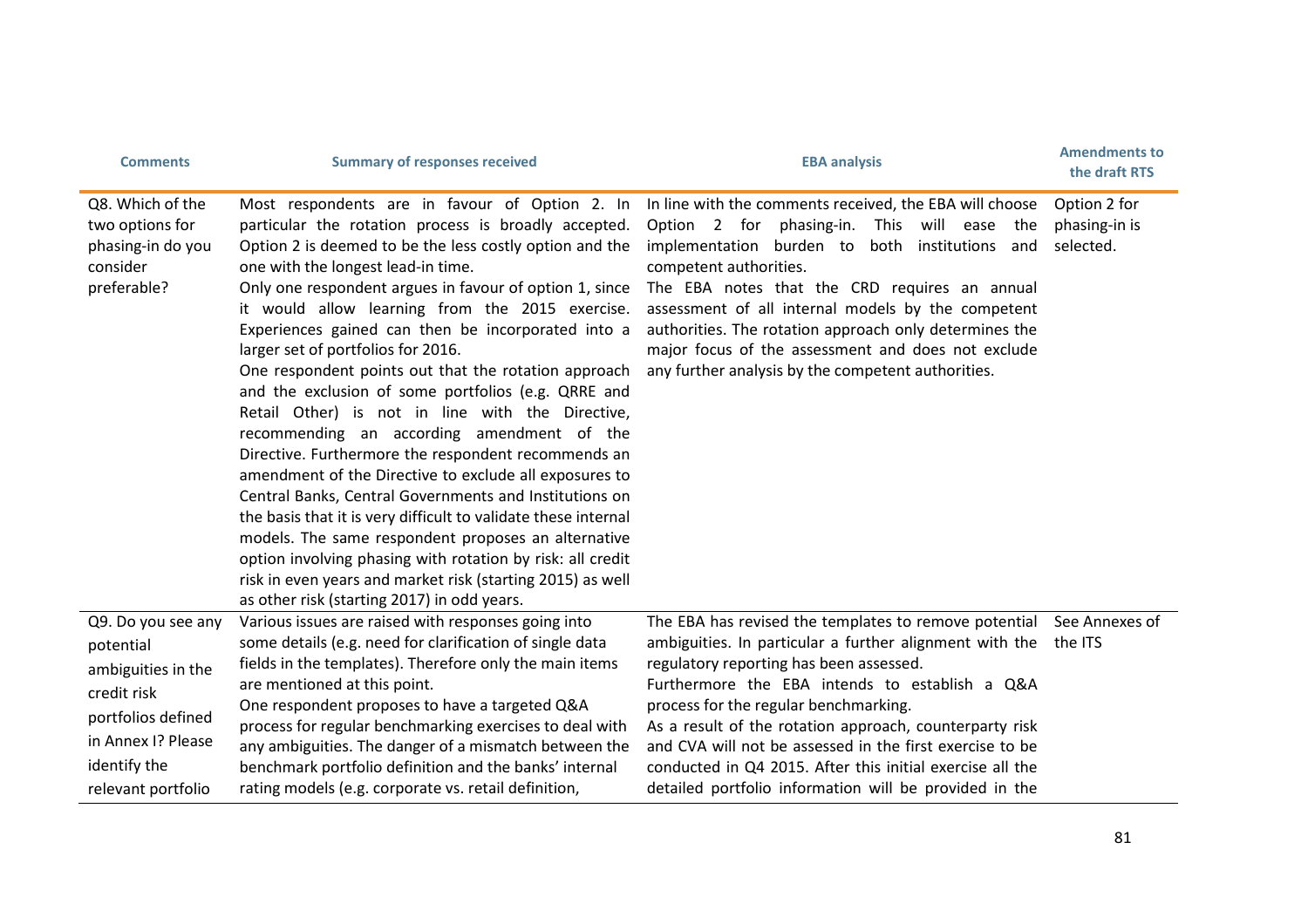| <b>Comments</b>                                                                           | <b>Summary of responses received</b>                                                                                                                                                                                                                                                                                                                                                                                                                                                                                                                                                                                                                                                                                                                                                                                                                                                                                                                                                                                                                                                                                                                                                                                                                                                                                                                                                                                                                                                                                | <b>EBA analysis</b> | <b>Amendments to</b><br>the draft RTS |
|-------------------------------------------------------------------------------------------|---------------------------------------------------------------------------------------------------------------------------------------------------------------------------------------------------------------------------------------------------------------------------------------------------------------------------------------------------------------------------------------------------------------------------------------------------------------------------------------------------------------------------------------------------------------------------------------------------------------------------------------------------------------------------------------------------------------------------------------------------------------------------------------------------------------------------------------------------------------------------------------------------------------------------------------------------------------------------------------------------------------------------------------------------------------------------------------------------------------------------------------------------------------------------------------------------------------------------------------------------------------------------------------------------------------------------------------------------------------------------------------------------------------------------------------------------------------------------------------------------------------------|---------------------|---------------------------------------|
| providing details<br>and any<br>suggestions that<br>would eliminate<br>these ambiguities. | definition of large corporates) is mentioned by several<br>respondents. Such a mismatch might be costly for<br>institutions<br>One respondent highlights that there are<br>inconsistencies with the COREP and FINREP definitions<br>(segmentation, coverage of different asset classes in<br>one template, different format and data items<br>definitions, different data element requirements). A<br>duplicated reporting of figures under COREP and the<br>benchmarking exercise should be avoided.<br>Another respondent believes that the definition of<br>clusters (e.g. the use of the ILTV in Annex I/II C103) goes<br>beyond the requirements of the CRR.<br>Several respondents point out the need to consider<br>different forms of state guarantee programs for<br>residential mortgages, as credit loss experiences for<br>these exposures will be different.<br>Some respondents ask for clarification as to whether<br>specialised lending is included in the LDP benchmarking,<br>in which case a clear definition of specialised lending is<br>required<br>One respondent emphasises that there are differences<br>in model practices (e.g. rating philosophy, economic<br>cycle definition, adjustments due to data quality issues<br>and the issue of conservativeness of estimates) that are<br>not defined in the benchmark portfolio outline, which<br>makes an assessment difficult.<br>Furthermore, clarification is needed by some<br>respondents regarding the reporting on a consolidated | ITS market Annexes. |                                       |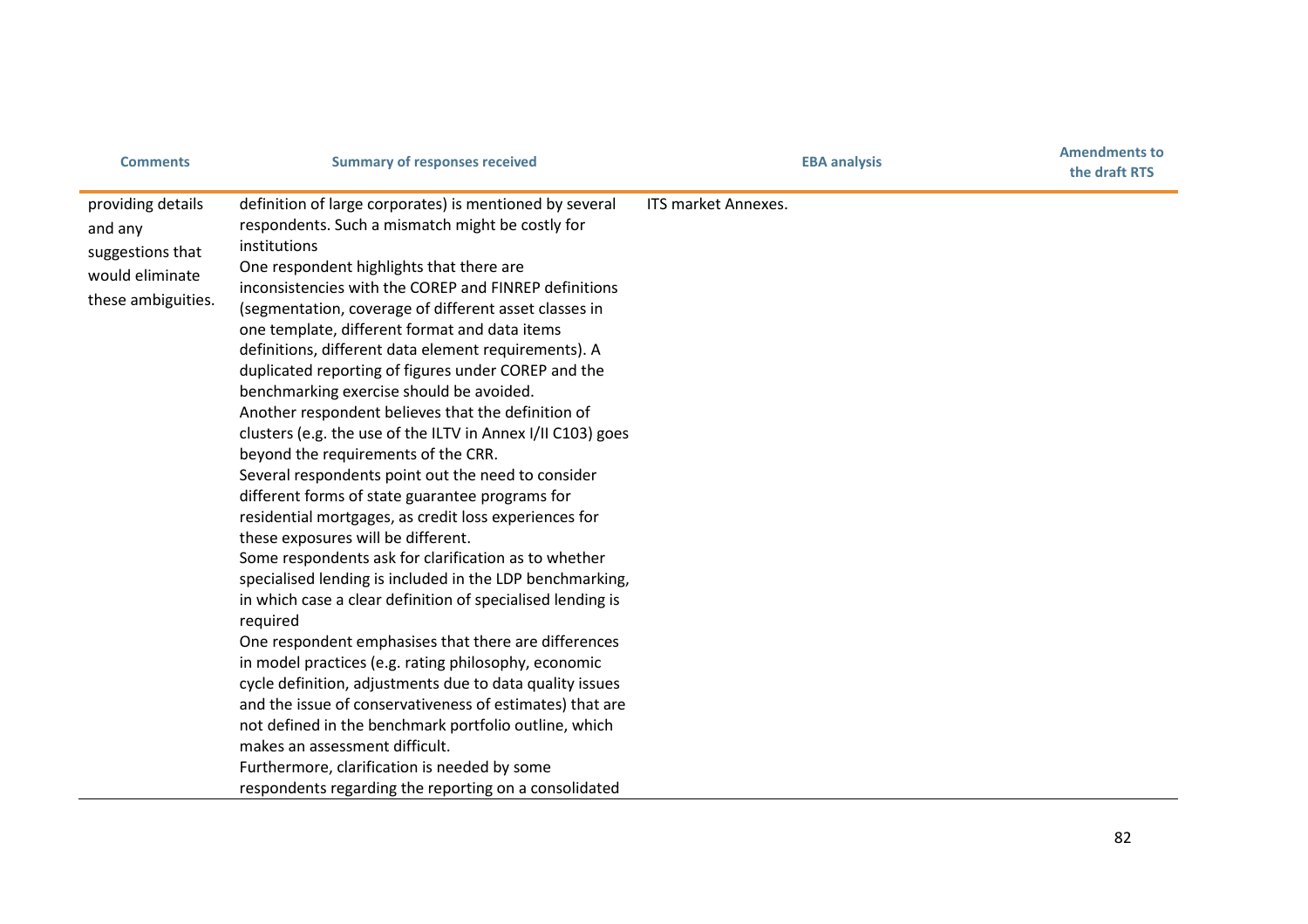| <b>Comments</b>                                                                                                | <b>Summary of responses received</b>                                                                                                                                                                                                                                                                                                                                                                                                                                                                                                                                                                                                                                                                                                                                                                                                                                                                                                                                                                                                                                                                                                                                                                                                                                                                                                                                                                                                                                                                            | <b>EBA analysis</b>                                                                                                                                                                                                                      | <b>Amendments to</b><br>the draft RTS |
|----------------------------------------------------------------------------------------------------------------|-----------------------------------------------------------------------------------------------------------------------------------------------------------------------------------------------------------------------------------------------------------------------------------------------------------------------------------------------------------------------------------------------------------------------------------------------------------------------------------------------------------------------------------------------------------------------------------------------------------------------------------------------------------------------------------------------------------------------------------------------------------------------------------------------------------------------------------------------------------------------------------------------------------------------------------------------------------------------------------------------------------------------------------------------------------------------------------------------------------------------------------------------------------------------------------------------------------------------------------------------------------------------------------------------------------------------------------------------------------------------------------------------------------------------------------------------------------------------------------------------------------------|------------------------------------------------------------------------------------------------------------------------------------------------------------------------------------------------------------------------------------------|---------------------------------------|
| Q10. Do you have<br>any suggestions for<br>additional credit<br>risk portfolios?<br>Please provide<br>details. | basis in situations where different institutions within a<br>group (parent company or subsidiaries) use different<br>approaches. This might lead to a mismatch between<br>reported PDs (i.e. only one PD reported at group level)<br>and overall reported RWAs (different PDs used for RWA<br>calculation on group level).<br>Some respondents believe that insufficient information<br>is provided on the benchmarking of IMM and CVA<br>models. Regarding counterparty risk, one respondent<br>proposes to have a phase-in approach starting with only<br>one asset class in the first year. With the publication of<br>details on the counterparty risk benchmarking,<br>margin terms<br>and<br>collateralisation<br>consistent<br>agreements are required. Furthermore this respondent<br>criticises that the standard for the assessment of<br>counterparty risk is not clear (e.g. will the<br>benchmarking of CVA require both advanced and<br>standardised calculations to be captured?).<br>Most respondents do not come up with any suggestions<br>for the inclusion of further portfolios. One respondent<br>argues that all other IRB portfolios (i.e. QRRE and Retail<br>Others) need to be included. Furthermore this<br>respondent believes that the exclusion of exposures to<br>EU Central Banks and Central Governments in local<br>currency whereas exposures to non EU G20 countries<br>are included, leads to incomparable distortions in the<br>assessment of the estimation of own funds | The EBA will decide on basis of the experiences to be<br>gained in the first benchmarking exercises if portfolios<br>are to be added in future, and which ones to add if so<br>(for the current portfolio coverage see also question 8). | No change.                            |
|                                                                                                                | requirements for this asset class.<br>According to another respondent credit risk portfolios                                                                                                                                                                                                                                                                                                                                                                                                                                                                                                                                                                                                                                                                                                                                                                                                                                                                                                                                                                                                                                                                                                                                                                                                                                                                                                                                                                                                                    |                                                                                                                                                                                                                                          |                                       |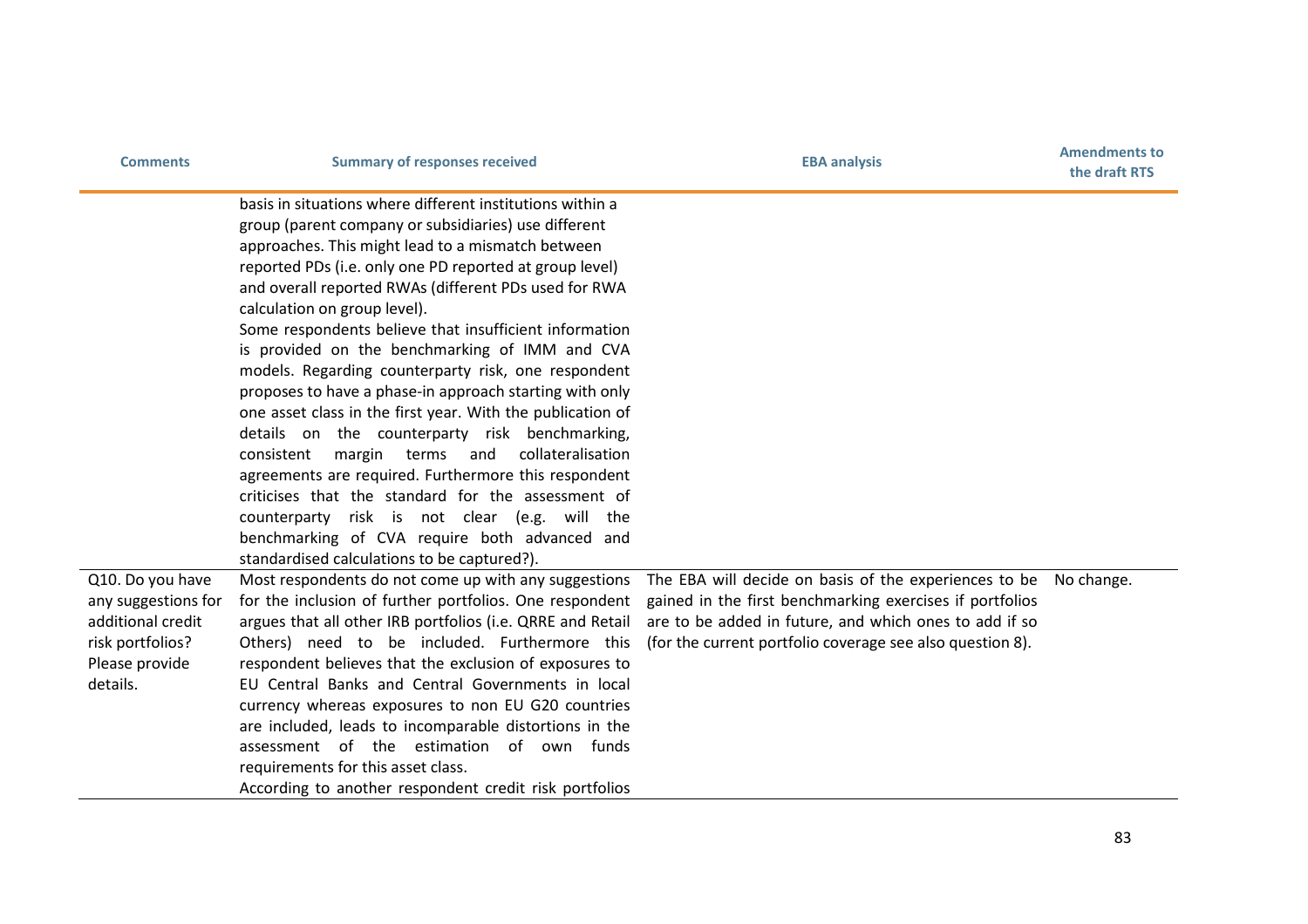| <b>Comments</b>                                                                                                                                                                                                                                         | <b>Summary of responses received</b>                                                                                                                                                                                                                                                                                                                                                                                                                                                                                                                                                                                                                                                                                                                                                                                  | <b>EBA analysis</b>                                                                                                                                                                                                                                        | <b>Amendments to</b><br>the draft RTS                     |
|---------------------------------------------------------------------------------------------------------------------------------------------------------------------------------------------------------------------------------------------------------|-----------------------------------------------------------------------------------------------------------------------------------------------------------------------------------------------------------------------------------------------------------------------------------------------------------------------------------------------------------------------------------------------------------------------------------------------------------------------------------------------------------------------------------------------------------------------------------------------------------------------------------------------------------------------------------------------------------------------------------------------------------------------------------------------------------------------|------------------------------------------------------------------------------------------------------------------------------------------------------------------------------------------------------------------------------------------------------------|-----------------------------------------------------------|
|                                                                                                                                                                                                                                                         | should be identified to increase the possibility of "like<br>being compared with like" (e.g. by using risk drivers,<br>and other factors such as time on book or degree of<br>delinguency and by taking into account the legal<br>jurisdiction).<br>Respondents support the EBA view that the focus<br>should be on plain vanilla credit instruments, since<br>comparability is likely to be difficult to achieve with<br>more sophisticated exposures or exposures held by a<br>limited number of contributing banks (such as<br>securitisation, private equity holdings). One respondent<br>proposes to include in a second stage plain vanilla debt<br>securities held in the banking book and equity holdings,<br>another to cover liquidity buffer securities held as<br>available for sale in the banking book. |                                                                                                                                                                                                                                                            |                                                           |
| Q11. Do you see<br>any potential<br>ambiguities in the<br>market risk<br>portfolios defined<br>in Annexes VII.a<br>and VII.b? Please<br>identify the<br>relevant portfolio<br>providing details<br>and any suggestion<br>that would<br>eliminate these. | Several respondents proposed the use of term sheets to<br>ensure that market risk portfolios were appropriately<br>specified or otherwise expressed concerns about under<br>specification. Some respondents provided specific<br>proposals that they suggested would reduce unhelpful<br>variability and better isolate relevant drivers of<br>differences in results. Two respondents proposed a<br>clarifying how instruments matched to portfolios,<br>suggesting spreadsheets that would specify each<br>instrument in each portfolio. A specific issue regarding<br>the use of non-euro EU currencies was raised.                                                                                                                                                                                                | The EBA has decided to use the SIGTB portfolios for the<br>initial exercise. These portfolios have been extensively<br>used, so this should address most issues relating to<br>misinterpretations. Nevertheless a Q&A process will<br>also be established. | SIGTB portfolios<br>selected for the<br>initial exercise. |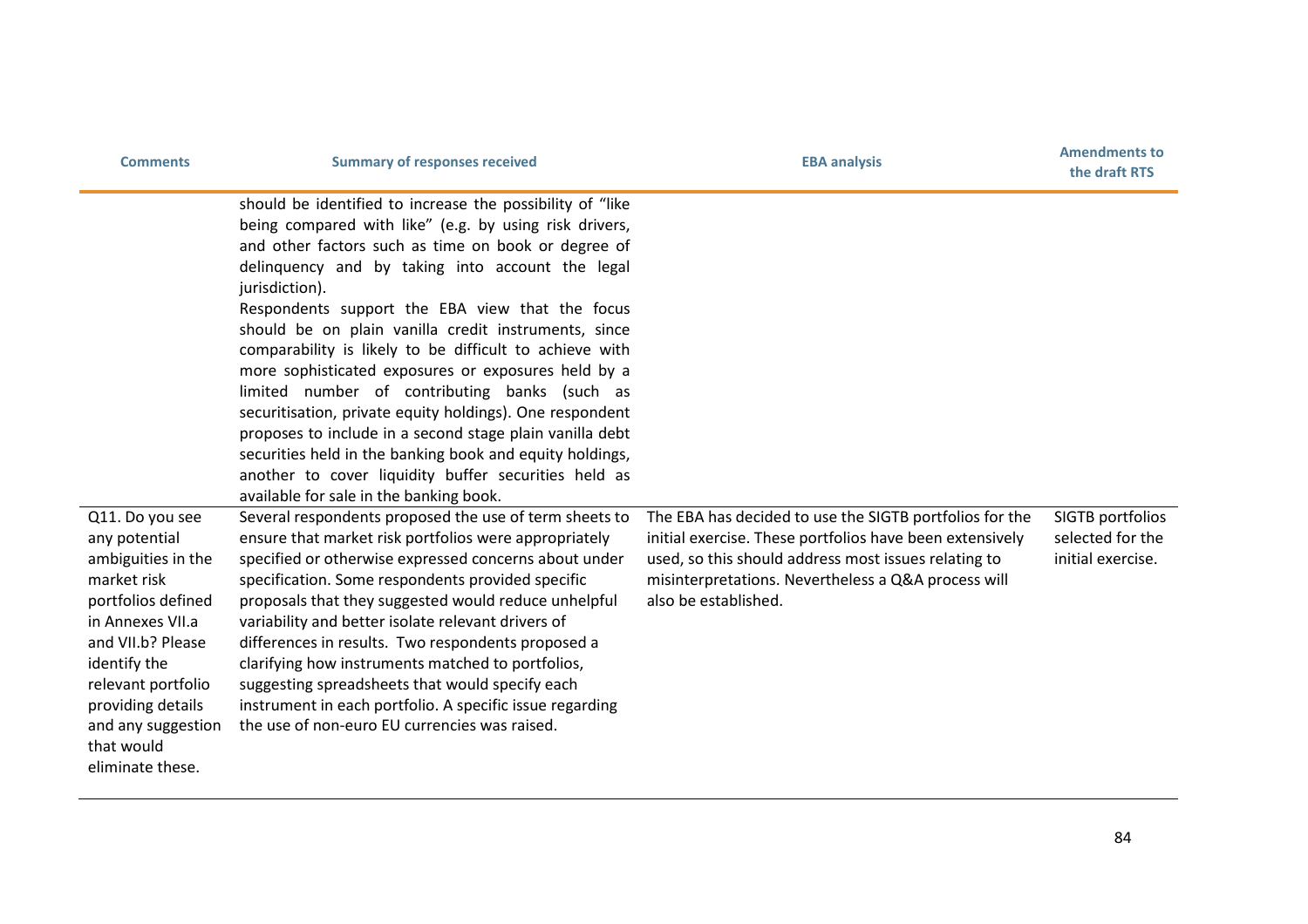| <b>Comments</b>                                                                                                                                                            | <b>Summary of responses received</b>                                                                                                                                                                                                                                                                                                                                                                                                                                                                                                                                                                                                                                                                                                                                                                                                                                                                                                                                                 | <b>EBA analysis</b>                                                                                                                                                                                                                                                                                                                                                                                                                                                                                                                                                                                                                                                                                                                                                                                                                                                                                                                                                                                                              | <b>Amendments to</b><br>the draft RTS                                                                          |
|----------------------------------------------------------------------------------------------------------------------------------------------------------------------------|--------------------------------------------------------------------------------------------------------------------------------------------------------------------------------------------------------------------------------------------------------------------------------------------------------------------------------------------------------------------------------------------------------------------------------------------------------------------------------------------------------------------------------------------------------------------------------------------------------------------------------------------------------------------------------------------------------------------------------------------------------------------------------------------------------------------------------------------------------------------------------------------------------------------------------------------------------------------------------------|----------------------------------------------------------------------------------------------------------------------------------------------------------------------------------------------------------------------------------------------------------------------------------------------------------------------------------------------------------------------------------------------------------------------------------------------------------------------------------------------------------------------------------------------------------------------------------------------------------------------------------------------------------------------------------------------------------------------------------------------------------------------------------------------------------------------------------------------------------------------------------------------------------------------------------------------------------------------------------------------------------------------------------|----------------------------------------------------------------------------------------------------------------|
| Q12. Do you have<br>any suggestions for<br>additional market<br>risk portfolios?<br>Please provide<br>details.                                                             | Four respondents proposed the addition of a specific FX<br>vanilla option designed to test whether VaR captures<br>the convexity between the current FX spot and the 99%<br>FX spot bump.                                                                                                                                                                                                                                                                                                                                                                                                                                                                                                                                                                                                                                                                                                                                                                                            | The EBA will include the proposed instrument in the<br>second round of the annual exercise, subject to<br>agreement and any subsequent consultation. The EBA<br>welcomes<br>additional<br>suggestions<br>for<br>portfolios/instruments on an ongoing basis, and<br>appreciates the importance of cooperation with the<br>industry to ensure that instruments are specified in as<br>much detail as necessary to render any variance not<br>related to internal model differences insignificant.                                                                                                                                                                                                                                                                                                                                                                                                                                                                                                                                  | Additional<br>portfolio to be<br>added in the<br>future.                                                       |
| Q13. Do you agree<br>with the possibility<br>of allowing firms to<br>refrain from<br>reporting<br>portfolios if one of<br>the conditions<br>stated in Article 3<br>is met? | All respondents commenting on this question agree<br>with the possibility to refrain from reporting certain<br>portfolios, if well justified.<br>Several respondents point out that models without<br>regulatory approval (i.e. models used only for internal<br>purposes) should explicitly be excluded from the<br>benchmarking exercise to avoid consistency and<br>comparability issues.<br>If an institution is unable to provide results on a<br>significant individual portfolio one of the respondents<br>suggests excluding it from the peer's distribution for<br>aggregated portfolios that are affected.<br>Some respondents ask for clarification as to whether F-<br>IRB institutions need to report LGD, EAD and maturity<br>values. Even for F-IRB institutions the LGD has a bank-<br>estimated component where there is physical collateral<br>(e.g. collateral value of real estate).<br>One respondent questions what option (c) adds to<br>options (a) and (b). | The exceptions stated in the ITS are for market risk<br>portfolios. This is clarified in the final draft text.<br>Regarding the existing wording in Article 4, point (a) is<br>the regulatory authorisation, (b) relates to a lack of<br>internal authorisation to operate in certain instruments<br>or underlyings, whilst point (c) relates to the 'risk or<br>modelling features' not contemplated in the risk metric.<br>For instance, considering a barrier knock-in option over<br>an EU financial institution; the bank may be authorised<br>by its regulator to use an internal model for general and<br>specific equity risks for capital purposes, management<br>may have authorised trading options with EU equities<br>as underlying, however traders may not be authorised<br>to trade barrier options (i.e. the bank would meet<br>conditions (a) and (b) but not $(c)$ ).<br>In all cases, institutions without regulatory approval to<br>model a portfolio are excluded from the reporting of<br>this portfolio. | Text has been<br>introduced to<br>clarify that the<br>exceptions<br>stated in art 3<br>are for market<br>risk. |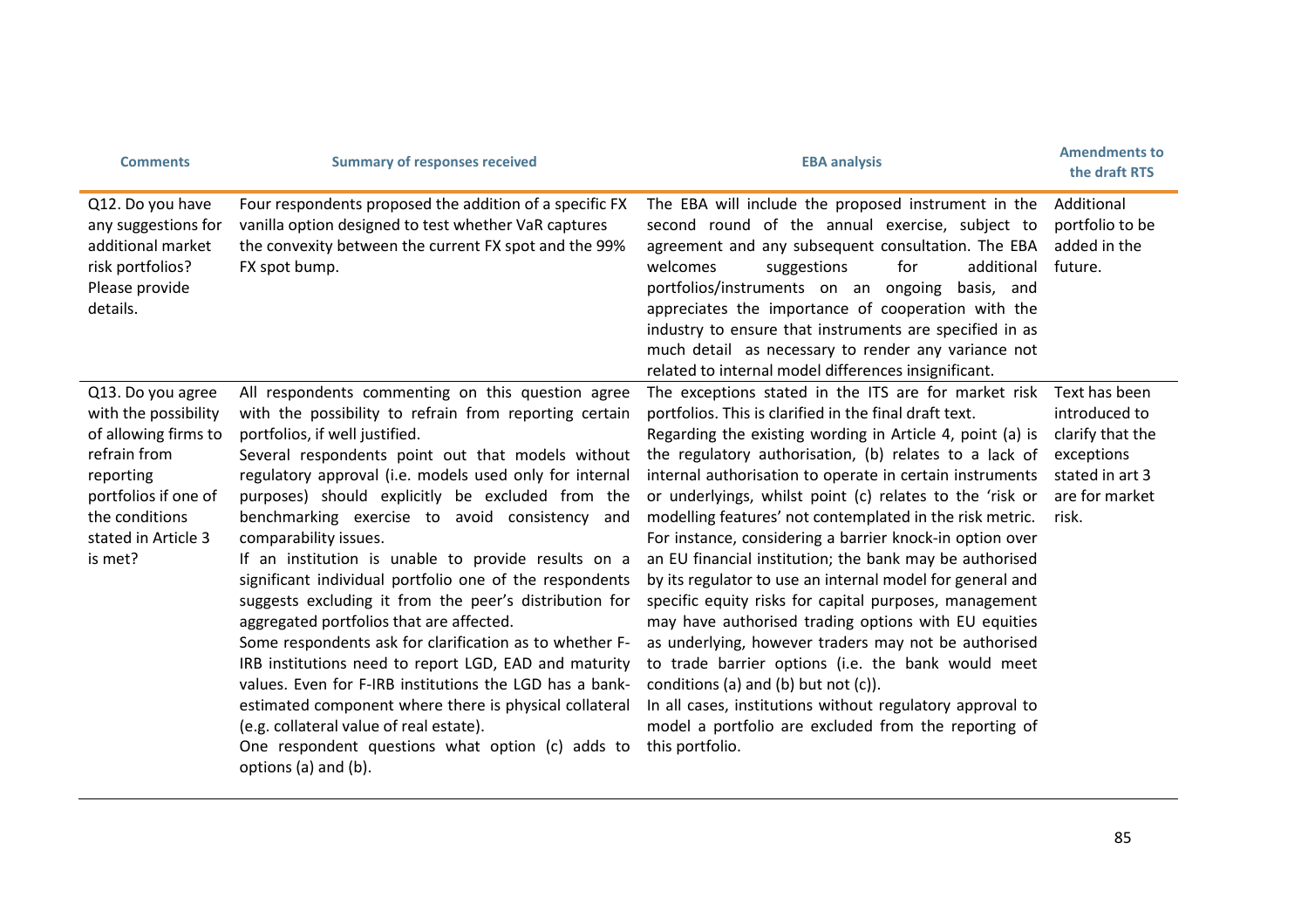| <b>Comments</b>                                                                                                               | <b>Summary of responses received</b>                                                                                                                                                                                                                                                                                                                                                                                                                                                                                                                                                                                                                                                                                                                                                                                                                                                                                                                                                                                                                                                                                                                                                                                                                                                                                                                                                                                                                             | <b>EBA analysis</b>                                                                                                                                                                                                                                                                                                                                                                                                                                                                                                                                                                                                                                                                                                                                                             | <b>Amendments to</b><br>the draft RTS |
|-------------------------------------------------------------------------------------------------------------------------------|------------------------------------------------------------------------------------------------------------------------------------------------------------------------------------------------------------------------------------------------------------------------------------------------------------------------------------------------------------------------------------------------------------------------------------------------------------------------------------------------------------------------------------------------------------------------------------------------------------------------------------------------------------------------------------------------------------------------------------------------------------------------------------------------------------------------------------------------------------------------------------------------------------------------------------------------------------------------------------------------------------------------------------------------------------------------------------------------------------------------------------------------------------------------------------------------------------------------------------------------------------------------------------------------------------------------------------------------------------------------------------------------------------------------------------------------------------------|---------------------------------------------------------------------------------------------------------------------------------------------------------------------------------------------------------------------------------------------------------------------------------------------------------------------------------------------------------------------------------------------------------------------------------------------------------------------------------------------------------------------------------------------------------------------------------------------------------------------------------------------------------------------------------------------------------------------------------------------------------------------------------|---------------------------------------|
| Q14. Do you have<br>any suggestion<br>about additional<br>exemptions from<br>reporting? If yes,<br>please provide<br>details. | Several respondents would also welcome exemptions<br>from reporting also for credit risk.<br>Many respondents suggest defining further reporting<br>exemptions as follows: In a first step an institution may<br>select portfolios to be excluded on the basis of<br>quantitative and qualitative factors as defined by the<br>NCA (e.g. portfolios in run-off). In a second step the<br>appropriateness of such an exclusion from reporting is<br>discussed between the supervisor and the institution,<br>taking into consideration the fact that exemptions<br>might lead to consistency and comparability issues for<br>all-in portfolios. Respondents suggest having reporting<br>exemptions<br>where an institution is under a model<br>$\bullet$<br>validation process;<br>where a materiality threshold is broken (e.g.<br>absolute/relative portfolio size to total<br>consolidated/subsidiary's balance-sheet, a<br>percentage of an institution's RWA, a<br>percentage of a market);<br>for portfolios with partial roll-out (alternatively<br>the share of the portfolio under the<br>standardised approach should be highlighted);<br>in exceptional and temporary situations, such<br>as merger and acquisition situations impacting<br>existing or new assets of the bank.<br>Furthermore, local entities supervised by a host<br>supervisor should be exempt from solo reporting as<br>long as their portfolios are included in the consolidated | Regarding credit risk, the EBA sees no need to have<br>further exemptions from reporting, where models have<br>received a regulatory approval, which is in line with<br>COREP reporting.<br>Regarding market risk, to ensure a high-quality dataset,<br>the EBA will continue to include the three criteria, to<br>ensure that, where an institution has permission from<br>the NSA to model a specific risk category / instrument<br>but lacks internal authorisation to do so, the institution<br>can exempt this product (but not the rest of the<br>portfolio) from reporting. This is to ensure that the<br>resulting dataset is not corrupted by results that reflect<br>poor understanding, rather than variable modelling, of<br>a specific instrument / risk category. | No change.                            |